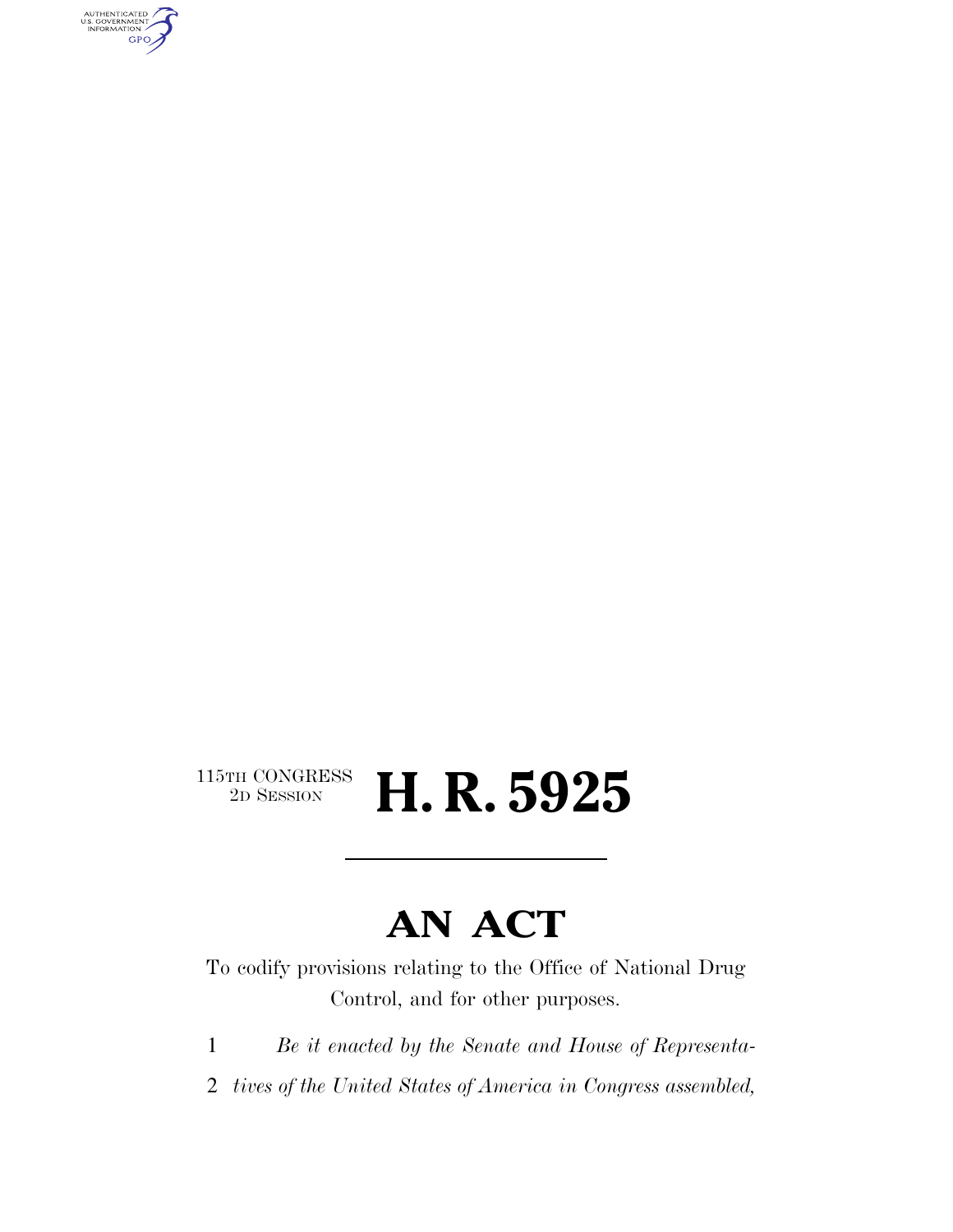#### 1 **SECTION 1. SHORT TITLE.**

2 This Act may be cited as the ''Coordinated Response 3 through Interagency Strategy and Information Sharing 4 Act'' or the ''CRISIS Act''.

### 5 **SEC. 2. OFFICE OF NATIONAL DRUG CONTROL.**

6 (a) REDESIGNATION.—The Office of National Drug 7 Control Policy shall be known as the ''Office of National 8 Drug Control''.

 (b) REFERENCES.—Any reference in any other Fed- eral law, Executive order, rule, regulation, or delegation of authority, or any document of or relating to the Office of National Drug Control Policy is deemed to refer to the Office of National Drug Control.

14 (c) CODIFICATION.—Subtitle I of title 31, United 15 States Code, is amended by adding at the end the fol-16 lowing new chapter:

## 17 **''CHAPTER 10—OFFICE OF NATIONAL**  18 **DRUG CONTROL**

''SUBCHAPTER I—OFFICE

- ''1001. Definitions.
- ''1002. Office of National Drug Control.
- ''1003. Administration of the Office.
- ''1004. National drug control program budget.
- ''1005. National drug control strategy.
- ''1006. Development of an annual national drug control assessment.
- ''1007. Monitoring and evaluation of national drug control program.
- ''1008. Coordination and oversight of the national drug control program.
- ''1009. Emerging threats task force, plan, campaign.
- ''1010. National and international coordination.
- ''1011. Interdiction.
- ''1012. Treatment coordinator.
- ''1013. Critical information coordination.
- ''1014. Authorization of appropriations.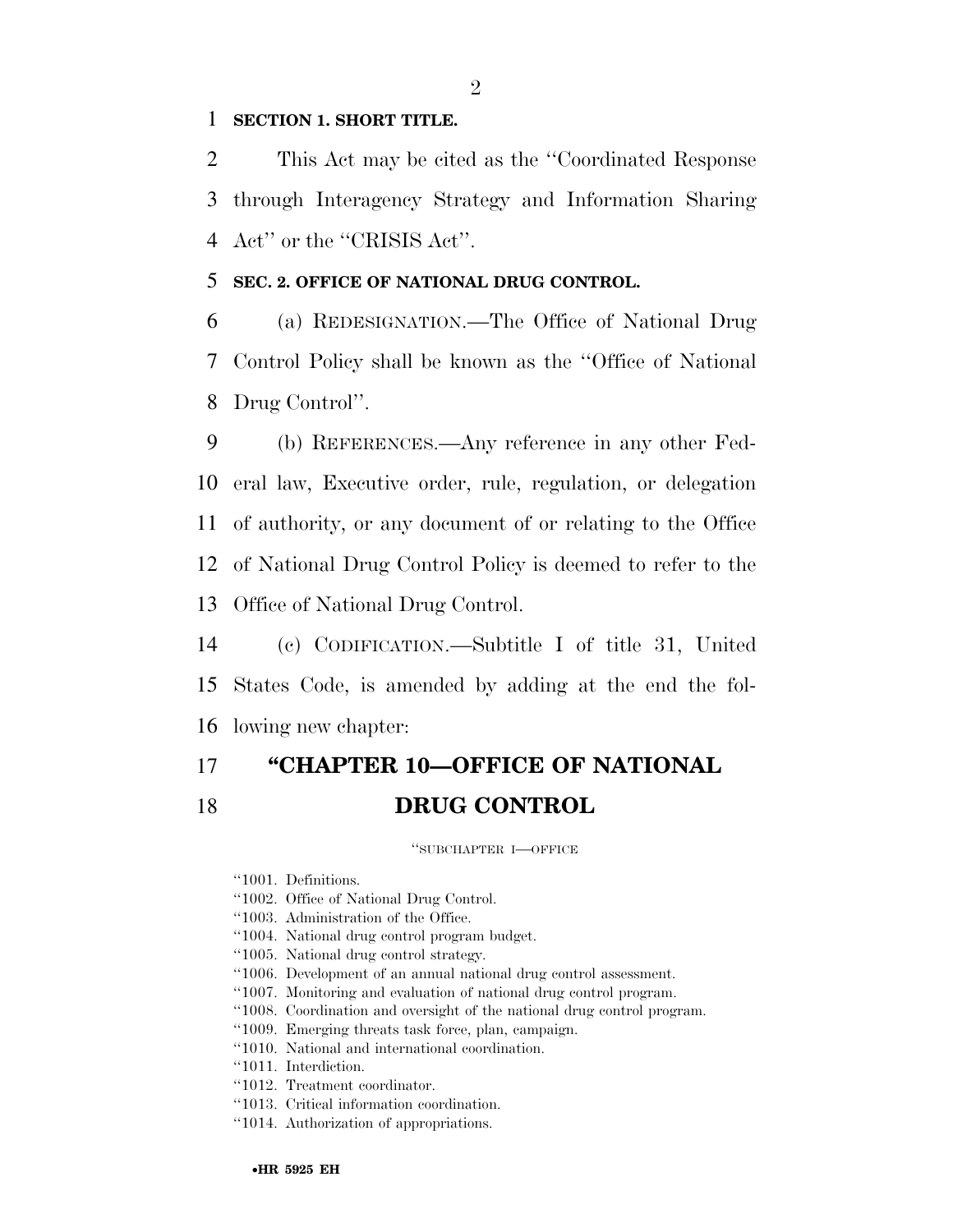''SUBCHAPTER II—DRUG-FREE COMMUNITIES SUPPORT PROGRAM

- ''1021. Establishment of drug-free communities support program.
- ''1022. Program authorization.
- ''1023. Information collection and dissemination with respect to grant recipients.
- ''1024. Technical assistance and training.
- ''1025. Supplemental grants for coalition mentoring activities.
- ''1026. Authorization for National Community Antidrug Coalition Institute.
- ''1027. Definitions.
- ''1028. Drug–free communities reauthorization.

### 1 ''SUBCHAPTER I—OFFICE

### 2 **''§ 1001. Definitions**

- 3 ''In this chapter:
- 4 "(1) AGENCY.—The term 'agency' has the 5 meaning given the term 'executive agency' in section 6 102.
- 7 ''(2) APPROPRIATE CONGRESSIONAL COMMIT-8 TEES.—
- 9 "(A) IN GENERAL.—The term 'appropriate 10 congressional committees' means—
- 11 ''(i) the Committee on the Judiciary, 12 the Committee on Appropriations, the 13 Committee on Health, Education, Labor, 14 and Pensions, and the Caucus on Inter-15 national Narcotics Control of the Senate; 16 and
- 17 ''(ii) the Committee on Oversight and 18 Government Reform, the Committee on the 19 Judiciary, the Committee on Energy and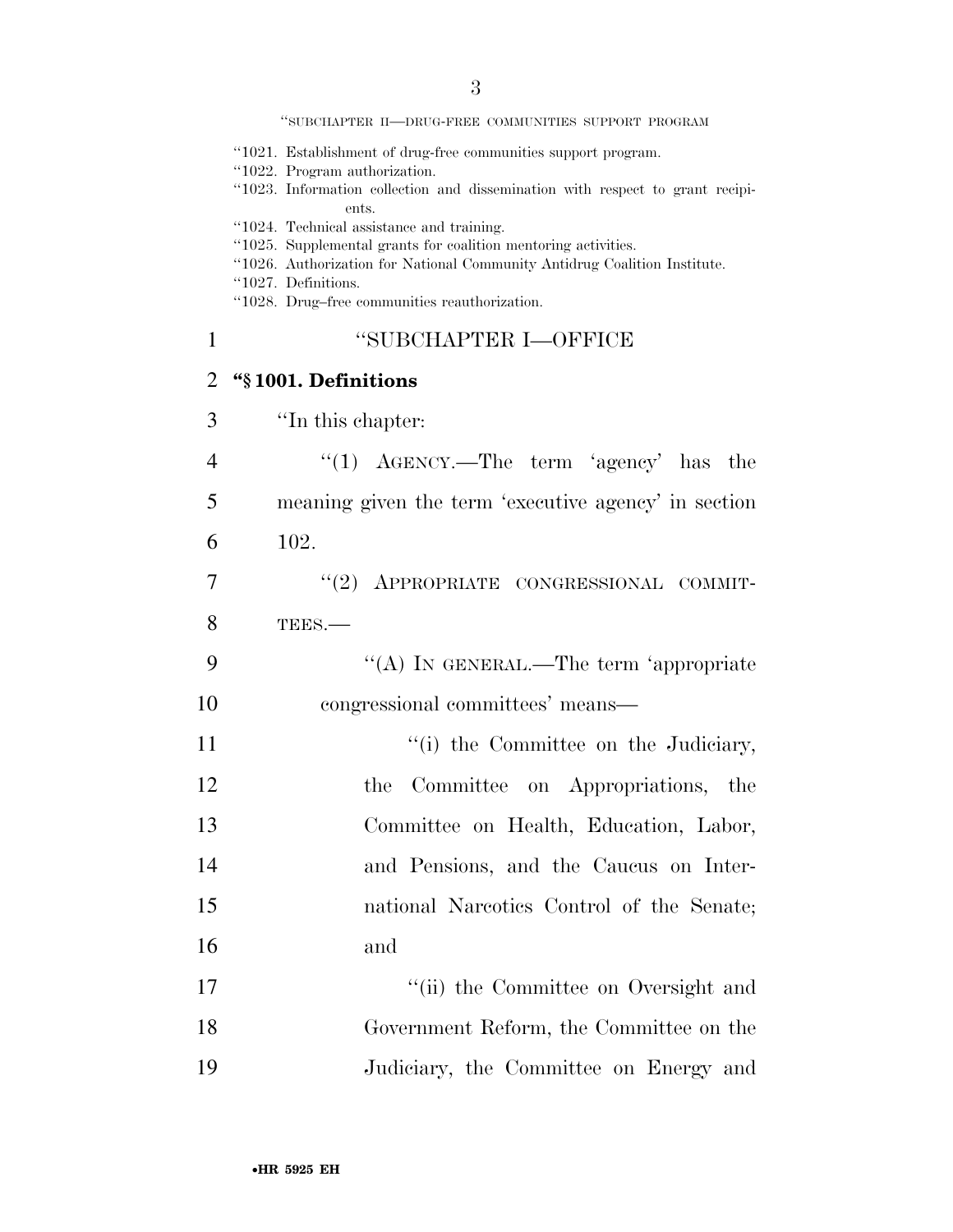| $\mathbf{1}$   | Commerce, and the Committee on Appro-                 |
|----------------|-------------------------------------------------------|
| $\overline{2}$ | priations of the House of Representatives.            |
| 3              | $\mathrm{``(B)}$<br>SUBMISSION TO CONGRESS.- Any      |
| $\overline{4}$ | submission to Congress shall mean submission          |
| 5              | to the appropriate congressional committees.          |
| 6              | "(3) DEMAND REDUCTION.—The term 'demand               |
| $\overline{7}$ | reduction' means any activity conducted by a Na-      |
| 8              | tional Drug Control Program Agency, other than an     |
| 9              | enforcement activity, that is intended to reduce or   |
| 10             | prevent the use of drugs or support or provide treat- |
| 11             | ment and recovery efforts, including—                 |
| 12             | $\lq\lq$ education about the dangers of illicit       |
| 13             | drug use;                                             |
| 14             | "(B) services, programs, or strategies to             |
| 15             | prevent substance use disorder, including evi-        |
| 16             | dence-based education campaigns, community-           |
| 17             | based prevention programs, collection and dis-        |
| 18             | posal of unused prescription drugs, and services      |
| 19             | to at-risk populations to prevent or delay initial    |
| 20             | use of an illicit drug;                               |
| 21             | $\lq\lq$ substance use disorder treatment;            |
| 22             | "(D) illicit drug use research;                       |
| 23             | $\lq\lq(E)$ drug-free workplace programs;             |
| 24             | $"$ (F) drug testing, including the testing of        |
| 25             | employees;                                            |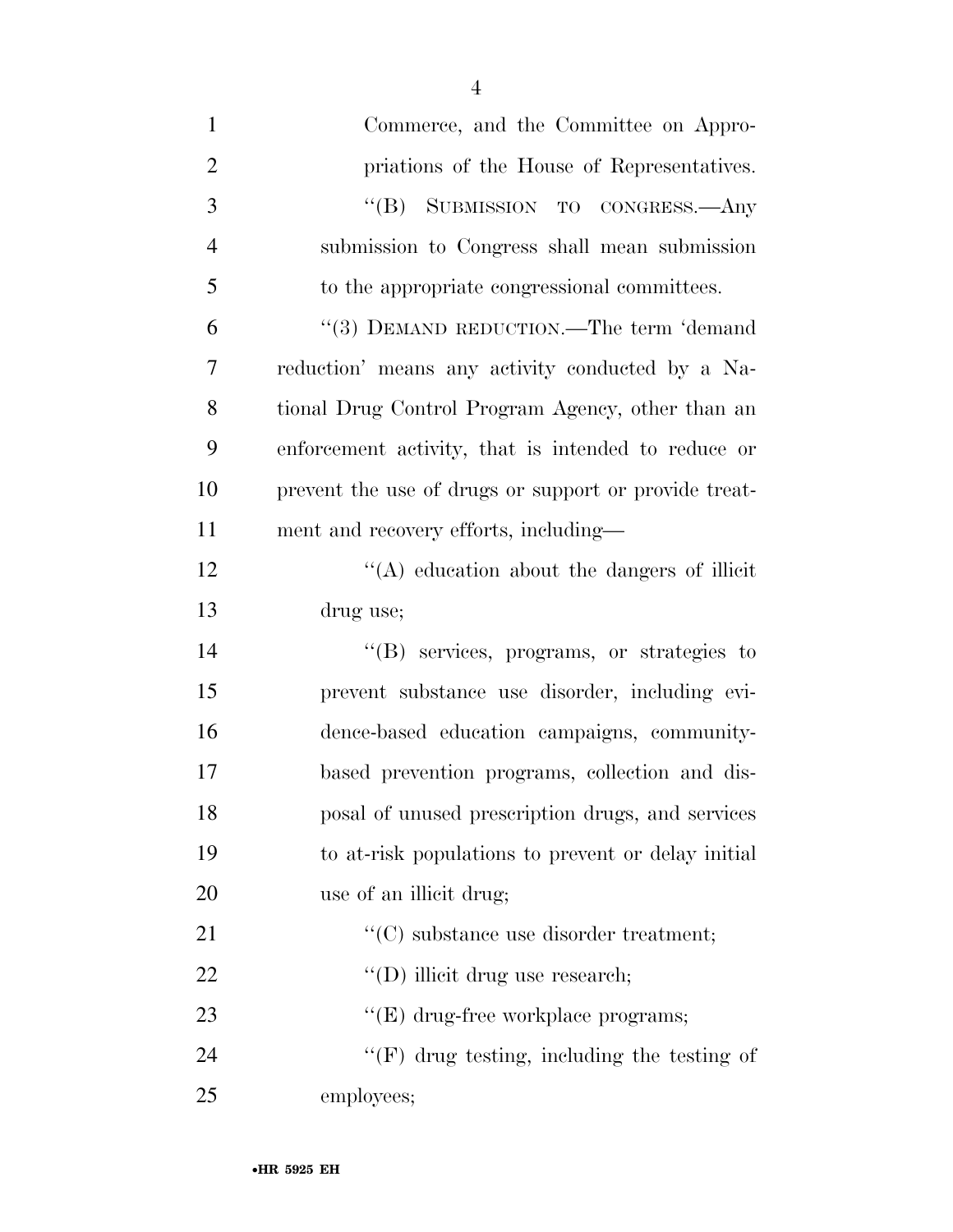| $\mathbf{1}$   | "(G) interventions for illicit drug use and          |
|----------------|------------------------------------------------------|
| $\overline{2}$ | dependence;                                          |
| 3              | $\lq\lq(H)$ expanding availability of access to      |
| $\overline{4}$ | health care services for the treatment of sub-       |
| 5              | stance use disorders;                                |
| 6              | "(I) international drug control coordina-            |
| 7              | tion and cooperation with respect to activities      |
| 8              | described in this paragraph;                         |
| 9              | $\lq\lq(J)$ pre- and post-arrest criminal justice    |
| 10             | interventions such as diversion programs, drug       |
| 11             | courts, and the provision of evidence-based          |
| 12             | treatment to individuals with substance use dis-     |
| 13             | orders who are arrested or under some form of        |
| 14             | criminal justice supervision, including medica-      |
| 15             | tion assisted treatment;                             |
| 16             | $\lq\lq$ (K) other coordinated and joint initiatives |
| 17             | among Federal, State, local, and Tribal agen-        |
| 18             | cies to promote comprehensive drug control           |
| 19             | strategies designed to reduce the demand for,        |
| 20             | and the availability of, illegal drugs;              |
| 21             | "(L) international illicit drug use edu-             |
| 22             | cation, prevention, treatment, recovery, re-         |
| 23             | search, rehabilitation activities, and interven-     |
| 24             | tions for illicit drug use and dependence; and       |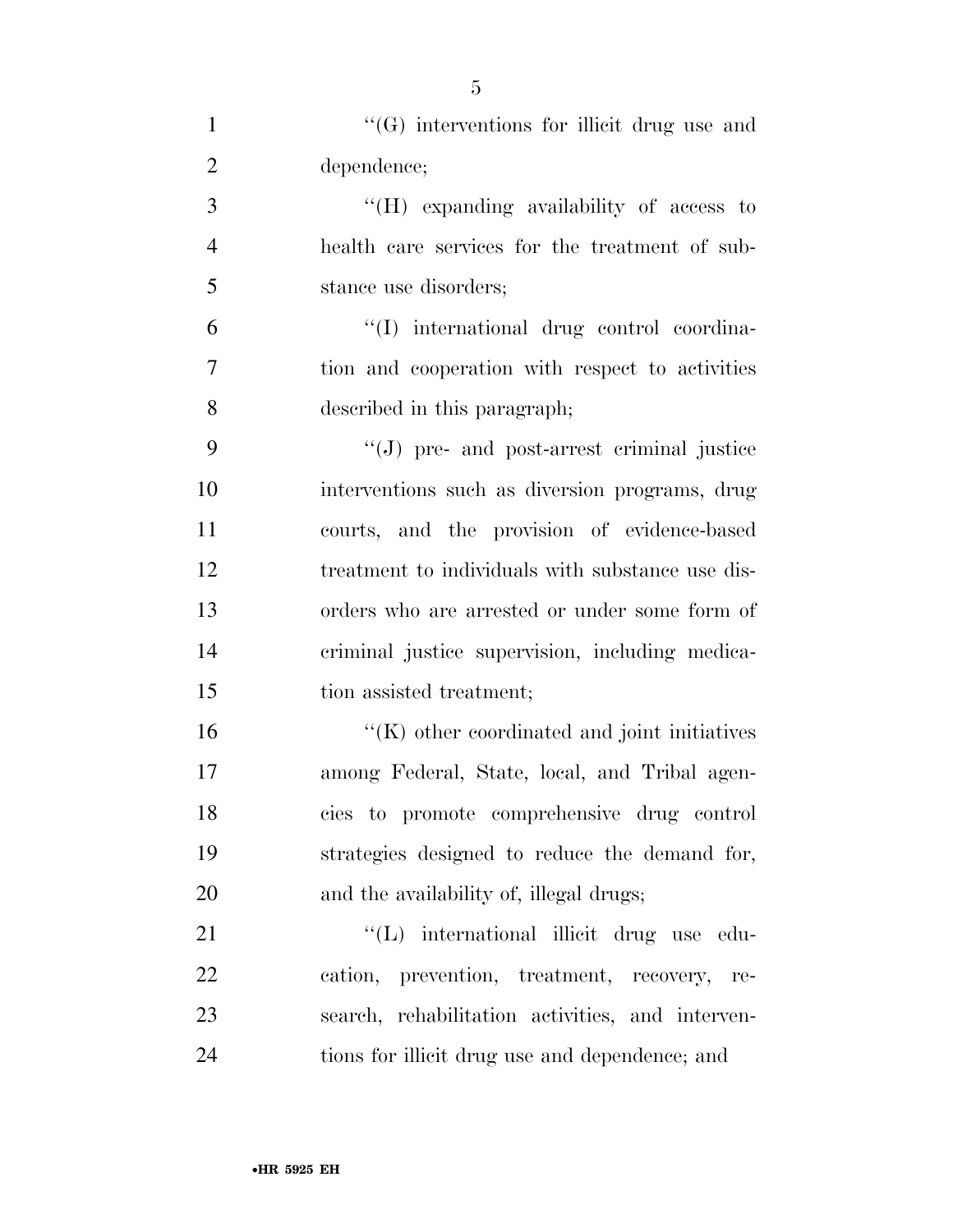| $\mathbf{1}$   | $\lq\lq (M)$ research related to any of the activi-        |
|----------------|------------------------------------------------------------|
| $\overline{2}$ | ties described in this paragraph.                          |
| 3              | "(4) DIRECTOR.—The term 'Director' means                   |
| $\overline{4}$ | the Director of the Office of National Drug Control.       |
| 5              | "(5) DRUG.—The term 'drug' has the meaning                 |
| 6              | given the term 'controlled substance' in section           |
| 7              | $102(6)$ of the Controlled Substances Act (21 U.S.C.       |
| 8              | $802(6)$ ).                                                |
| 9              | "(6) DRUG CONTROL.—The term 'drug control'                 |
| 10             | means any activity conducted by a National Drug            |
| 11             | Control Program Agency involving supply reduction          |
| 12             | or demand reduction.                                       |
| 13             | "(7) EMERGING DRUG THREAT.—The term                        |
| 14             | 'emerging drug threat' means the occurrence of a           |
| 15             | new and growing trend in the use of an illicit drug        |
| 16             | or class of drugs, including rapid expansion in the        |
| 17             | supply of or demand for such drug.                         |
| 18             | "(8) ILLICIT DRUG USE; ILLICIT DRUGS; ILLE-                |
| 19             | GAL DRUGS.—The terms 'illicit drug use', 'illicit          |
| 20             | drugs', and 'illegal drugs' include the illegal or illicit |
| 21             | use of prescription drugs.                                 |
| 22             | " $(9)$ LAW ENFORCEMENT.—The term 'law en-                 |
| 23             | forcement' or 'drug law enforcement' means all ef-         |
| 24             | forts by a Federal, State, local, or Tribal govern-        |
| 25             | ment agency to enforce the drug laws of the United         |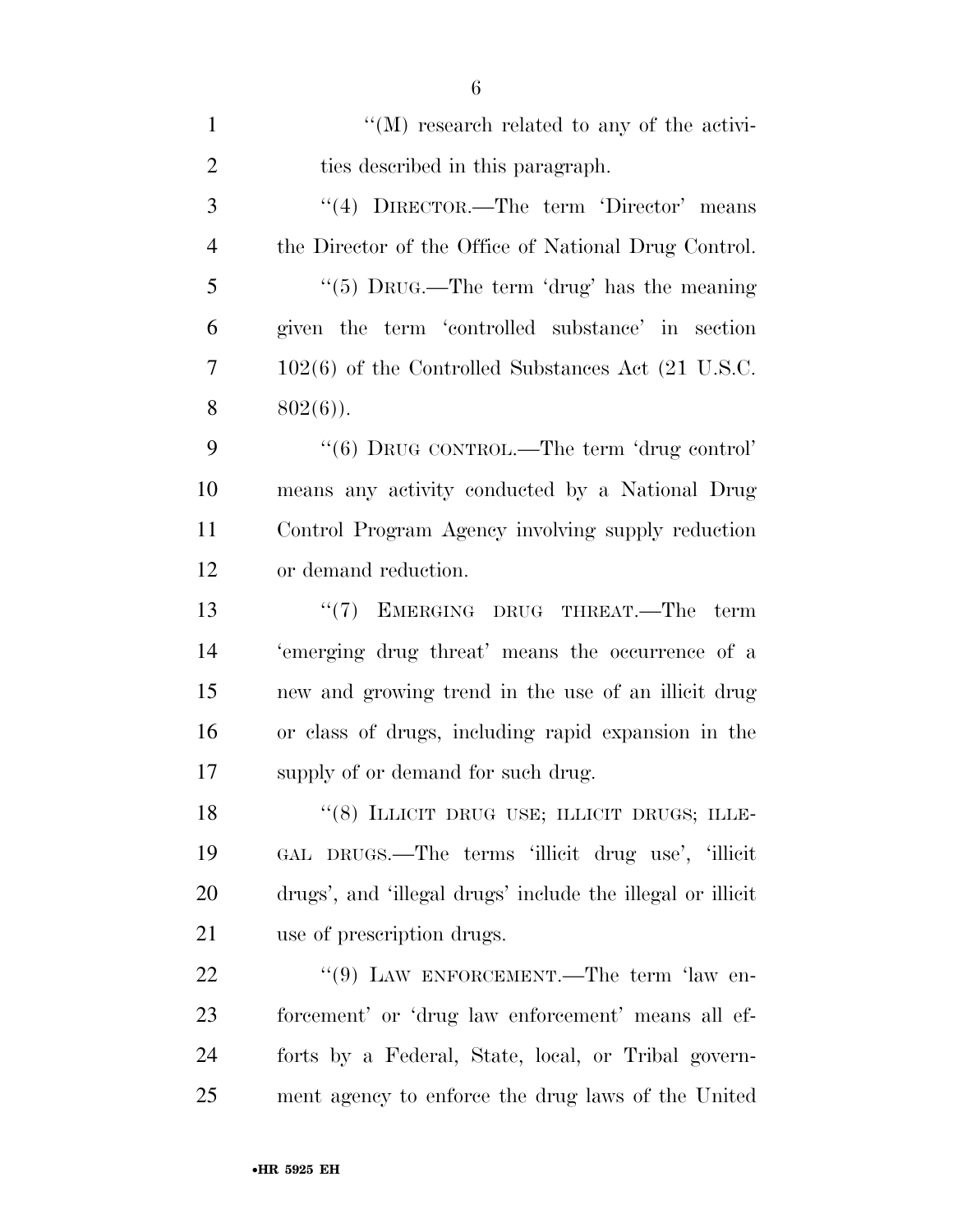States or any State, including investigation, arrest, prosecution, and incarceration or other punishments or penalties.

4 "(10) NATIONAL DRUG CONTROL PROGRAM. The term 'National Drug Control Program' means programs, policies, and activities undertaken by Na- tional Drug Control Program Agencies pursuant to the responsibilities of such agencies under the Na- tional Drug Control Strategy, including any activi- ties involving supply reduction, demand reduction, or State, local, and Tribal affairs.

12 "(11) NATIONAL DRUG CONTROL PROGRAM AGENCY.—The term 'National Drug Control Pro- gram Agency' means any agency (or bureau, office, independent agency, board, division, commission, subdivision, unit, or other component thereof) that is responsible for implementing any aspect of the Na- tional Drug Control Strategy, including any agency that receives Federal funds to implement any aspect of the National Drug Control Strategy, but does not include any agency that receives funds for drug con- trol activity solely under the National Intelligence Program or the Military Intelligence Program.

24 "(12) NATIONAL DRUG CONTROL STRATEGY; STRATEGY.—The term 'National Drug Control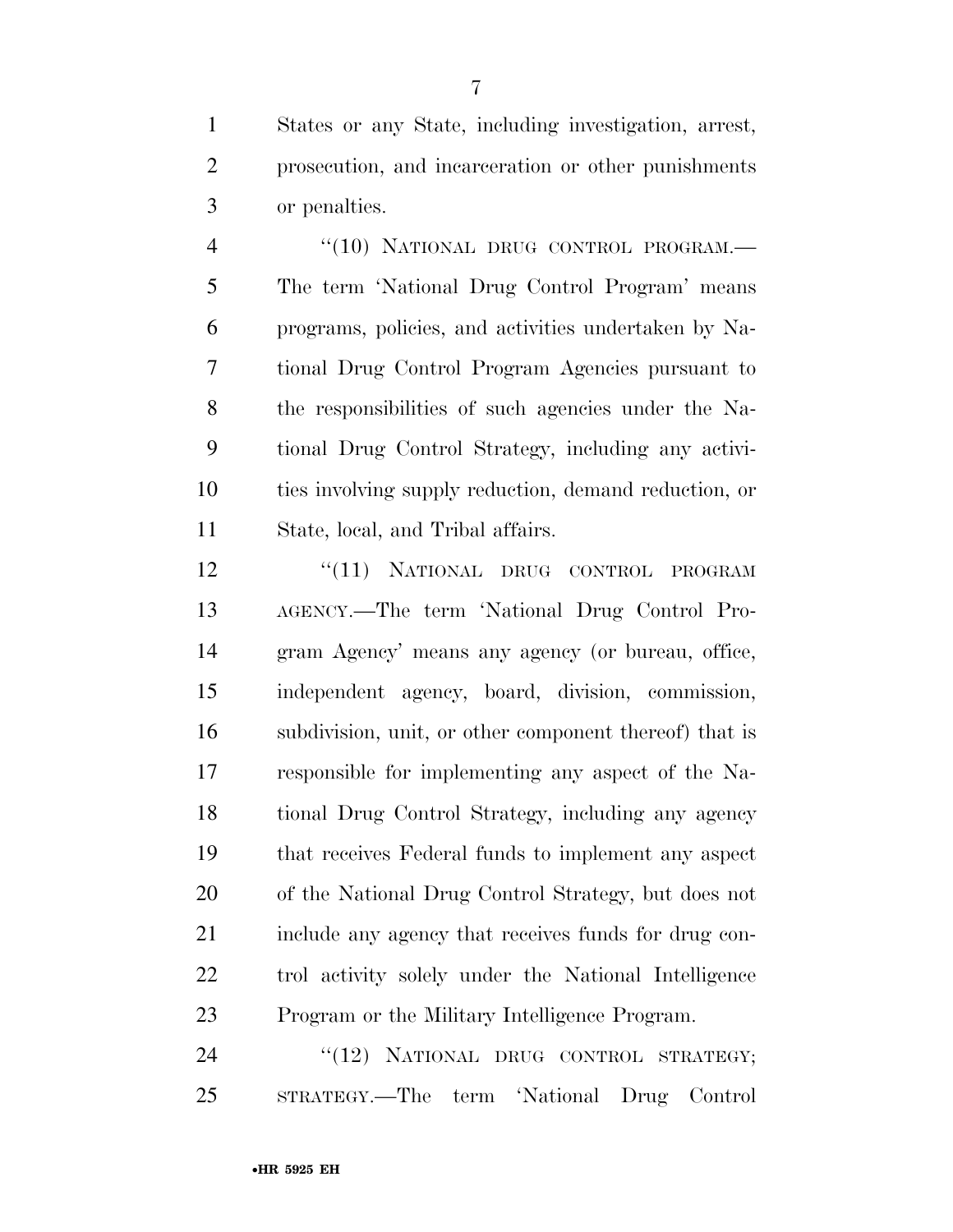| $\mathbf{1}$   | Strategy' or 'Strategy' means the strategy developed     |
|----------------|----------------------------------------------------------|
| $\overline{2}$ | and submitted to Congress under section 1005.            |
| 3              | "(13) NONPROFIT ORGANIZATION.—The term                   |
| $\overline{4}$ | 'nonprofit organization' means an organization that      |
| 5              | is described in section $501(c)(3)$ of the Internal Rev- |
| 6              | enue Code of 1986 and exempt from tax under sec-         |
| 7              | tion $501(a)$ of such Code.                              |
| 8              | " $(14)$ OFFICE.—The term 'Office' means the             |
| 9              | Office of National Drug Control.                         |
| 10             | "(15) STATE, LOCAL, AND TRIBAL AFFAIRS.-                 |
| 11             | The term 'State, local, and Tribal affairs' means do-    |
| 12             | mestic activities conducted by a National Drug Con-      |
| 13             | trol Program Agency that are intended to reduce the      |
| 14             | availability and use of illegal drugs, including—        |
| 15             | $\lq\lq$ coordination and enhancement of                 |
| 16             | Federal, State, local, and Tribal law enforce-           |
| 17             | ment drug control efforts;                               |
| 18             | $\lq\lq (B)$ coordination and enhancement of ef-         |
| 19             | forts among National Drug Control Program                |
| 20             | Agencies and State, local, and Tribal demand             |
| 21             | reduction and supply reduction agencies;                 |
| 22             | $\lq\lq$ coordination and enhancement of                 |
| 23             | Federal, State, local, and Tribal law enforce-           |
| 24             | ment initiatives to gather, analyze, and dissemi-        |
| 25             | nate information and law enforcement intel-              |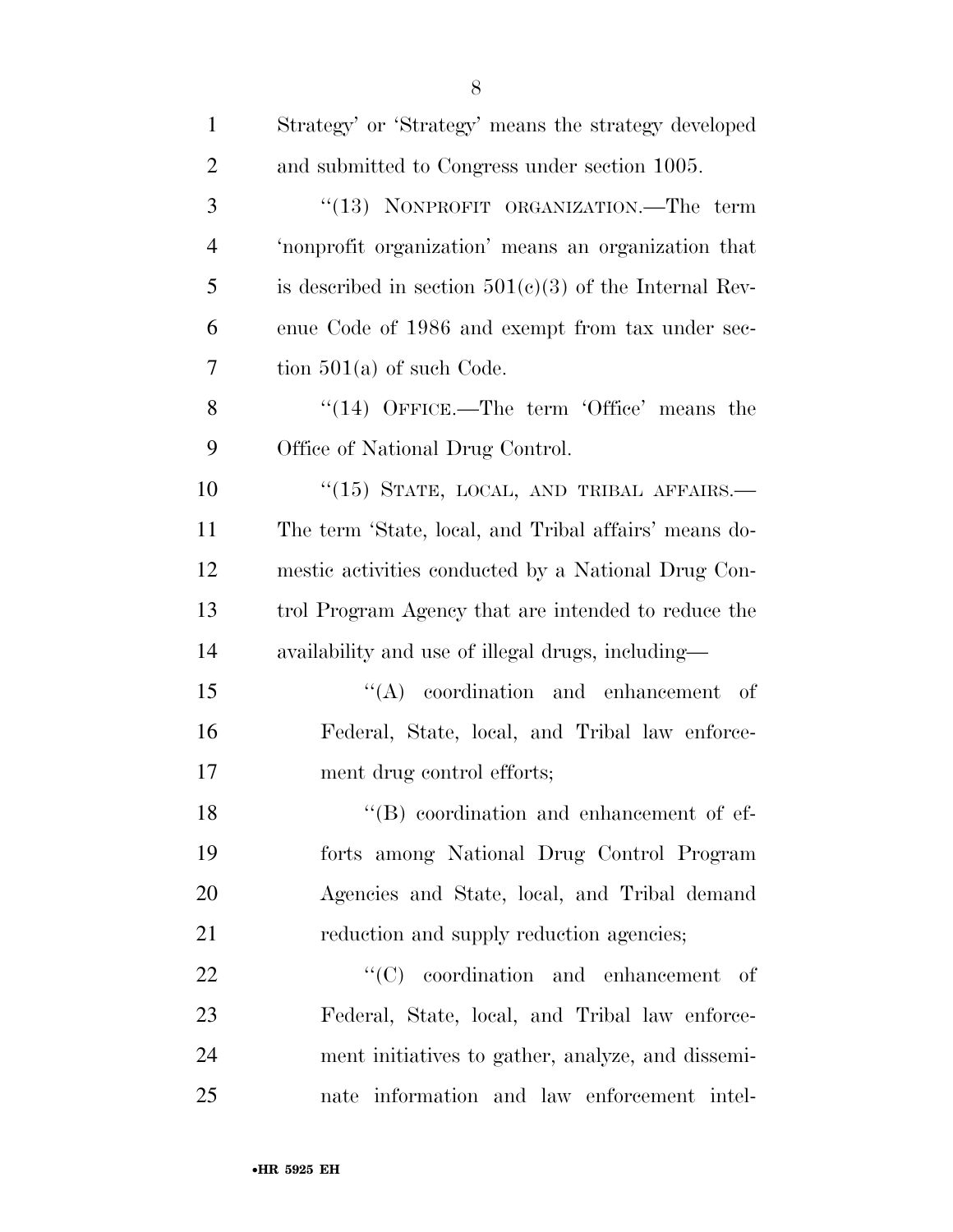| $\mathbf{1}$   | ligence relating to drug control among domestic       |
|----------------|-------------------------------------------------------|
| $\overline{2}$ | law enforcement agencies; and                         |
| 3              | $\lq\lq$ other coordinated and joint initiatives      |
| $\overline{4}$ | among Federal, State, local, and Tribal agen-         |
| 5              | cies to promote comprehensive drug control            |
| 6              | strategies designed to reduce the demand for,         |
| 7              | and the availability of, illegal drugs.               |
| 8              | $``(16)$ SUBSTANCE USE DISORDER<br>TREAT-             |
| 9              | MENT.—The term 'substance use disorder treat-         |
| 10             | ment' means an evidence-based, professionally di-     |
| 11             | rected, deliberate, and planned regimen including     |
| 12             | evaluation, observation, medical monitoring, and re-  |
| 13             | habilitative services and interventions such as       |
| 14             | pharmacotherapy, behavioral therapy, and individual   |
| 15             | and group counseling, on an inpatient or outpatient   |
| 16             | basis, to help patients with substance use disorder   |
| 17             | reach recovery.                                       |
| 18             | "(17) SUPPLY REDUCTION.—The term 'supply              |
| 19             | reduction' means any activity or program conducted    |
| 20             | by a National Drug Control Program Agency that is     |
| 21             | intended to reduce the availability or use of illegal |
| 22             | drugs in the United States or abroad, including—      |
| 23             | "(A) law enforcement outside the United               |
| 24             | States;                                               |
| 25             | $\lq\lq$ domestic law enforcement;                    |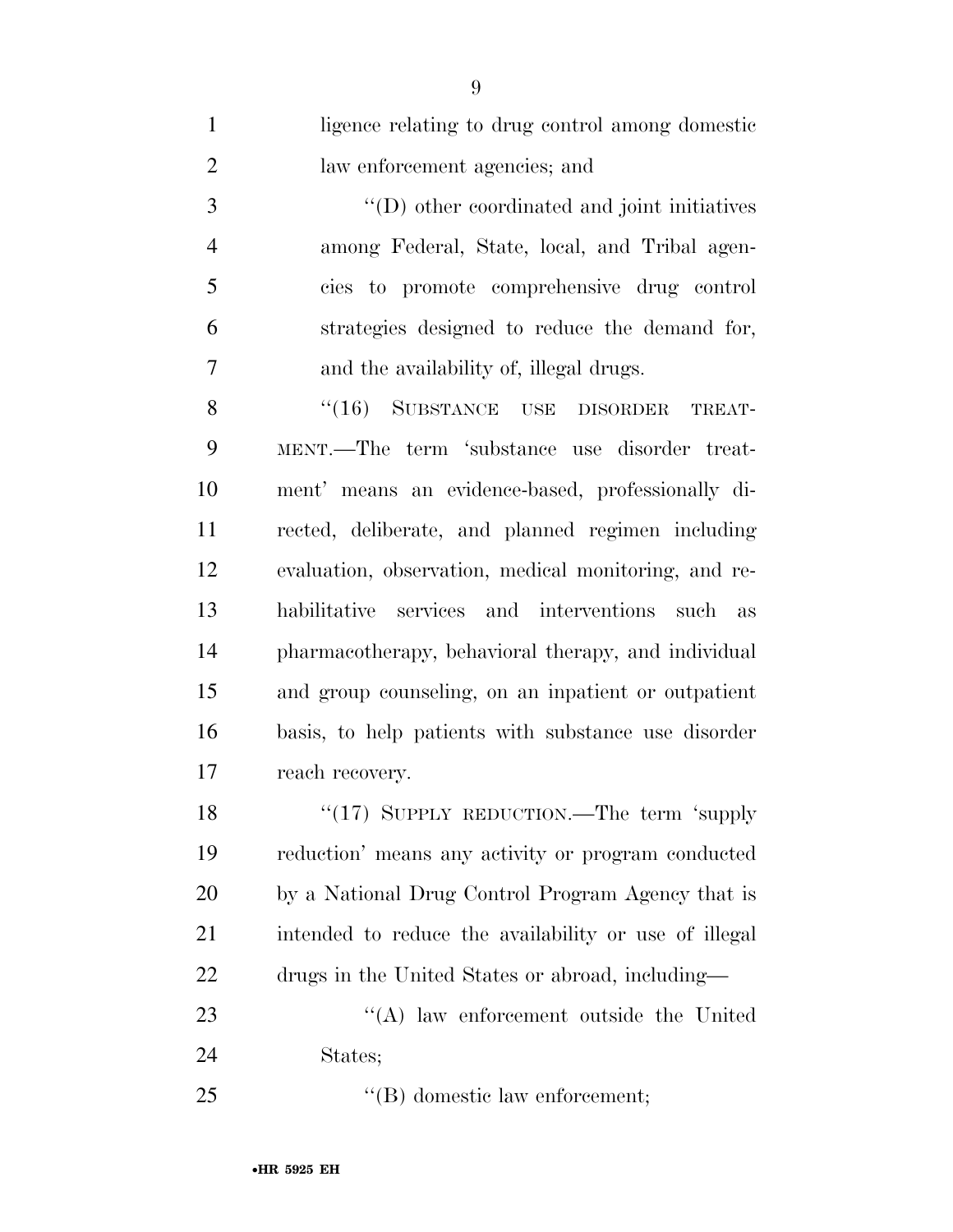- ''(C) source country programs, including economic development programs primarily in- tended to reduce the production or trafficking of illicit drugs; ''(D) activities to control international traf- ficking in, and availability of, illegal drugs, in- cluding— 8  $(i)$  accurate assessment and moni- toring of international drug production and interdiction programs and policies; and 11  $\frac{1}{\sin}$  coordination and promotion of compliance with international treaties re- lating to the production, transportation, or 14 interdiction of illegal drugs; 15 "'(E) activities to conduct and promote international law enforcement programs and 17 policies to reduce the supply of drugs; 18 ''(F) activities to facilitate and enhance the sharing of domestic and foreign intelligence in- formation among National Drug Control Pro- gram Agencies, relating to the production and trafficking of drugs in the United States and in foreign countries; 24  $\bullet$  (G) activities to prevent the diversion of
- drugs for their illicit use; and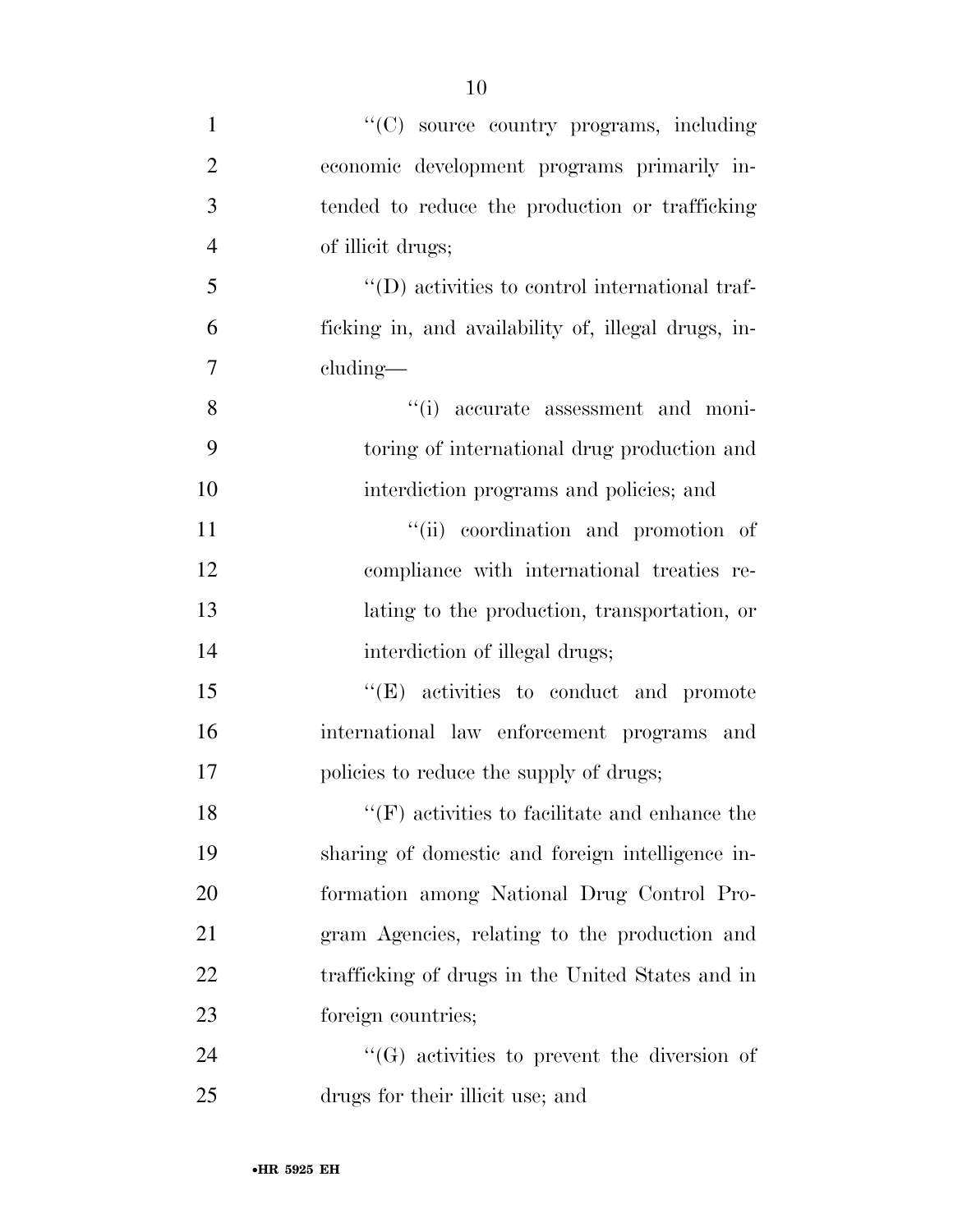| $\mathbf{1}$   | $H(H)$ research related to any of the activi-               |
|----------------|-------------------------------------------------------------|
| $\overline{2}$ | ties described in this paragraph.                           |
| 3              | "§1002. Office of National Drug Control                     |
| $\overline{4}$ | "(a) ESTABLISHMENT OF OFFICE.—There is estab-               |
| 5              | lished in the Executive Office of the President an Office   |
| 6              | of National Drug Control, which shall—                      |
| 7              | $\lq(1)$ lead the national drug control effort, in-         |
| 8              | cluding coordinating with Nation Drug Control Pro-          |
| 9              | gram Agencies;                                              |
| 10             | $\lq(2)$ coordinate and oversee the implementation          |
| 11             | of the national drug control policy, including the Na-      |
| 12             | tional Drug Control Strategy;                               |
| 13             | $\cdot\cdot\cdot(3)$ assess and certify the adequacy of Na- |
| 14             | tional Drug Control Programs and the budget for             |
| 15             | those programs;                                             |
| 16             | $(4)$ monitor and evaluate the effectiveness of             |
| 17             | national drug control policy efforts, including the         |
| 18             | National Drug Control Program Agencies' pro-                |
| 19             | grams, by developing and applying specific goals and        |
| 20             | performance measurements and tracking program-              |
| 21             | level spending;                                             |
| 22             | $\lq(5)$ identify and respond to emerging drug              |
| 23             | threats related to illicit drug use;                        |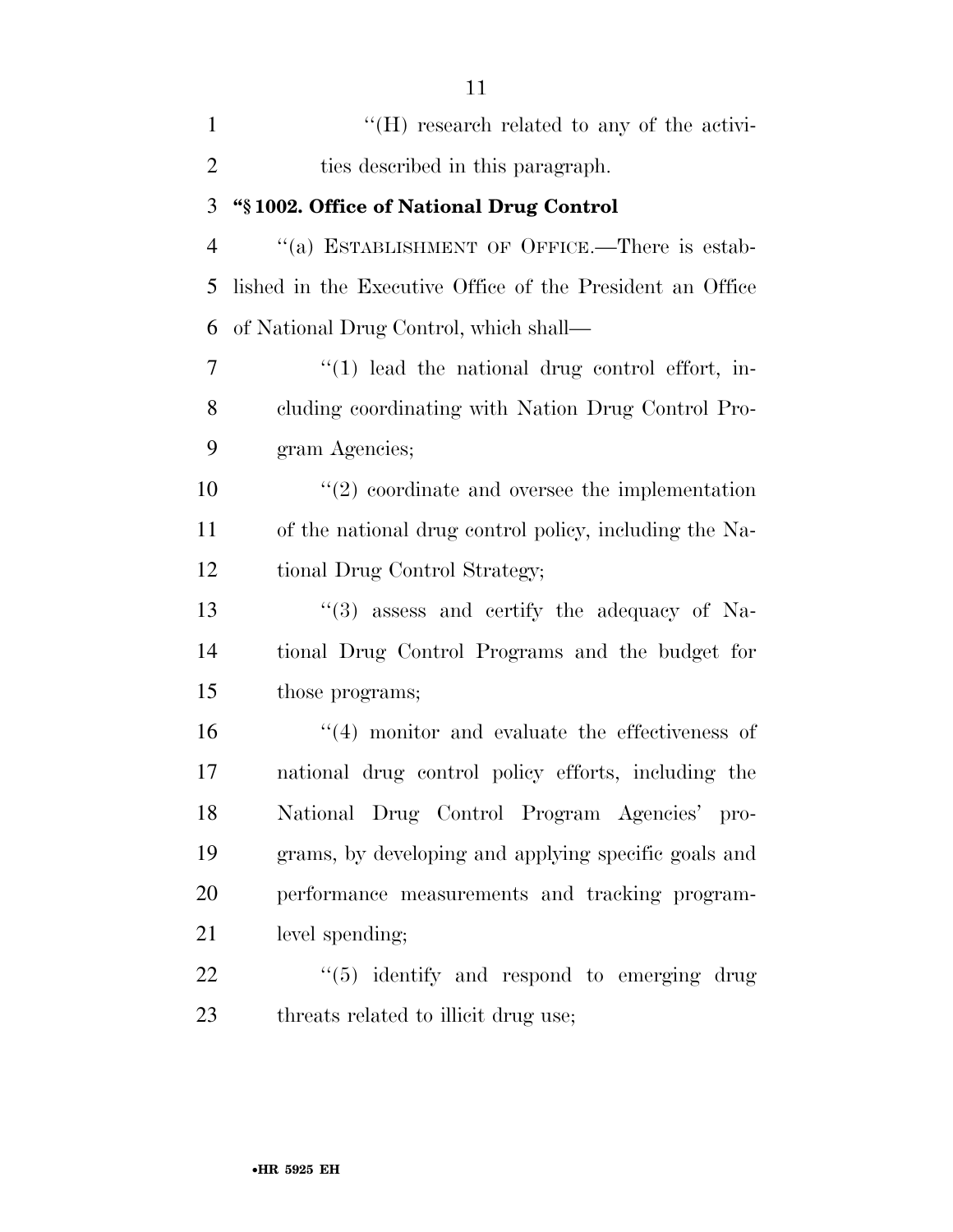| $\mathbf{1}$   | $"(6)$ administer and evaluate grant programs in        |
|----------------|---------------------------------------------------------|
| $\overline{2}$ | furtherance of the National Drug Control Strategy;      |
| 3              | and                                                     |
| $\overline{4}$ | "(7) facilitate broad-scale information sharing         |
| 5              | and data standardization among Federal, State, and      |
| 6              | local entities to support the national drug control ef- |
| 7              | forts.                                                  |
| 8              | "(b) DIRECTOR OF NATIONAL DRUG CONTROL AND              |
| 9              | DEPUTY DIRECTOR.-                                       |
| 10             | $``(1)$ DIRECTOR.—                                      |
| 11             | "(A) IN GENERAL.—There shall be at the                  |
| 12             | head of the Office a Director who shall hold the        |
| 13             | same rank and status as the head of an execu-           |
| 14             | tive department listed in section 101 of title 5.       |
| 15             | "(B) APPOINTMENT.—The Director shall                    |
| 16             | be appointed by the President, by and with the          |
| 17             | advice and consent of the Senate, and shall             |
| 18             | serve at the pleasure of the President.                 |
| 19             | $``(2)$ DEPUTY DIRECTOR.—                               |
| 20             | "(A) IN GENERAL.—There shall be a Dep-                  |
| 21             | uty Director who shall report directly to the Di-       |
| 22             | rector, be appointed by the President, and serve        |
| 23             | at the pleasure of the President.                       |
| 24             | "(B) RESPONSIBILITIES.—The Deputy Di-                   |
| 25             | rector shall—                                           |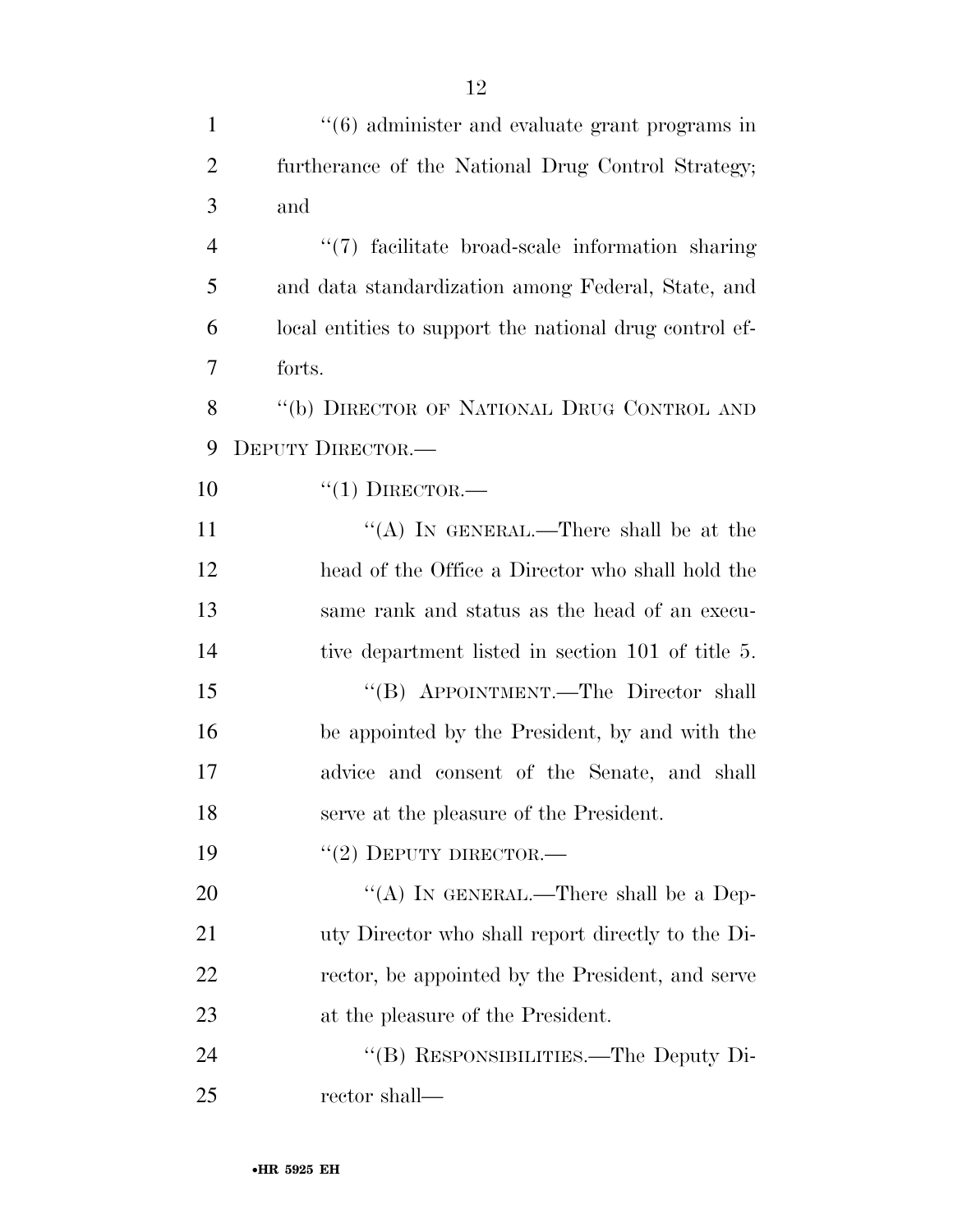| $\mathbf{1}$   | "(i) carry out the responsibilities dele-              |
|----------------|--------------------------------------------------------|
| $\overline{2}$ | gated by the Director; and                             |
| 3              | "(ii) be responsible for effectively co-               |
| $\overline{4}$ | ordinating with the each Coordinator es-               |
| 5              | tablished under this chapter.                          |
| 6              | $``(c)$ RESPONSIBILITIES.—                             |
| 7              | "(1) POLICIES, GOALS, OBJECTIVES, AND PRI-             |
| 8              | ORITIES.—The Director shall assist the President in    |
| 9              | directing national drug control efforts, including es- |
| 10             | tablishing policies, goals, objectives, and priorities |
| 11             | for the National Drug Control Program that are         |
| 12             | based on evidence-based research.                      |
| 13             | "(2) CONSULTATION.—To formulate the Na-                |
| 14             | tional Drug Control policies, goals, objectives, and   |
| 15             | priorities, the Director—                              |
| 16             | $\lq\lq$ shall consult with —                          |
| 17             | "(i) State and local governments;                      |
| 18             | "(ii) National Drug Control Program                    |
| 19             | Agencies;                                              |
| 20             | "(iii) each committee, working group,                  |
| 21             | council, or other entity established under             |
| 22             | this chapter, as appropriate;                          |
| 23             | $\lq\lq$ (iv) the public;                              |
| 24             | "(v) appropriate congressional com-                    |
| 25             | mittees; and                                           |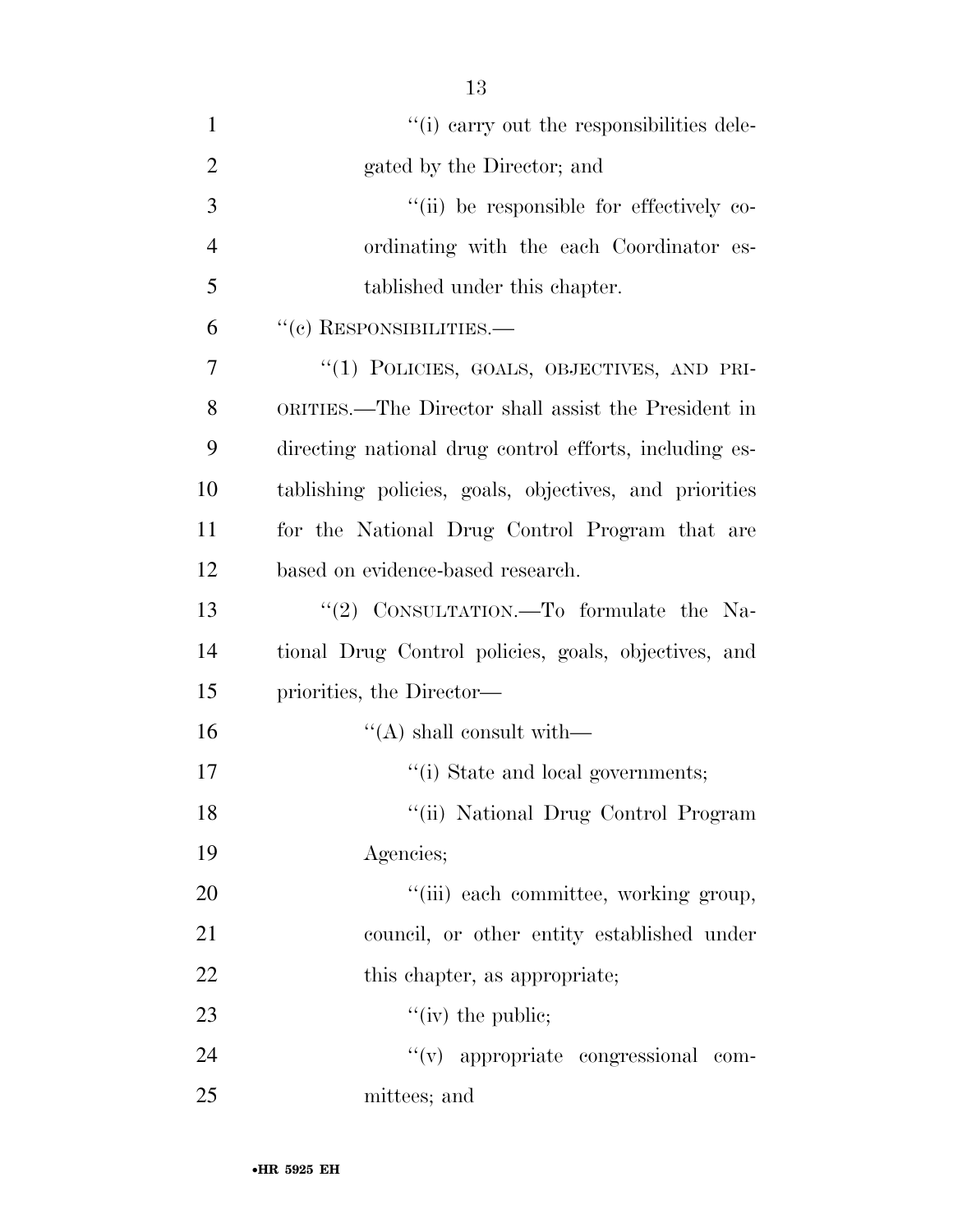| $\mathbf{1}$   | $\lq\lq$ (vi) any other person in the discre-       |
|----------------|-----------------------------------------------------|
| $\overline{2}$ | tion of the Director; and                           |
| 3              | $\lq\lq (B)$ may—                                   |
| $\overline{4}$ | "(i) establish advisory councils;                   |
| 5              | "(ii) acquire data from agencies; and               |
| 6              | "(iii) request data from any other en-              |
| $\overline{7}$ | tity.                                               |
| 8              | "§1003. Administration of the Office                |
| 9              | $``(a)$ EMPLOYMENT.—                                |
| 10             | "(1) AUTHORITY OF THE DIRECTOR.-The Di-             |
| 11             | rector may select, appoint, employ, and fix com-    |
| 12             | pensation of such officers and employees of the Of- |
| 13             | fice as may be necessary to carry out the functions |
| 14             | of the Office under this chapter.                   |
| 15             | $``(2)$ PROHIBITIONS.—                              |
| 16             | "(A) GENERALLY.—No person shall serve               |
| 17             | as Director or Deputy Director while serving in     |
| 18             | any other position in the Federal Government.       |
|                |                                                     |

19 "(B) PROHIBITION ON POLITICAL CAM- PAIGNING.—Any officer or employee of the Of- fice who is appointed to that position by the President, by and with the advice and consent of the Senate, may not participate in Federal election campaign activities, except that such officer or employee is not prohibited by this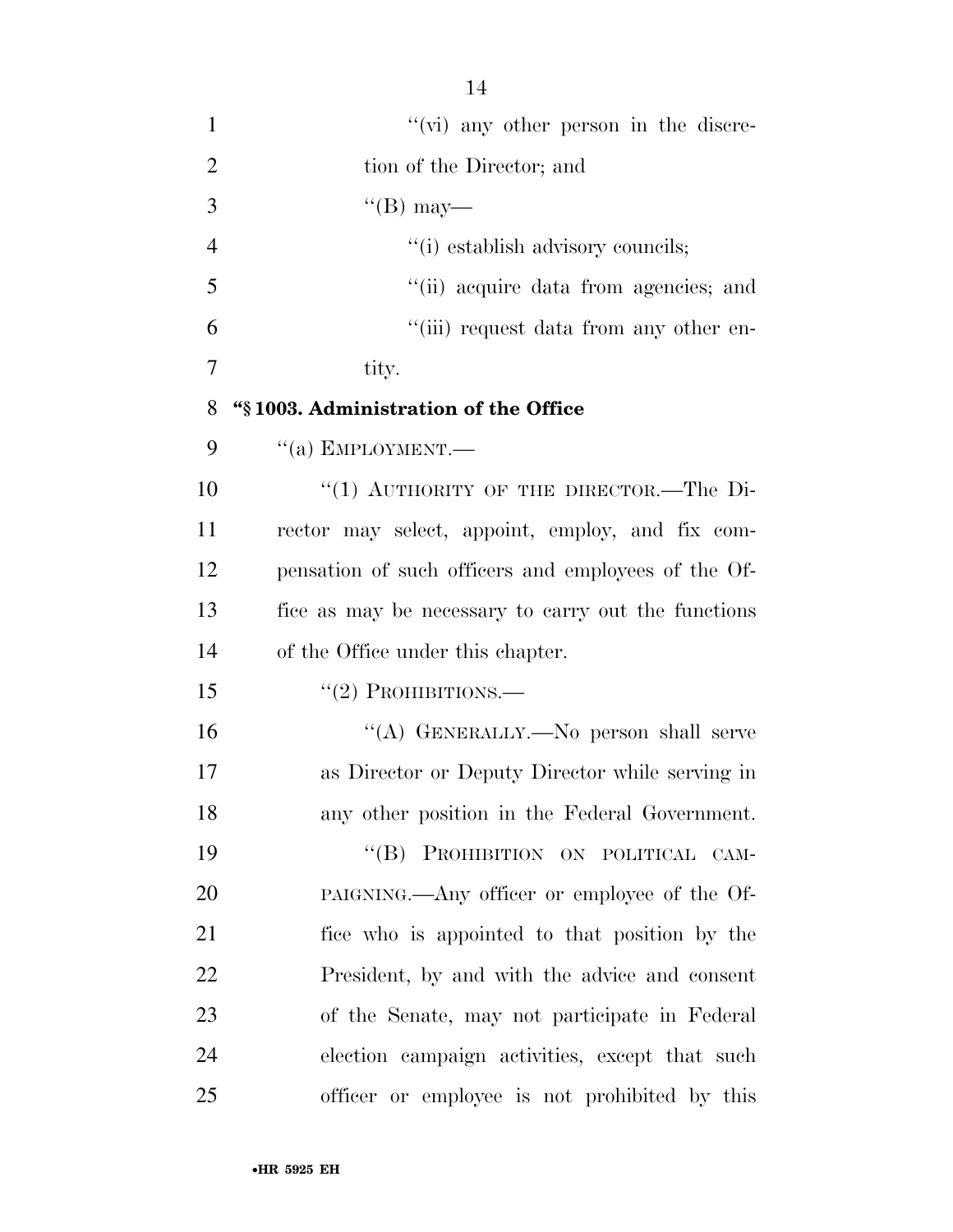subparagraph from making contributions to in-dividual candidates.

 ''(b) PROHIBITION ON THE USE OF FUNDS FOR PO- LITICAL CAMPAIGNS OR BALLOT INITIATIVES.—No funds authorized under this chapter may be obligated for the purpose of influencing any Federal, State, or local election or ballot initiative.

8 "(c) PERSONNEL DETAILED TO OFFICE.—

9 "(1) EVALUATIONS.—Notwithstanding any pro- vision of chapter 43 of title 5, the Director shall per- form the evaluation of the performance of any em- ployee detailed to the Office for purposes of the ap- plicable performance appraisal system established under such chapter for any rating period, or part thereof, that such employee is detailed to the Office. 16 "(2) COMPENSATION.—

17 "(A) BONUS PAYMENTS.—Subject to the availability of appropriations, the Director may provide periodic bonus payments to any em-20 ployee detailed to the Office.

21 "(B) RESTRICTIONS.—An amount paid under this paragraph to an employee for any period—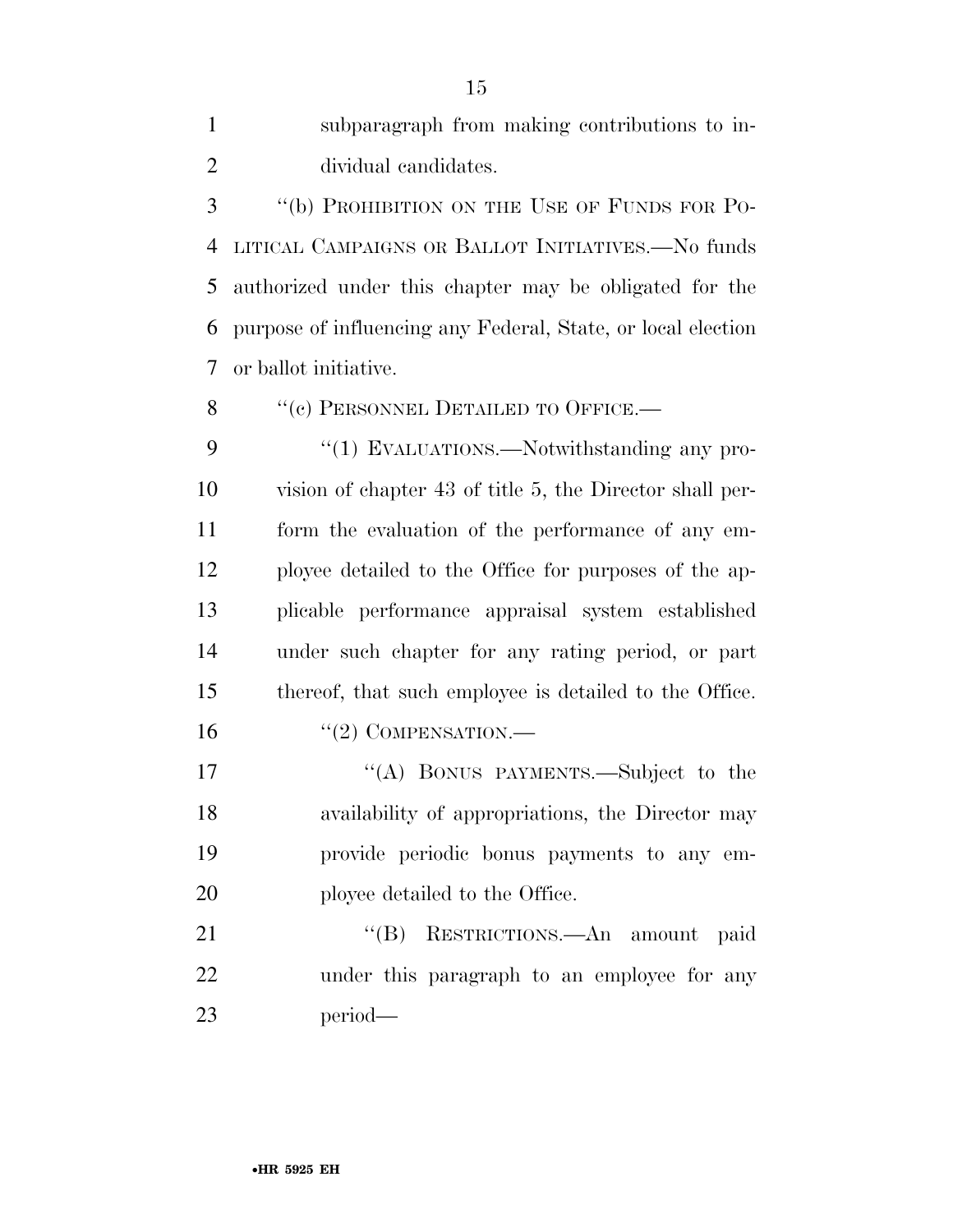| $\mathbf{1}$   | "(i) shall not be greater than 20 per-                      |
|----------------|-------------------------------------------------------------|
| $\overline{2}$ | cent of the basic pay paid or payable to                    |
| 3              | such employee for such period; and                          |
| $\overline{4}$ | "(ii) shall be in addition to the basic                     |
| 5              | pay of such employee.                                       |
| 6              | "(C) AGGREGATE AMOUNT.—The aggre-                           |
| 7              | gate amount paid during any fiscal year to an               |
| 8              | employee detailed to the Office as basic pay,               |
| 9              | awards, bonuses, and other compensation shall               |
| 10             | not exceed the annual rate payable at the end               |
| 11             | of such fiscal year for positions at level III of           |
| 12             | the Executive Schedule.                                     |
| 13             | "(d) CONGRESSIONAL ACCESS TO INFORMATION.-                  |
| 14             | The location of the Office in the Executive Office of the   |
| 15             | President shall not be construed as affecting access by     |
| 16             | Congress, or any committee of the House of Representa-      |
| 17             | tives or the Senate, to any—                                |
| 18             | $(1)$ information, document, or study in the                |
| 19             | possession of, or conducted by or at the direction of       |
| 20             | the Director; or                                            |
| 21             | $\lq(2)$ personnel of the Office.                           |
| 22             | "(e) OTHER AUTHORITIES OF THE DIRECTOR.-In                  |
| 23             | carrying out this chapter, the Director may—                |
| 24             | $\cdot\cdot(1)$ use for administrative purposes, on a reim- |
| 25             | bursable basis, the available services, equipment,          |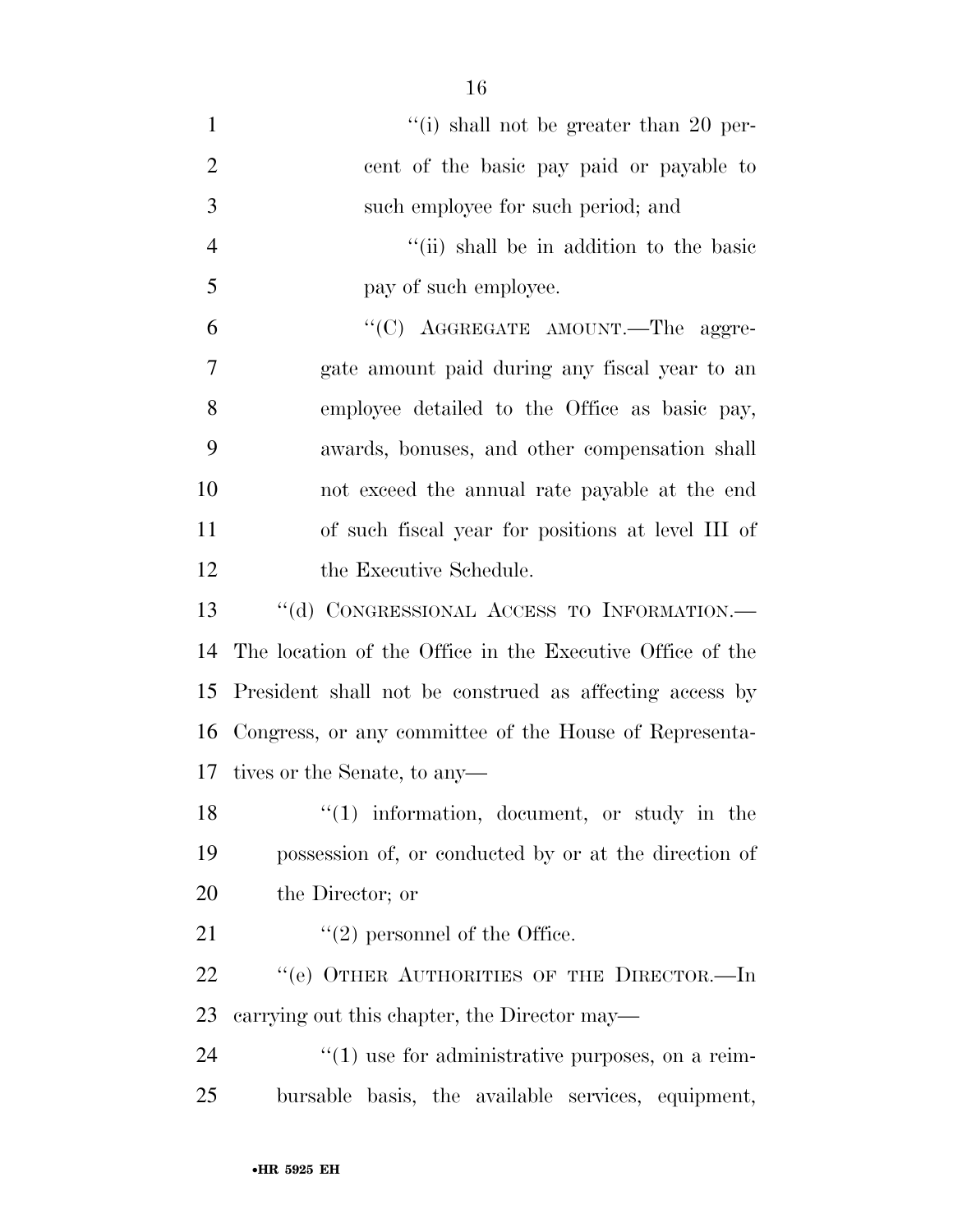personnel, and facilities of Federal, State, and local agencies;

 ''(2) procure the services of experts and con- sultants in accordance with section 3109 of title 5 relating to appointments in the Federal Service, at rates of compensation for individuals not to exceed the daily equivalent of the rate of pay payable under level IV of the Executive Schedule under section 5311 of such title; and

10  $\frac{10}{2}$   $\frac{10}{2}$  use the mails in the same manner as any other agency.

 ''(f) GENERAL SERVICES ADMINISTRATION.—The Administrator of General Services shall provide to the Di- rector, on a reimbursable basis, such administrative sup-port services as the Director may request.

### **''§ 1004. National drug control program budget**

17 "(a) BUDGET RECOMMENDATIONS.—Not later than July 1 of each year, the Director shall provide to the head of each National Drug Control Program Agency budget recommendations, including requests for specific initia- tives that are consistent with the priorities of the Presi- dent under the National Drug Control Strategy, which shall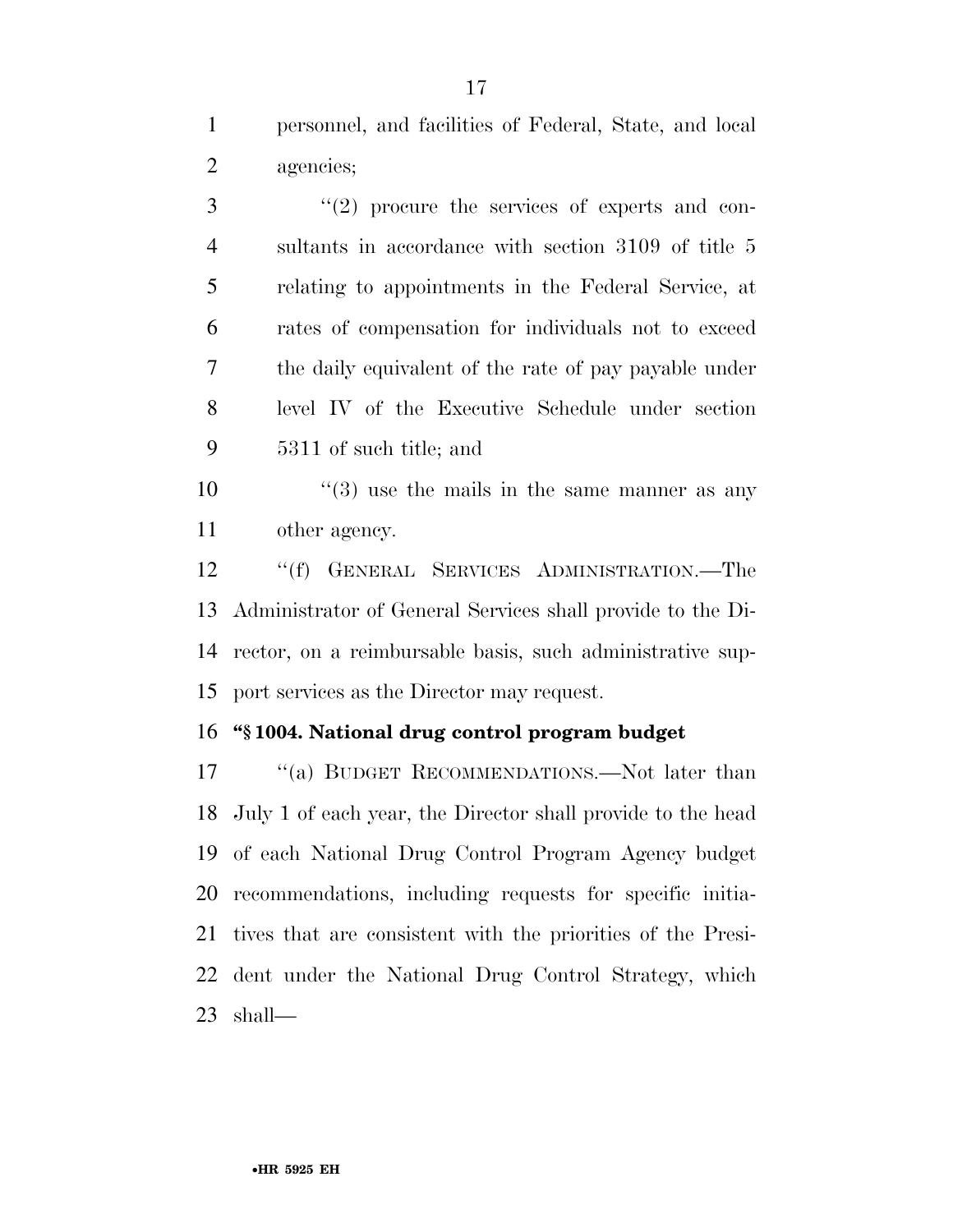1 ''(1) apply to the budget for the next fiscal year scheduled for formulation under chapter 11, and each of the 4 subsequent fiscal years; and ''(2) address funding priorities developed in the National Drug Control Strategy.

 ''(b) RESPONSIBILITIES OF NATIONAL DRUG CON-TROL PROGRAM AGENCIES.—

8 "(1) IN GENERAL.—For each fiscal year, the head of each National Drug Control Program Agen- cy shall transmit to the Director a copy of the pro- posed drug control budget request of such agency at the same time as that budget request is submitted to their superiors (and before submission to the Of- fice of Management and Budget) in the preparation of the budget of the President submitted to Con-gress under section 1105(a).

17 "(2) SUBMISSION OF DRUG CONTROL BUDGET REQUESTS.—The head of each National Drug Con- trol Program Agency shall ensure timely develop- ment and submission to the Director of each pro- posed drug control budget request transmitted pur- suant to this subsection, in such format as may be designated by the Director with the concurrence of the Director of the Office of Management and Budg-et.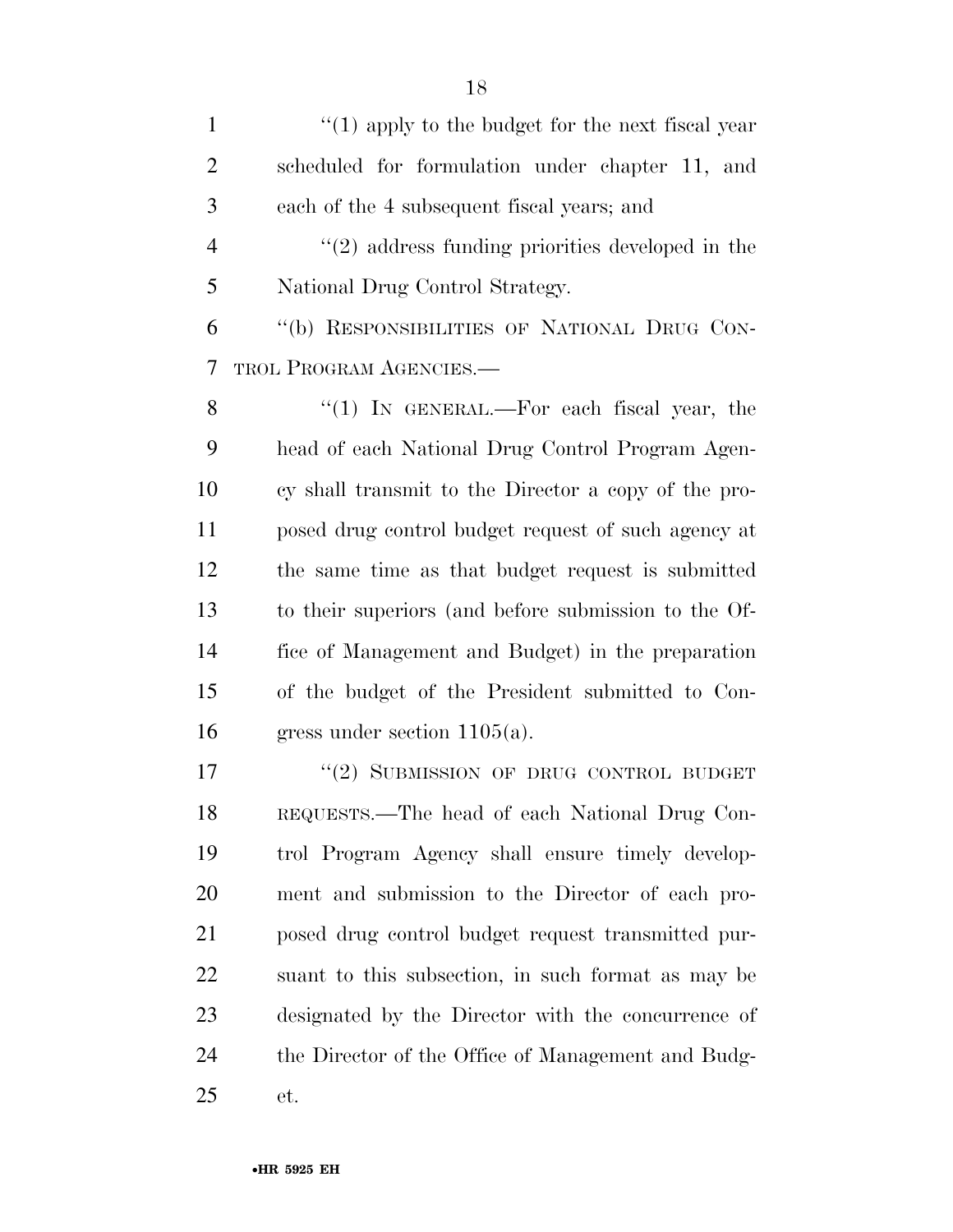1 "(3) CONTENT OF DRUG CONTROL BUDGET RE- QUESTS.—A drug control budget request submitted by the head of a National Drug Control Program Agency under this subsection shall include all re- quests for funds for any drug control activity under- taken by such agency, including demand reduction, supply reduction, and State, local, and Tribal af- fairs, including any drug law enforcement activities. If an activity has both drug control and nondrug control purposes or applications, such agency shall estimate by a documented calculation the total funds requested for that activity that would be used for drug control, and shall set forth in its request the basis and method for making the estimate. 15 "(c) REVIEW AND CERTIFICATION OF BUDGET RE-QUESTS AND BUDGET SUBMISSIONS OF NATIONAL DRUG

CONTROL PROGRAM AGENCIES.—

18 "(1) IN GENERAL.—The Director shall review each drug control budget request submitted to the Director under subsection (b).

21 "(2) REVIEW OF BUDGET REQUESTS.—

22 "(A) INADEQUATE REQUESTS.—If the Di- rector concludes that a budget request sub- mitted under subsection (b) is inadequate, in whole or in part, to implement the objectives of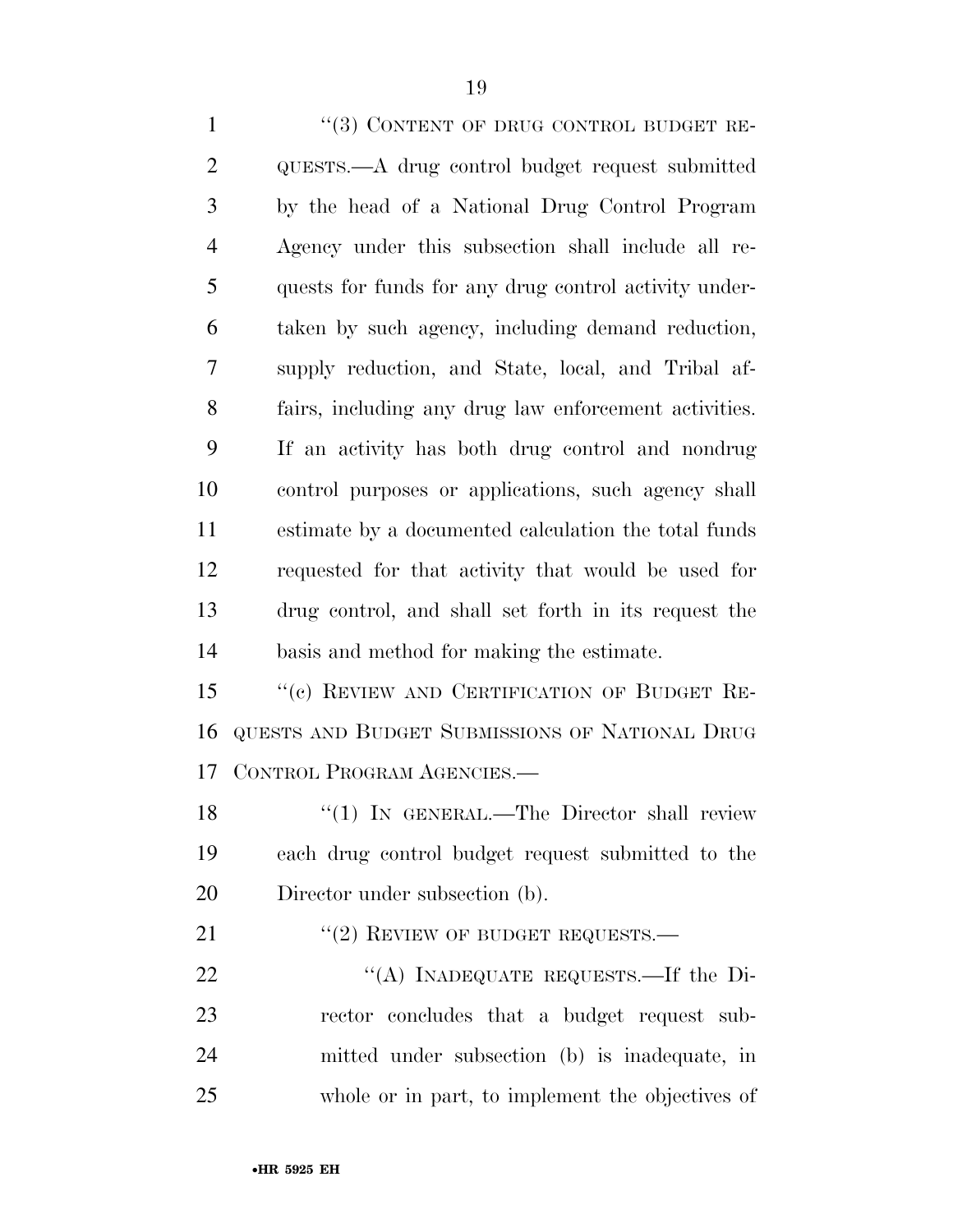| $\mathbf{1}$   | the National Drug Control Strategy with re-         |
|----------------|-----------------------------------------------------|
| $\overline{2}$ | spect to the agency or program at issue for the     |
| 3              | year for which the request is submitted, the Di-    |
| $\overline{4}$ | rector shall submit to the head of the applicable   |
| 5              | National Drug Control Program Agency a writ-        |
| 6              | ten description identifying the funding levels      |
| 7              | and specific initiatives that would, in the deter-  |
| 8              | mination of the Director, make the request ade-     |
| 9              | quate to implement those objectives.                |
| 10             | "(B) ADEQUATE REQUESTS.—If the Direc-               |
| 11             | tor concludes that a budget request submitted       |
| 12             | under subsection (b) is adequate to implement       |
| 13             | the objectives of the National Drug Control         |
| 14             | Strategy with respect to the agency or program      |
| 15             | at issue for the year for which the request is      |
| 16             | submitted, the Director shall submit to the         |
| 17             | head of the applicable National Drug Control        |
| 18             | Program Agency a written statement con-             |
| 19             | firming the adequacy of the request.                |
| 20             | "(C) RECORD.—The Director shall main-               |
| 21             | tain a record of each description submitted         |
| 22             | under subparagraph (A) and each statement           |
| 23             | submitted under subparagraph (B).                   |
| 24             | "(3) SPECIFIC REQUESTS.—The Director shall          |
| 25             | not confirm the adequacy of any budget request that |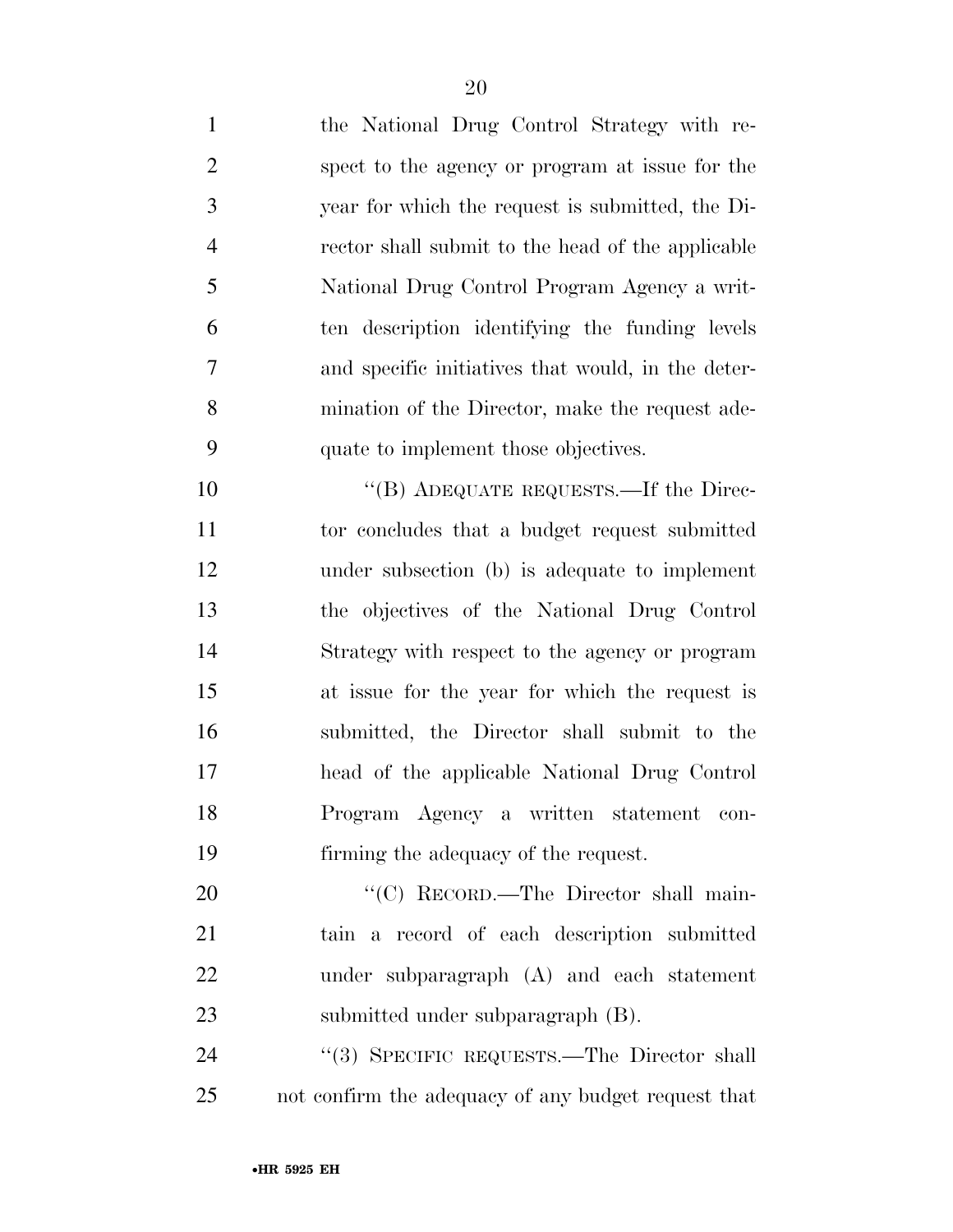| $\mathbf{1}$   | requests a level of funding that will not enable   |
|----------------|----------------------------------------------------|
| $\overline{2}$ | achievement of the goals of the National Drug Con- |
| 3              | trol Strategy, including—                          |
| $\overline{4}$ | "(A) requests funding for Federal law en-          |
| 5              | forcement activities that do not adequately com-   |
| 6              | pensate for transfers of drug enforcement re-      |
| 7              | sources and personnel to law enforcement and       |
| 8              | investigation activities;                          |
| 9              | $\lq\lq$ requests funding for law enforcement      |
| 10             | activities on the borders of the United States     |
| 11             | that do not adequately direct resources to drug    |
| 12             | interdiction and enforcement;                      |
| 13             | "(C) requests funding for substance use            |
| 14             | disorder treatment activities that do not provide  |
| 15             | adequate results and accountability measures;      |
| 16             | "(D) requests funding for substance use            |
| 17             | disorder treatment activities that do not ade-     |
| 18             | quately support and enhance Federal substance      |
| 19             | use disorder programs and capacity; and            |
| 20             | $\lq\lq(E)$ requests funding for the operations    |
| 21             | and management of the Department of Home-          |
| 22             | land Security that does not include a specific     |
| 23             | request for funds for the Office of Counter-       |
| 24             | narcotics Enforcement to carry out its respon-     |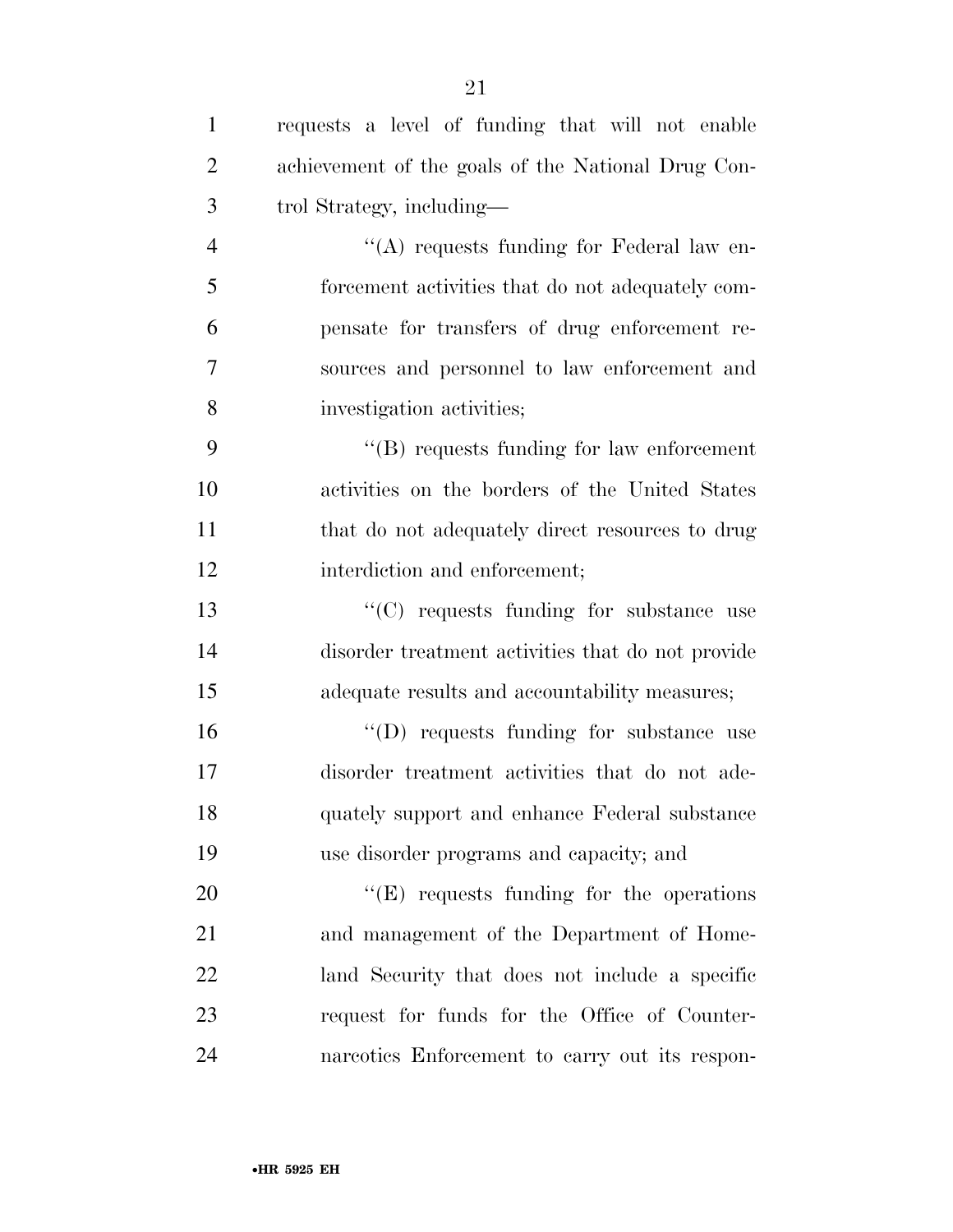| $\mathbf{1}$   | sibilities under section 878 of the Homeland Se- |
|----------------|--------------------------------------------------|
| $\overline{2}$ | curity Act of 2002 (6 U.S.C. 458).               |
| 3              | $``(4)$ AGENCY RESPONSE.—                        |
| $\overline{4}$ | "(A) IN GENERAL.—The head of a Na-               |
| 5              | tional Drug Control Program Agency that re-      |
| 6              | ceives a description under paragraph $(2)(A)$    |
| 7              | shall include the funding levels and initiatives |
| 8              | described by the Director in the budget submis-  |
| 9              | sion for that agency to the Office of Manage-    |
| 10             | ment and Budget.                                 |
| 11             | "(B) IMPACT STATEMENT.—The head of a             |
| 12             | National Drug Control Program Agency that        |
| 13             | has altered its budget submission under this     |
| 14             | paragraph shall include as an appendix to the    |
| 15             | budget submission for that agency to the Office  |
| 16             | of Management and Budget an impact state-        |
| 17             | ment that summarizes—                            |
| 18             | "(i) the changes made to the budget              |
| 19             | under this paragraph; and                        |
| 20             | "(ii) the impact of those changes on             |
| 21             | the ability of that agency to perform its        |
| 22             | other responsibilities, including any impact     |
| 23             | on specific missions or programs of the          |
| 24             | agency.                                          |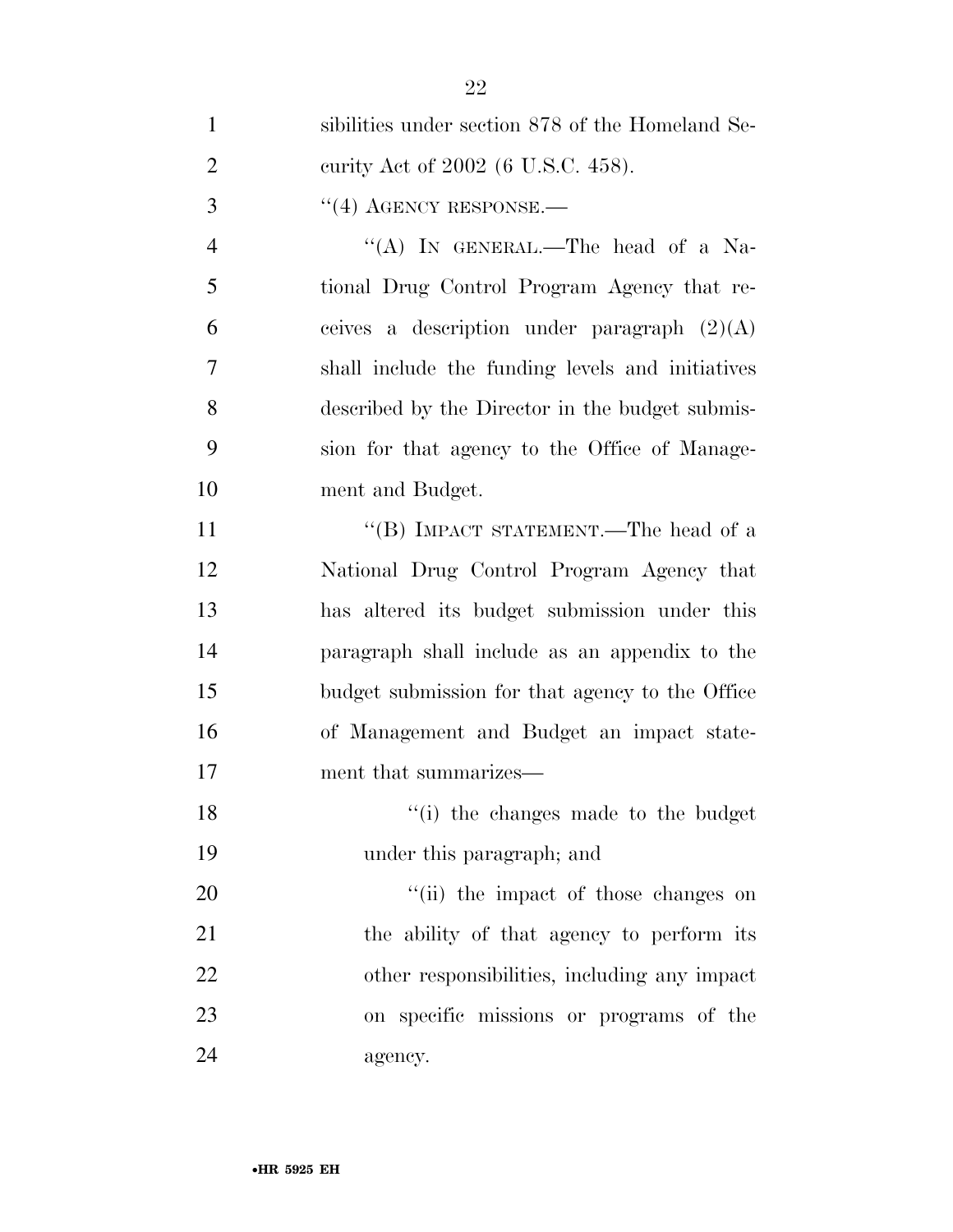| $\mathbf{1}$   | "(C) CONGRESSIONAL NOTIFICATION.-                |
|----------------|--------------------------------------------------|
| $\overline{2}$ | The head of a National Drug Control Program      |
| 3              | Agency shall submit a copy of any impact state-  |
| $\overline{4}$ | ment under subparagraph (B) to the Senate,       |
| 5              | the House of Representatives, and the appro-     |
| 6              | priate congressional committees, at the time the |
| $\overline{7}$ | budget for that agency is submitted to Congress  |
| 8              | under section $1105(a)$ .                        |
| 9              | CERTIFICATION OF BUDGET<br>``(5)<br>SUBMIS-      |
| 10             | SIONS.                                           |
| 11             | "(A) IN GENERAL.—At the time the head            |
| 12             | of a National Drug Control Program Agency        |
| 13             | submits its budget request to the Office of      |
| 14             | Management and Budget, the head of the Na-       |
| 15             | tional Drug Control Program Agency shall sub-    |
| 16             | mit a copy of the budget request to the Direc-   |
| 17             | tor.                                             |
| 18             | $``$ (B) REVIEW AND CERTIFICATION OF             |
| 19             | SUBMISSIONS.—The Director shall review each      |
| 20             | budget submission submitted under subpara-       |
| 21             | $graph(A)$ and submit to the appropriate con-    |
| 22             | gressional committees one of the following:      |
| 23             | "(i) A written certification of the              |
| 24             | budget submission for the agency indi-           |
| 25             | cating such request fully funds the Na-          |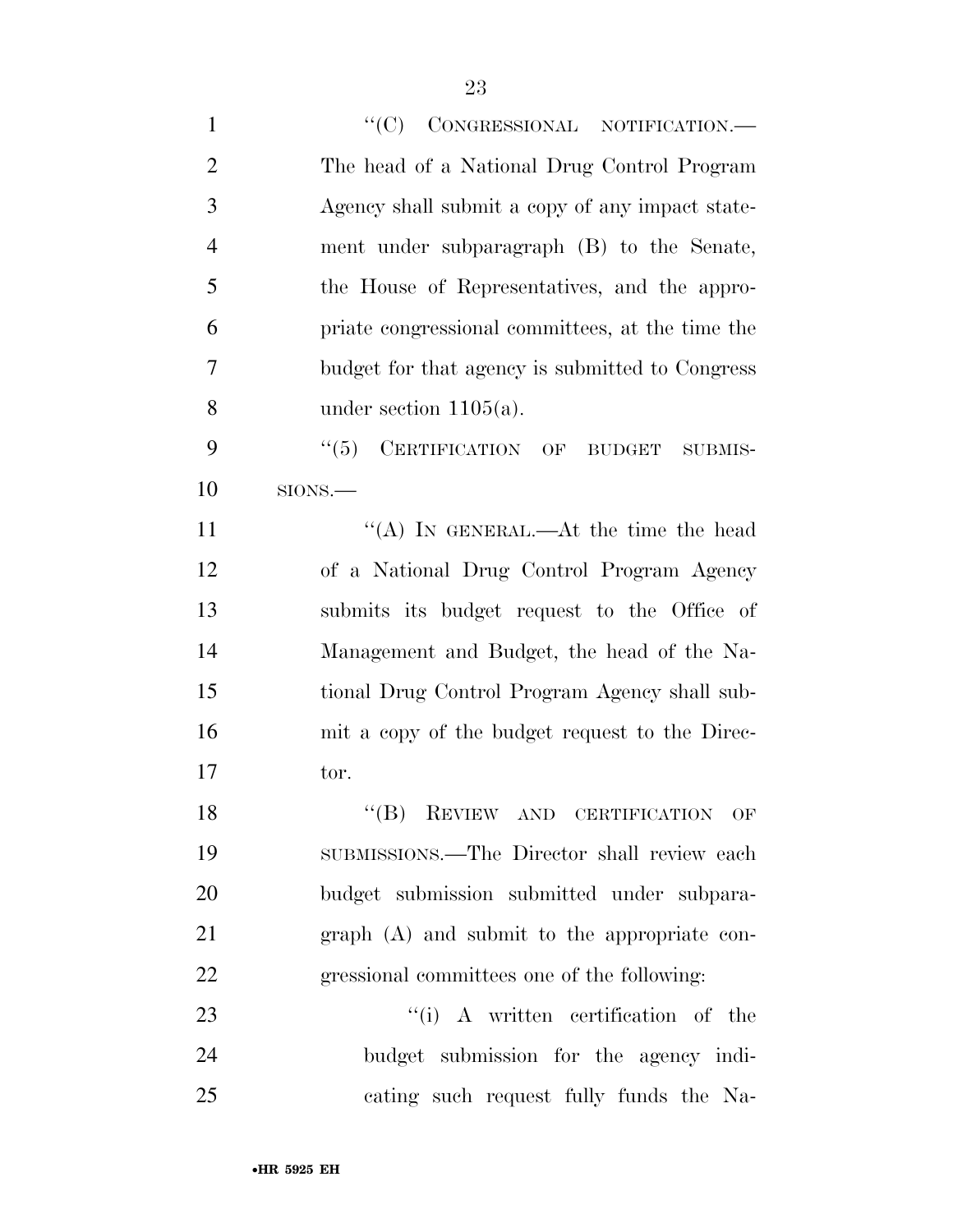| $\mathbf{1}$   | tional Drug Control Programs as necessary     |
|----------------|-----------------------------------------------|
| $\overline{2}$ | to achieve the goals of the National Drug     |
| 3              | Control Strategy, including a written state-  |
| $\overline{4}$ | ment explaining the basis for the deter-      |
| 5              | mination that the budget submission pro-      |
| 6              | vides sufficient resources for the agency to  |
| 7              | achieve the goals of the Strategy.            |
| 8              | "(ii) A written certification of the          |
| 9              | budget submission for the agency indi-        |
| 10             | cating such request partially funds the Na-   |
| 11             | tional Drug Control Programs as necessary     |
| 12             | to achieve the goals of the Strategy, in-     |
| 13             | cluding a written statement explaining the    |
| 14             | basis for the determination to certify the    |
| 15             | budget submission and identifying the level   |
| 16             | of funding sufficient to achieve the goals of |
| 17             | the Strategy.                                 |
| 18             | "(iii) A written decertification of the       |
| 19             | budget submission for the agency indi-        |
| 20             | cating the Director is unable to determine    |
| 21             | whether such budget submission for the        |
| 22             | agency fully funds or partially funds the     |
| 23             | National Drug Control Programs as nec-        |
| 24             | essary to achieve the goals of the National   |
| 25             | Drug Control Strategy, including a written    |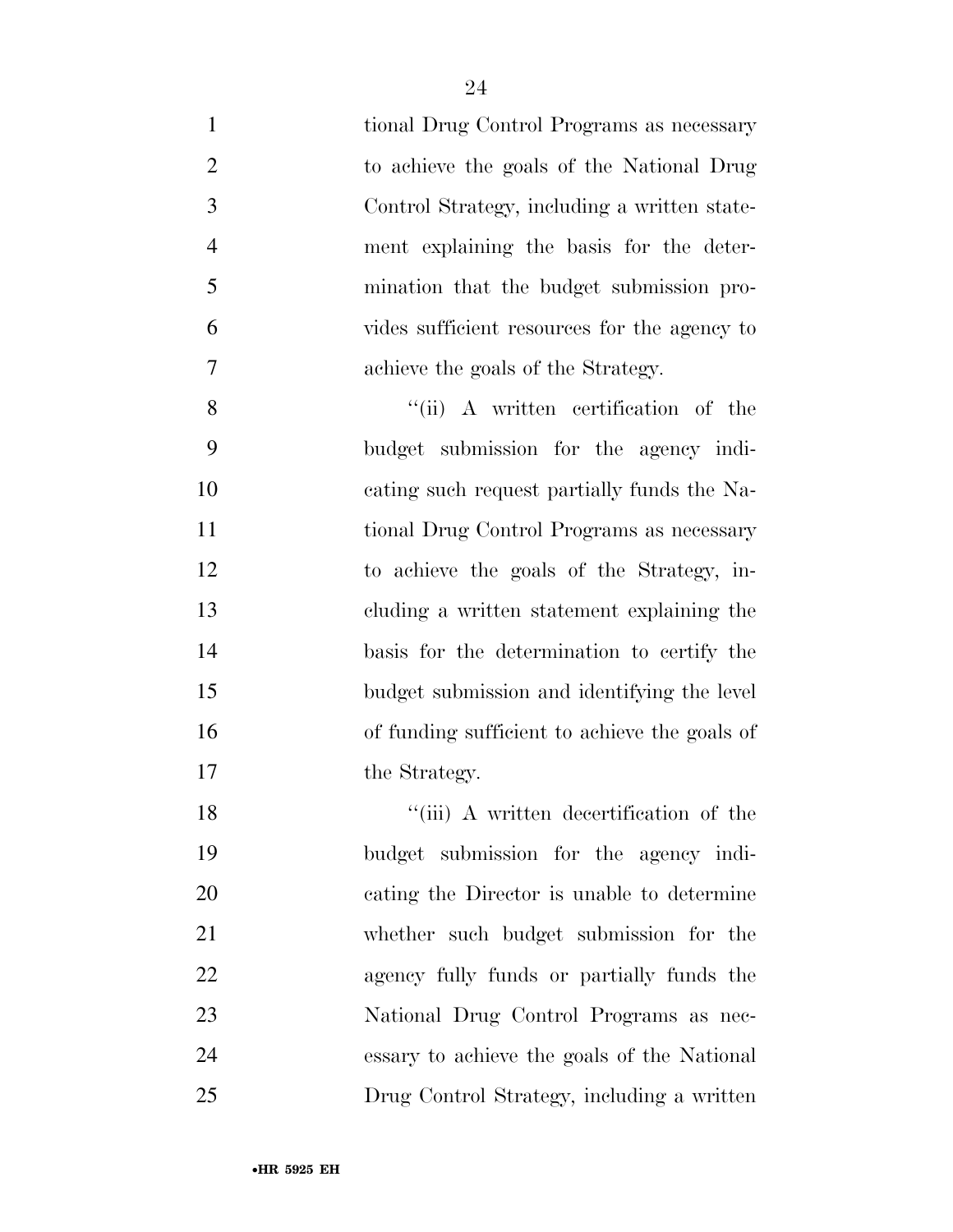statement identifying the additional infor- mation necessary for the Director to make a determination on such budget submission and the level of funding sufficient to achieve the goals of the Strategy.  $^{\prime\prime}$  (iv) A written decertification of the budget submission for the agency indi- cating that such budget is insufficient to fund the National Drug Control Programs as necessary to achieve the goals of the Strategy, including a written statement ex- plaining the basis for the determination that the budget is insufficient and identi- fying the level of funding sufficient to achieve the goals of the Strategy.

 ''(d) NATIONAL DRUG CONTROL PROGRAM BUDGET PROPOSAL.—For each fiscal year, following the trans- mission of proposed drug control budget requests to the Director under subsection (b), the Director shall, in con- sultation with the head of each National Drug Control Program Agency and the head of each major national or- ganization that represents law enforcement officers, agen-cies, or associations—

24  $\frac{1}{2}$  (1) develop a consolidated National Drug Con-trol Program budget proposal designed to implement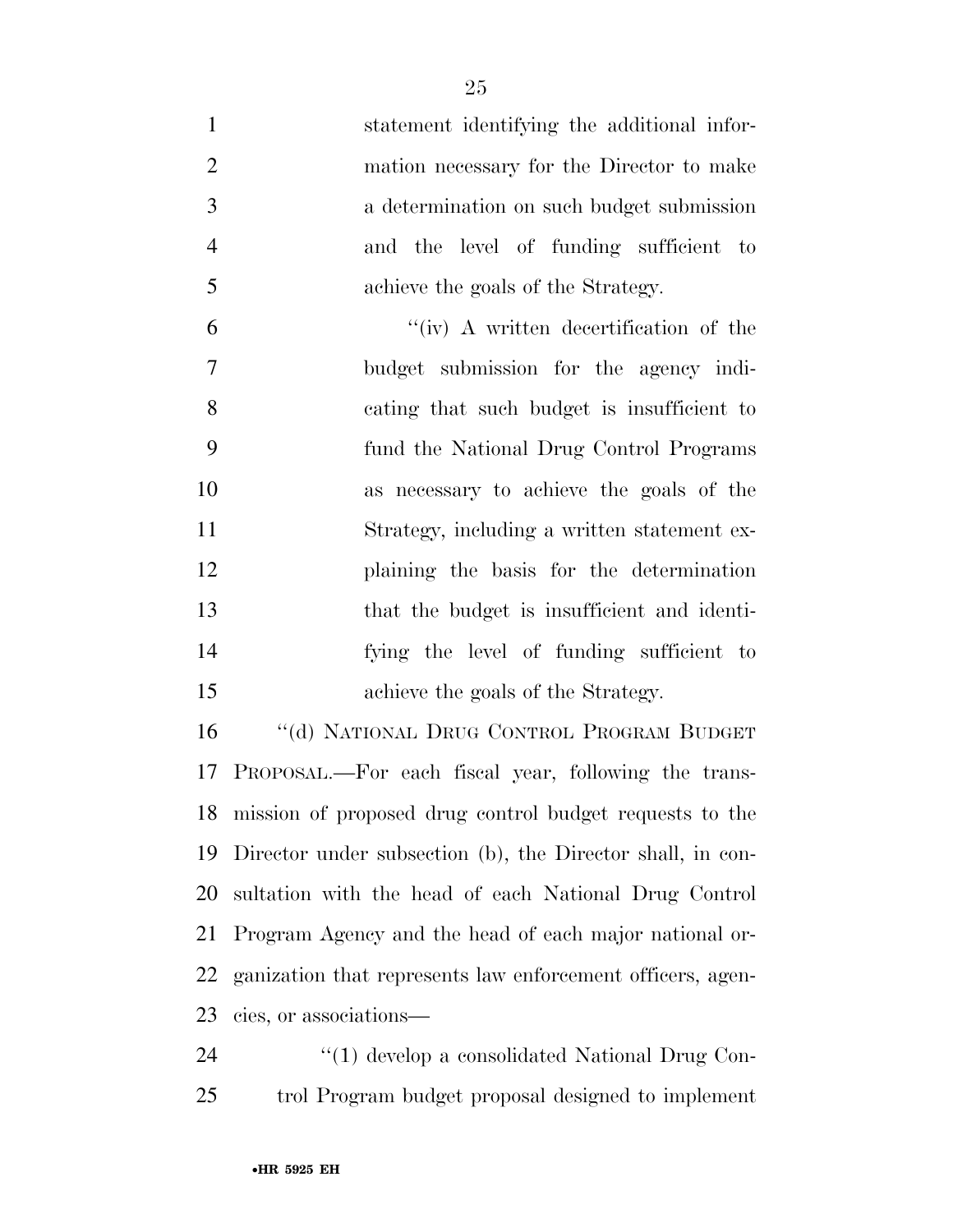| $\mathbf{1}$   | the National Drug Control Strategy and to inform                |
|----------------|-----------------------------------------------------------------|
| $\overline{2}$ | Congress and the public about the total amount pro-             |
| 3              | posed to be spent on all supply reduction, demand               |
| $\overline{4}$ | reduction, State, local, and Tribal affairs, including          |
| 5              | any drug law enforcement, and other drug control                |
| 6              | activities by the Federal Government, which shall               |
| 7              | conform to the content requirements set forth in                |
| 8              | subsection $(b)(3)$ and include—                                |
| 9              | "(A) for each National Drug Control Pro-                        |
| 10             | gram Agency, a list of whether the funding level                |
| 11             | is full, partial, or insufficient to achieve the                |
| 12             | goals of the National Drug Control Strategy or                  |
| 13             | whether the Director is unable to make such                     |
| 14             | determination;                                                  |
| 15             | $\lq\lq (B)$ a statement describing the extent to               |
| 16             | which any budget of a National Drug Control                     |
| 17             | Program Agency with less than full funding                      |
| 18             | hinders progress on achieving the goals of the                  |
| 19             | National Drug Control Strategy; and                             |
| 20             | "(C) alternative funding structures that                        |
| 21             | could improve progress on achieving the goals                   |
| 22             | of the National Drug Control Strategy; and                      |
| 23             | $\cdot\cdot\cdot(2)$ submit the consolidated budget proposal to |
| 24             | the President and Congress.                                     |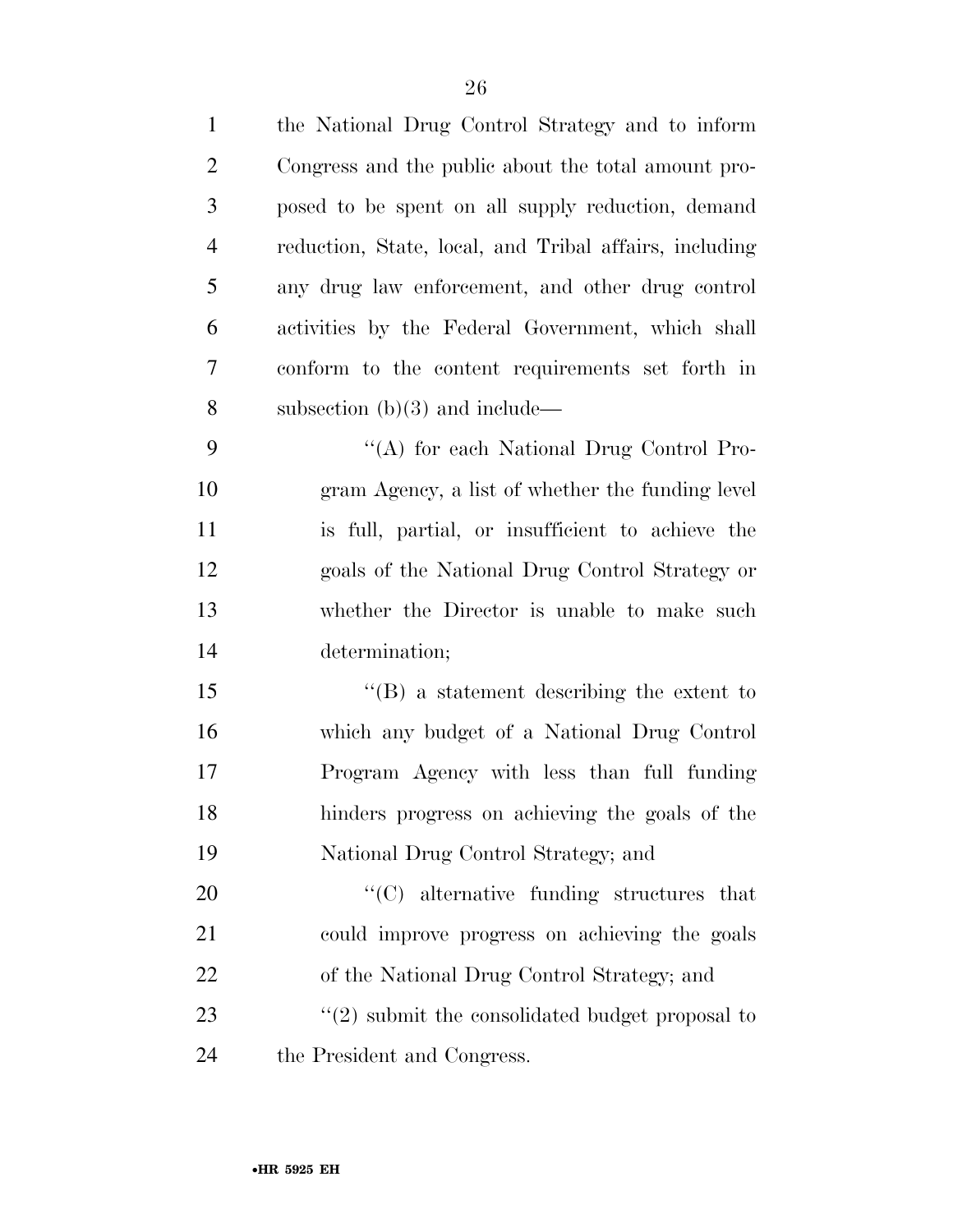''(e) BUDGET ESTIMATE OR REQUEST SUBMISSION TO CONGRESS.—Whenever the Director submits any budget estimate or request to the President or the Office of Management and Budget, the Director shall concur- rently transmit to the appropriate congressional commit- tees a detailed statement of the budgetary needs of the Office to execute its mission based on the good-faith as-sessment of the Director.

9 "(f) REPROGRAMMING AND TRANSFER REQUESTS.— ''(1) IN GENERAL.—No National Drug Control Program Agency shall submit to Congress a re- programming or transfer request with respect to any amount of appropriated funds in an amount exceed- ing \$1 million that is included in the National Drug Control Program budget unless the request has been approved by the Director. If the Director has not re- sponded to a request for reprogramming subject to this paragraph within 30 days after receiving notice of the request having been made, the request shall be deemed approved by the Director under this para-graph and forwarded to Congress.

22 "'(2) APPEAL.—The head of any National Drug Control Program Agency may appeal to the Presi-dent any disapproval by the Director of a re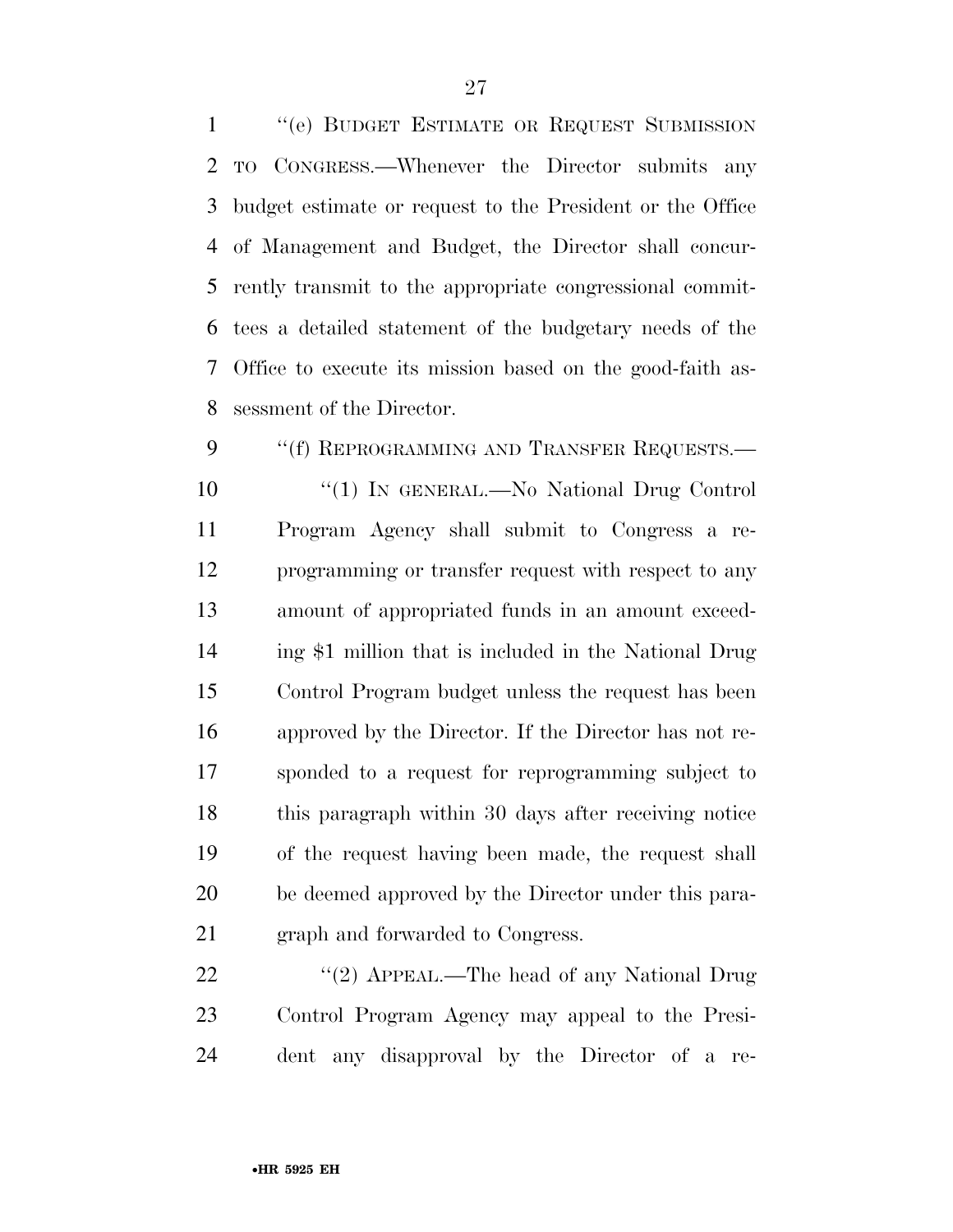programming or transfer request under this sub-section.

### **''§ 1005. National drug control strategy**

"(a) In GENERAL.—

5 "(1) STATEMENT OF DRUG POLICY PRIOR- ITIES.—The Director shall release a statement of drug control policy priorities in the calendar year of a Presidential inauguration following the inaugura-tion but not later than April 1.

 $\frac{10}{2}$  NATIONAL DRUG CONTROL STRATEGY SUBMITTED BY THE PRESIDENT.—Not later than the first Monday in February following the year in which the term of the President commences, the President shall submit to Congress a National Drug Control Strategy.

16 "(b) DEVELOPMENT OF THE NATIONAL DRUG CON-TROL STRATEGY.—

18 "(1) PROMULGATION.—The Director shall pro- mulgate the National Drug Control Strategy, which shall set forth a comprehensive plan to reduce illicit drug use and the consequences of such illicit drug use in the United States by limiting the availability of and reducing the demand for illegal drugs and promoting prevention, early intervention, treatment,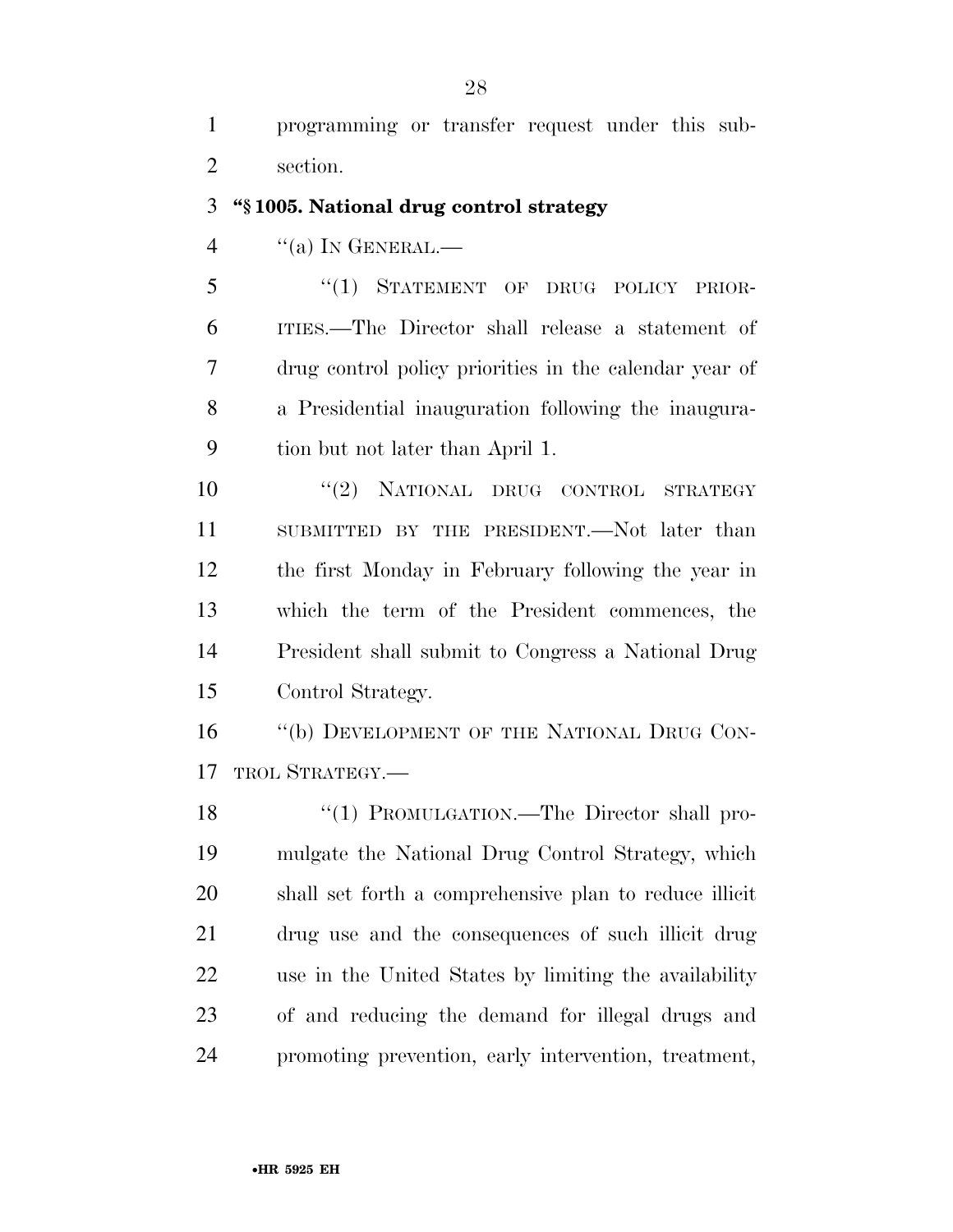3 "(2) STATE AND LOCAL COMMITMENT.—The Director shall seek the support and commitment of State, local, and Tribal officials in the formulation and implementation of the National Drug Control Strategy.

8 "(3) STRATEGY BASED ON EVIDENCE.—The Di- rector shall ensure the National Drug Control Strat- egy is based on the best available medical and sci- entific evidence regarding the policies that are most effective in reducing the demand for and supply of illegal drugs.

14 "(4) PROCESS FOR DEVELOPMENT AND SUB- MISSION OF NATIONAL DRUG CONTROL STRATEGY.— In developing and effectively implementing the Na-tional Drug Control Strategy, the Director—

- 18  $\frac{1}{2}$   $\frac{1}{2}$   $\frac{1}{2}$  shall consult with—
- ''(i) the heads of the National Drug Control Program Agencies;

21 ''(ii) each Coordinator established 22 under this chapter;

23 ''(iii) the Interdiction Committee, the Treatment Committee, and the Emerging 25 Threats Task Force;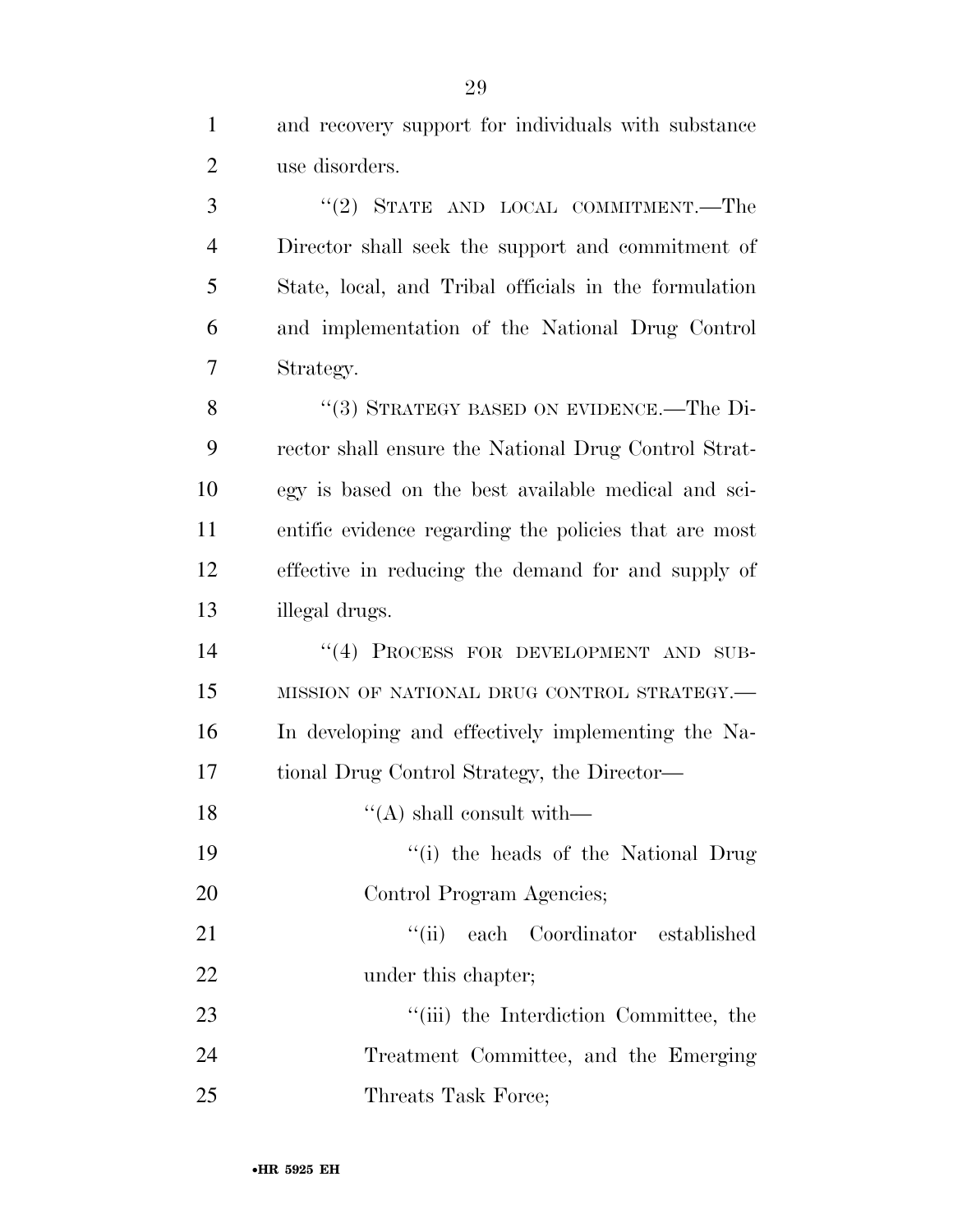| $\mathbf{1}$   | "(iv) the appropriate congressional                    |
|----------------|--------------------------------------------------------|
| $\overline{2}$ | committees and any other committee of ju-              |
| 3              | risdiction;                                            |
| $\overline{4}$ | $\lq\lq$ State, local, and Tribal officials;           |
| 5              | "(vi) private citizens and organiza-                   |
| 6              | tions, including community and faith-based             |
| 7              | organizations, with experience and exper-              |
| 8              | tise in demand reduction;                              |
| 9              | "(vii) private citizens and organiza-                  |
| 10             | tions with experience and expertise in sup-            |
| 11             | ply reduction; and                                     |
| 12             | "(viii) appropriate representatives of                 |
| 13             | foreign governments; and                               |
| 14             | $\lq\lq$ (B) in satisfying the requirements of sub-    |
| 15             | paragraph $(A)$ , shall ensure, to the maximum         |
| 16             | extent possible, that State, local, and Tribal of-     |
| 17             | ficials and relevant private organizations com-        |
| 18             | mit to support and take steps to achieve the           |
| 19             | goals and objectives of the National Drug Con-         |
| 20             | trol Strategy.                                         |
| 21             | "(c) CONTENTS OF THE NATIONAL DRUG CONTROL             |
| 22             | STRATEGY.—                                             |
| 23             | "(1) IN GENERAL.—The National Drug Control             |
| 24             | Strategy submitted under subsection $(a)(2)$ shall in- |
| 25             | clude the following:                                   |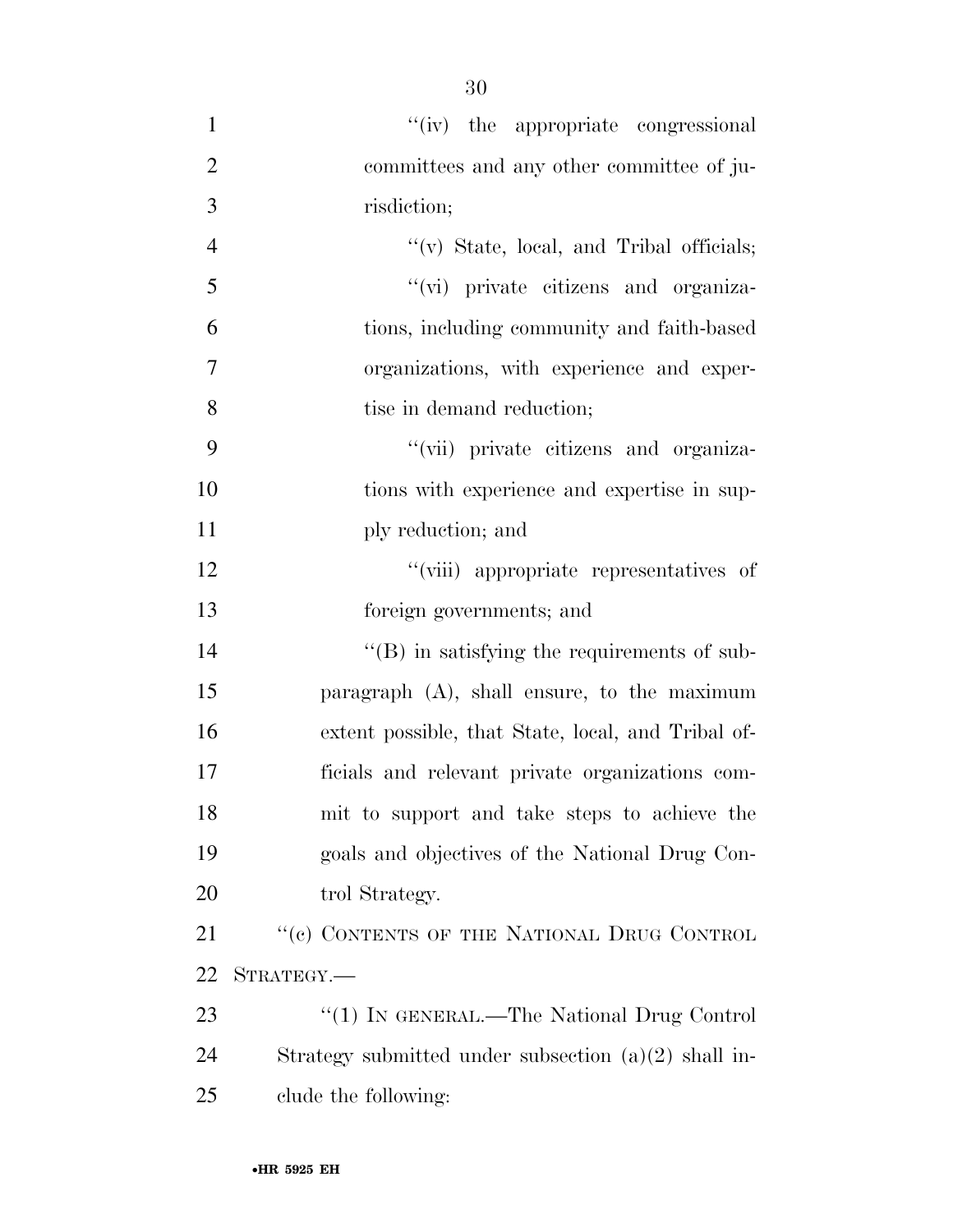| $\mathbf{1}$   | $\lq\lq$ A description of the current preva-        |
|----------------|-----------------------------------------------------|
| $\overline{2}$ | lence of illicit drug use in the United States, in- |
| 3              | cluding both the availability of illicit drugs and  |
| $\overline{4}$ | the prevalence of substance use disorders, which    |
| 5              | shall include the following:                        |
| 6              | "(i) Such description for the previous              |
| 7              | 3 years for any drug identified as an               |
| 8              | emerging threat under section 1009 and              |
| 9              | any other illicit drug identified by the Di-        |
| 10             | rector as having a significant impact on            |
| 11             | the prevalence of illicit drug use.                 |
| 12             | "(ii) A summary of the data and                     |
| 13             | trends presented in the Drug Control Data           |
| 14             | Dashboard required under section 1013.              |
| 15             | $\lq\lq (B)$ A mission statement detailing the      |
| 16             | major functions of the National Drug Control        |
| 17             | Program.                                            |
| 18             | "(C) A list of comprehensive, research-             |
| 19             | based, long-range, quantifiable goals for reduc-    |
| 20             | ing illicit drug use, including—                    |
| 21             | "(i) the percentage of the total flow of            |
| 22             | illicit drugs to be interdicted during the          |
| 23             | time period covered by the Strategy; and            |
| 24             | "(ii) the number of individuals to re-              |
| 25             | ceive substance use disorder treatment.             |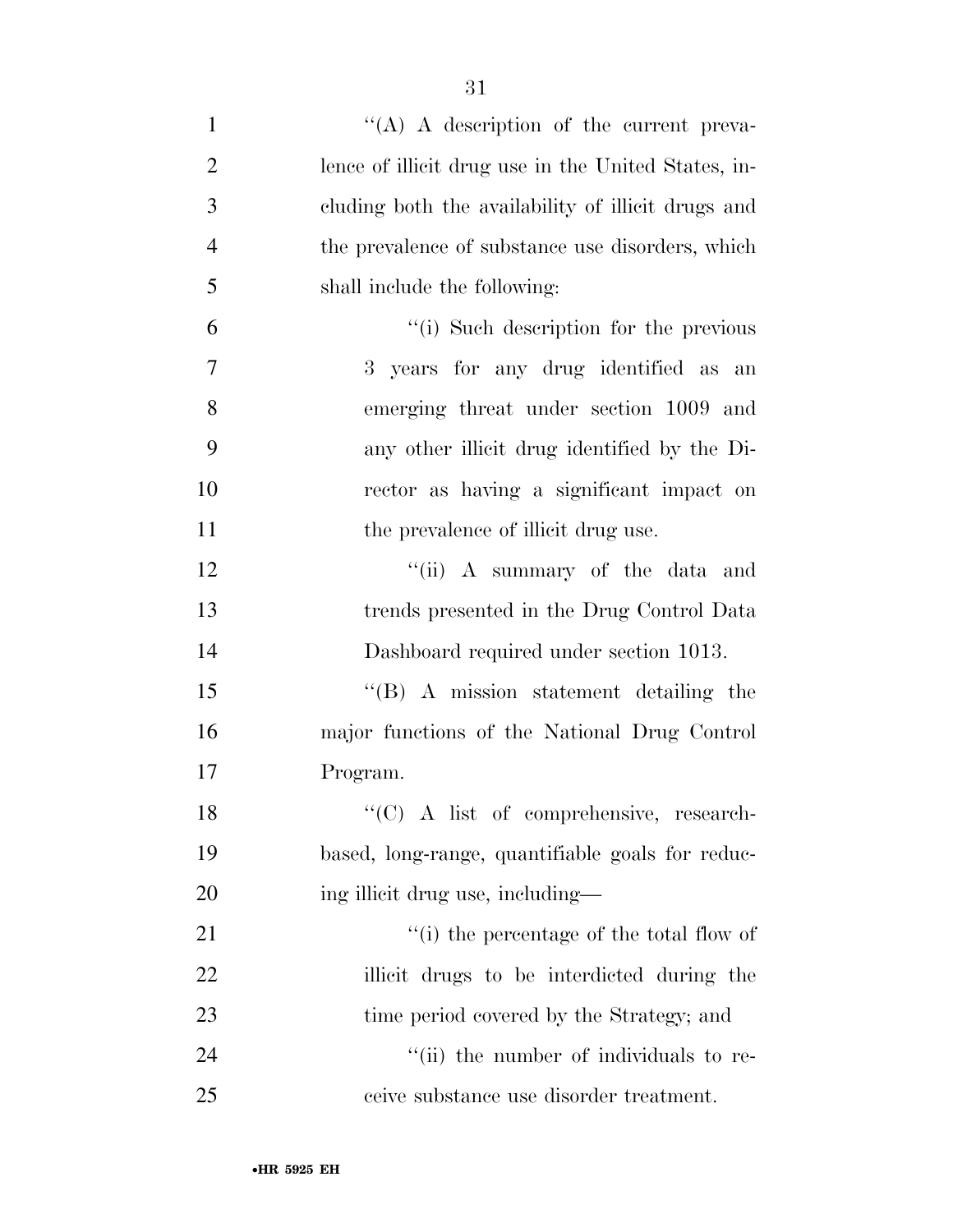| $\mathbf{1}$   | "(D) A description of how each goal estab-      |
|----------------|-------------------------------------------------|
| $\overline{2}$ | lished under subparagraph (C) will be achieved, |
| 3              | including for each goal—                        |
| $\overline{4}$ | "(i) a list of each relevant National           |
| 5              | Drug Control Program Agency and each            |
| 6              | such agency's related programs, activities,     |
| 7              | and available assets and the role of each       |
| 8              | such program, activity, and asset in achiev-    |
| 9              | ing such goal;                                  |
| 10             | "(ii) a list of relevant stakeholders           |
| 11             | and each such stakeholder's role in achiev-     |
| 12             | ing such goal;                                  |
| 13             | "(iii) an estimate of Federal funding           |
| 14             | and other resources needed to achieve such      |
| 15             | goal;                                           |
| 16             | "(iv) a list of each existing or new co-        |
| 17             | ordinating mechanism needed to achieve          |
| 18             | such goal; and                                  |
| 19             | "(v) a description of the Office's role"        |
| 20             | in facilitating the achievement of such         |
| 21             | goal.                                           |
| 22             | " $(E)$ For each year covered by the Strat-     |
| 23             | egy, a performance evaluation plan for each     |
| 24             | goal established under subparagraph (C) for     |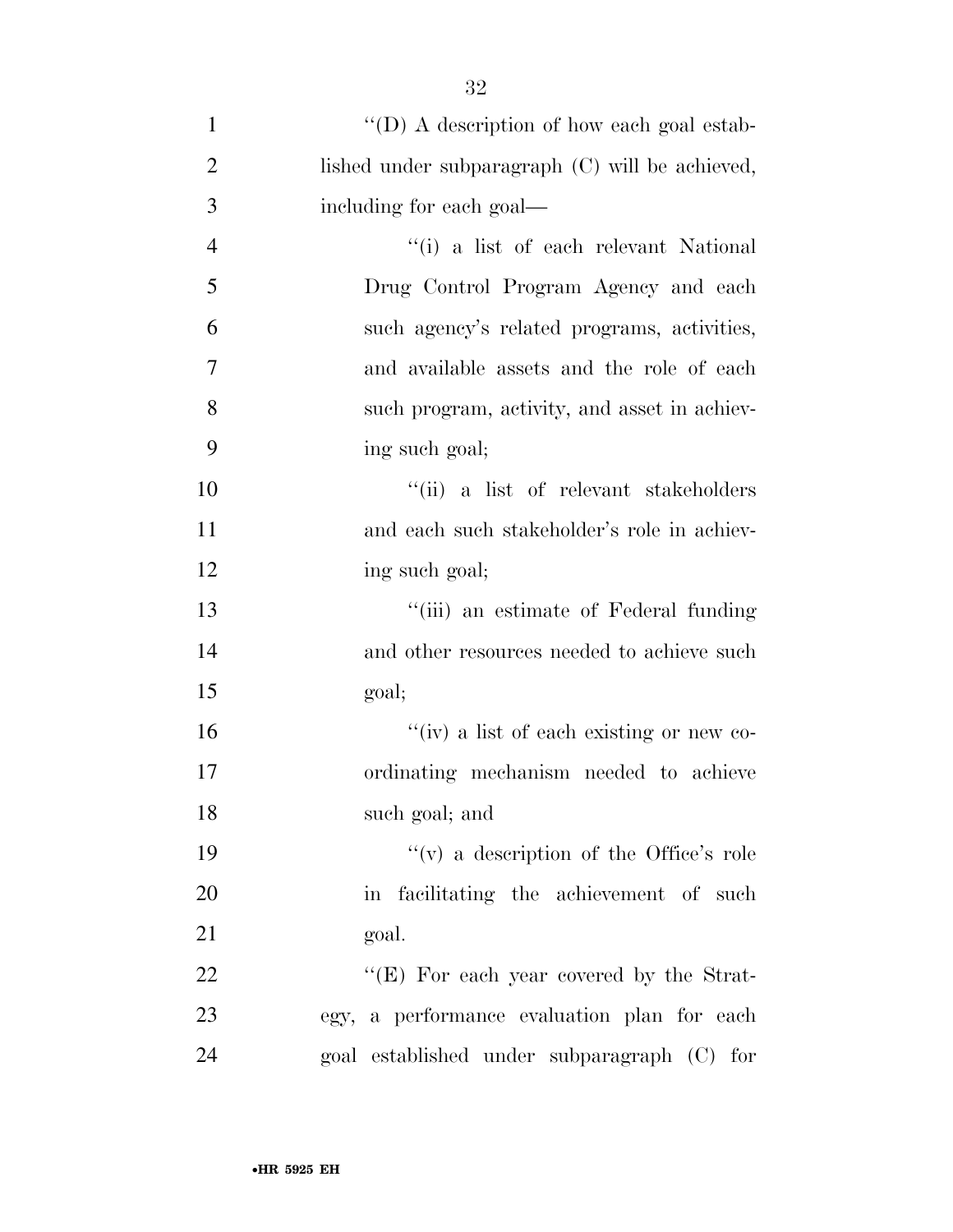| $\mathbf{1}$   | each National Drug Control Program Agency,          |
|----------------|-----------------------------------------------------|
| $\overline{2}$ | including—                                          |
| 3              | "(i) specific performance measures for              |
| $\overline{4}$ | each National Drug Control Program                  |
| 5              | Agency and each such agency's related               |
| 6              | programs and activities;                            |
| 7              | "(ii) annual and, to the extent prac-               |
| 8              | ticable, quarterly objectives and targets for       |
| 9              | each performance measure; and                       |
| 10             | "(iii) an estimate of Federal funding               |
| 11             | and other resources needed to achieve each          |
| 12             | performance objective and target.                   |
| 13             | "(F) A list identifying existing data               |
| 14             | sources or a description of data collection need-   |
| 15             | ed to evaluate performance, including a descrip-    |
| 16             | tion of how the Director will obtain such data.     |
| $17\,$         | $\lq\lq(G)$ A list of any anticipated challenges to |
| 18             | achieving the National Drug Control Strategy        |
| 19             | goals and planned actions to address such chal-     |
| 20             | lenges.                                             |
| 21             | "(H) A description of how each goal estab-          |
| 22             | lished under subparagraph (C) was determined,       |
| 23             | including—                                          |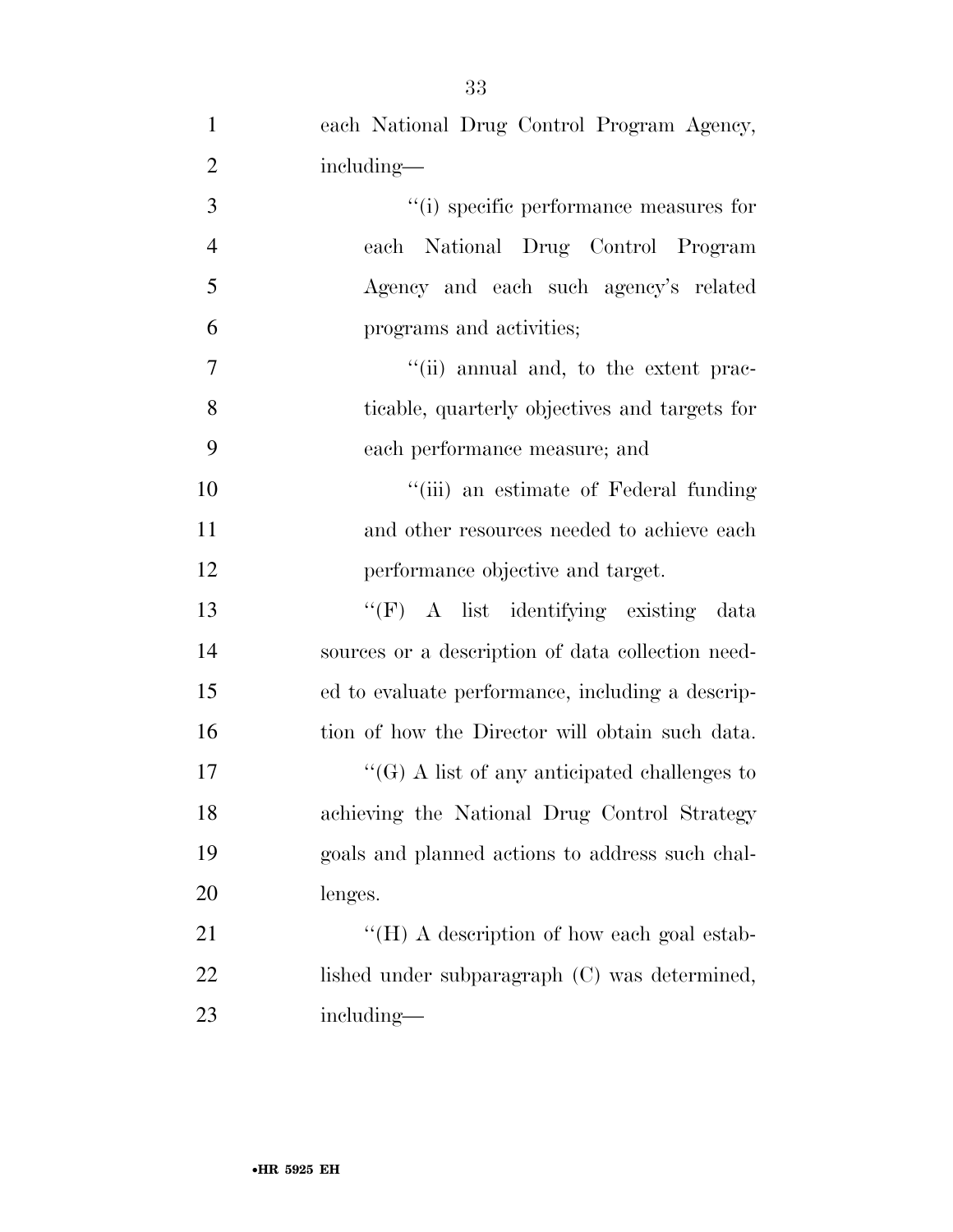1 ''(i) a description of each required consultation and a description of how such consultation was incorporated; 4 ''(ii) data, research, or other informa- tion used to inform the determination to establish the goal; and ''(iii) for any goal established under 8 subparagraph  $(C)(i)$ , a statement of wheth- er the goal will be adequate to disrupt drug trafficking organizations that supply 11 the majority of foreign-sourced illicit drugs 12 trafficked into the United States. ''(I) A 5-year projection for program and budget priorities. ''(J) A review of international, State, local, and private sector drug control activities to en- sure that the United States pursues coordinated and effective drug control at all levels of gov- ernment.  $\cdot$  (K) Such statistical data and information as the Director considers appropriate to dem- onstrate and assess trends relating to illicit drug use, the effects and consequences of illicit drug use (including the effects on children), supply reduction, demand reduction, drug-re-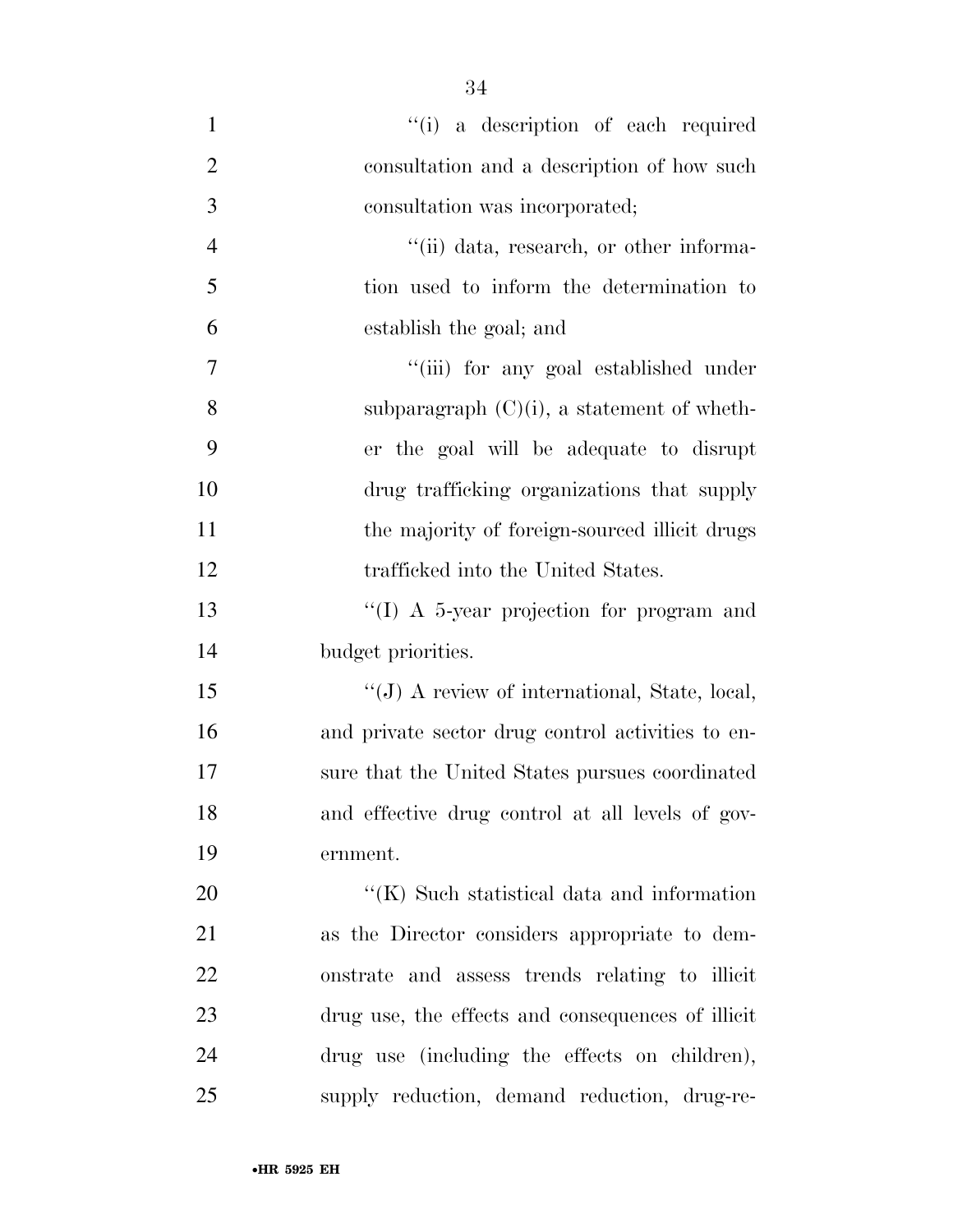| $\mathbf{1}$   | lated law enforcement, and the implementation  |
|----------------|------------------------------------------------|
| $\overline{2}$ | of the National Drug Control Strategy.         |
| 3              | $"(2)$ ADDITIONAL STRATEGIES.—                 |
| $\overline{4}$ | "(A) IN GENERAL.—The Director shall in-        |
| 5              | clude in the National Drug Control Strategy    |
| 6              | the additional strategies described under this |
| 7              | paragraph and shall comply with the following: |
| 8              | "(i) Provide a copy of the additional          |
| 9              | strategies to the appropriate congressional    |
| 10             | committees and to the Committee<br>on          |
| 11             | Armed Services and the Committee on            |
| 12             | Homeland Security of the House of Rep-         |
| 13             | resentatives, and the Committee on Home-       |
| 14             | land Security and Governmental Affairs         |
| 15             | and the Committee on Armed Services of         |
| 16             | the Senate.                                    |
| 17             | "(ii) Issue the additional strategies in       |
| 18             | consultation with the head of each relevant    |
| 19             | National Drug Control Program Agency,          |
| 20             | any relevant official of a State, local, or    |
| 21             | Tribal government, and the government of       |
| 22             | other relevant countries.                      |
| 23             | "(iii) Not change any existing agency          |
| 24             | authority or construe any strategy de-         |
| 25             | scribed under this paragraph to amend or       |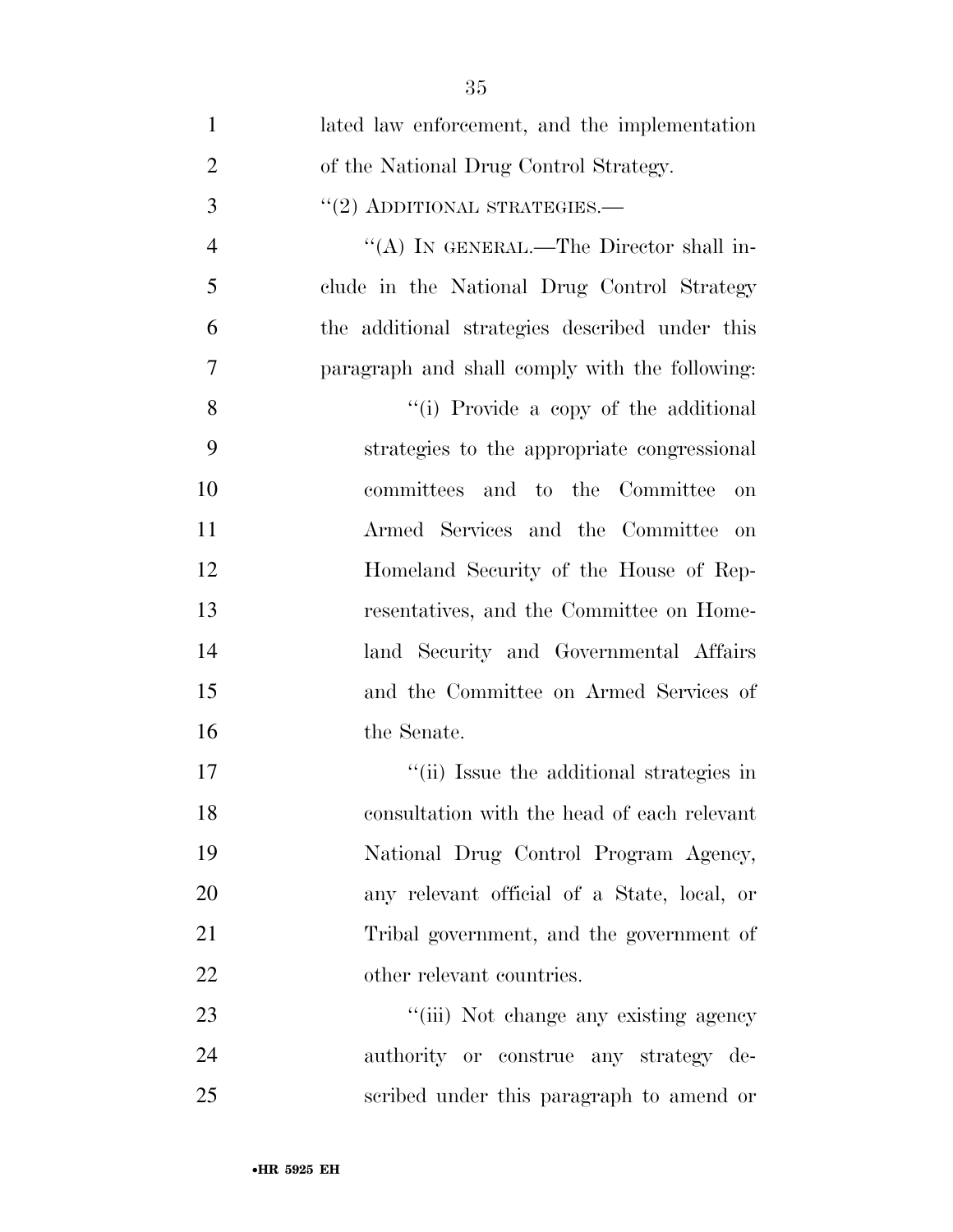| $\mathbf{1}$   | modify any law governing interagency rela-  |
|----------------|---------------------------------------------|
| $\overline{2}$ | tionship but may include recommendations    |
| 3              | about changes to such authority or law.     |
| $\overline{4}$ | "(iv) Present separately from the rest      |
| 5              | of any strategy described under this para-  |
| 6              | graph any information classified under cri- |
| 7              | teria established by an Executive order, or |
| 8              | whose public disclosure, as determined by   |
| 9              | the Director or the head of any relevant    |
| 10             | National Drug Control Program Agency,       |
| 11             | would be detrimental to the law enforce-    |
| 12             | ment or national security activities of any |
| 13             | Federal, State, local, or Tribal agency.    |
| 14             | REQUIREMENT FOR SOUTHWEST<br>$\lq\lq (B)$   |
| 15             | BORDER COUNTERNARCOTICS.                    |
| 16             | "(i) PURPOSES.—The Southwest Bor-           |
| 17             | der Counternareotics Strategy shall—        |
| 18             | $\lq\lq$ set forth the Government's         |
| 19             | strategy for preventing the illegal traf-   |
| 20             | ficking of drugs across the inter-          |
| 21             | national border between the United          |
| 22             | States and Mexico, including through        |
| 23             | ports of entry and between ports of         |
| 24             | entry on that border;                       |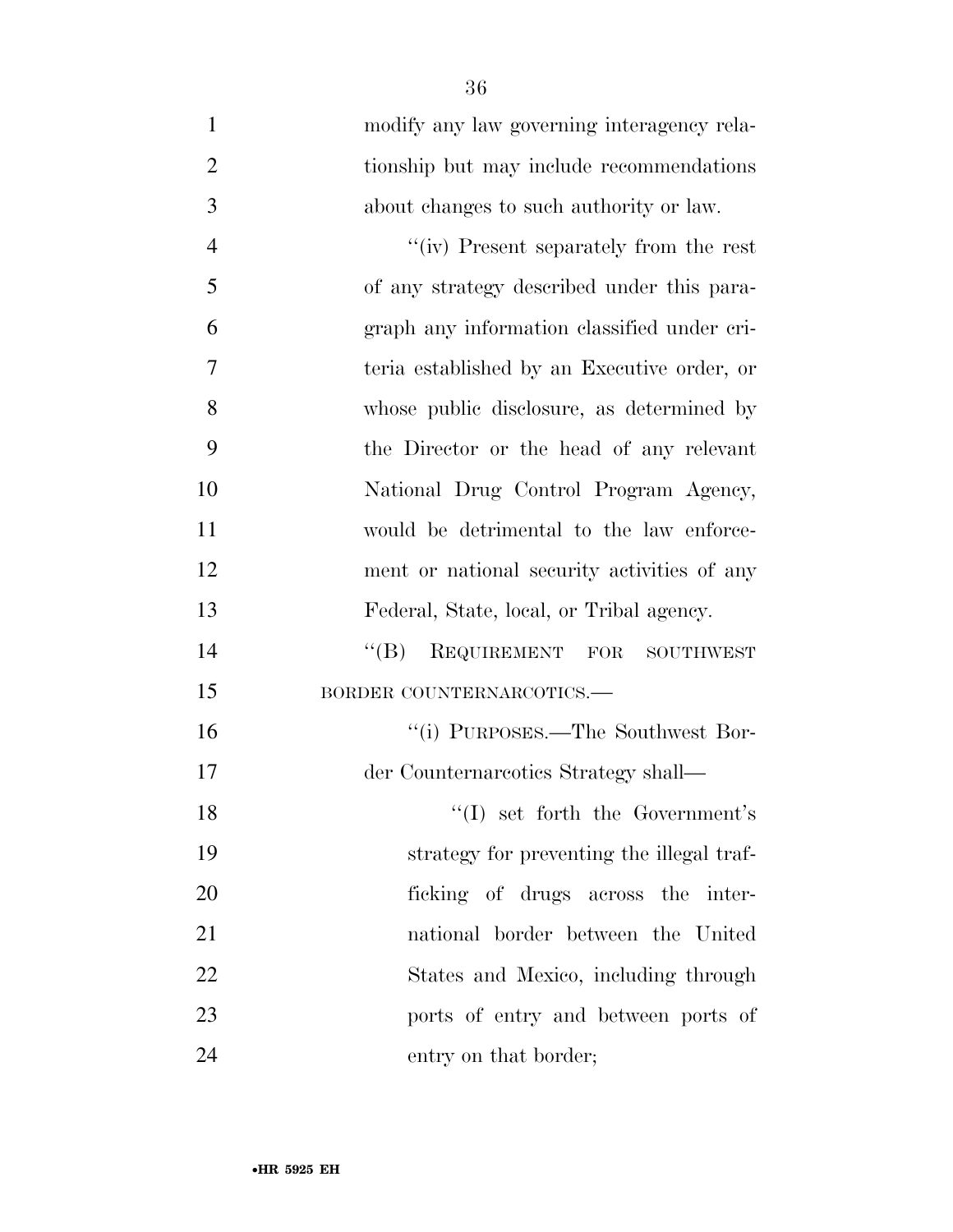| $\mathbf{1}$   | "(II) state the specific roles and         |
|----------------|--------------------------------------------|
| $\overline{2}$ | responsibilities of the relevant Na-       |
| 3              | tional Drug Control Program Agen-          |
| $\overline{4}$ | cies for implementing that strategy;       |
| 5              | and                                        |
| 6              | "(III) identify the specific re-           |
| 7              | sources required to enable the relevant    |
| 8              | National Drug Control Program              |
| 9              | Agencies to implement that strategy.       |
| 10             | "(ii) SPECIFIC CONTENT RELATED TO          |
| 11             | DRUG TUNNELS BETWEEN THE<br><b>UNITED</b>  |
| 12             | STATES AND MEXICO.—The Southwest           |
| 13             | Border Counternareotics Strategy shall in- |
| 14             | clude—                                     |
| 15             | $\lq\lq$ (I) a strategy to end the con-    |
| 16             | struction and use of tunnels and sub-      |
| 17             | terranean passages that cross the          |
| 18             | international border between<br>the        |
| 19             | United States and Mexico for the pur-      |
| 20             | pose of illegal trafficking of drugs       |
| 21             | across such border; and                    |
| 22             | $\lq\lq$ (II) recommendations for crimi-   |
| 23             | nal penalties for persons who con-         |
| 24             | struct or use such a tunnel or sub-        |
| 25             | terranean passage for such a purpose.      |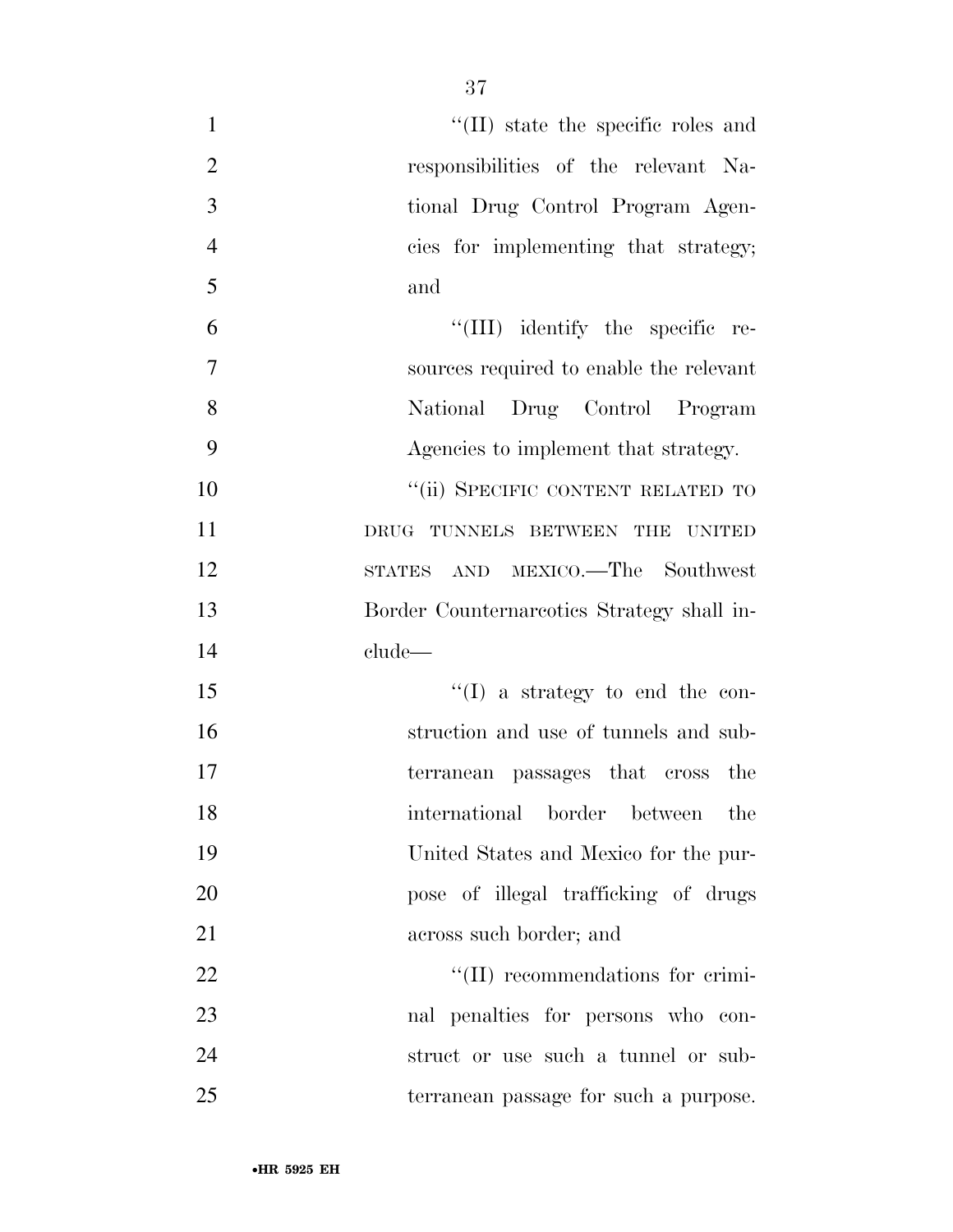| $\mathbf{1}$   | "(C) REQUIREMENT FOR NORTHERN BOR-         |
|----------------|--------------------------------------------|
| $\overline{2}$ | DER COUNTERNARCOTICS STRATEGY.-            |
| 3              | "(i) PURPOSES.—The Northern Bor-           |
| $\overline{4}$ | der Counternareotics Strategy shall—       |
| 5              | $\lq\lq$ set forth the strategy of the     |
| 6              | Federal Government for preventing          |
| 7              | the illegal trafficking of drugs across    |
| 8              | the international border between the       |
| 9              | United States and Canada, including        |
| 10             | through ports of entry and between         |
| 11             | ports of entry on the border;              |
| 12             | $\lq\lq$ (II) state the specific roles and |
| 13             | responsibilities of each relevant Na-      |
| 14             | tional Drug Control Program Agency         |
| 15             | for implementing the strategy;             |
| 16             | "(III) identify the specific re-           |
| 17             | sources required to enable the relevant    |
| 18             | National Drug Control Program              |
| 19             | Agencies to implement the strategy;        |
| 20             | $``(IV)$ be designed to promote,           |
| 21             | and not hinder, legitimate trade and       |
| 22             | travel; and                                |
| 23             | $\lq\lq (V)$ reflect the unique nature of  |
| 24             | small communities along the inter-         |
| 25             | national border between the United         |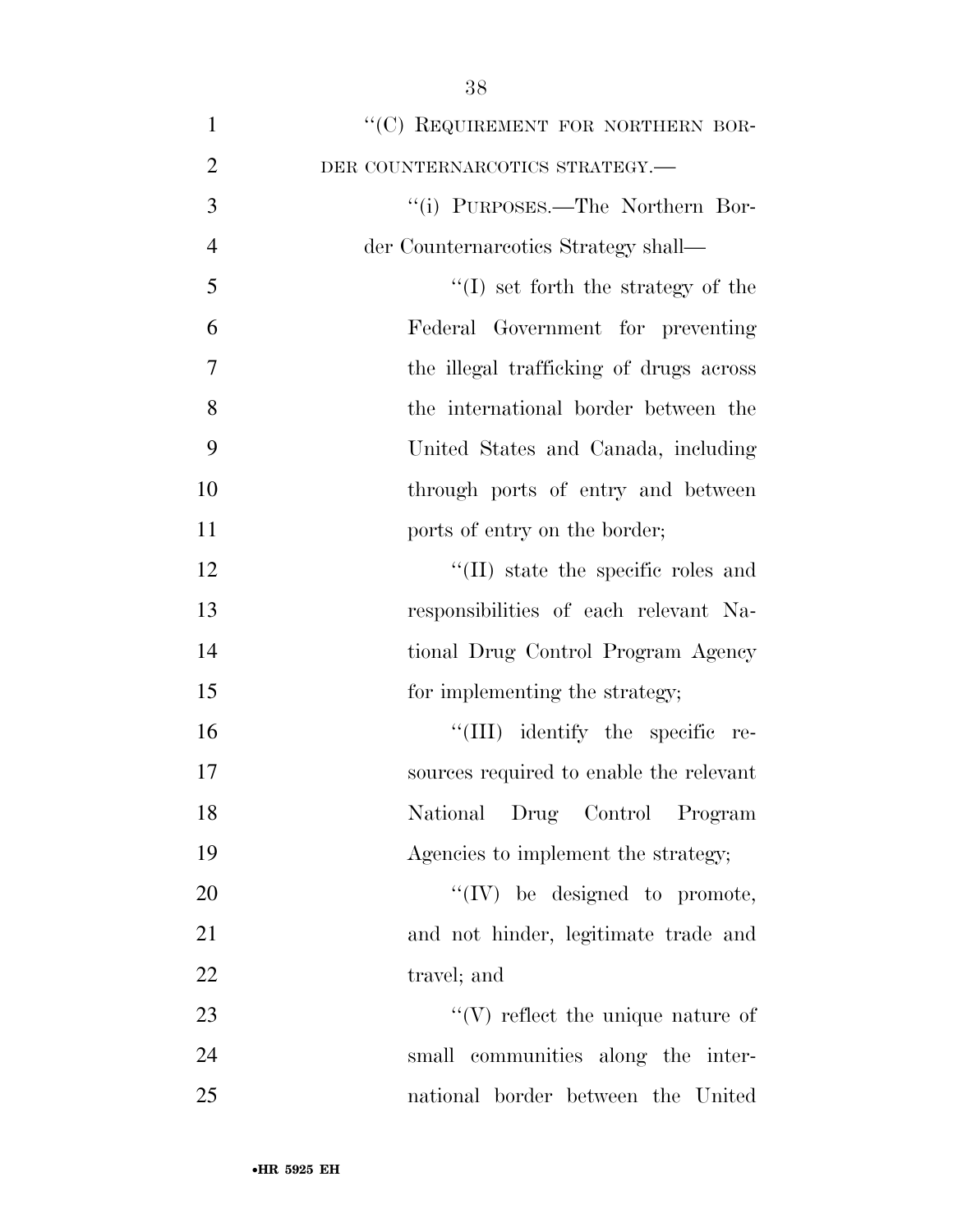| $\mathbf{1}$   | States and Canada, ongoing coopera-      |
|----------------|------------------------------------------|
| $\overline{2}$ | tion and coordination with Canadian      |
| 3              | law, enforcement authorities, and        |
| $\overline{4}$ | variations in the volumes of vehicles    |
| 5              | and pedestrians crossing through         |
| 6              | ports of entry along the international   |
| 7              | border between the United States and     |
| 8              | Canada.                                  |
| 9              | "(ii) SPECIFIC CONTENT RELATED TO        |
| 10             | CROSS-BORDER INDIAN RESERVATIONS.-       |
| 11             | The Northern Border Counternareotics     |
| 12             | Strategy shall include—                  |
| 13             | $\lq\lq$ a strategy to end the illegal   |
| 14             | trafficking of drugs to or through In-   |
| 15             | dian reservations on or near the inter-  |
| 16             | national border between the United       |
| 17             | States and Canada; and                   |
| 18             | $\lq\lq$ (II) recommendations for addi-  |
| 19             | tional assistance, if any, needed by     |
| 20             | Tribal law enforcement agencies relat-   |
| 21             | ing to the strategy, including an eval-  |
| 22             | uation of Federal technical and finan-   |
| 23             | cial assistance, infrastructure capacity |
| 24             | and interoperability defi-<br>building,  |
| 25             | ciencies.                                |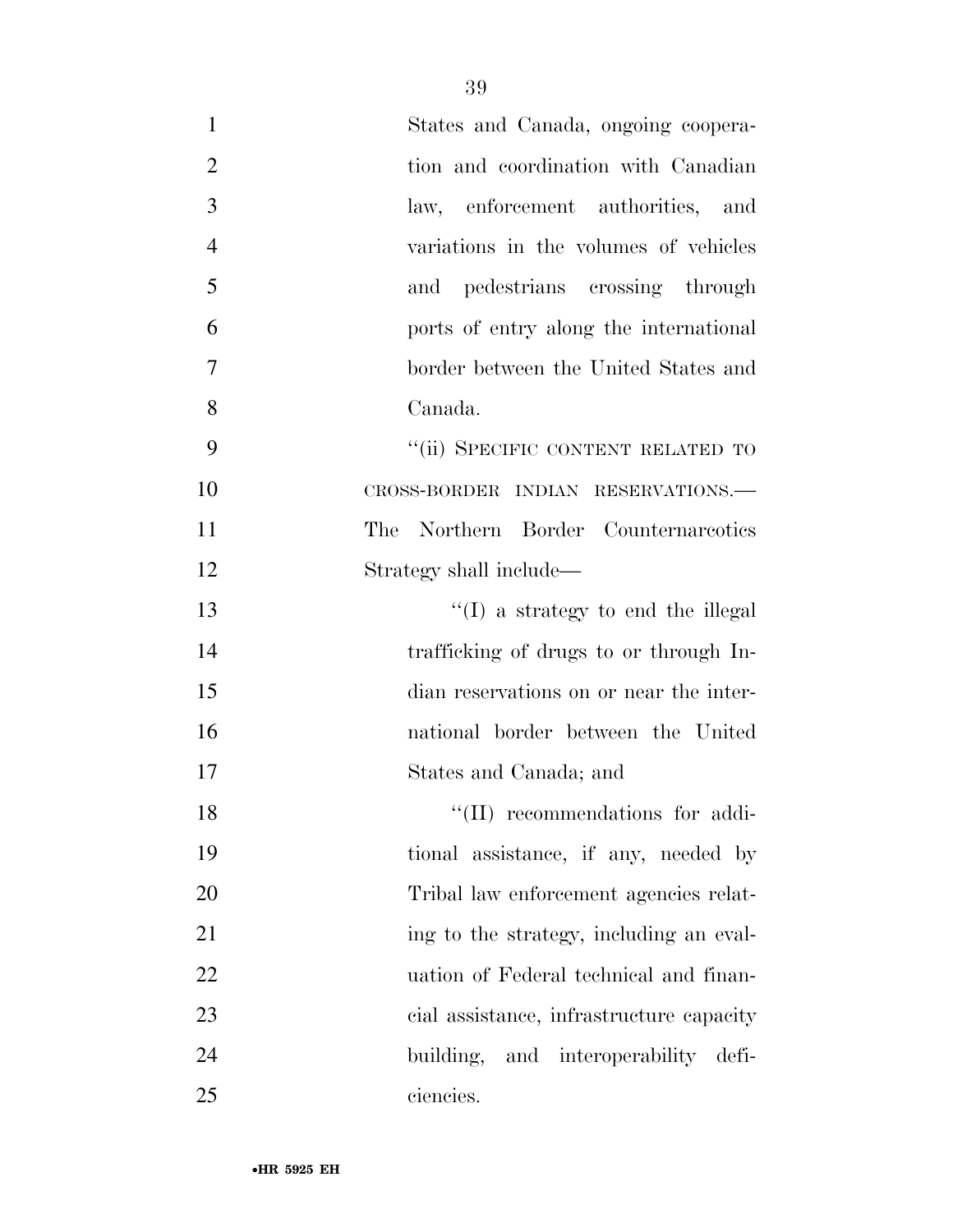| $\mathbf{1}$   | "(3) CLASSIFIED INFORMATION.—Any contents                     |
|----------------|---------------------------------------------------------------|
| $\overline{2}$ | of the National Drug Control Strategy that involve            |
| 3              | information properly classified under criteria estab-         |
| $\overline{4}$ | lished by an Executive order shall be presented to            |
| 5              | Congress separately from the rest of the National             |
| 6              | Drug Control Strategy.                                        |
| 7              | "(4) SELECTION OF DATA AND<br><b>INFORMA-</b>                 |
| 8              | TION.—In selecting data and information for inclu-            |
| 9              | sion in the Strategy, the Director shall ensure—              |
| 10             | $\lq\lq$ the inclusion of data and information                |
| 11             | that will permit analysis of current trends                   |
| 12             | against previously compiled data and informa-                 |
| 13             | tion where the Director believes such analysis                |
| 14             | enhances long-term assessment of the National                 |
| 15             | Drug Control Strategy; and                                    |
| 16             | $\lq\lq$ (B) the inclusion of data and information            |
| 17             | to permit a standardized and uniform assess-                  |
| 18             | ment of the effectiveness of drug treatment pro-              |
| 19             | grams in the United States.                                   |
| 20             | "(d) ANNUAL PERFORMANCE SUPPLEMENT.-Not                       |
| 21             | later than the first Monday in February of each year fol-     |
| 22             | lowing the year in which the National Drug Control Strat-     |
| 23             | egy is submitted pursuant to subsection $(a)(2)$ , the Direc- |
| 24             | tor shall submit to the appropriate congressional commit-     |
| 25             | tees a supplement to the Strategy that shall include—         |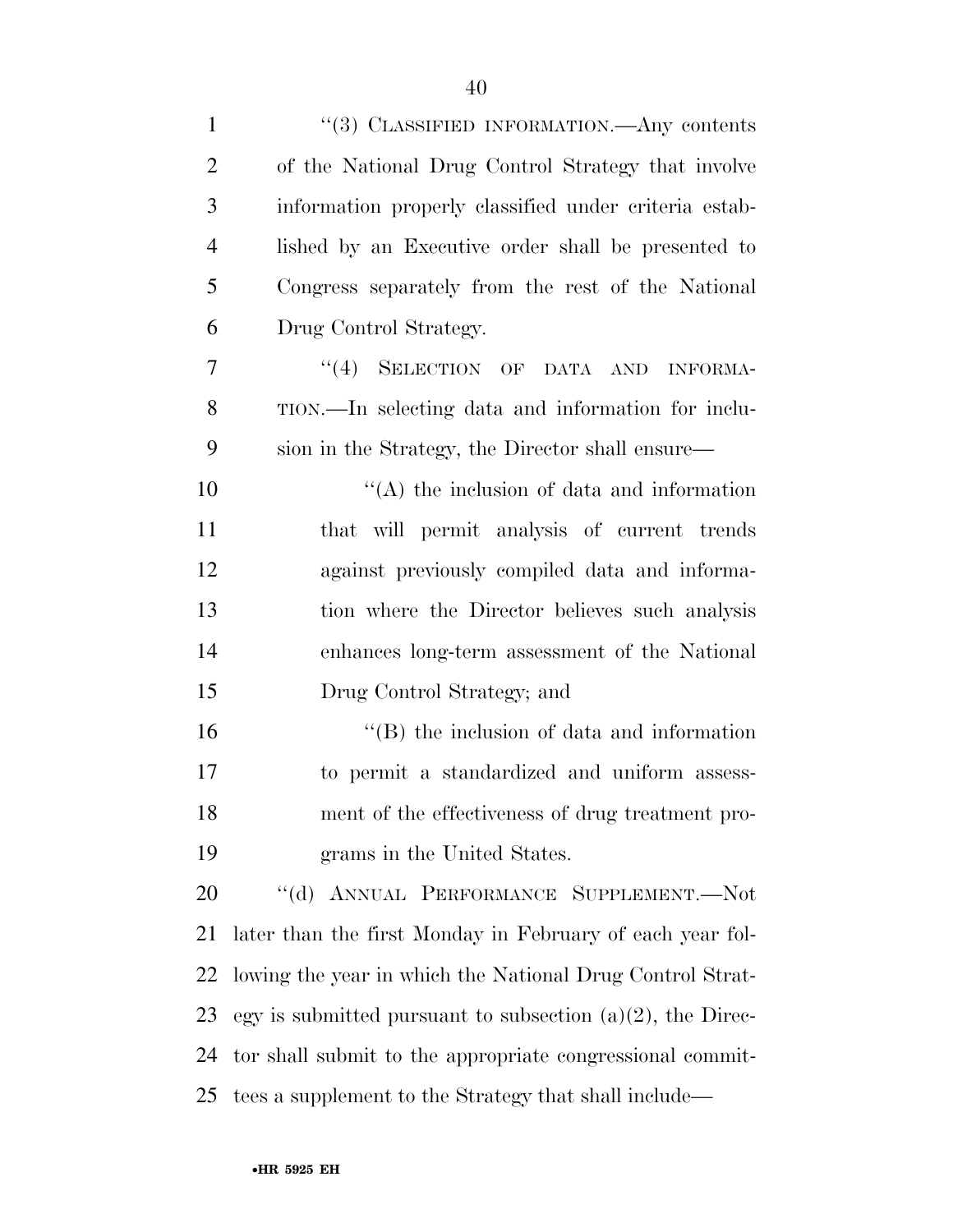| $\mathbf{1}$   | $\lq(1)$ annual and, to the extent practicable,       |
|----------------|-------------------------------------------------------|
| $\overline{2}$ | quarterly quantifiable and measurable objectives and  |
| 3              | specific targets to accomplish long-term quantifiable |
| $\overline{4}$ | goals specified in the Strategy; and                  |
| 5              | $(2)$ for each year covered by the Strategy, a        |
| 6              | performance evaluation plan for each goal listed in   |
| 7              | the Strategy for each National Drug Control Pro-      |
| 8              | gram Agency, including—                               |
| 9              | $\lq\lq$ specific performance measures for            |
| 10             | each National Drug Control Program Agency             |
| 11             | and each such agency's related programs and           |
| 12             | activities;                                           |
| 13             | $\lq\lq$ (B) annual and, to the extent practicable,   |
| 14             | quarterly objectives and targets for each per-        |
| 15             | formance measure; and                                 |
| 16             | $\lq\lq$ (C) an estimate of Federal funding and       |
| 17             | other resources needed to achieve each perform-       |
| 18             | ance objective and target.                            |
| 19             | "(e) SUBMISSION OF REVISED STRATEGY.-                 |
| 20             | "(1) IN GENERAL.—The President may submit             |
| 21             | to Congress a revised National Drug Control Strat-    |
| 22             | egy that meets the requirements of this section—      |
| 23             | "(A) at any time, upon a determination of             |
| 24             | the President, in consultation with the Director,     |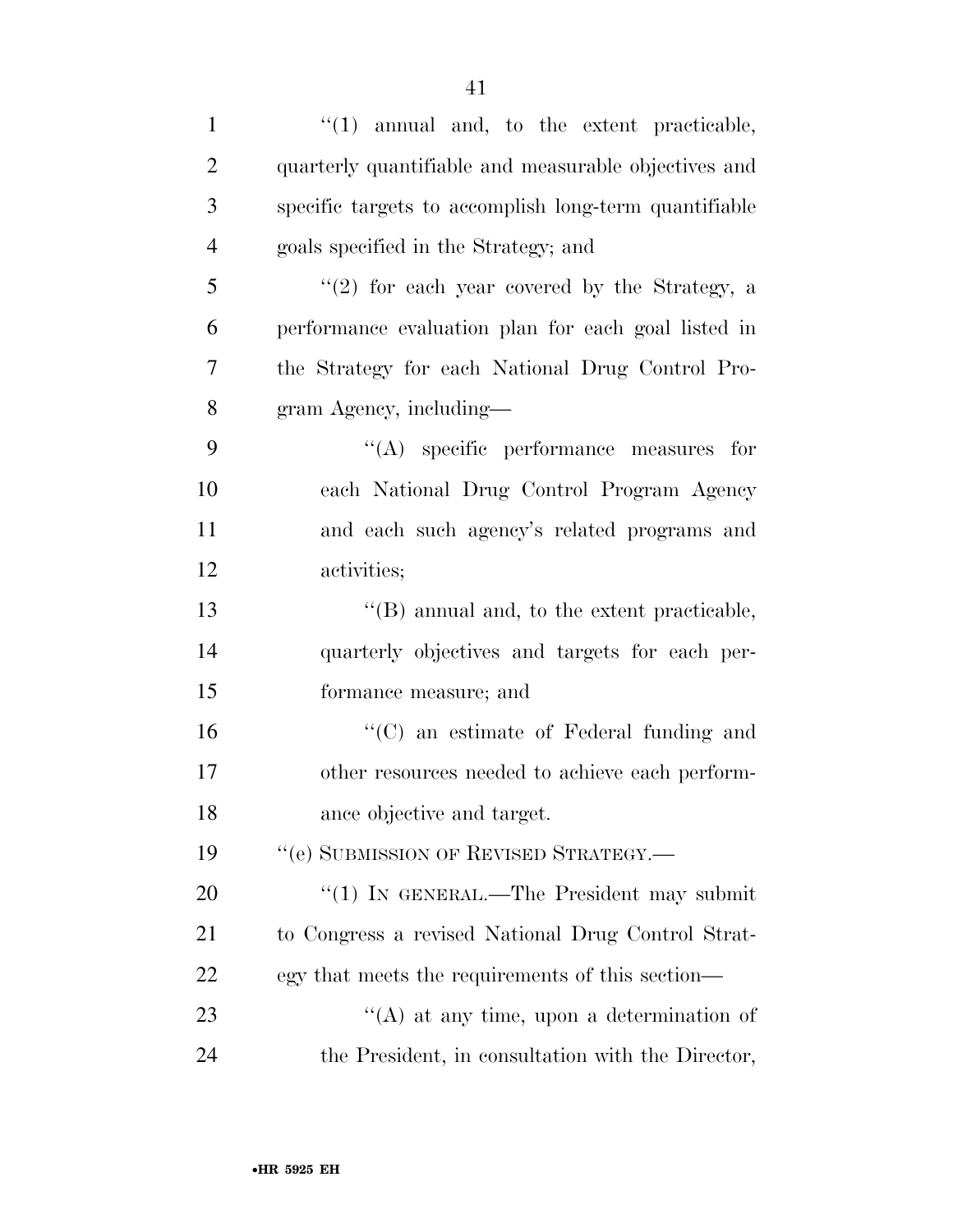| $\mathbf{1}$   | that the National Drug Control Strategy in ef-              |
|----------------|-------------------------------------------------------------|
| $\overline{2}$ | fect is not sufficiently effective; or                      |
| 3              | "(B) if a new President or Director takes                   |
| $\overline{4}$ | office.                                                     |
| 5              | "(2) No submission.—In each year the Presi-                 |
| 6              | dent does not submit a National Drug Control                |
| 7              | Strategy or a revised National Drug Control Strat-          |
| 8              | egy, the Director shall evaluate the efficacy and ap-       |
| 9              | propriateness of the goals of the National Drug Con-        |
| 10             | trol Strategy and include a statement affirming the         |
| 11             | adequacy of the goals in the performance supple-            |
| 12             | ment under subsection (d).                                  |
| 13             | "(f) FAILURE OF PRESIDENT TO SUBMIT NATIONAL                |
| 14             | DRUG CONTROL STRATEGY.—If the President does not            |
| 15             | submit a National Drug Control Strategy to Congress in      |
| 16             | accordance with subsection $(a)(2)$ , not later than 5 days |
| 17             | after the first Monday in February following the year in    |
| 18             | which the term of the President commences, the President    |
| 19             | shall send a notification to the appropriate congressional  |
| 20             | committees—                                                 |
| 21             | $\cdot$ (1) explaining why the Strategy was not sub-        |
| 22             | mitted; and                                                 |
| 23             | $"(2)$ specifying the date by which the Strategy            |
| 24             | will be submitted.                                          |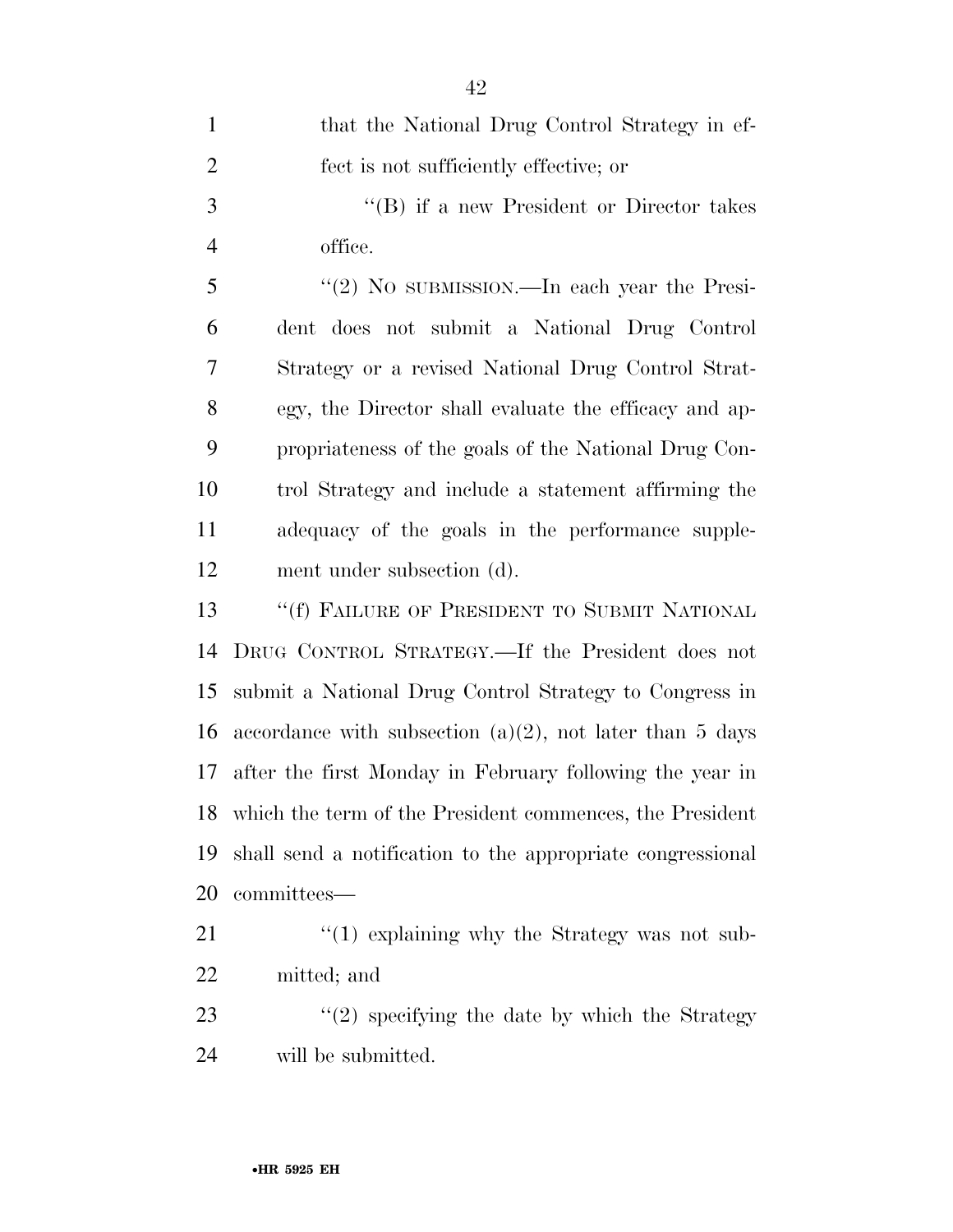**''§ 1006. Development of an annual national drug con-trol assessment** 

 ''(a) TIMING.—Not later than the first Monday in February of each year, the Director shall submit to the President, Congress, and the appropriate congressional committees, a report assessing the progress of each Na- tional Drug Control Program Agency toward achieving each goal, objective, and target contained in the National Drug Control Strategy applicable to the prior fiscal year. 10 "(b) PROCESS FOR DEVELOPMENT OF THE ANNUAL ASSESSMENT.—Not later than November 1 of each year, the head of each National Drug Control Program Agency shall submit, in accordance with guidance issued by the Director, to the Director an evaluation of progress by the agency with respect to the National Drug Control Strategy goals using the performance measures for the agency de- veloped under this chapter, including progress with respect to—

19  $\frac{1}{2}$  (1) success in achieving the goals of the Na-20 tional Drug Control Strategy;

21 "(2) success in reducing domestic and foreign sources of illegal drugs;

  $(3)$  success in expanding access to and in- creasing the effectiveness of substance use disorder treatment;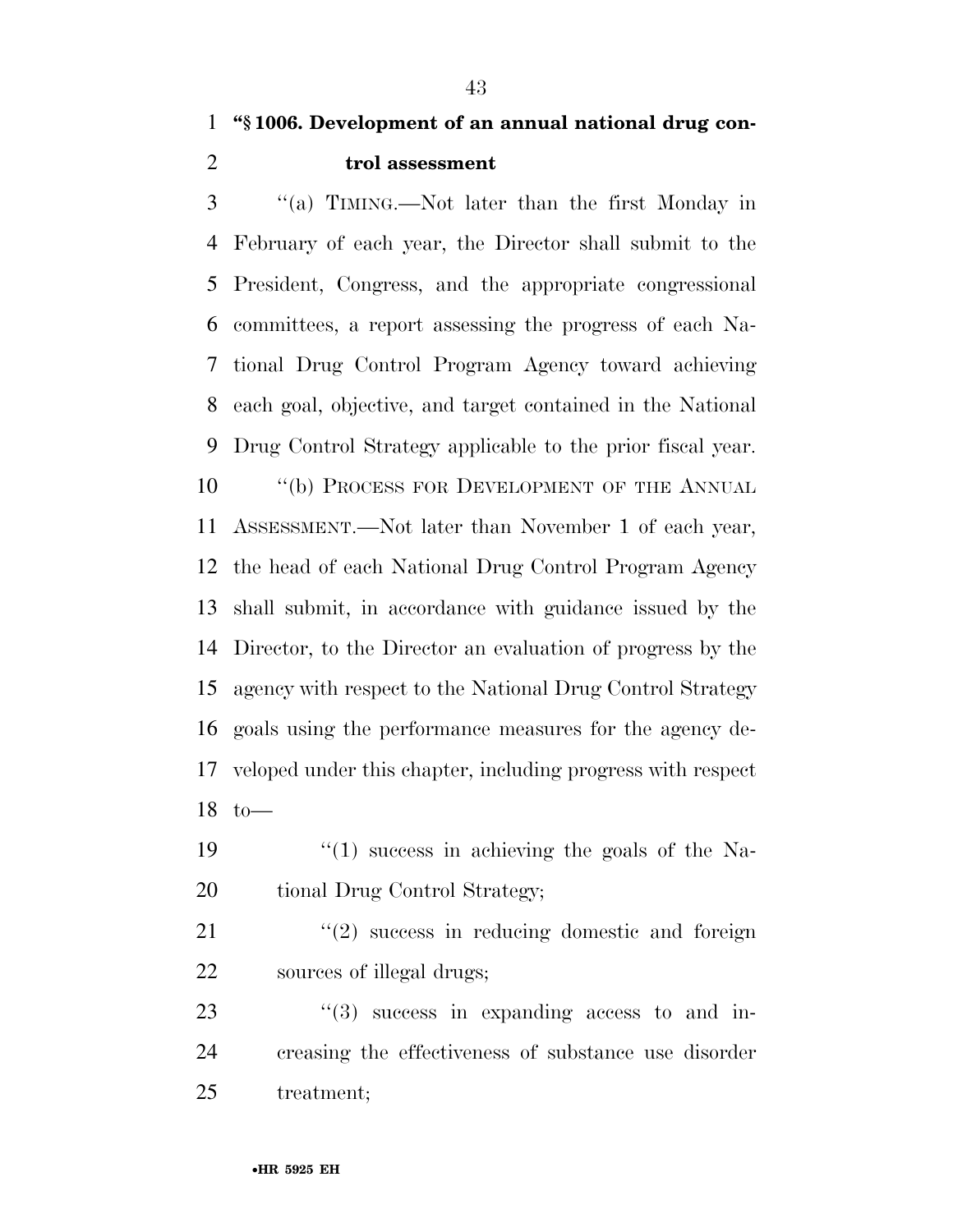| $\mathbf{1}$   | $(4)$ success in protecting the borders of the                 |
|----------------|----------------------------------------------------------------|
| $\overline{2}$ | United States (and in particular the Southwestern              |
| 3              | border of the United States) from penetration by il-           |
| $\overline{4}$ | legal narcotics;                                               |
| 5              | $\cdot\cdot\cdot(5)$ success in reducing crime associated with |
| 6              | drug use in the United States;                                 |
| 7              | $(6)$ success in reducing the negative health                  |
| 8              | and social consequences of drug use in the United              |
| 9              | States; and                                                    |
| 10             | $\lq(7)$ implementation of substance use disorder              |
| 11             | treatment and prevention programs in the United                |
| 12             | States and improvements in the adequacy and effec-             |
| 13             | tiveness of such programs.                                     |
| 14             | "(c) CONTENTS OF THE ANNUAL ASSESSMENT.-                       |
| 15             | The Director shall include in the annual assessment re-        |
| 16             | quired under subsection $(a)$ —                                |
| 17             | $\cdot$ (1) a summary of each evaluation received by           |
| 18             | the Director under subsection (b);                             |
| 19             | " $(2)$ a summary of the progress of each Na-                  |
| 20             | tional Drug Control Program Agency toward the                  |
| 21             | National Drug Control Strategy goals of the agency             |
| 22             | using the performance measures for the agency de-              |
| 23             | veloped under this chapter;                                    |
| 24             | $\cdot\cdot(3)$ an assessment of the effectiveness of each     |
| 25             | National Drug Control Program Agency and pro-                  |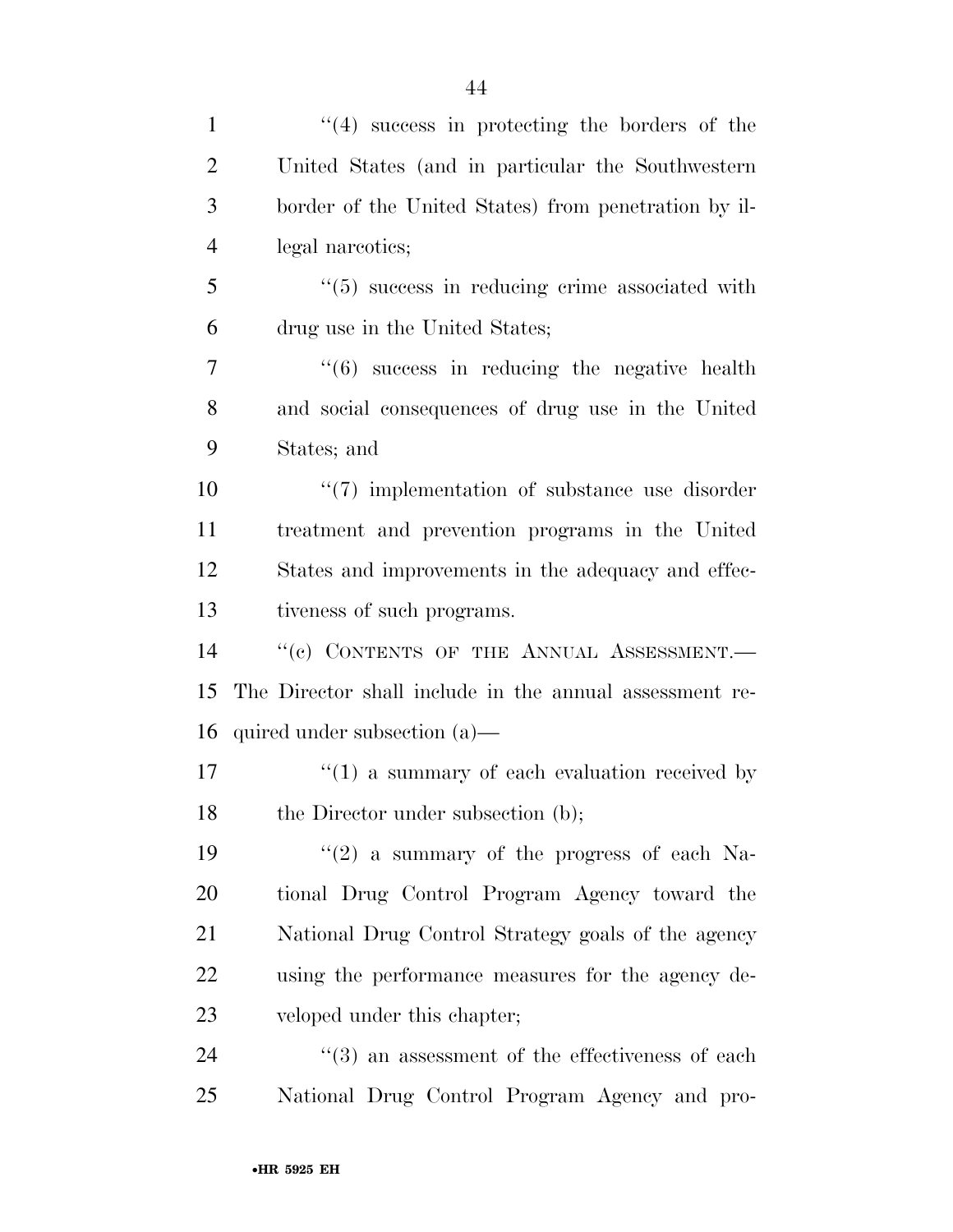gram in achieving the National Drug Control Strat- egy for the previous year, including a specific evalua- tion of whether the applicable goals, measures, ob- jectives, and targets for the previous year were met; ''(4) for each National Drug Control Program Agency that administers grant programs, an evalua- tion of the effectiveness of each grant program, in- cluding an accounting of the funds disbursed by the program in the prior year and a summary of how those funds were used by the grantees and sub- grantees during that period;  $\frac{12}{12}$  ''(5) a detailed accounting of the amount of funds obligated by each National Drug Control Pro- gram Agency in carrying out the responsibilities of 15 that agency under the Strategy; 16 ''(6) an assessment of the effectiveness of any Emerging Threat Response Plan in effect for the previous year, including a specific evaluation of whether the objectives and targets were met and rea-sons for the success or failure of the previous year's

plan;

  $\langle (7)$  a detailed accounting of the amount of funds obligated during the previous fiscal year for carrying out the campaign under section 1009(d), including each recipient of funds, the purpose of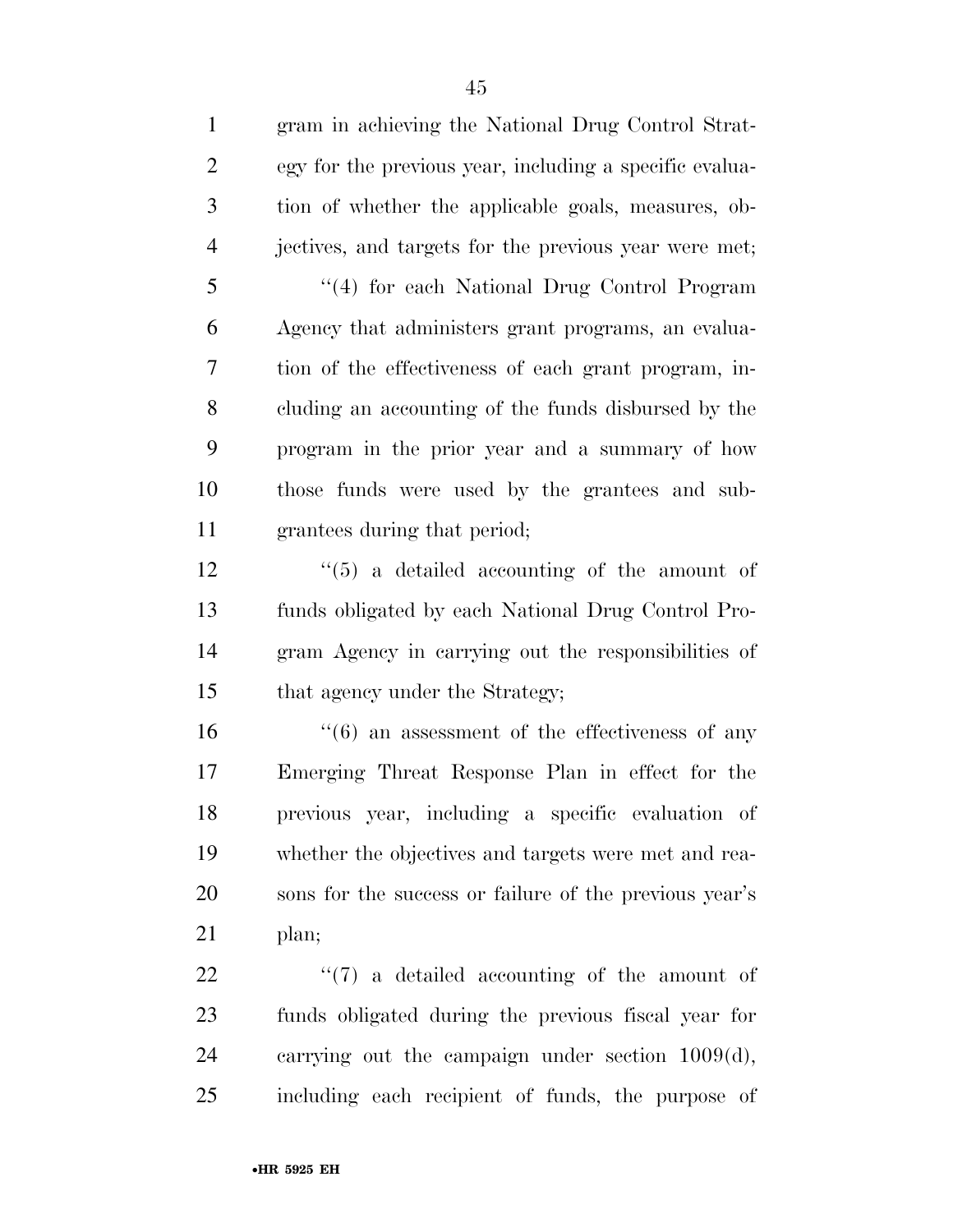each expenditure, the amount of each expenditure, any available outcome information, and any other in- formation necessary to provide a complete account- ing of the funds expended; and ''(8) the assessments required under this sub- section shall be based on the Performance Measure- ment System describe in subsection (d). 8 "(d) PERFORMANCE MEASUREMENT SYSTEM.—The Director shall include in the annual assessment required under subsection (a) a national drug control performance measurement system, that—  $\frac{12}{2}$  ''(1) develops annual, 2-year, and 5-year per- formance measures, objectives, and targets for each National Drug Control Strategy goal and objective established for reducing drug use, availability, and 16 the consequences of drug use;  $\frac{17}{2}$  describes the sources of information and data that will be used for each performance measure incorporated into the performance measurement sys- tem;  $\frac{1}{2}$  (3) identifies major programs and activities of the National Drug Control Program Agencies that support the goals and annual objectives of the Na-tional Drug Control Strategy;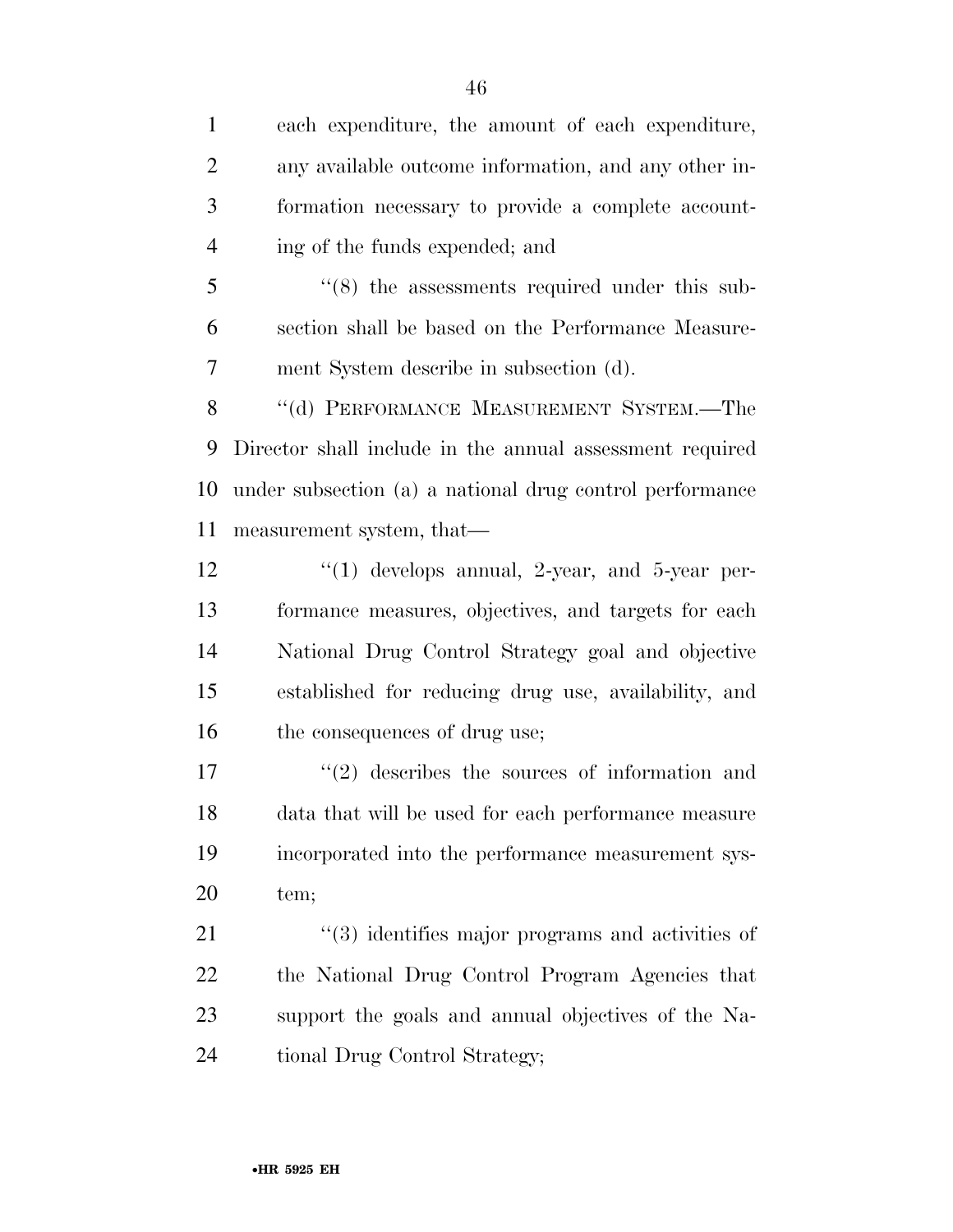1 ''(4) evaluates the contribution of demand re- duction and supply reduction activities implemented by each National Drug Control Program Agency in support of the National Drug Control Strategy; ''(5) monitors consistency between the drug-re- lated goals, measures, targets, and objectives of the National Drug Control Program Agencies and en- sures that each agency's goals and budgets support, and are fully consistent with, the National Drug Control Strategy; and  $\frac{11}{11}$  ''(6) coordinates the development and imple-

 mentation of national drug control data collection and reporting systems to support policy formulation and performance measurement, including an assess-ment of—

 $"$ (A) the quality of current drug use meas- urement instruments and techniques to measure supply reduction and demand reduction activi-ties;

 $\langle (B)$  the adequacy of the coverage of exist- ing national drug use measurement instruments and techniques to measure the illicit drug user population and groups that are at risk for illicit drug use;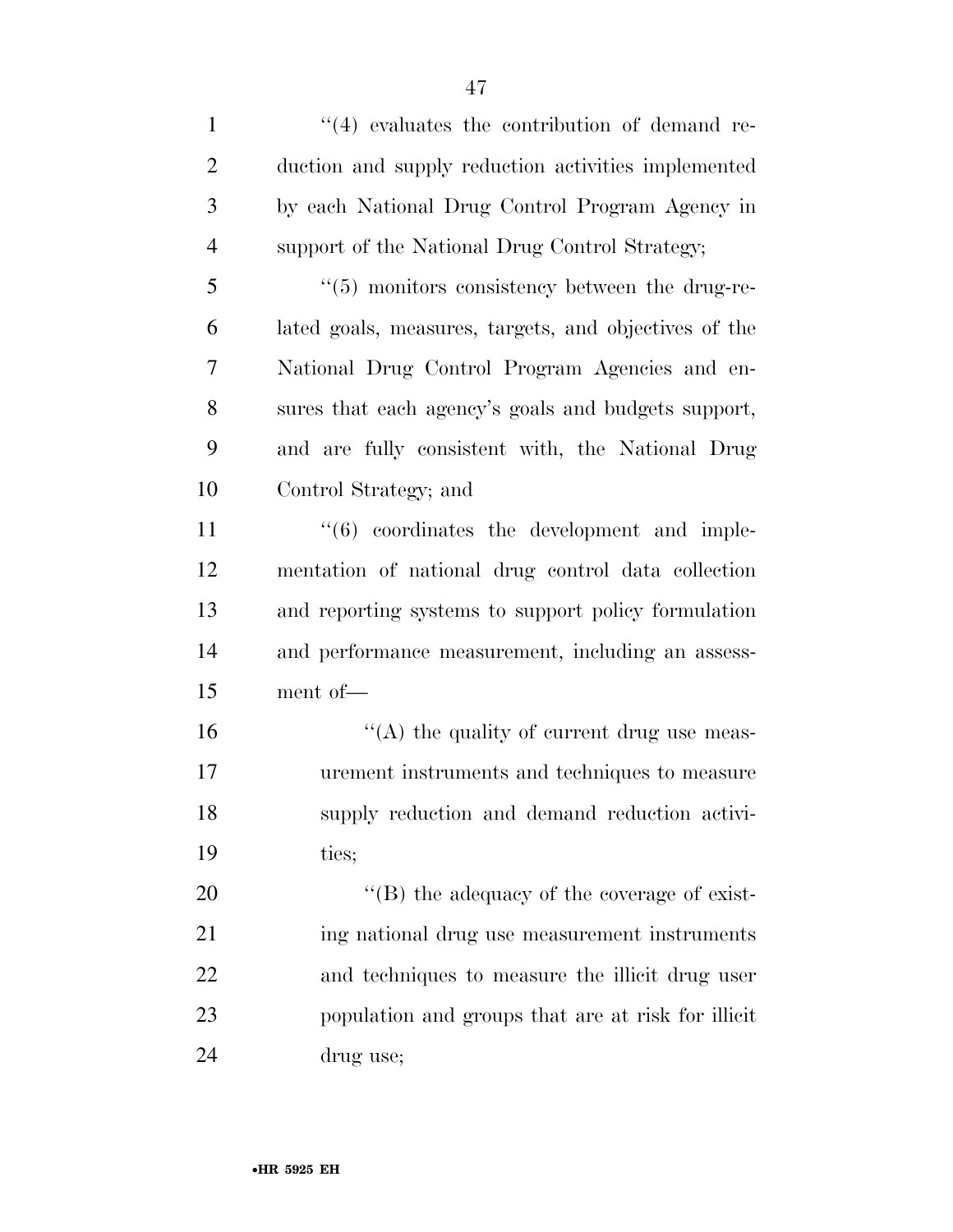$\langle ^{\prime}(C) \rangle$  the adequacy of the coverage of exist-2 ing national treatment outcome monitoring sys- tems to measure the effectiveness of substance use disorder treatment in reducing illicit drug use and criminal behavior during and after the completion of substance use disorder treatment; and

 ''(D) the actions the Director shall take to correct any deficiencies and limitations identi- fied pursuant to subparagraphs (A), (B), and (C).

12 "(e) MODIFICATIONS.—A description of any modi- fications made during the preceding year to the national drug performance measurement system described in sub- section (d) shall be included in each report submitted under subsection (a).

 ''(f) ANNUAL REPORT ON CONSULTATION.—The Di- rector shall include in the annual assessment required under subsection (a)—

 $\frac{1}{20}$  a detailed description of how the Office has consulted with and assisted State, local, and Tribal governments with respect to the formulation and implementation of the National Drug Control Strategy and other relevant issues; and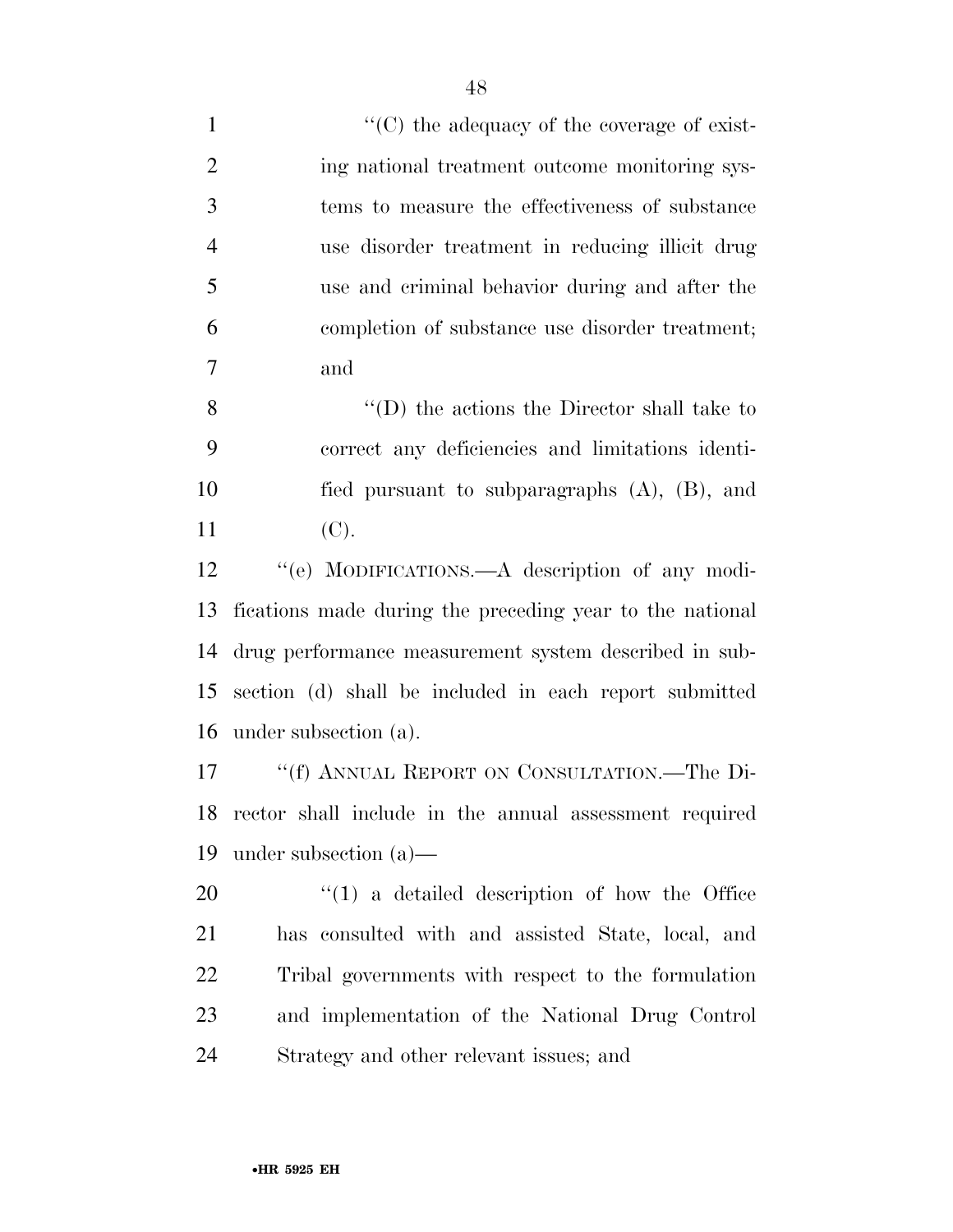| $\mathbf{1}$   | $(2)$ a general review of the status of, and           |
|----------------|--------------------------------------------------------|
| $\overline{c}$ | trends in, demand reduction activities by private sec- |
| 3              | tor entities and community-based organizations, in-    |
| $\overline{4}$ | cluding faith-based organizations, to determine their  |
| 5              | effectiveness and the extent of cooperation, coordina- |
| 6              | tion, and mutual support between such entities and     |
| 7              | organizations and Federal, State, local, and Tribal    |
| 8              | government agencies.                                   |
| 9              | "(g) PERFORMANCE-BUDGET COORDINATOR.—                  |
| 10             | "(1) DESIGNATION.—The Director shall des-              |
| 11             | ignate or appoint a United States Performance-         |
| 12             | Budget Coordinator to-                                 |
| 13             | $\lq\lq$ ensure the Director has sufficient in-        |
| 14             | formation necessary to analyze the performance         |
| 15             | of each National Drug Control Program Agen-            |
| 16             | cy, the impact Federal funding has had on the          |
| 17             | goals in the Strategy, and the likely contribu-        |
| 18             | tions to the goals of the Strategy based on            |
| 19             | funding levels of each National Drug Control           |
| 20             | Program Agency, to make an independent as-             |
| 21             | sessment of the budget request of each agency          |
| 22             | under section 1004;                                    |
| 23             | $\lq\lq (B)$ advise the Director on agency budg-       |
| 24             | ets, performance measures and targets, and ad-         |
| 25             | ditional data and research needed to make in-          |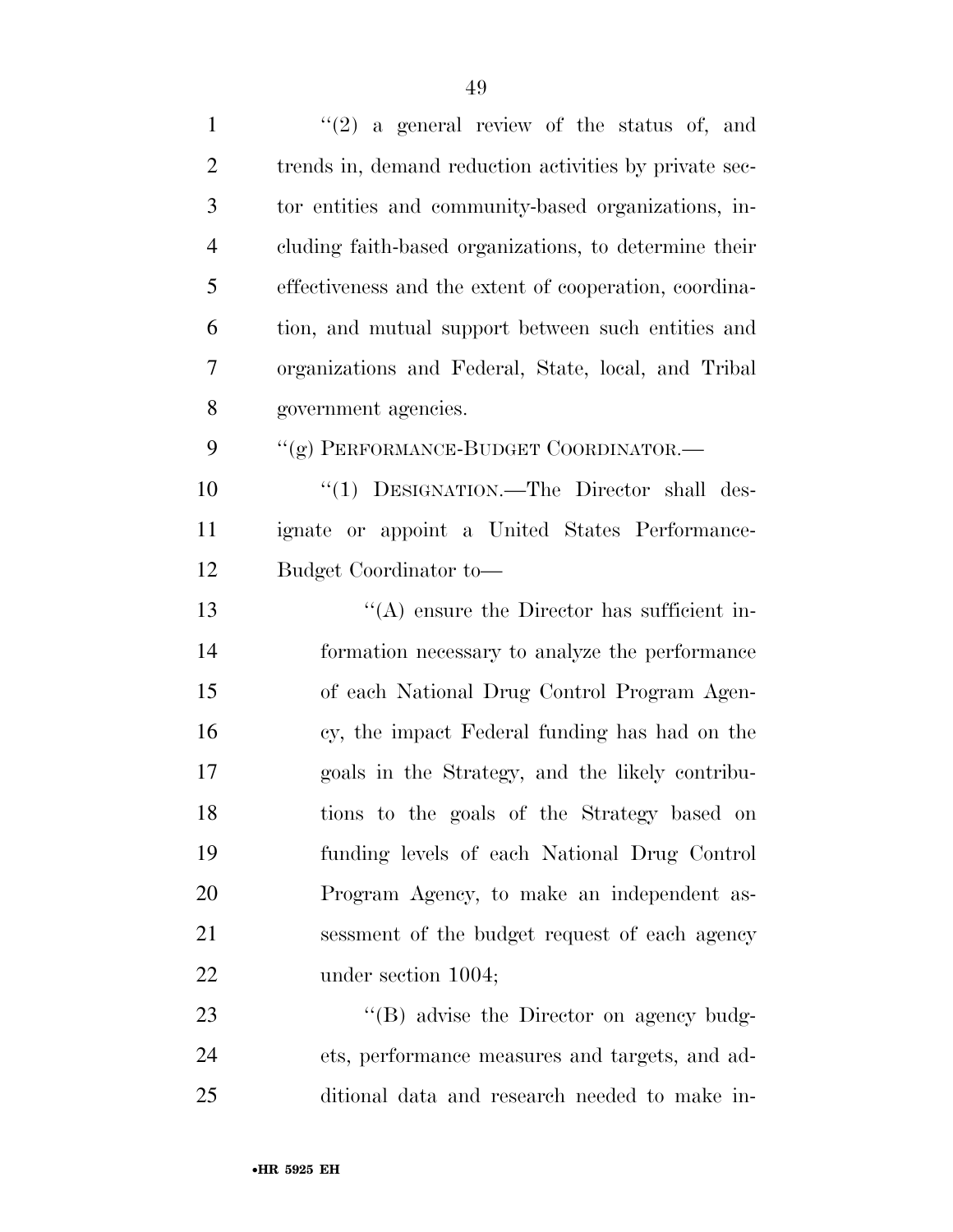| $\mathbf{1}$   | formed policy decisions under sections 1004 and            |
|----------------|------------------------------------------------------------|
| $\overline{2}$ | $1005$ ; and                                               |
| 3              | $\lq\lq$ (C) other duties as may be determined by          |
| $\overline{4}$ | the Director with respect to measuring or as-              |
| 5              | sessing performance or agency budgets.                     |
| 6              | "(2) DETERMINATION OF POSITION.-The Di-                    |
| 7              | rector shall determine whether the coordinator posi-       |
| 8              | tion is a noncareer appointee in the Senior Executive      |
| 9              | Service or a career appointee at the GS-15 level (or       |
| 10             | equivalent) or above.                                      |
| 11             | "§1007. Monitoring and evaluation of national drug         |
| 12             | control program                                            |
| 13             | "(a) IN GENERAL.—The Director shall monitor im-            |
| 14             | plementation of the National Drug Control Program and      |
| 15             | the activities of the National Drug Control Program Agen-  |
| 16             | cies in carrying out the goals and objectives of the Na-   |
| 17             | tional Drug Control Strategy including—                    |
| 18             | $"(1)$ conducting program and performance au-              |
| 19             | dits and evaluations; and                                  |
| 20             | $\lq(2)$ requesting assistance from the Inspector          |
| 21             | General of the relevant agency in such audits and          |
| 22             | evaluations.                                               |
| 23             | "(b) ACCOUNTING OF FUNDS EXPENDED. $-(1)$ Not              |
| 24             | later than February 1 of each year, in accordance with     |
| 25             | guidance issued by the Director, the head of each National |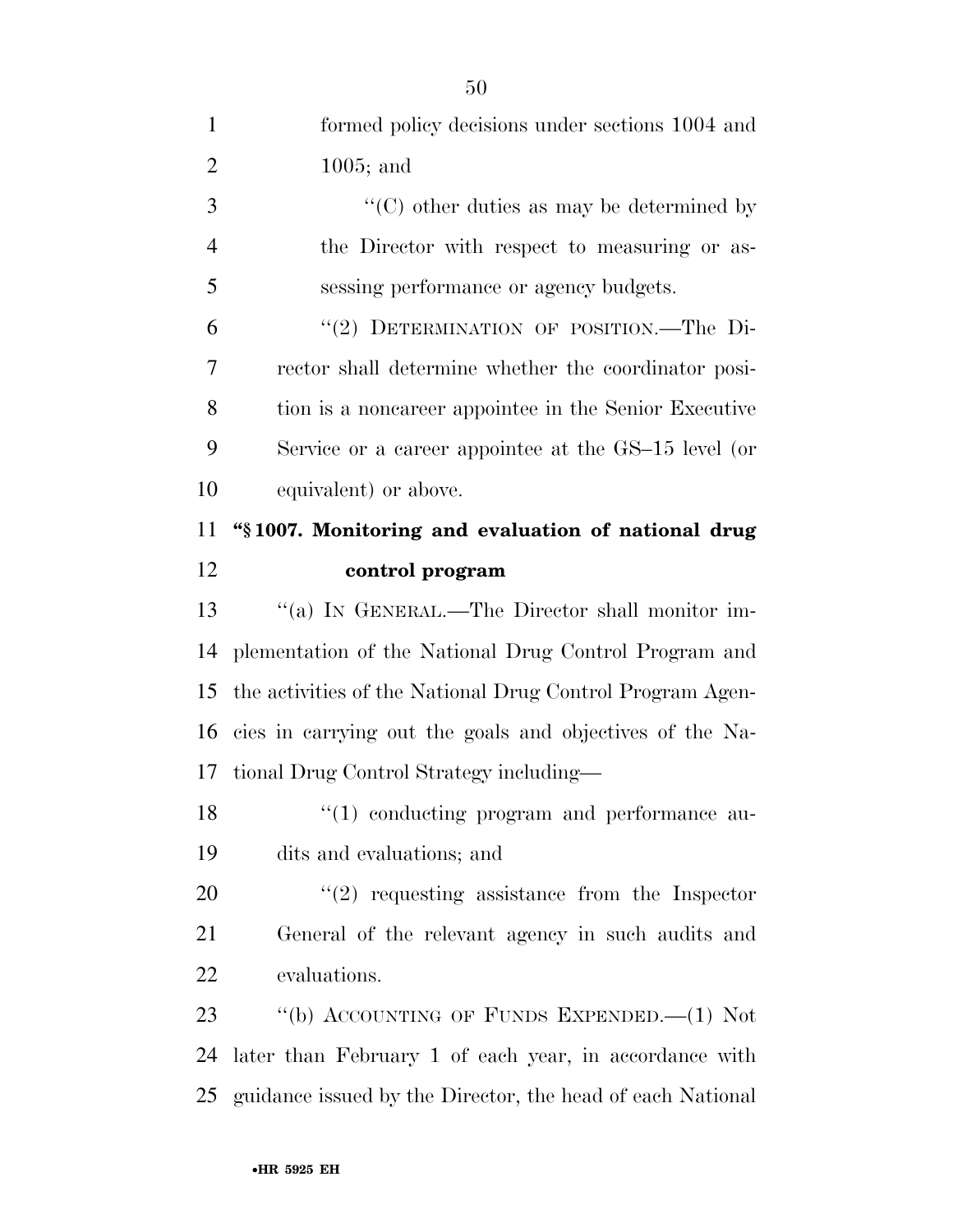Drug Control Program Agency shall submit to the Direc- tor a detailed accounting of all funds expended by the agency for National Drug Control Program activities dur- ing the previous fiscal year and shall ensure such detailed accounting is authenticated for the previous fiscal year by the Inspector General for such agency prior to the submis- sion to the Director as frequently as determined by the Inspector General but not less frequently that every 3 years.

 ''(2) The Director shall submit to Congress not later than April 1 of each year the information submitted to the Director under paragraph (1).

 ''(c) NOTIFICATION.—The Director shall notify any National Drug Control Program Agency if its activities are not in compliance with the responsibilities of the agen- cy under the National Drug Control Strategy, transmit a copy of each such notification to the President and the appropriate congressional committees, and maintain a copy of each such notification.

20 "(d) RECOMMENDATIONS.—The Director shall make such recommendations to the President and the appro- priate congressional committees as the Director deter- mines are appropriate regarding changes in the organiza- tion, management, and budgets of the National Drug Con-trol Program Agencies, and changes in the allocation of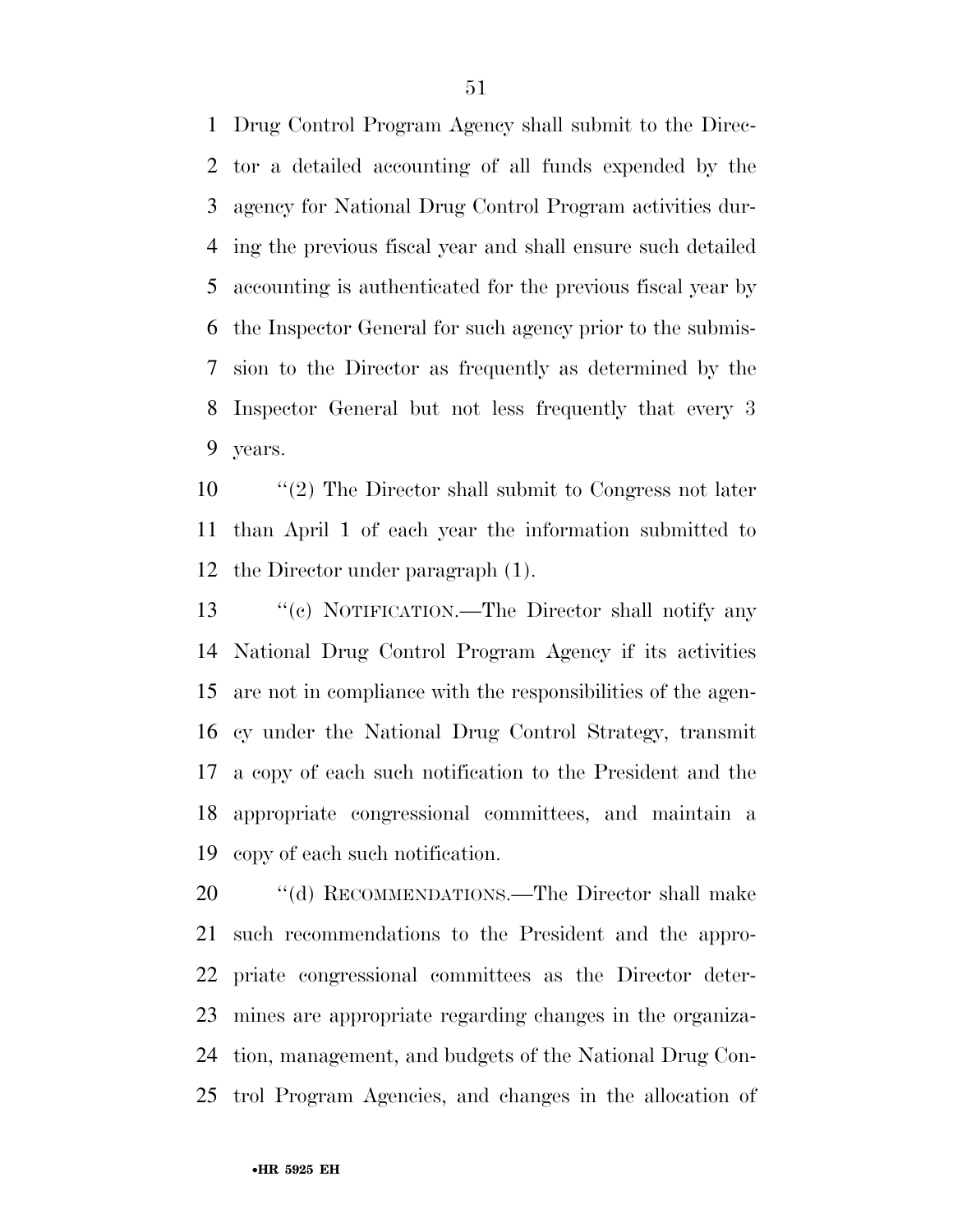| $\mathbf{1}$ | personnel to and within those agencies, to implement the      |
|--------------|---------------------------------------------------------------|
| 2            | policies, goals, objectives, and priorities established under |
| 3            | section $1002(c)(1)$ and the National Drug Control Strat-     |
| 4            | egy.                                                          |
| 5            | "(e) AUTHORIZATION, DEVELOPMENT, AND IMPLE-                   |
| 6            | MENTATION OF A COORDINATED TRACKING SYSTEM.-                  |
| 7            | "(1) ESTABLISHMENT.—The Director shall es-                    |
| 8            | tablish a coordinated tracking system of federally-           |
| 9            | funded initiatives and grant programs which shall—            |
| 10           | $\lq\lq$ be the central repository of all drug                |
| 11           | control grants;                                               |
| 12           | "(B) identify duplication, overlap, or gaps                   |
| 13           | in funding to provide increased accountability of             |
| 14           | federally-funded grants for substance use dis-                |
| 15           | order treatment, prevention, and enforcement;                 |
| 16           | $\cdot$ (C) identify impediments that applicants              |
| 17           | currently have in the grant application process               |
| 18           | with applicable agencies; and                                 |
| 19           | $\lq\lq$ be developed and maintained by the                   |
| 20           | Office with the support of designated National                |
| 21           | Drug Control Program Agencies and any other                   |
| 22           | agency determined by the Director.                            |
| 23           | "(2) PERFORMANCE METRICS.—The Director                        |
| 24           | shall identify metrics and achievable goals for grant         |
| 25           | recipients in furtherance of the Strategy. Such               |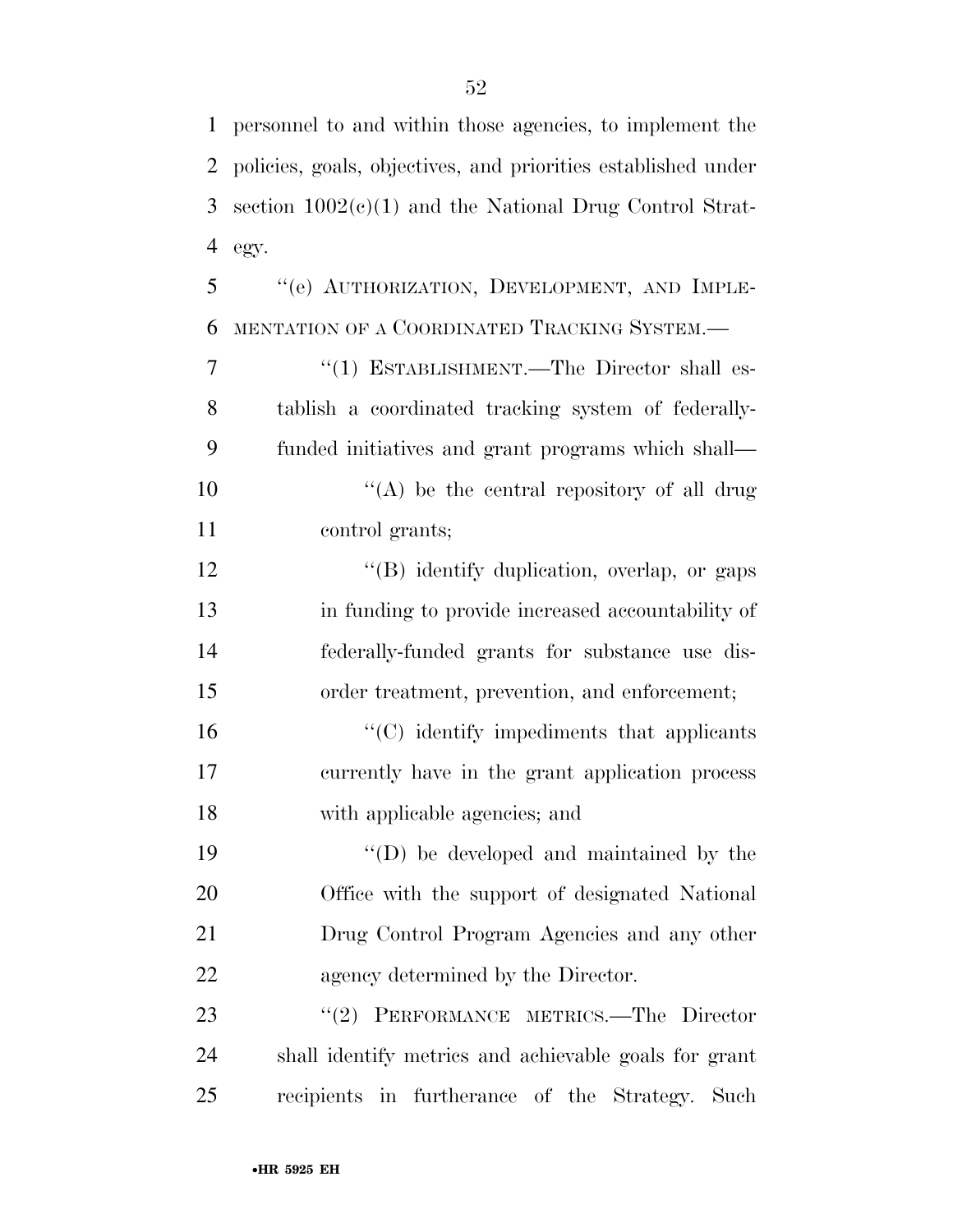metrics shall be used to measure how effective each federally funded initiative is in achieving the objec- tives of the Strategy and to enable comparisons of federally funded initiatives to identify those that are the most cost effective.

 ''(3) GRANT APPLICATION STANDARDIZA- TION.—To reduce the administrative burden on grant applicants and improve oversight of Federal funds, the Director, in consultation with the head of each National Drug Control Program Agency, shall develop a plan for coordinating and standardizing drug control grant application processes and develop a joint application to be used by all National Drug Control Program Agencies.

 ''(4) CENTRAL PORTAL.—The Director shall maintain on the public, electronic portal of the Of- fice a list all drug control grant programs available in a central location. The head of each National Drug Control Program Agency shall provide a com- plete list of all drug control program grant programs 21 to the Director and annually update such list.

22 "(5) REPORT TO CONGRESS.—The Director shall include in the assessment submitted to Con- gress under section 1006 an assessment on progress under this section.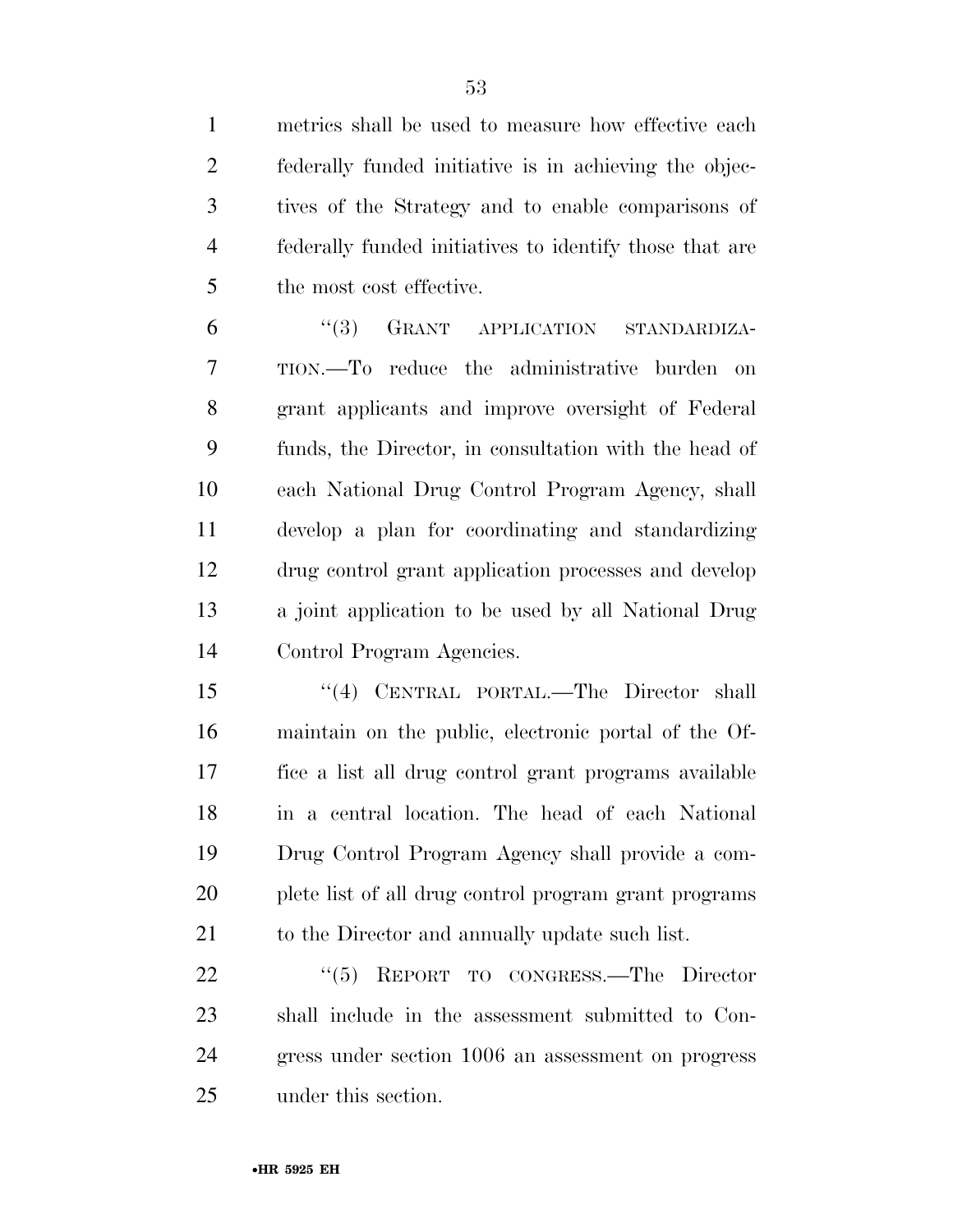## **''§ 1008. Coordination and oversight of the national drug control program**

 ''(a) IN GENERAL.—The Director shall coordinate and oversee the implementation by the National Drug Control Program Agencies of the policies, goals, objectives, 6 and priorities established under section  $1002(c)(1)$  and the fulfillment of the responsibilities of such agencies under the National Drug Control Strategy and make rec- ommendations to National Drug Control Program Agency heads with respect to implementation of National Drug Control Programs.

 ''(b) DETAILING EMPLOYEES TO OTHER AGEN-CIES.—

14 ''(1) REQUEST.—The Director may request the head of an agency or program of the Federal Gov- ernment to place agency personnel who are engaged in drug control activities on temporary detail to an- other agency in order to implement the National Drug Control Strategy.

20 "(2) AGENCY COMPLIANCE.—The head of the agency shall comply with any request made under paragraph (1).

23 "(3) MAXIMUM NUMBER OF DETAILEES.—The maximum number of personnel who may be detailed to another agency (including the Office) under this subsection during any fiscal year is—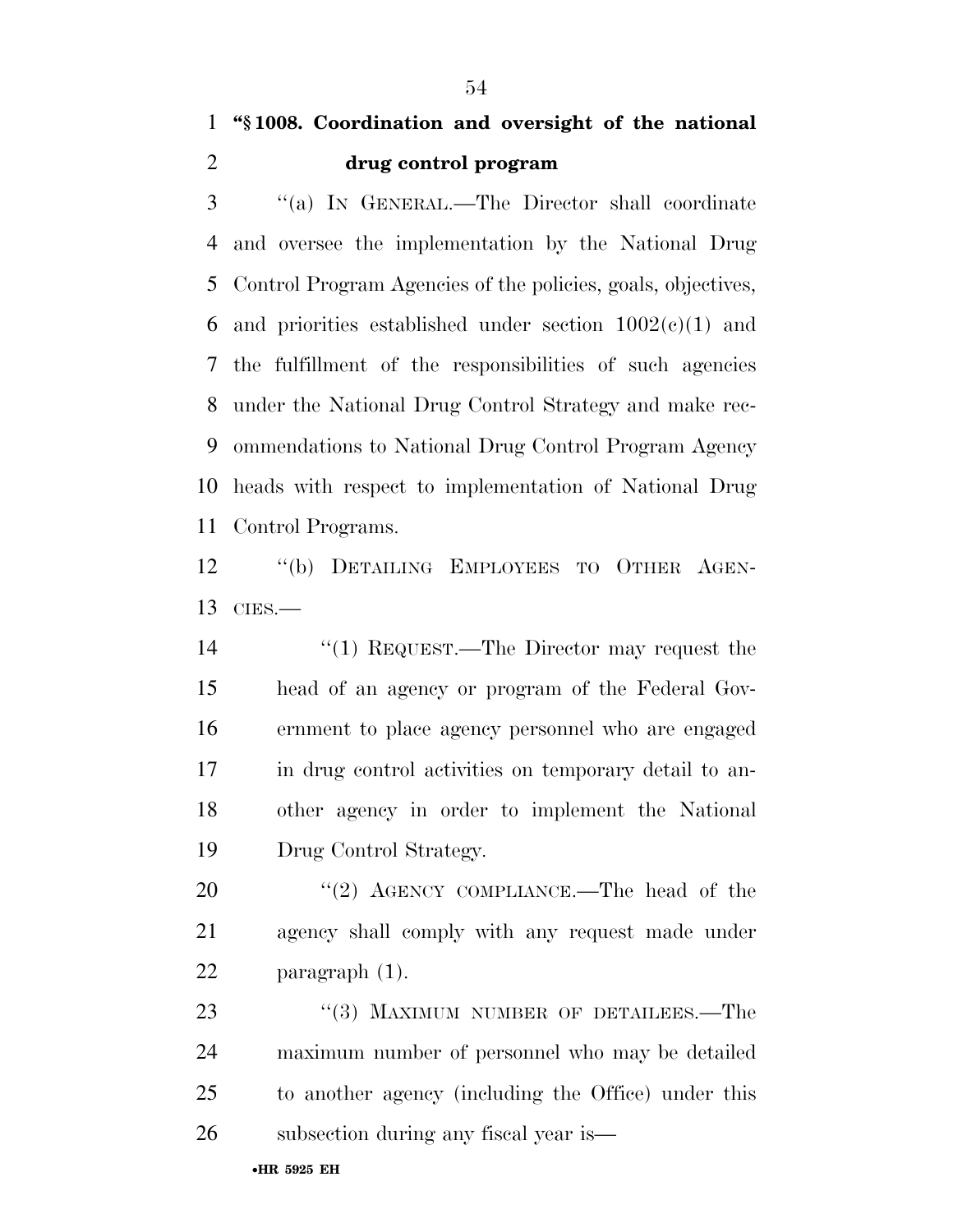|   |     |  | "(A) for the Department of Defense, $50$ ; |  |  |
|---|-----|--|--------------------------------------------|--|--|
| 2 | and |  |                                            |  |  |

''(B) for any other agency, 10.

 ''(c) DIRECTING FEDERAL FUNDING.—The Director may transfer funds made available to a National Drug Control Program Agency for National Drug Control Strat- egy programs and activities to another account within such agency or to another National Drug Control Program Agency for National Drug Control Strategy programs and activities, except that—

11  $\frac{1}{2}$  (1) the authority under this subsection may be limited in an annual appropriations Act or other provision of Federal law;

14  $\frac{1}{2}$  the Director may exercise the authority under this subsection only with the concurrence of 16 the head of each affected agency;

 $\frac{17}{2}$  ''(3) in the case of an interagency transfer, the total amount of transfers under this subsection may not exceed 3 percent of the total amount of funds made available for National Drug Control Strategy programs and activities to the agency from which 22 those funds are to be transferred;

23 ''(4) funds transferred to an agency under this subsection may only be used to increase the funding for programs or activities authorized by law;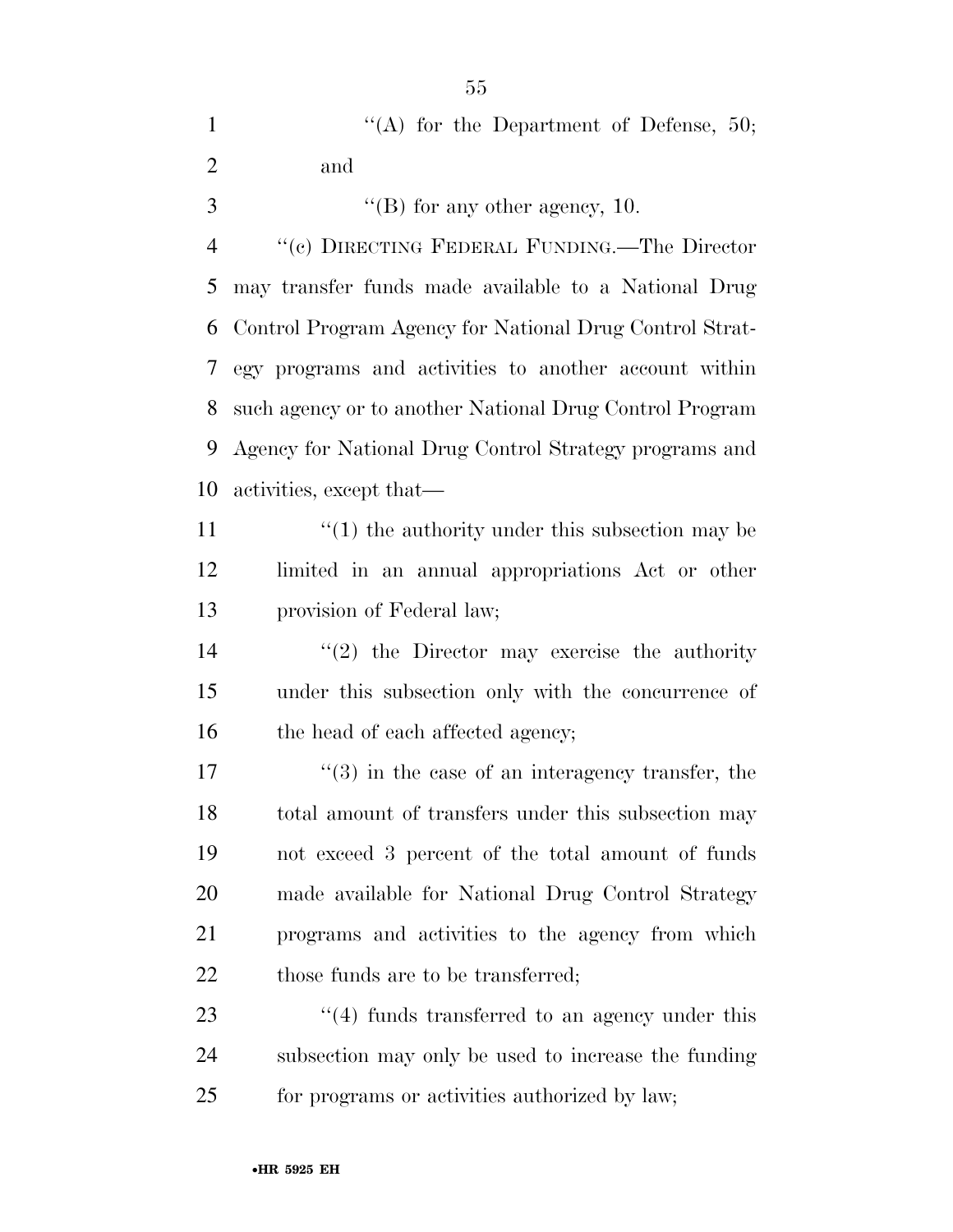56

| $\mathbf{1}$   | $\lq(5)$ the Director shall—                       |
|----------------|----------------------------------------------------|
| $\overline{2}$ | "(A) submit to the appropriate congres-            |
| 3              | sional committees and any other applicable         |
| 4              | committee of jurisdiction, a reprogramming or      |
| 5              | transfer request in advance of any transfer        |
| 6              | under this subsection in accordance with the       |
| 7              | regulations of each affected agency; and           |
| 8              | "(B) annually submit to the appropriate            |
| 9              | congressional committees a report describing       |
| 10             | the effect of all transfers of funds made pursu-   |
| 11             | ant to this subsection or section $1004(f)$ during |
| 12             | the 12-month period preceding the date on          |
| 13             | which the report is submitted; and                 |
| 14             | $\cdot\cdot$ (6) funds may only be used for-       |
| 15             | $\lq\lq$ expansion of demand reduction activi-     |
| 16             | ties;                                              |
| 17             | "(B) interdiction of illicit drugs on the          |
| 18             | high seas, in United States territorial waters,    |
| 19             | and at United States ports of entry by officers    |
| 20             | and employees of National Drug Control Pro-        |
| 21             | gram Agencies and domestic and foreign law         |
| 22             | enforcement officers;                              |

23 ''(C) accurate assessment and monitoring 24 of international drug production and interdic-25 tion programs and policies;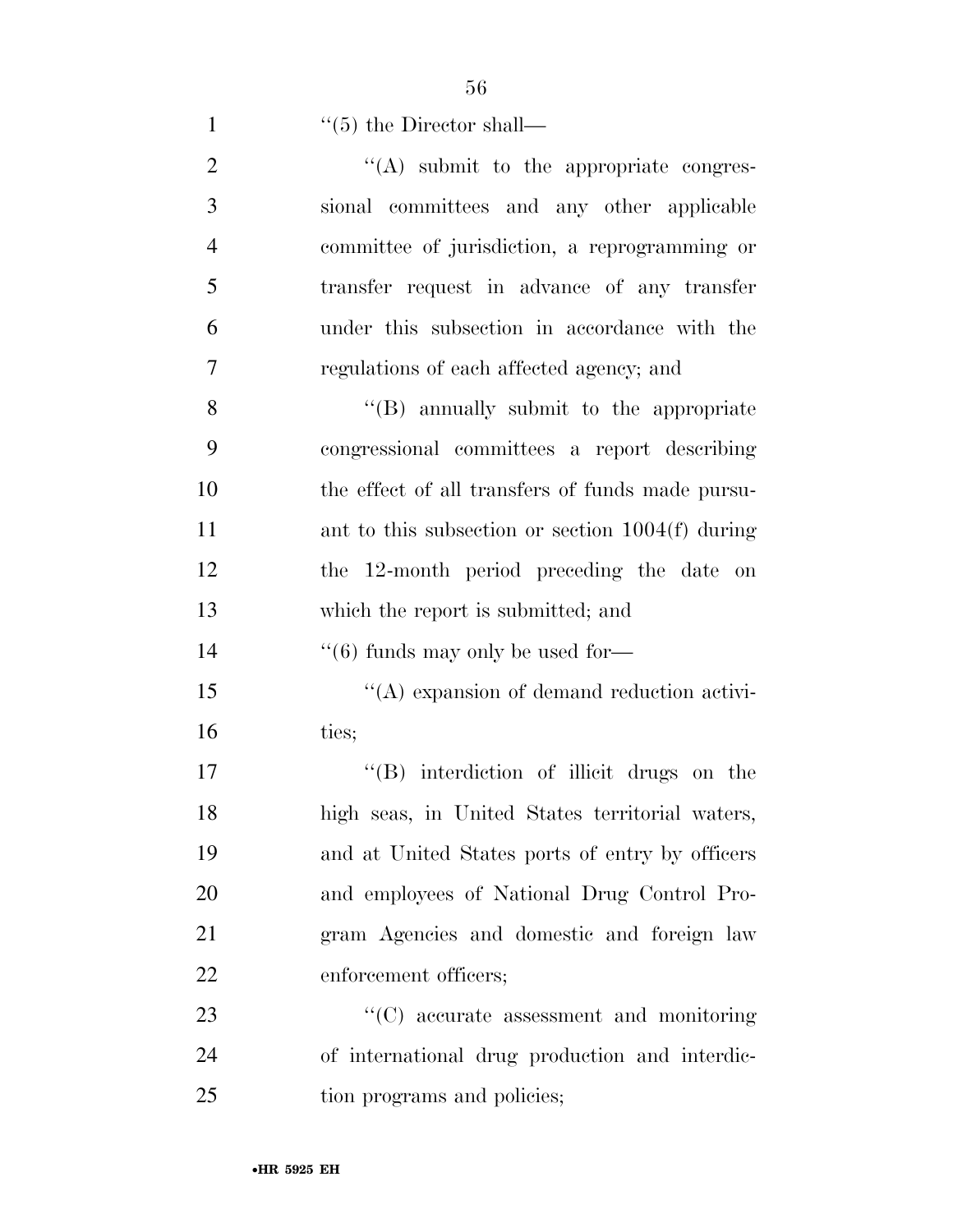| $\mathbf{1}$   | "(D) activities to facilitate and enhance           |
|----------------|-----------------------------------------------------|
| $\overline{2}$ | the sharing of domestic and foreign intelligence    |
| 3              | information among National Drug Control Pro-        |
| $\overline{4}$ | gram Agencies related to the production and         |
| 5              | trafficking of drugs in the United States and       |
| 6              | foreign countries;                                  |
| $\tau$         | $\lq\lq(E)$ activities to prevent the diversion of  |
| 8              | prescription drugs for illicit use; and             |
| 9              | $\lq\lq(F)$ research related to any of these ac-    |
| 10             | tivities.                                           |
| 11             | "(d) DIRECTING FEDERAL FUNDING TO RESPOND           |
| 12             | TO EMERGING THREATS.-                               |
| 13             | " $(1)$ IN GENERAL.—The Director may transfer       |
| 14             | funds made available to a National Drug Control     |
| 15             | Program Agency for National Drug Control Strategy   |
| 16             | programs and activities to another account within   |
| 17             | such agency or to another National Drug Control     |
| 18             | Program Agency for National Drug Control Strategy   |
| 19             | programs and activities to implement the provisions |
| 20             | of a plan developed under section 1009, except      |
| 21             | $that-$                                             |
| 22             | $\lq\lq$ the authority under this subsection        |
| 23             | may be limited in an annual appropriations Act      |
| 24             | or other provision of Federal law;                  |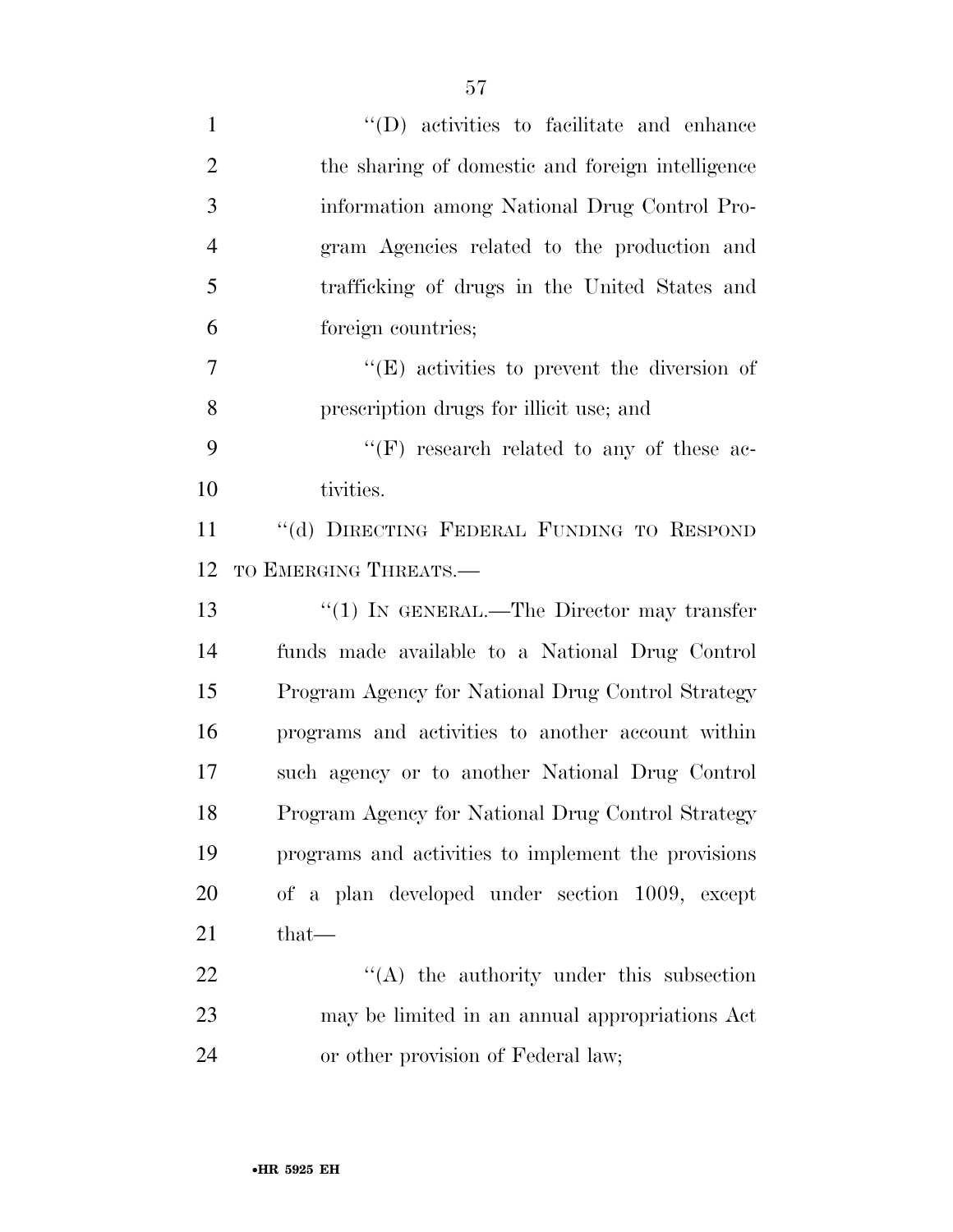| $\mathbf{1}$   | $\lq\lq$ the Director may exercise the author-       |
|----------------|------------------------------------------------------|
| $\overline{2}$ | ity under this subsection only with the concur-      |
| 3              | rence of the head of each affected agency;           |
| $\overline{4}$ | $\lq\lq$ (C) in the case of an interagency transfer, |
| 5              | the total amount of transfers under this sub-        |
| 6              | section may not exceed 10 percent of the total       |
| 7              | amount of funds made available for National          |
| 8              | Drug Control Strategy programs and activities        |
| 9              | to the agency from which those funds are to be       |
| 10             | transferred;                                         |
| 11             | $\lq\lq$ (D) funds transferred to an agency under    |
| 12             | this subsection may only be used to increase the     |
| 13             | funding for programs or activities authorized by     |
| 14             | law;                                                 |
| 15             | $\lq\lq(E)$ no transfer of funds under this sub-     |
| 16             | section may result in a reduction in total Fed-      |
| 17             | eral expenditures for substance use disorder         |
| 18             | treatment;                                           |
| 19             | $\lq\lq (F)$ the Director shall—                     |
| 20             | "(i) submit to the appropriate con-                  |
| 21             | gressional committees and any other appli-           |
| 22             | committee of jurisdiction, a<br>cable<br>re-         |
| 23             | programming or transfer request in ad-               |
| 24             | vance of any transfer under this subsection          |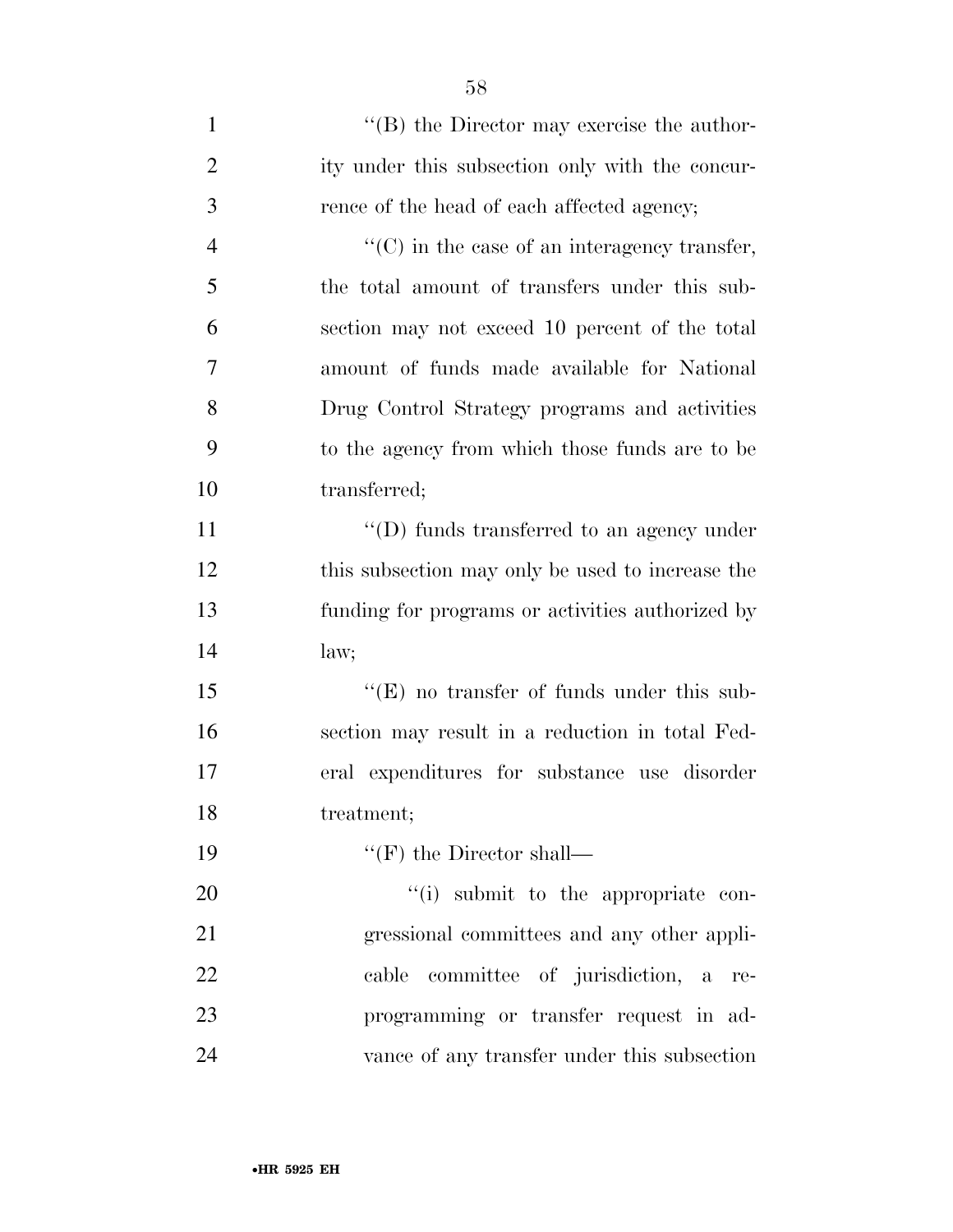| $\mathbf{1}$   | in accordance with the regulations of each  |
|----------------|---------------------------------------------|
| $\overline{2}$ | affected agency; and                        |
| 3              | "(ii) annually submit to the appro-         |
| $\overline{4}$ | priate congressional committees a report    |
| 5              | describing the effect of all transfers of   |
| 6              | funds made pursuant to this subsection or   |
| $\overline{7}$ | section $1004(f)$ during the 12-month pe-   |
| 8              | riod preceding the date on which the report |
| 9              | is submitted; and                           |
| 10             | $\lq\lq(G)$ funds may only be used for-     |
| 11             | "(i) expansion of demand reduction          |
| 12             | activities;                                 |
| 13             | "(ii) interdiction of illicit drugs on the  |
| 14             | high seas, in United States territorial     |
| 15             | waters, and at United States ports of entry |
| 16             | by officers and employees of National       |
| 17             | Drug Control Program Agencies and do-       |
| 18             | mestic and foreign law enforcement offi-    |
| 19             | cers;                                       |
| 20             | "(iii) accurate assessment and moni-        |
| 21             | toring of international drug production and |
| 22             | interdiction programs and policies;         |
| 23             | "(iv) activities to facilitate and en-      |
| 24             | hance the sharing of domestic and foreign   |
| 25             | intelligence information among National     |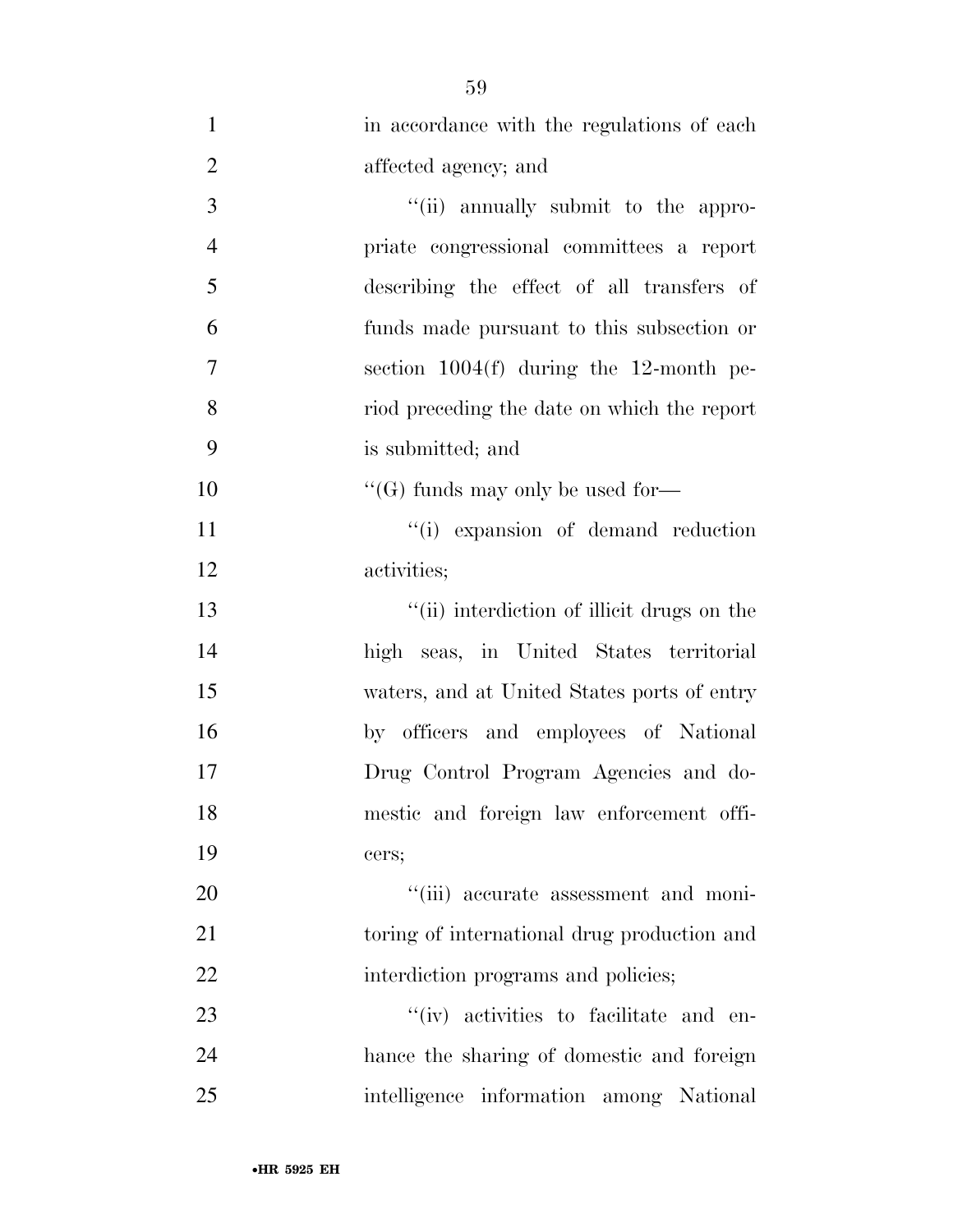- Drug Control Program Agencies related to 2 the production and trafficking of drugs in 3 the United States and foreign countries; ''(v) activities to prevent the diversion of prescription drugs for illicit use; and  $\frac{6}{10}$  ''(vi) research related to any of these activities. 8  $(2)$  INADEQUACY OF TRANSFER.—In the event the authority under this subsection is inadequate to implement the provisions of a plan developed under section 1009, the Director shall submit a request for funding to the appropriate congressional committees
- within 30 days after the date on which the Director determines there is a need for additional funding. 15 "(e) FUND CONTROL NOTICES.— 16 "(1) IN GENERAL.—The Director may issue to the head of a National Drug Control Program Agen-cy a fund control notice to ensure compliance with

 the National Drug Control Program Strategy. A fund control notice may direct that all or part of an amount appropriated to the National Drug Control Program Agency account be obligated by—

23 ''(A) months, fiscal year quarters, or other time periods; and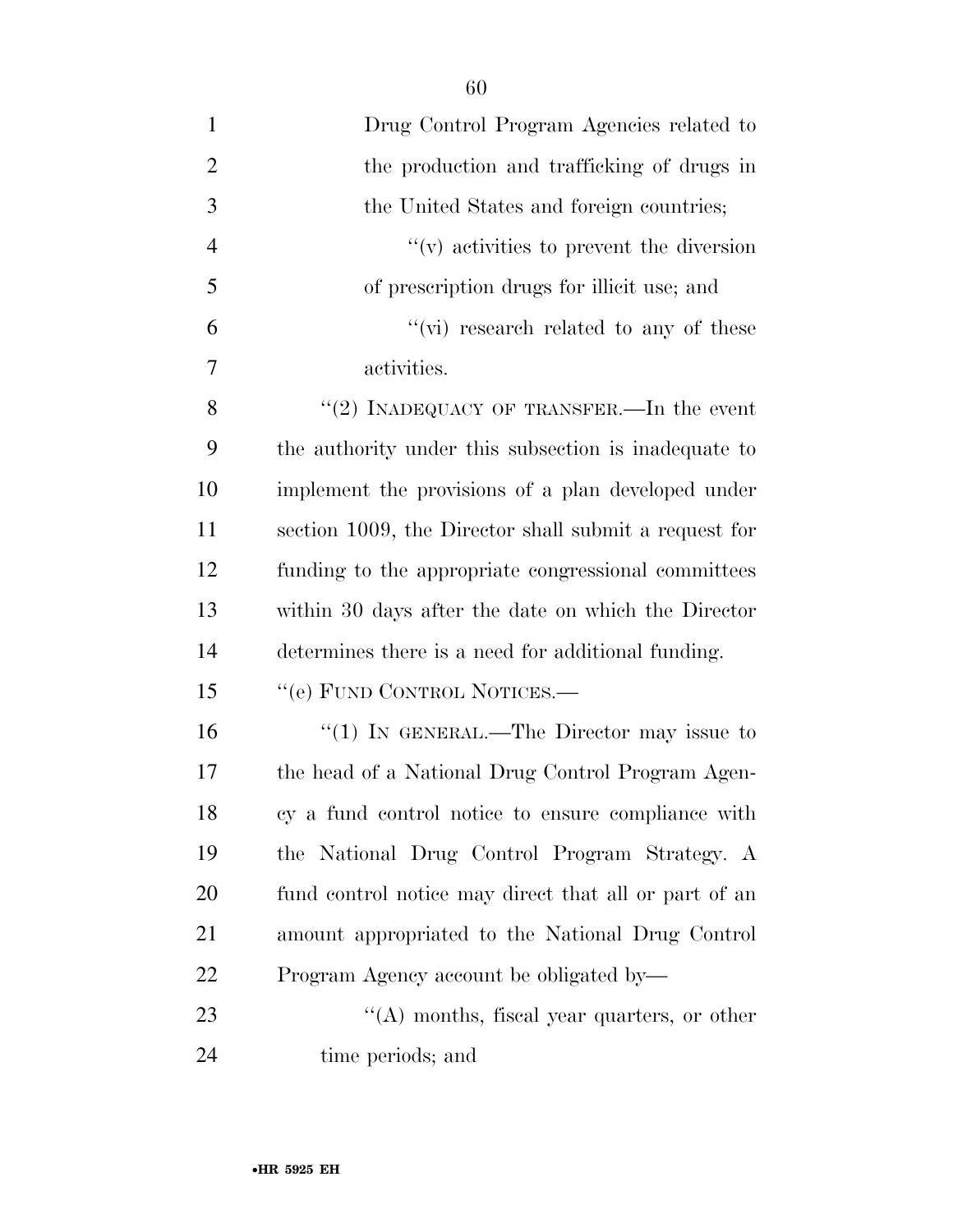''(B) activities, functions, projects, or ob-2 ject classes.

3 "(2) UNAUTHORIZED OBLIGATION OR EXPENDI- TURE PROHIBITED.—An officer or employee of a National Drug Control Program Agency shall not make or authorize an expenditure or obligation con-trary to a fund control notice issued by the Director.

8 "(3) DISCIPLINARY ACTION FOR VIOLATION. In the case of a violation of paragraph (2) by an of- ficer or employee of a National Drug Control Pro- gram Agency, the head of the agency, upon the re- quest of and in consultation with the Director, may subject the officer or employee to appropriate ad- ministrative discipline, including, when cir- cumstances warrant, suspension from duty without pay or removal from office.

17 "(4) CONGRESSIONAL NOTICE.—Not later than 5 days after issuance of a fund control notice, the Director shall submit a copy of such fund control notice to the appropriate congressional committees and make such notice publicly available.

22 "(5) RESTRICTIONS.—The Director may not issue a fund control notice to direct that all or part of an amount appropriated to the National Drug Control Program Agency account be obligated, modi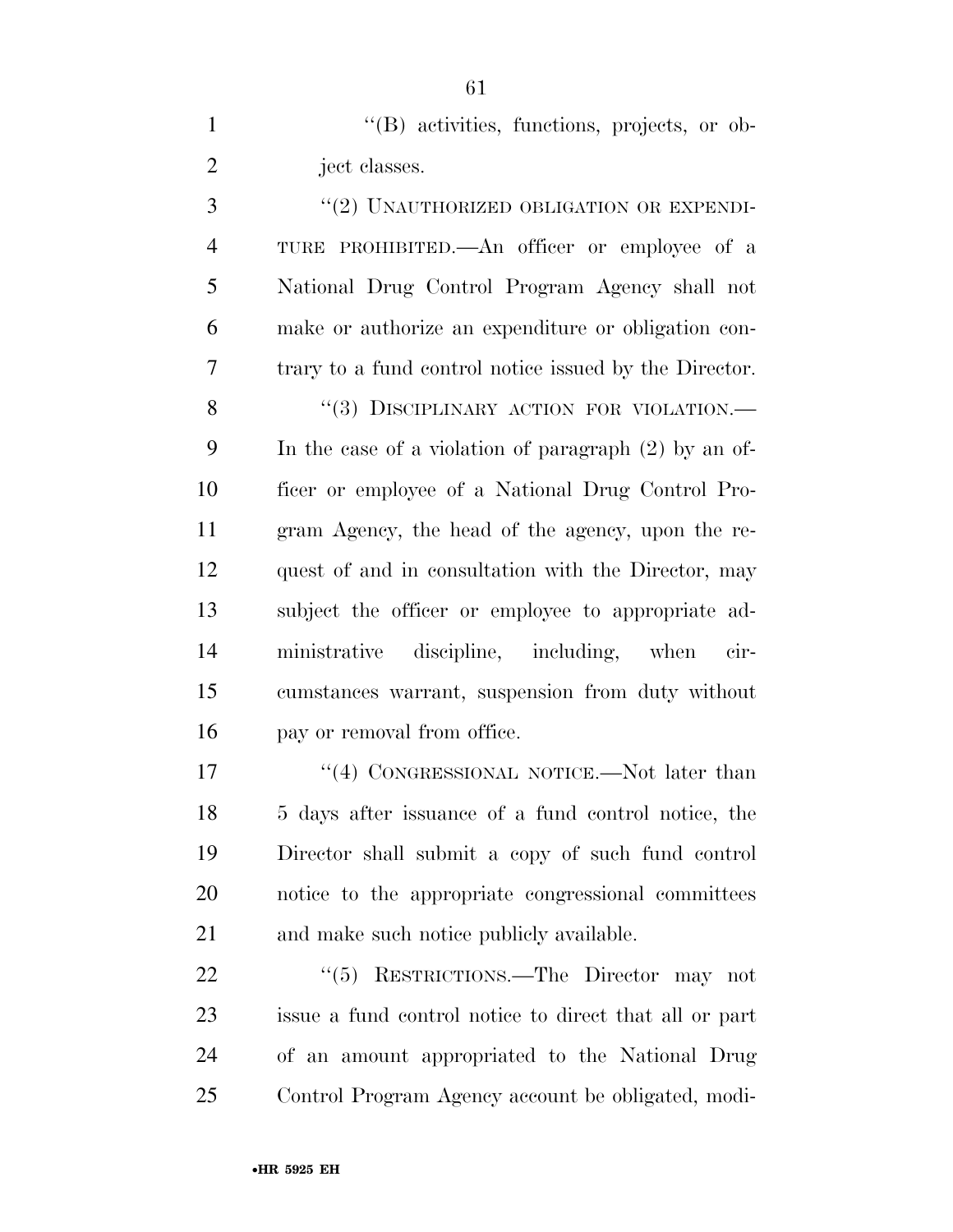fied, or altered in any manner contrary, in whole or in part, to a specific appropriation or statute.

 ''(f) EXCLUSIONS.—The authorities described under subsections (c), (d), and (e) do not apply to any program under subchapter II or III.

 ''(g) FOREIGN ASSISTANCE ACT PARTICIPATION.— The Director may participate in the drug certification process pursuant to section 490 of the Foreign Assistance Act of 1961 (22 U.S.C. 2291j) and section 706 of the Department of State Authorization Act for Fiscal Year 2003 (22 U.S.C. 229j–l).

 ''(h) CERTIFICATIONS OF POLICY CHANGES TO DI-RECTOR.—

 $\qquad$  ''(1) In GENERAL.—Subject to paragraph (2), the head of a National Drug Control Program Agen- cy shall, unless exigent circumstances require other- wise, notify the Director in writing regarding any proposed change in policies relating to the activities of that agency under the National Drug Control Program prior to implementation of such change. The Director shall promptly review such proposed change and certify to the head of that agency in writing whether such change is consistent with the National Drug Control Strategy.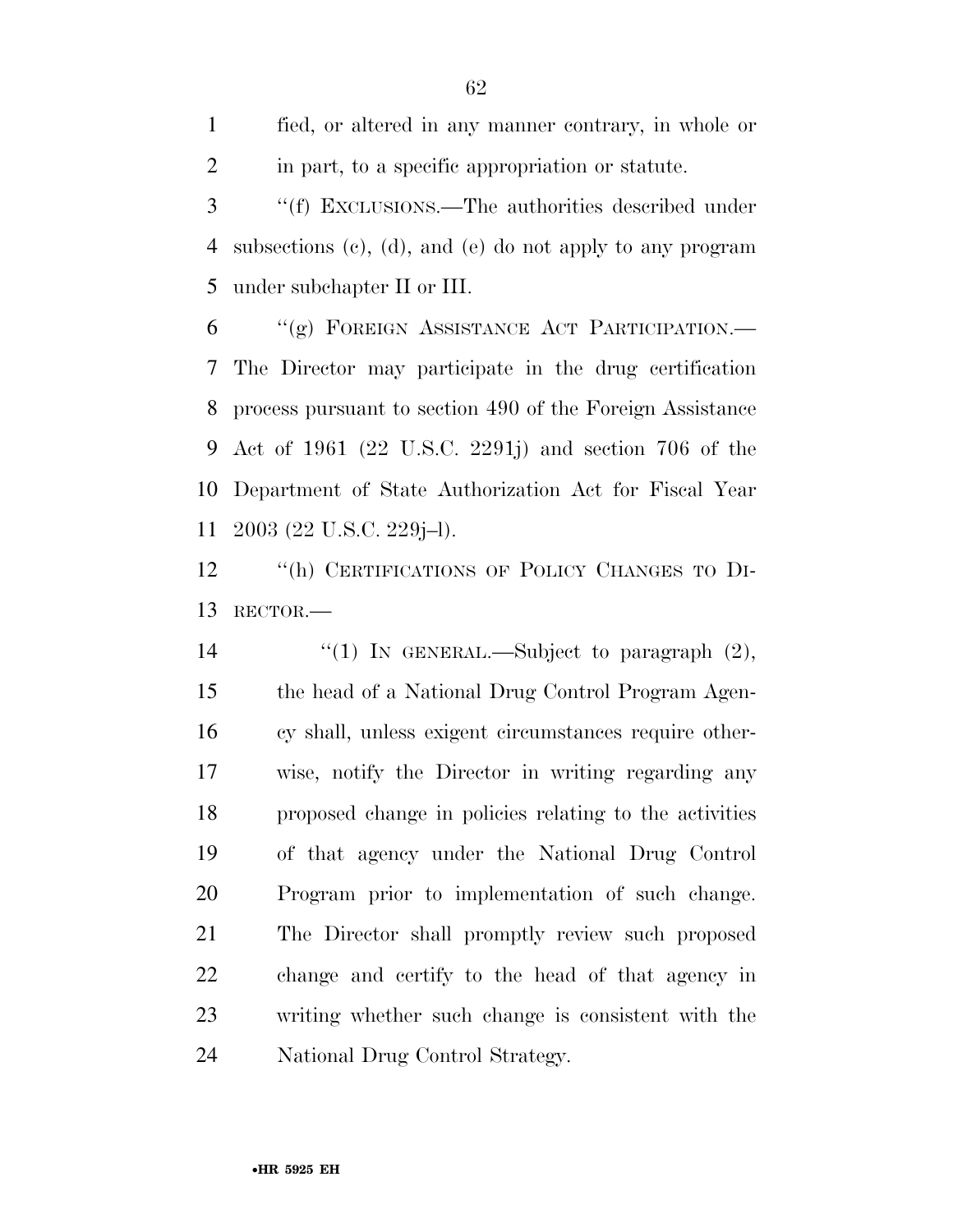1 "(2) EXCEPTION.—If prior notice of a proposed change under paragraph (1) is not practicable— 3 ''(A) the head of the National Drug Con- trol Program Agency shall notify the Director of the proposed change as soon as practicable; and  $''(B)$  upon such notification, the Director shall review the change and certify to the head of that agency in writing whether the change is consistent with the National Drug Control Strategy. 12 "(i) WORK IN CONJUNCTION WITH ASSISTANT FOR NATIONAL SECURITY AFFAIRS.—The Director shall, in any matter affecting national security interests, work in conjunction with the Assistant to the President for Na- tional Security Affairs. ''(j) AUTHORITIES NOT DEROGATED.—Nothing in this chapter shall be construed as derogating the authori- ties and responsibilities of the head of any agency, the Di-rector of National Intelligence, or the Director of the Cen-

 tral Intelligence Agency contained in the National Security Act of 1947 (50 U.S.C. 401 et seq.), the Central Intel-

 ligence Agency Act of 1949 (50 U.S.C. 403a et seq.), or any other law.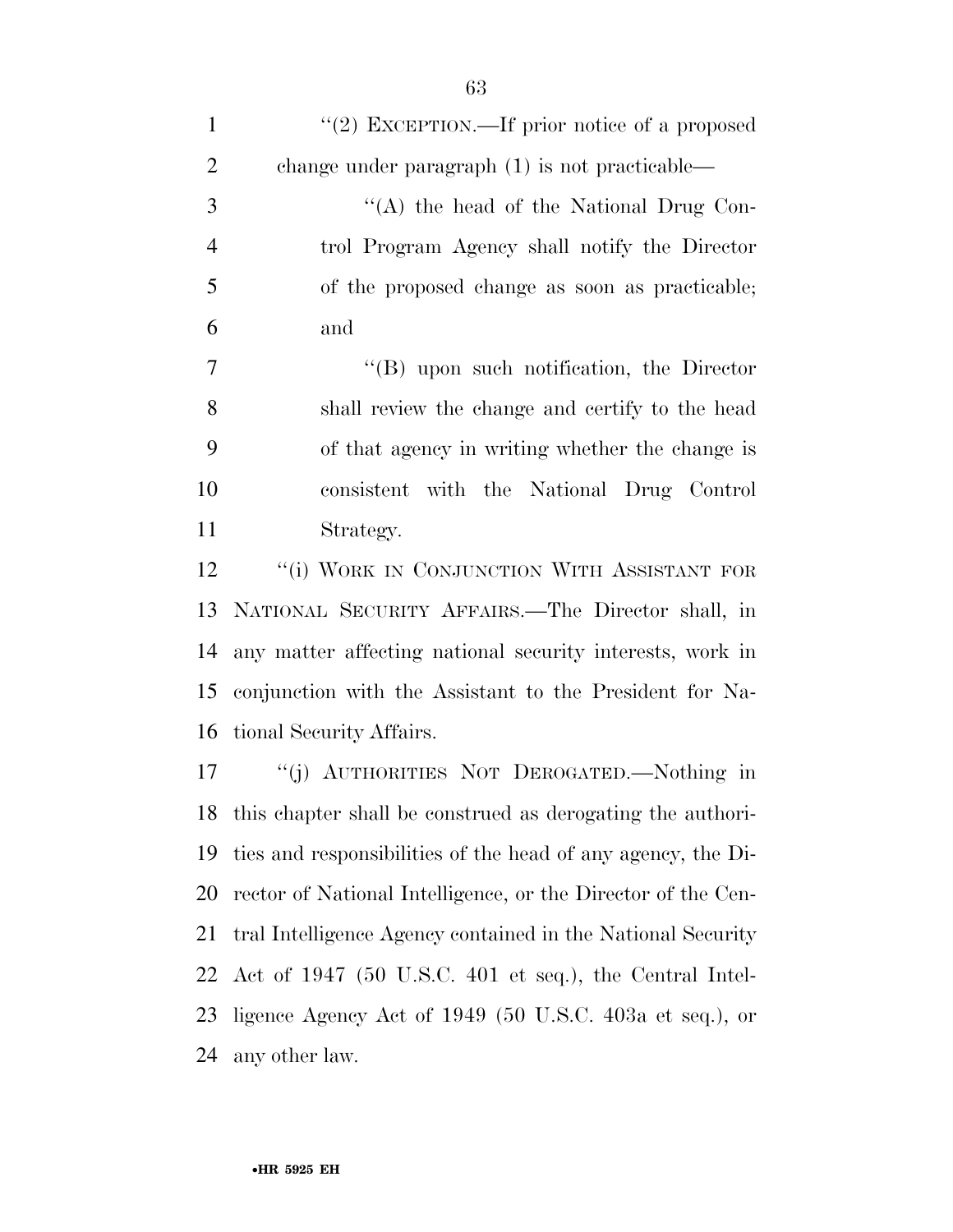2 "(a) EMERGING THREATS TASK FORCE.—

3 "(1) EMERGING AND CONTINUING THREATS CO- ORDINATOR.—The Director shall designate or ap- point a United States Emerging and Continuing Threats Coordinator to perform the duties of that position described in this section and such other du- ties as may be determined by the Director. The Di- rector shall determine whether the coordinator posi- tion is a noncareer appointee in the Senior Executive Service or a career appointee at the GS–15 level (or equivalent) or above.

13 "(2) ESTABLISHMENT AND MONITORING.—The Emerging and Continuing Threats Coordinator (re- ferred to in this section as the 'Coordinator') shall monitor evolving and emerging drug threats in the United States and shall serve as Chair of an Emerg- ing Threats Task Force (in this section, referred to as the 'task force'). The Director shall appoint other members of the task force, which shall include—

21 "(A) representatives from National Drug Control Program Agencies or other agencies; 23 "'(B) representatives from State, local, and Tribal governments;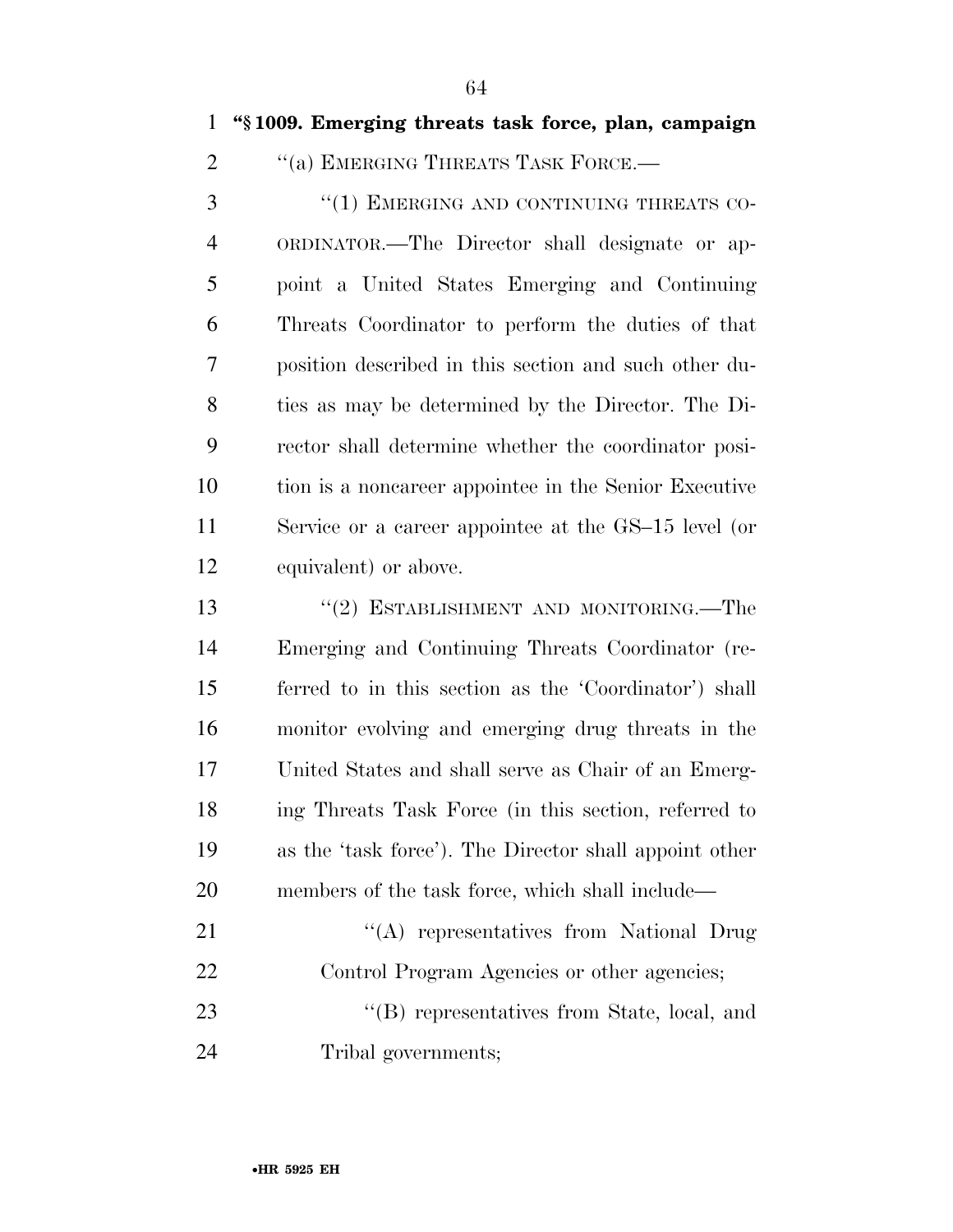| $\mathbf{1}$   | "(C) the Director of the National Drug             |
|----------------|----------------------------------------------------|
| $\overline{2}$ | Control Fusion Center established in section       |
| 3              | $1013$ ; and                                       |
| $\overline{4}$ | $\lq\lq$ ) representatives from other entities as  |
| 5              | determined to be necessary by the Director.        |
| 6              | $``(3)$ INFORMATION REVIEW AND SHARING.—           |
| 7              | "(A) IN GENERAL.—The task force shall              |
| 8              | disseminate and facilitate the sharing with Fed-   |
| 9              | eral, State, local, and Tribal officials and other |
| 10             | entities as determined by the Director of perti-   |
| 11             | nent information and data relating to the fol-     |
| 12             | lowing:                                            |
| 13             | "(i) Recent trends in drug supply and              |
| 14             | demand.                                            |
| 15             | "(ii) Fatal and nonfatal overdoses.                |
| 16             | "(iii) Demand for and availability of              |
| 17             | evidence-based substance<br>disorder<br>use        |
| 18             | treatment, including the extent of the             |
| 19             | unmet treatment need, and treatment ad-            |
| <b>20</b>      | mission trends.                                    |
| 21             | "(iv) Recent trends in drug interdic-              |
| 22             | tion, supply, and demand from State, local,        |
| 23             | and Tribal law enforcement agencies.               |
| 24             | "(v) Other subject matter as deter-                |
| 25             | mined necessary by the Director.                   |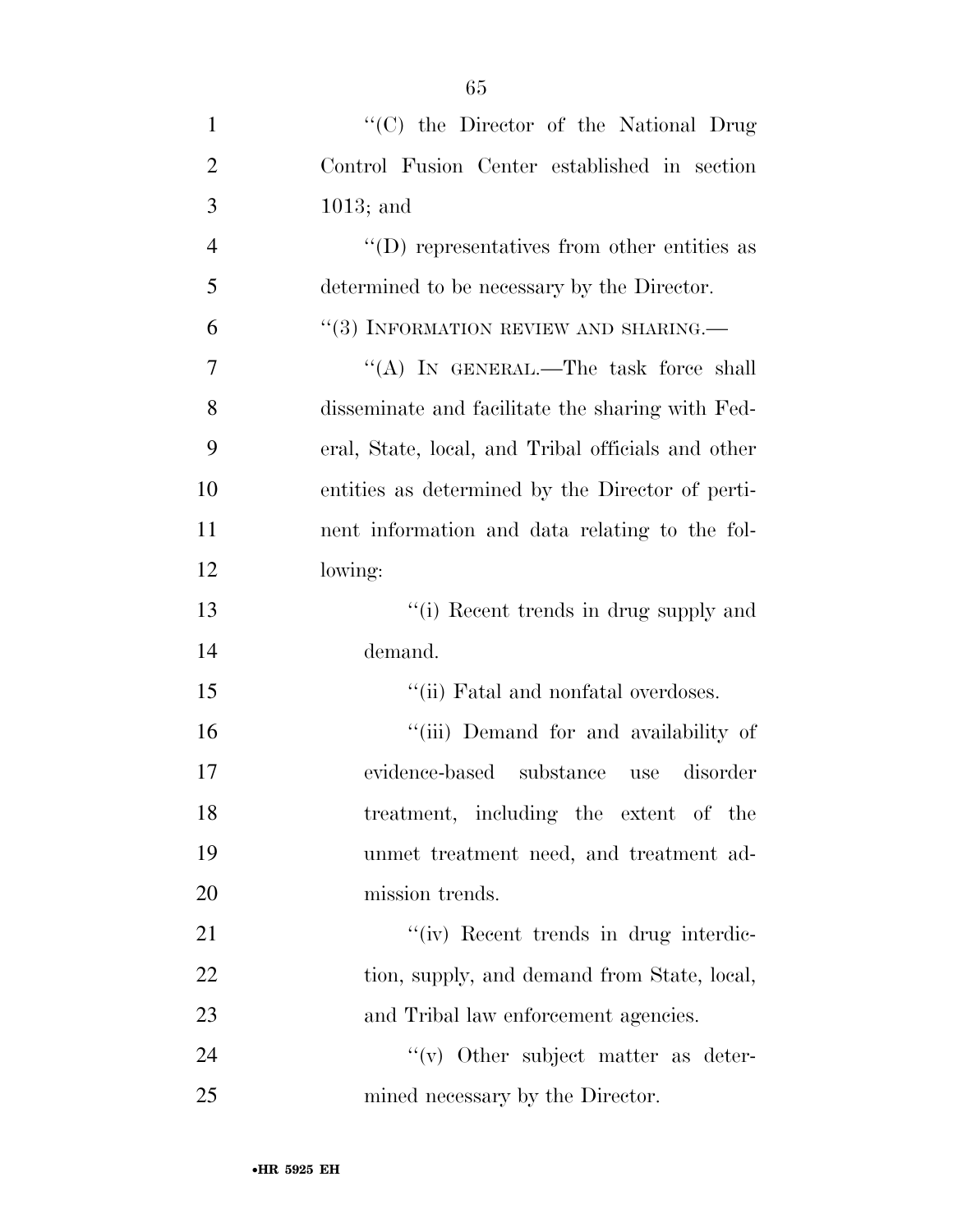- 1 "'(B) CONTRACT, AGREEMENT, AND OTHER AUTHORITY.—The Director may award con- tracts, enter into interagency agreements, man- age individual projects, and conduct other ac- tivities in support of the identification of emerg- ing drug threats and in support of the develop- ment, implementation, and assessment of any Emerging Threat Response Plan. 9 "'(C) DATA ANALYSIS ACTIVITIES.—In sup-10 port of the task force, the National Drug Con-
- trol Fusion Center is authorized to conduct and provide to the task force the results of data analysis activities that the task force requests to aid in their review of recent trends in the data disseminated under subparagraph (A).
- 16 "(4) CRITERIA TO IDENTIFY EMERGING DRUG THREATS.—Not later than 60 days after the date on which a task force first meets, the task force shall develop and recommend to the Director criteria to be used to identify an emerging drug threat or the ter- mination of an emerging drug threat designation based on information gathered by the task force in paragraph (2), statistical data, and other evidence. 24 "(5) MEETINGS.—The task force shall meet in person not less frequently than quarterly and at ad-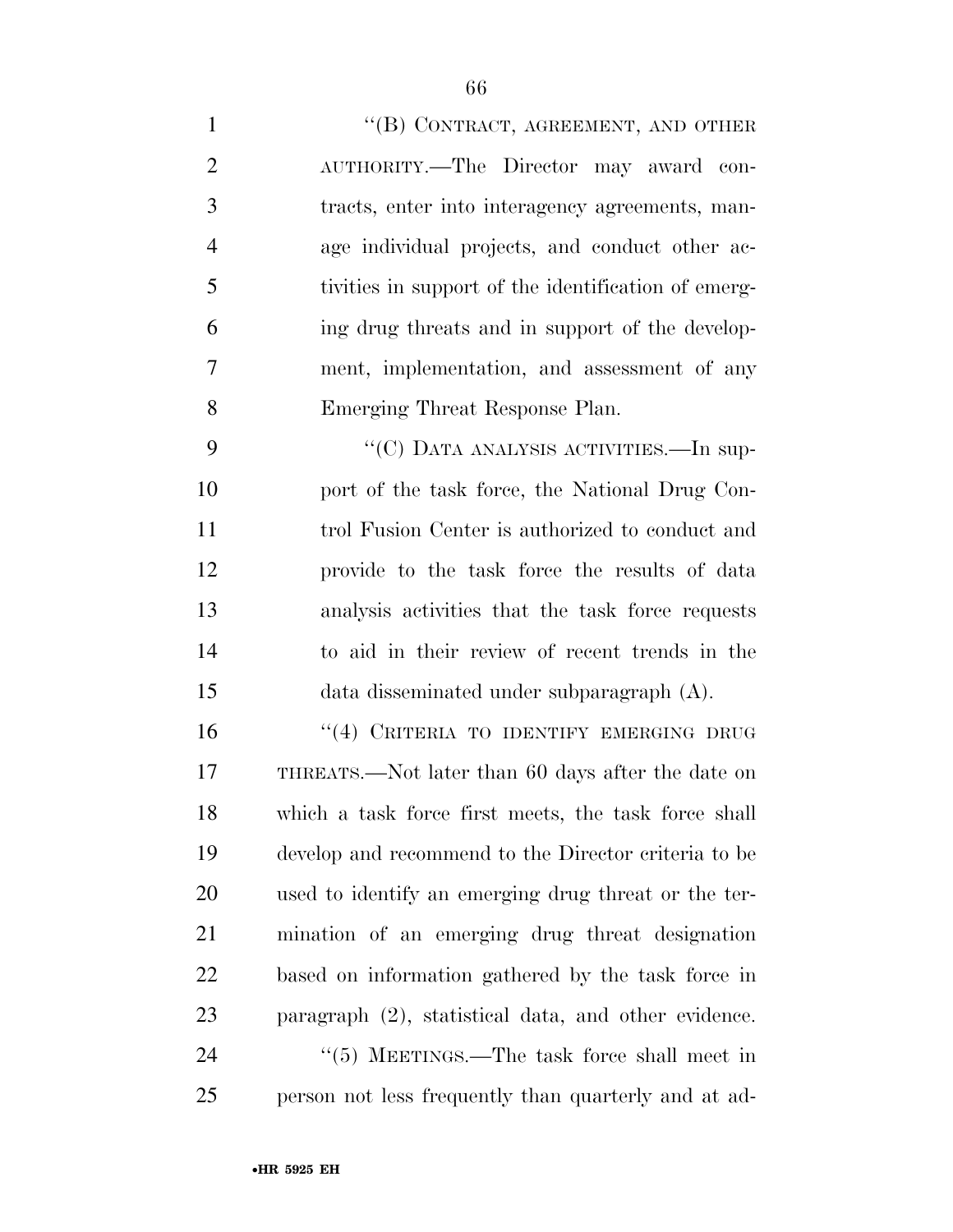| $\mathbf{1}$   | ditional meetings if determined to be necessary by   |
|----------------|------------------------------------------------------|
| $\overline{2}$ | and at the call of the Chair to—                     |
| 3              | "(A) identify and discuss evolving and               |
| $\overline{4}$ | emerging drug trends in the United States            |
| 5              | using the criteria established in paragraph $(3)$ ;  |
| 6              | "(B) assist in the formulation of any plan           |
| 7              | described in subsection $(c)$ ;                      |
| 8              | $\lq\lq$ oversee implementation of the plan          |
| 9              | described in subsection (c); and                     |
| 10             | "(D) provide such other advice to the $Co-$          |
| 11             | ordinator and Director concerning strategy and       |
| 12             | policies for emerging drug threats and trends as     |
| 13             | the task force determines to be appropriate.         |
| 14             | "(b) DESIGNATION.—                                   |
| 15             | "(1) IN GENERAL.—The Director, in consulta-          |
| 16             | tion with the Coordinator, the task force, and the   |
| 17             | head of each National Drug Control Program Agen-     |
| 18             | cy, may designate an emerging drug threat in the     |
| 19             | United States.                                       |
| 20             | "(2) STANDARDS FOR DESIGNATION.—The Di-              |
| 21             | rector, in consultation with the Coordinator, shall  |
| 22             | promulgate and make publicly available standards by  |
| 23             | which a designation under paragraph (1) and the      |
| 24             | termination of such designation may be made. In de-  |
| 25             | veloping such standards, the Director shall consider |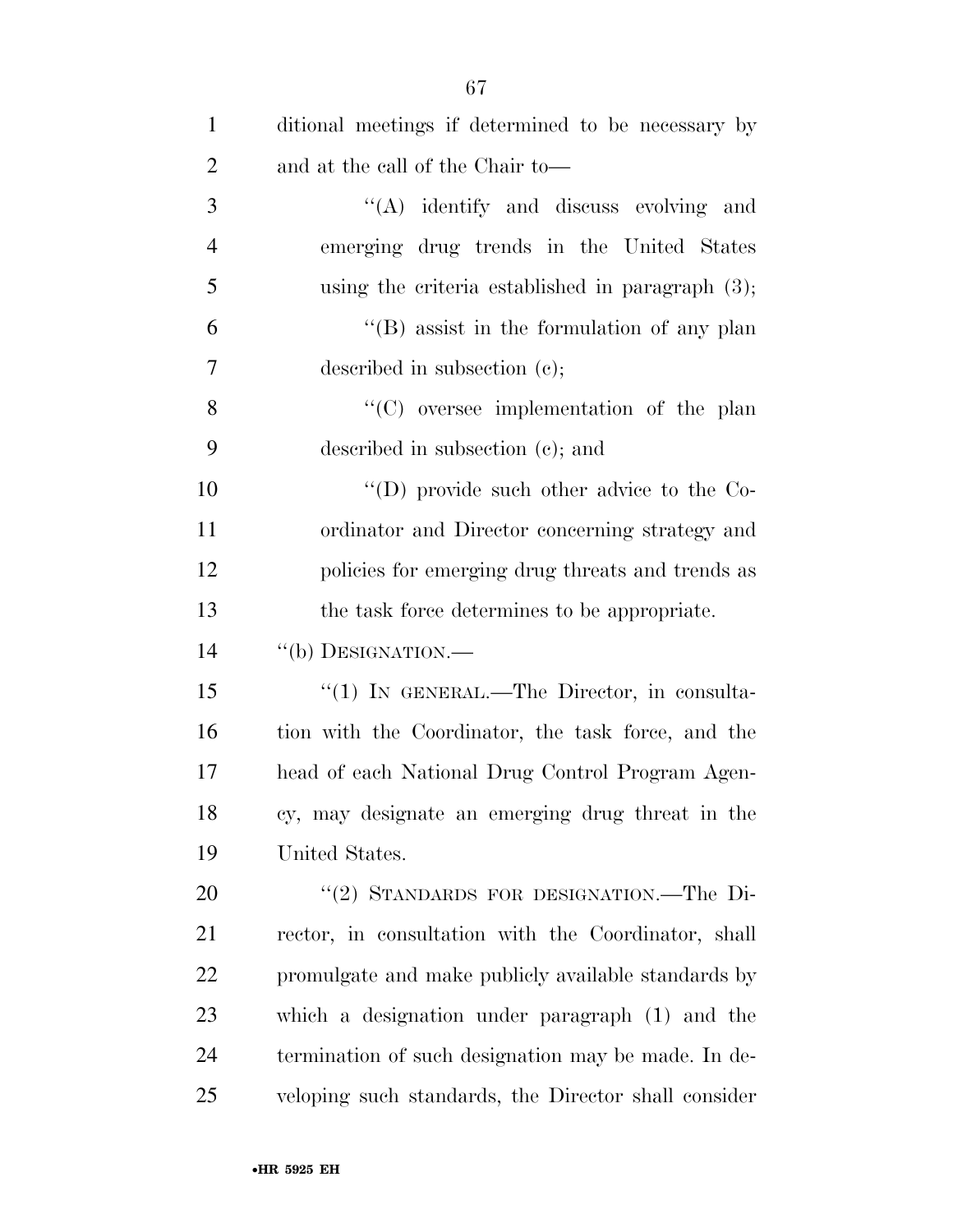| $\mathbf{1}$   | the recommendations of the task force and other cri-   |
|----------------|--------------------------------------------------------|
| $\overline{2}$ | teria the Director considers to be appropriate.        |
| 3              | "(3) PUBLIC STATEMENT REQUIRED.—The Di-                |
| $\overline{4}$ | rector shall publish a public written statement on     |
| 5              | the portal of the Office explaining the designation of |
| 6              | an emerging drug threat or the termination of such     |
| 7              | designation and shall notify the appropriate congres-  |
| 8              | sional committees of the availability of such state-   |
| 9              | ment when a designation or termination of such des-    |
| 10             | ignation has been made.                                |
| 11             | $``(c)$ PLAN.—                                         |
| 12             | "(1) PUBLIC AVAILABILITY OF PLAN.—Not                  |
| 13             | later than 60 days after making a designation under    |
| 14             | subsection (b), the Director shall publish and make    |
| 15             | publicly available an Emerging Threat Response         |
| 16             | Plan and notify the President and the appropriate      |
| 17             | congressional committees of such plan's availability.  |
| 18             | $\lq(2)$ TIMING.—Not less frequently than every        |
| 19             | 90 days after the date on which the plan is pub-       |
| 20             | lished under paragraph (1), the Director shall up-     |
| 21             | date the plan and report on implementation of the      |
| 22             | plan, until the Director issues the public statement   |
| 23             | required under subsection $(b)(3)$ to terminate the    |
| 24             | emerging drug threat designation.                      |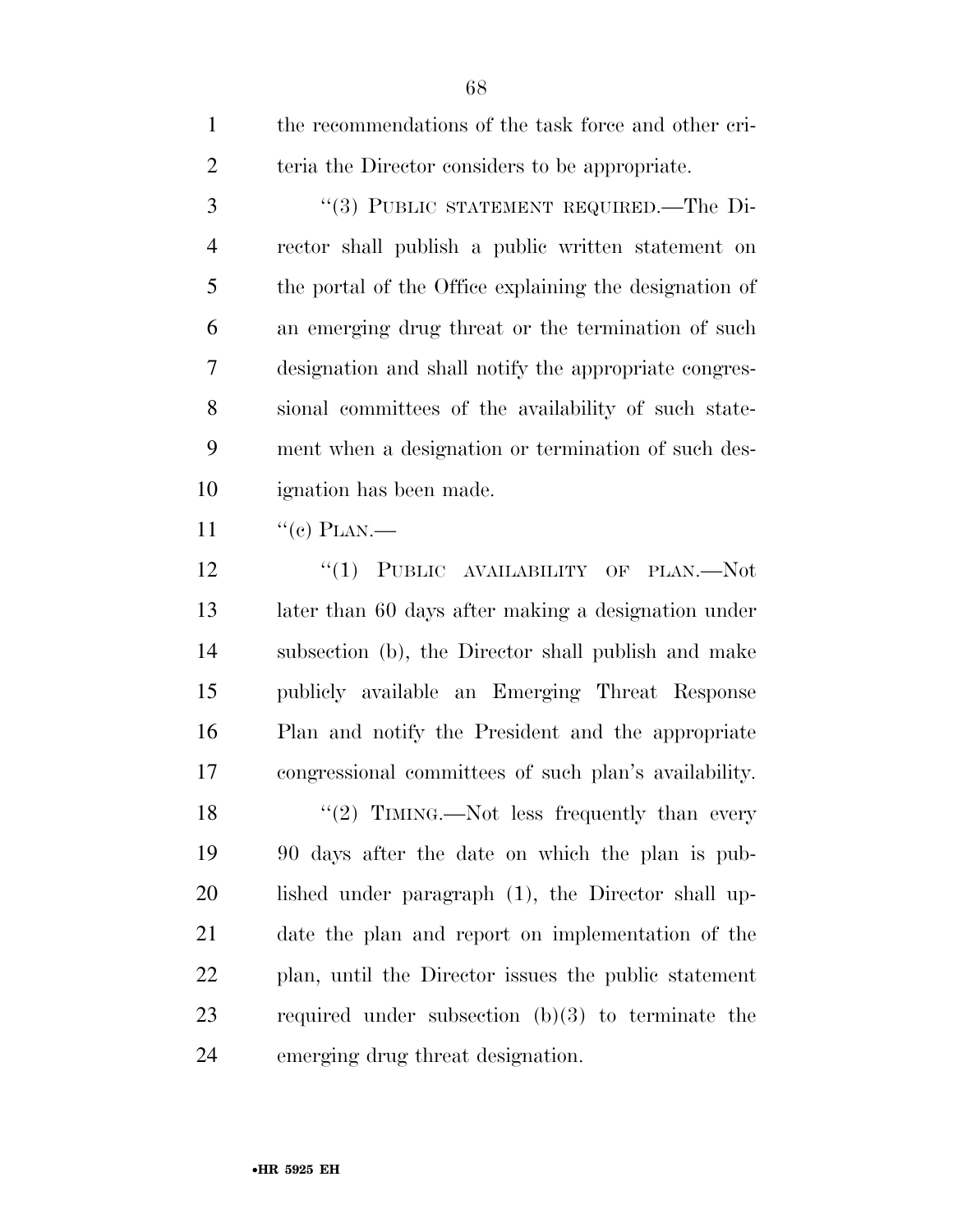| $\mathbf{1}$   | $\lq(3)$ CONTENTS OF AN EMERGING THREAT RE-    |
|----------------|------------------------------------------------|
| 2              | SPONSE PLAN.—The Director shall include in the |
|                | $3$ plan—                                      |
| $\overline{4}$ | $\lq\lq$ a comprehensive strategic assessment  |

 of the emerging drug threat, including the cur- rent availability of, demand for, and effective- ness of evidence-based prevention, treatment, and enforcement programs and efforts to re-spond to the emerging drug threat;

 $"$ (B) comprehensive, research-based, long- range, quantifiable goals for addressing the emerging drug threat, including for reducing the supply of the drug designated as the emerg- ing drug threat and for expanding the avail- ability and effectiveness of evidence-based sub- stance use disorder treatment and prevention programs to reduce the demand for the emerg-ing drug threat;

 ''(C) performance measures pertaining to the plan's goals, including quantifiable and measurable objectives and specific targets;

 $\bullet$  '(D) the level of funding needed to imple- ment the plan, including whether funding is available to be reprogrammed or transferred to support implementation of the plan or whether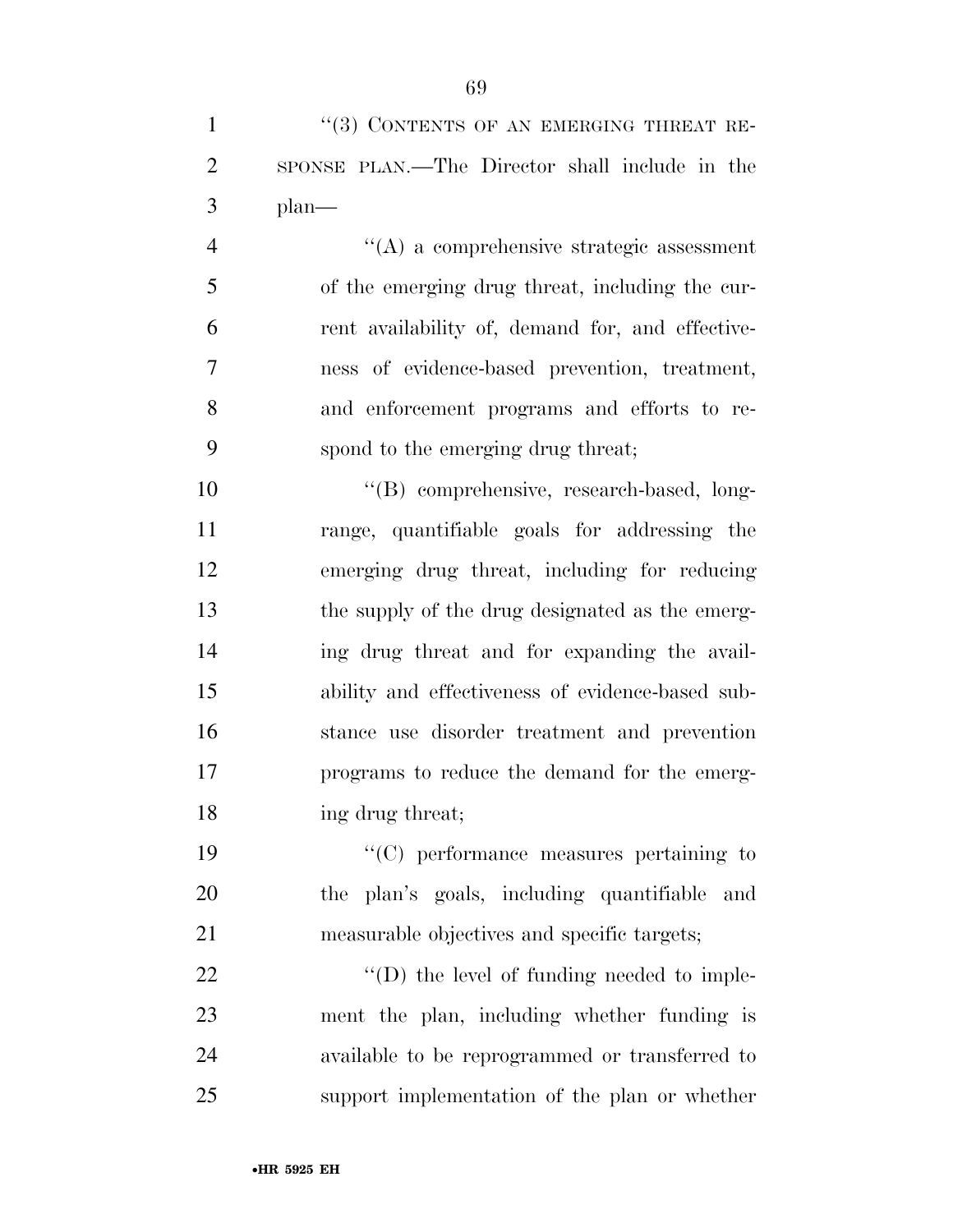| $\mathbf{1}$   | additional appropriations are necessary to im-    |
|----------------|---------------------------------------------------|
| $\overline{2}$ | plement the plan;                                 |
| 3              | $\lq\lq(E)$ an implementation strategy for the    |
| $\overline{4}$ | education and public awareness campaign under     |
| 5              | subsection (d), including goals as described      |
| 6              | under subparagraph (B) and performance            |
| 7              | measures, objectives, and targets, as described   |
| 8              | under subparagraph $(C)$ ; and                    |
| 9              | " $(F)$ any other information necessary to        |
| 10             | inform the public of the status, progress, or re- |
| 11             | sponse of an emerging drug threat.                |
| 12             | $``(4)$ IMPLEMENTATION.—                          |
| 13             | "(A) IN GENERAL.—Not later than $90$              |
| 14             | days after the date on which a designation is     |
| 15             | made under subsection (b), the Director, in       |
| 16             | consultation with the President, the appropriate  |
| 17             | congressional committees, and the head of each    |
| 18             | National Drug Control Program Agency, shall       |
| 19             | issue guidance on implementation of the plan      |
| 20             | described in this subsection to the National      |
| 21             | Drug Control Program Agencies and any other       |
| 22             | relevant agency determined to be necessary by     |
| 23             | the Director.                                     |
| 24             | ``(B)<br>COORDINATOR'S<br>RESPONSIBIL-            |
|                |                                                   |

ITIES.—The Coordinator shall—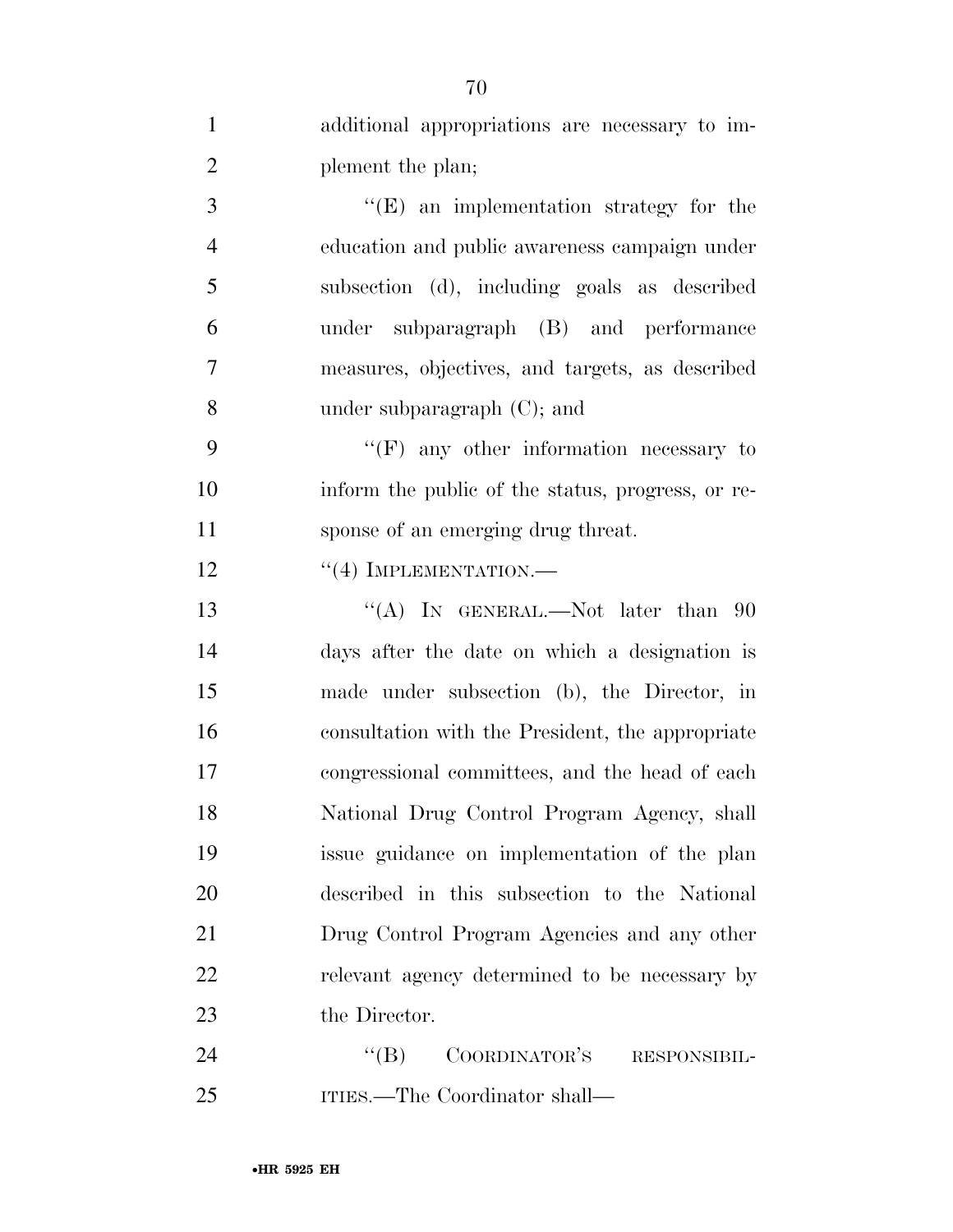- 1 ''(i) direct the implementation of the plan among the agencies identified in the plan, State, local, and Tribal governments, 4 and other relevant entities; 5 ''(ii) facilitate information-sharing be- tween agencies identified in the plan, State, local, and Tribal governments, and other relevant entities; and 9 "(iii) monitor implementation of the plan by coordinating the development and implementation of collection and reporting systems to support performance measure- ment and adherence to the plan by agen- cies identified in plan, where appropriate. 15 "'(C) REPORTING.—Not later than 180 days after the date on which a designation is made under subsection (b) and in accordance
- identified in the plan shall submit to the Coor- dinator a report on implementation of the plan. ''(d) EDUCATION AND PUBLIC AWARENESS CAM-PAIGN FOR EMERGING DRUG THREATS.—

18 with paragraph  $(2)(C)$ , the head of each agency

23 "(1) IN GENERAL.—Not later than 90 days after the date on which a designation is made under subsection (b), the Director shall, to the extent fea-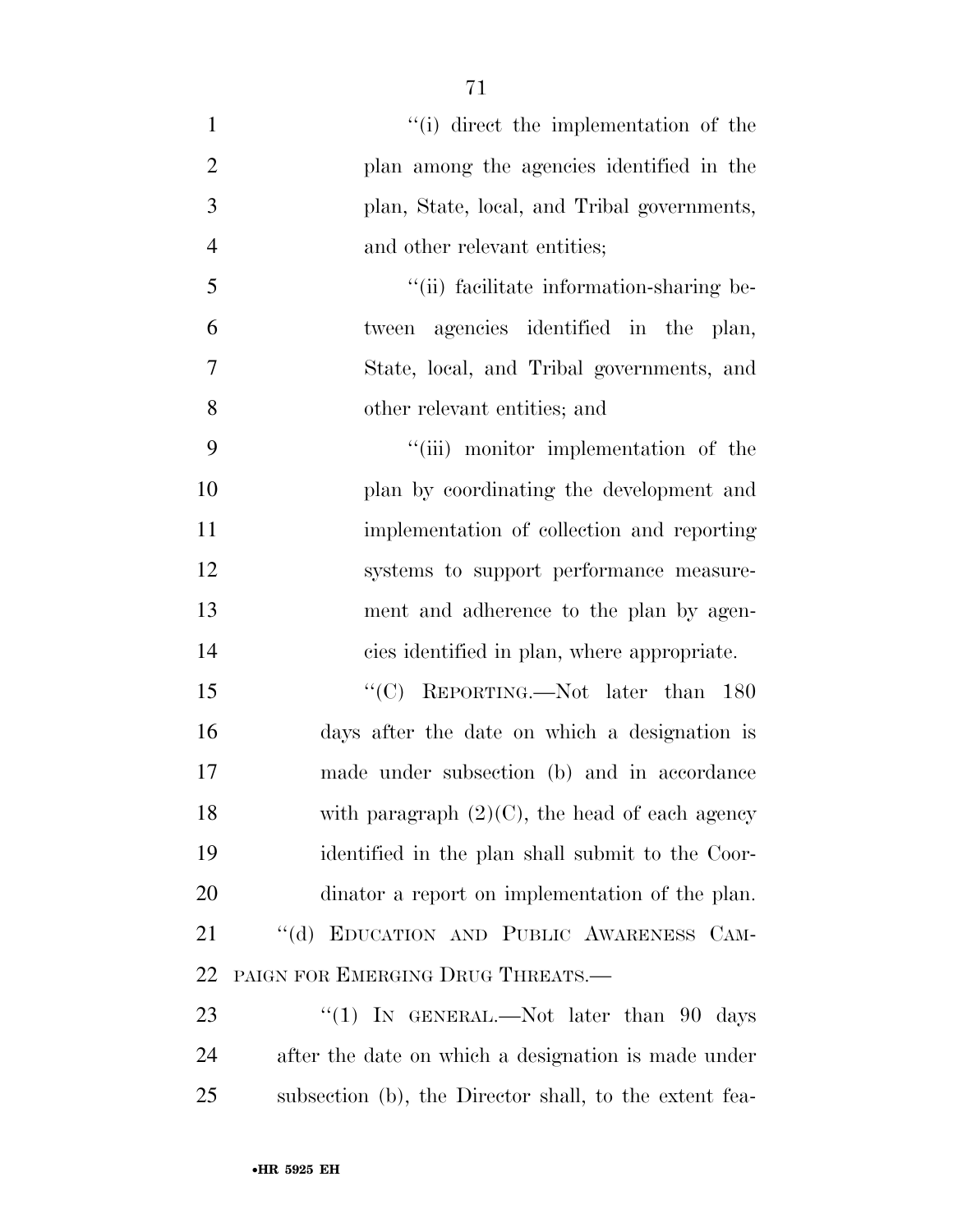sible and appropriate, establish and implement an evidence-based substance use prevention education and public awareness campaign to inform the public about the dangers of any drug designated as an emerging drug threat. Such campaign shall—  $\mathfrak{g}$   $\mathfrak{g}$   $\mathfrak{g}$  (A) educate the public about the dangers of such drug, including patient and family edu- cation about the characteristics and hazards of such drug and methods to safeguard against such dangers, including the safe disposal of such drug; 12 "(B) support evidence-based prevention programs targeting audiences' attitudes, percep- tions, and beliefs concerning substance use and intentions to initiate or continue such use; ''(C) increase awareness of the negative consequences of drug use; 18 "(D) encourage individuals affected by substance use disorders to seek treatment and provide such individuals with information on how to recognize addiction issues, what forms of evidence-based treatment options are avail- able, and how to access such treatment; and 24 ''(E) combat the stigma of addiction and substance use disorders, including the stigma of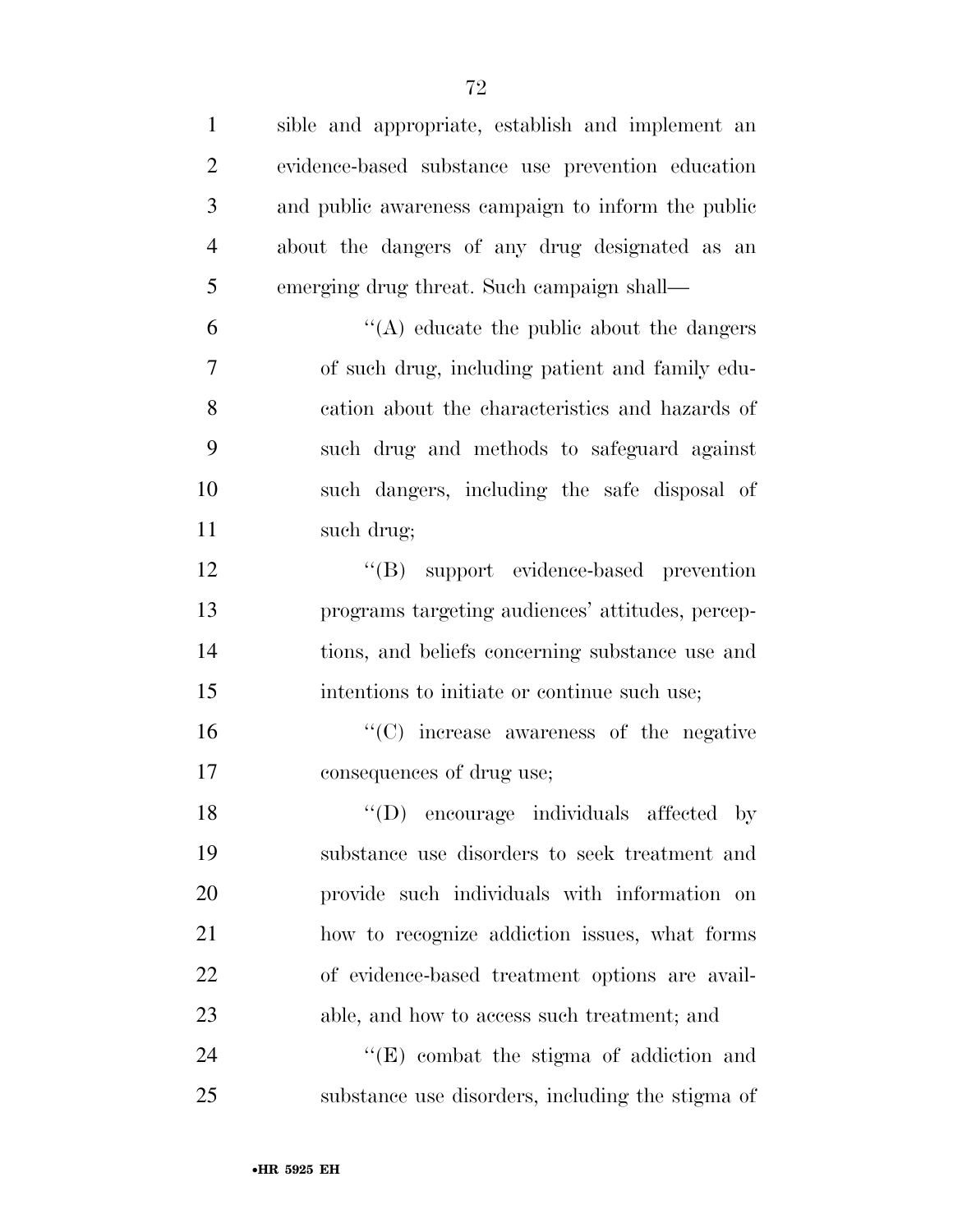| $\mathbf{1}$   | treating such disorders with medication-assisted  |
|----------------|---------------------------------------------------|
| $\overline{2}$ | treatment therapies.                              |
| 3              | "(2) CONSULTATION.—For the planning of the        |
| $\overline{4}$ | campaign under paragraph (1), the Director shall  |
| 5              | consult with—                                     |
| 6              | $\lq\lq$ the head of any appropriate National     |
| 7              | Drug Control Program Agency to obtain advice      |
| 8              | on evidence-based scientific information for pol- |
| 9              | icy, program development, and evaluation;         |
| 10             | "(B) experts in evidence-based media cam-         |
| 11             | paigns, education, evaluation, and communica-     |
| 12             | tion;                                             |
| 13             | "(C) experts on the designated drug;              |
| 14             | "(D) State, local, and Tribal government          |
| 15             | officials and relevant agencies;                  |
| 16             | $\lq\lq(E)$ the public;                           |
| 17             | $\lq\lq(F)$ appropriate congressional committees; |
| 18             | and                                               |
| 19             | $\lq\lq(G)$ any other affected person, as deter-  |
| 20             | mined by the Director.                            |
| 21             | $\cdot\cdot$ (3) GIFTS AND DONATIONS.—            |
| 22             | "(A) IN GENERAL.—The Director may ac-             |
| 23             | cept gifts and donations (in eash or in kind, in- |
| 24             | cluding voluntary and uncompensated services      |
| 25             | or property), which shall be available until ex-  |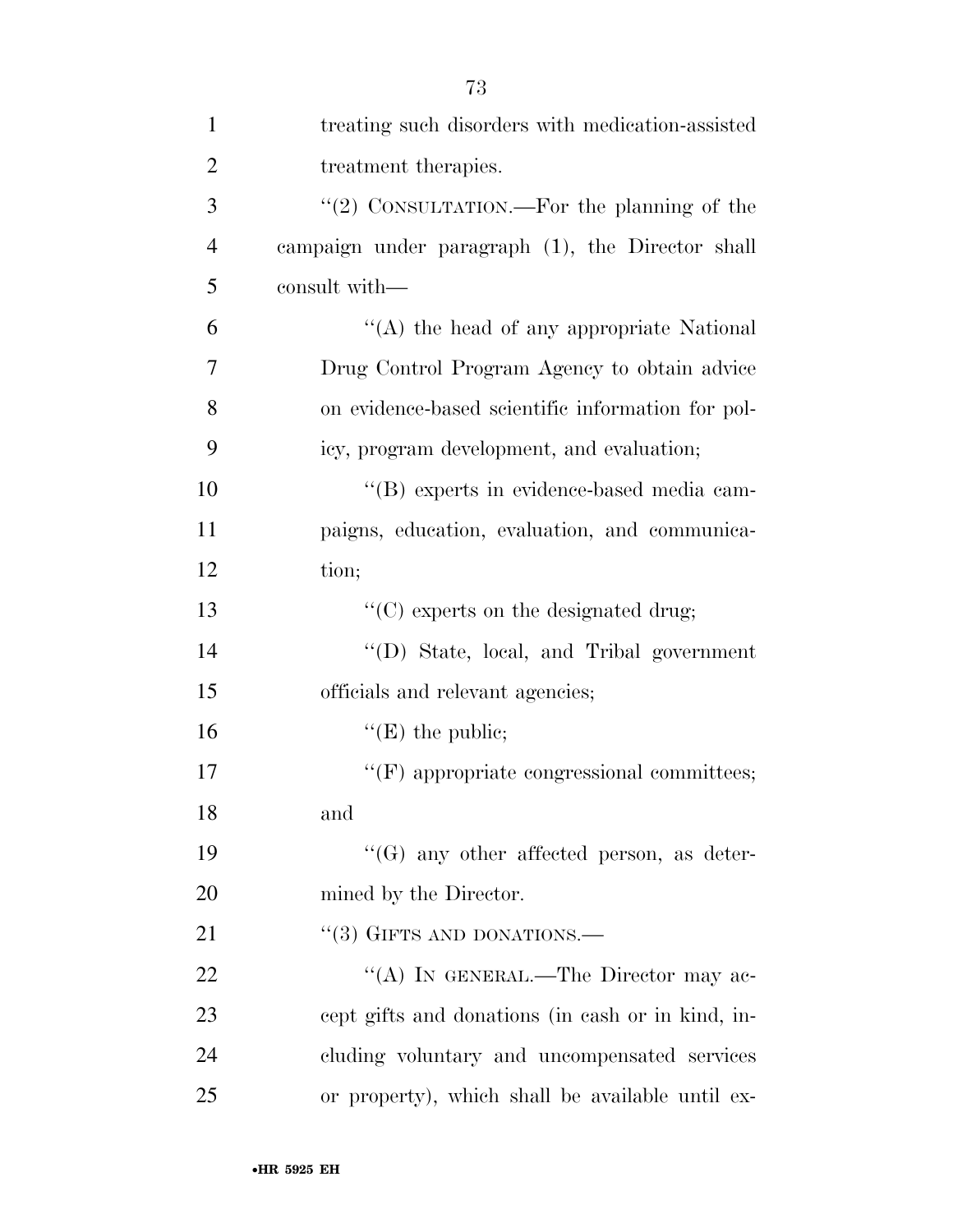| $\mathbf{1}$   | pended, for the purpose of supporting the edu-    |
|----------------|---------------------------------------------------|
| $\overline{2}$ | cation and public awareness campaign author-      |
| 3              | ized in this section, including the media cam-    |
| $\overline{4}$ | paign.                                            |
| 5              | "(B) ETHICS GUIDELINES.—The Director              |
| 6              | shall establish written guidelines setting forth  |
| 7              | the criteria to be used in determining whether    |
| 8              | a gift or donation should be declined under this  |
| 9              | section because the acceptance of the gift or do- |
| 10             | nation would—                                     |
| 11             | "(i) reflect unfavorably upon the abil-           |
| 12             | ity of the Director or the Office, or any         |
| 13             | employee of the Office, to carry out re-          |
| 14             | sponsibilities or official duties under this      |
| 15             | chapter in a fair and objective manner; or        |
| 16             | "(ii) compromise the integrity or the             |
| 17             | appearance of integrity of programs or            |
| 18             | services provided under this chapter or of        |
| 19             | any official involved in those programs or        |
| 20             | services.                                         |
| 21             | $``(4)$ IMPLEMENTATION.—                          |
| 22             | "(A) IN GENERAL.—For any campaign es-             |
| 23             | tablished under this subsection, the Director     |
|                |                                                   |

shall ensure the following: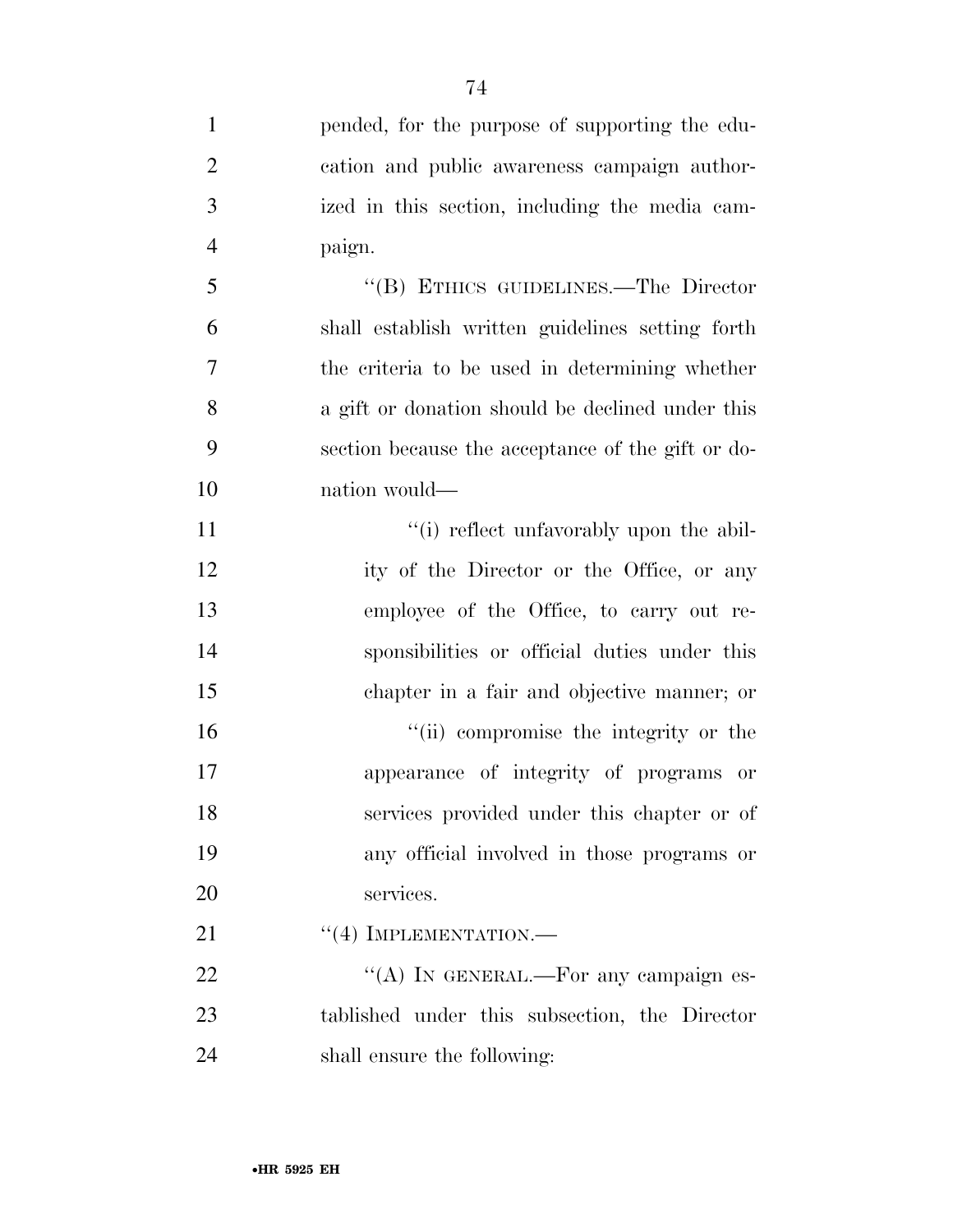| $\mathbf{1}$   | "(i) Implementation is evidence-based,      |
|----------------|---------------------------------------------|
| $\overline{2}$ | meets accepted standards for public aware-  |
| 3              | campaigns, and uses available re-<br>ness   |
| $\overline{4}$ | sources in a manner to make the most        |
| 5              | progress toward achieving the goals identi- |
| 6              | fied in the Emerging Threats Response       |
| $\tau$         | Plan and the requirements of paragraph      |
| 8              | (1).                                        |
| 9              | ``(ii)<br>Information disseminated          |
| 10             | through the campaign is accurate.           |
| 11             | "(iii) The Director approves the strat-     |
| 12             | egy of the campaign, all material distrib-  |
| 13             | uted through the campaign, and the use of   |
| 14             | any Federal funds used for the campaign.    |
| 15             | "(iv) The campaign is designed using        |
| 16             | strategies found to be most effective at    |
| 17             | achieving such goals and requirements of    |
| 18             | paragraph (1), which may include—           |
| 19             | "(I) a media campaign, as de-               |
| 20             | scribed in subparagraph $(B)$ ;             |
| 21             | "(II) local, regional, or popu-             |
| 22             | lation specific messaging;                  |
| 23             | "(III) establishing partnerships            |
| 24             | and promoting coordination among            |
| 25             | community stakeholders, including           |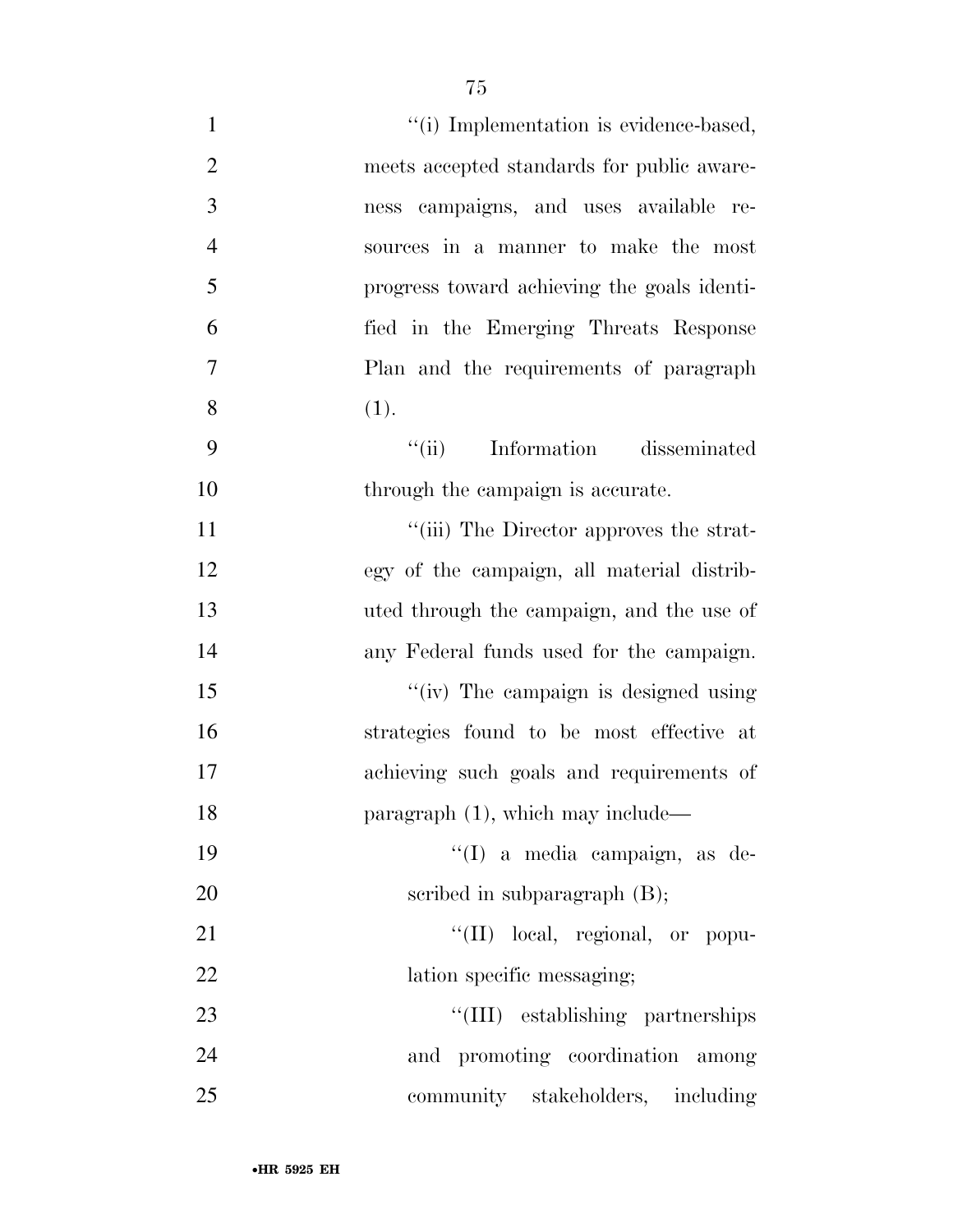| $\mathbf{1}$   | public, nonprofit organizations, and          |
|----------------|-----------------------------------------------|
| $\overline{2}$ | for profit entities;                          |
| 3              | "(IV) providing support, train-               |
| $\overline{4}$ | ing, and technical assistance to estab-       |
| 5              | lish and expand school and commu-             |
| 6              | nity prevention programs;                     |
| 7              | $\lq\lq(V)$ creating websites to pub-         |
| 8              | licize and disseminate information;           |
| 9              | "(VI) conducting outreach and                 |
| 10             | providing educational resources for           |
| 11             | parents;                                      |
| 12             | "(VII) establishing State or re-              |
| 13             | gional advisory councils to provide           |
| 14             | input and recommendations to raise            |
| 15             | awareness regarding the drug des-             |
| 16             | ignated as an emerging drug threat;           |
| 17             | "(VIII) collaborating with law                |
| 18             | enforcement; and                              |
| 19             | " $(IX)$ support for school-based             |
| 20             | public health education classes to im-        |
| 21             | prove teen knowledge about the effects        |
| 22             | of such designated drug.                      |
| 23             | "(B) MEDIA CAMPAIGN.—Any campaign             |
| 24             | implemented under this subsection may include |
| 25             | a media component, which—                     |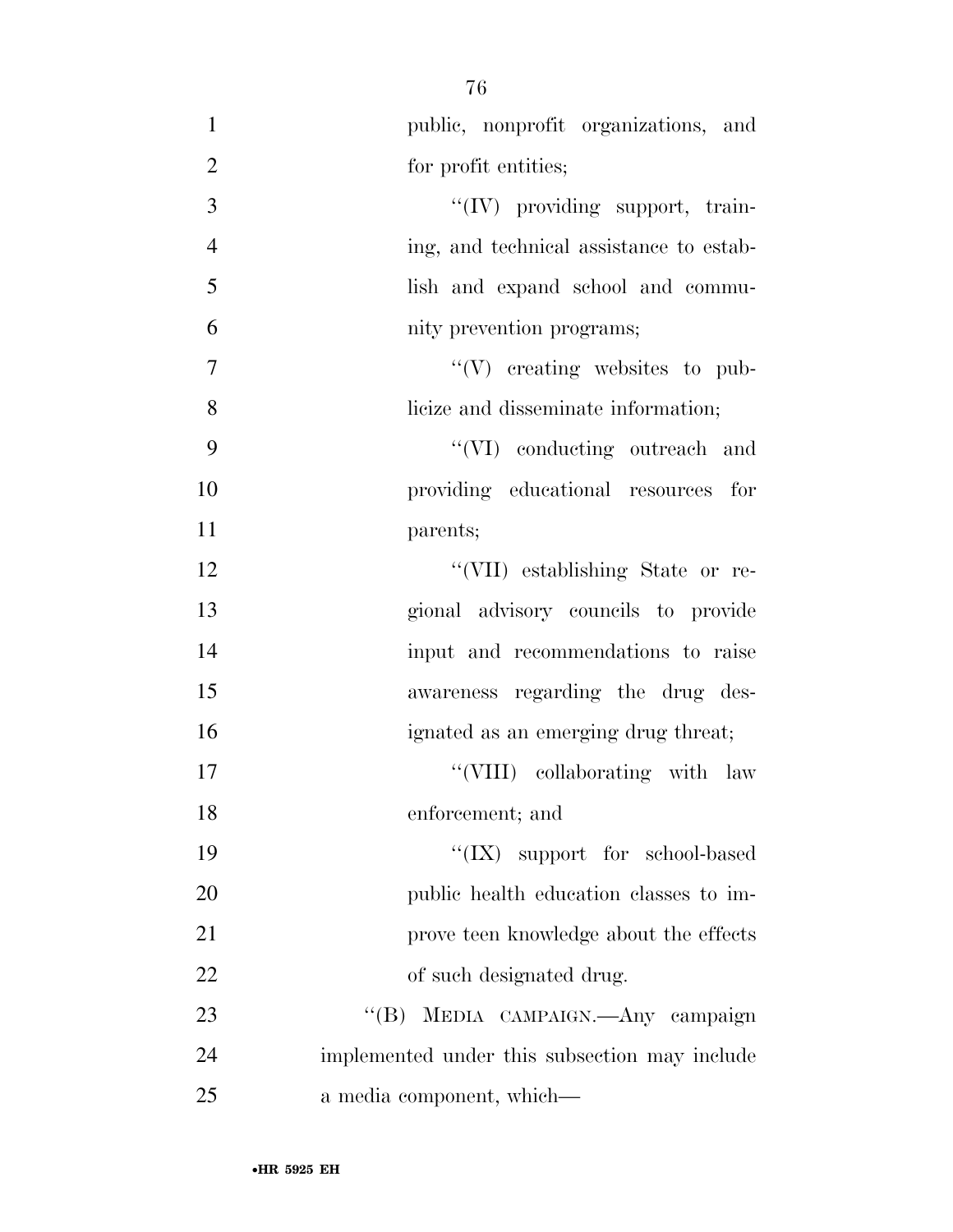1 ''(i) shall be designed to prevent the use of the drug designated as an emerging drug threat and to achieve the goals and 4 requirements of paragraph  $(1)$ ;  $\frac{1}{10}$  shall be carried out through com- petitively awarded contracts to entities pro- viding for the professional production and design of such campaign; and  $\frac{4}{\text{iii}}$  may include the use of tele- vision, radio, Internet, social media, and other commercial marketing venues and may be targeted to specific age groups based on peer-reviewed social research.

14 "(C) REQUIRED NOTICE FOR COMMUNICA-15 TION FROM THE OFFICE.—Any communication, 16 including an advertisement, paid for or other-17 wise disseminated by the Office directly or 18 through a contract awarded by the Office shall 19 include a prominent notice informing the audi-20 ence that the communication was paid for by of 21 the Office.

22  $(5)$  EVALUATION.—

23 "(A) PERFORMANCE EVALUATION.—The 24 Director shall include an evaluation of the cam-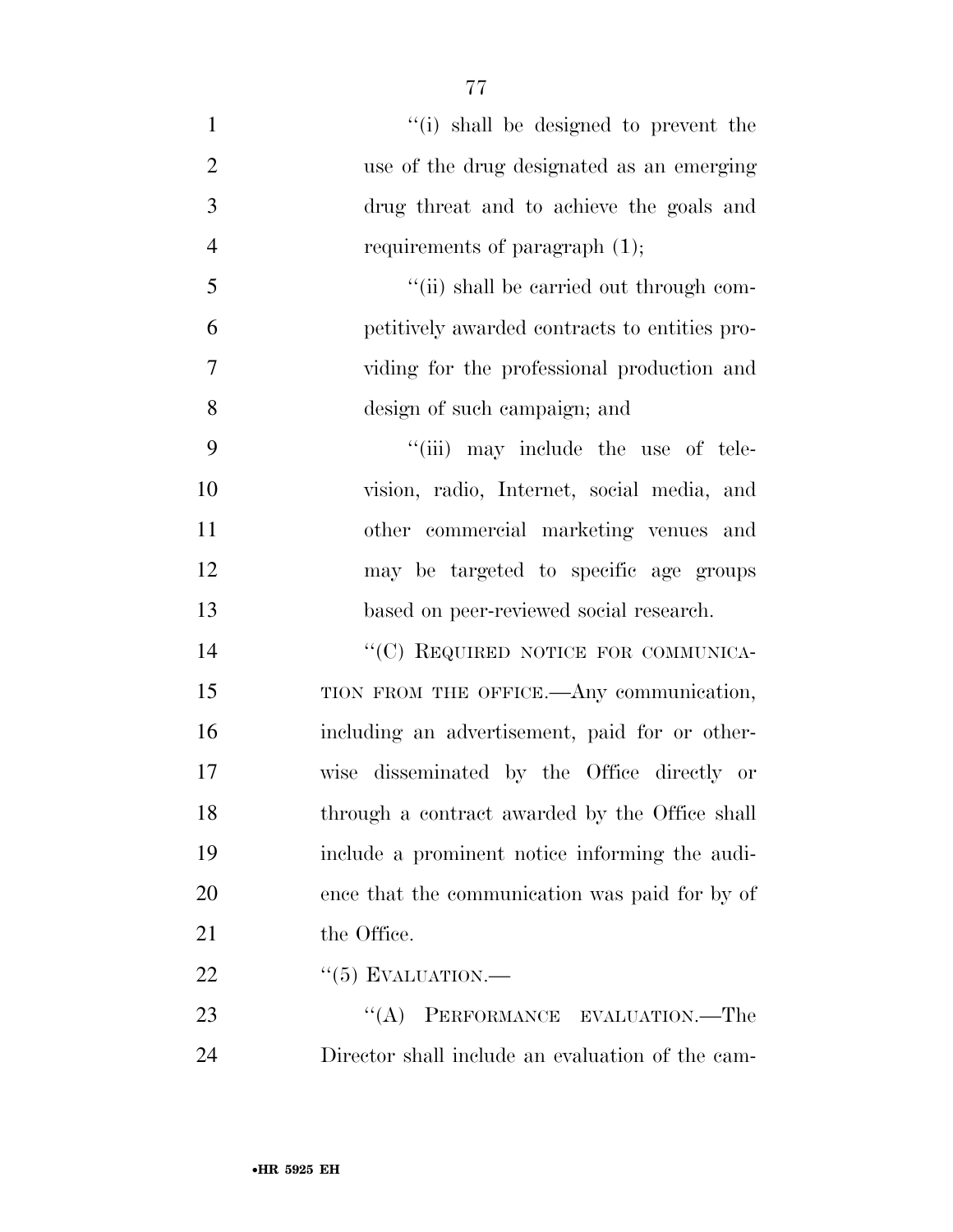| $\mathbf{1}$   | paign in the annual assessment under section |
|----------------|----------------------------------------------|
| $\overline{2}$ | 1006, which shall include the following:     |
| 3              | "(i) A performance evaluation of the         |
| $\overline{4}$ | campaign, including progress toward meet-    |
| 5              | ing the goals, objectives, measures, and     |
| 6              | targets identified in the Emerging Threats   |
| $\tau$         | Response Plan.                               |
| 8              | "(ii) A description of all policies and      |
| 9              | practices to eliminate the potential for     |
| 10             | waste, fraud, abuse, and to ensure Federal   |
| 11             | funds are used responsibly.                  |
| 12             | "(iii) A list of all contracts or other      |
| 13             | agreements entered into to implement the     |
| 14             | campaign.                                    |
| 15             | "(iv) The results of any financial           |
| 16             | audit of the campaign.                       |
| 17             | $\lq\lq$ (v) A description of any evidence   |
| 18             | used to develop the campaign.                |
| 19             | "(vi) The sources and amount of each         |
| 20             | gift or donation accepted by the Office,     |
| 21             | and the source and amount of each gift or    |
| 22             | donation accepted by a contractor to be      |
| 23             | used in its performance of a contract for    |
| 24             | the campaign.                                |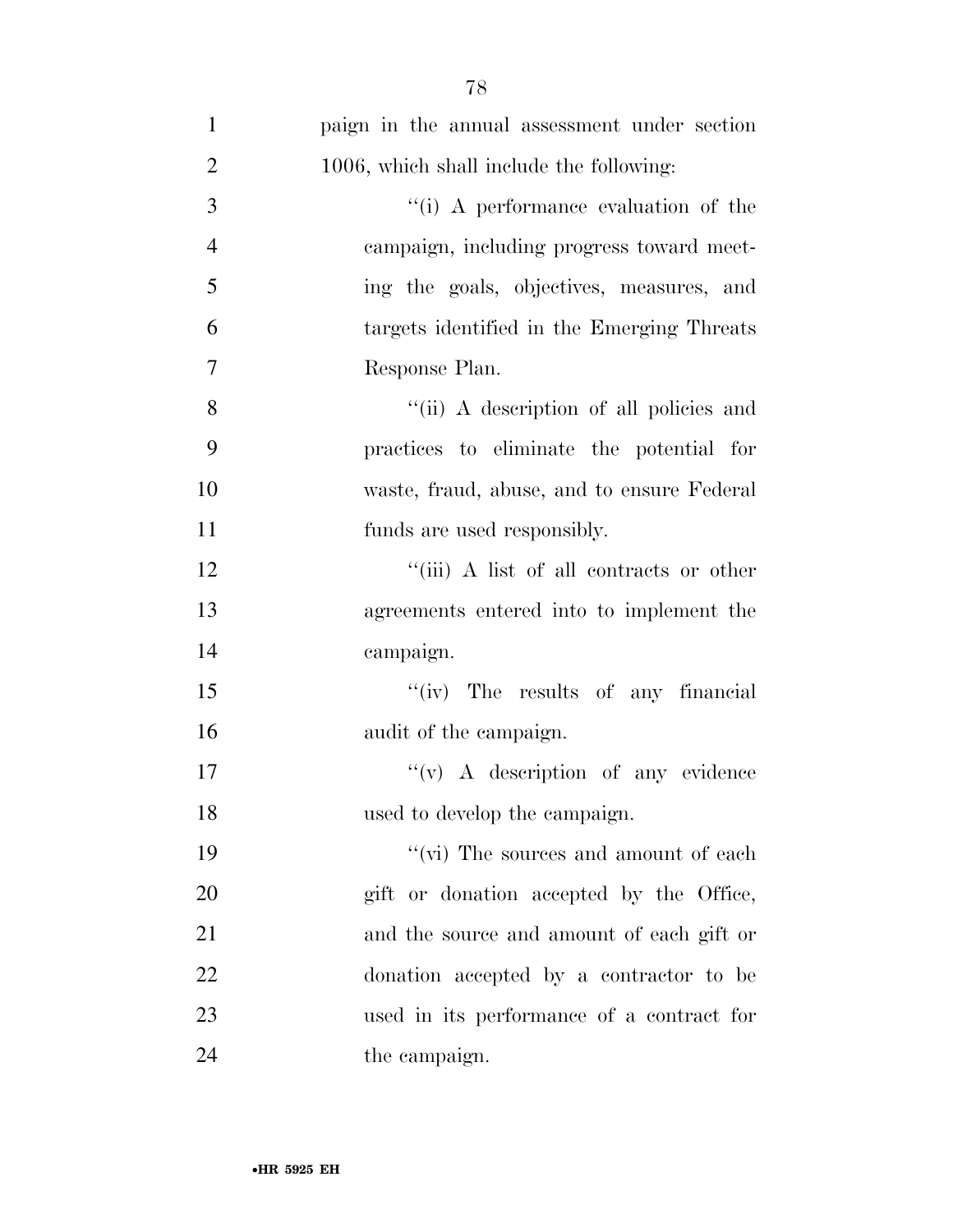| $\mathbf{1}$   | "(B) INDEPENDENT EVALUATION.—Not                 |
|----------------|--------------------------------------------------|
| $\overline{2}$ | later than 180 days after establishing a cam-    |
| 3              | paign under paragraph (1) and not less than      |
| $\overline{4}$ | frequently than every 2 years thereafter, the    |
| 5              | Director shall—                                  |
| 6              | "(i) designate an independent entity             |
| 7              | to evaluate the effectiveness of the cam-        |
| 8              | paign with meeting the goals established in      |
| 9              | the Emerging Threat Response Plan and            |
| 10             | the requirements of paragraph $(1)$ ; and        |
| 11             | "(ii) submit the results of the inde-            |
| 12             | pendent evaluation to the appropriate con-       |
| 13             | gressional committees.                           |
| 14             | "(6) FUNDING PROHIBITIONS.—None of the           |
| 15             | amounts made available under this subsection may |
| 16             | be obligated for any of the following:           |
| 17             | $\lq\lq$ . To supplant current anti-drug com-    |
| 18             | munity-based coalitions.                         |
| 19             | "(B) To supplant pro bono public service         |
| 20             | time donated by national and local broadcasting  |
| 21             | network for other public services campaigns.     |
| 22             | "(C) For partisan political purposes, or ex-     |
| 23             | press advocacy in support of or to defeat any    |
| 24             | clearly identified candidate, clearly identified |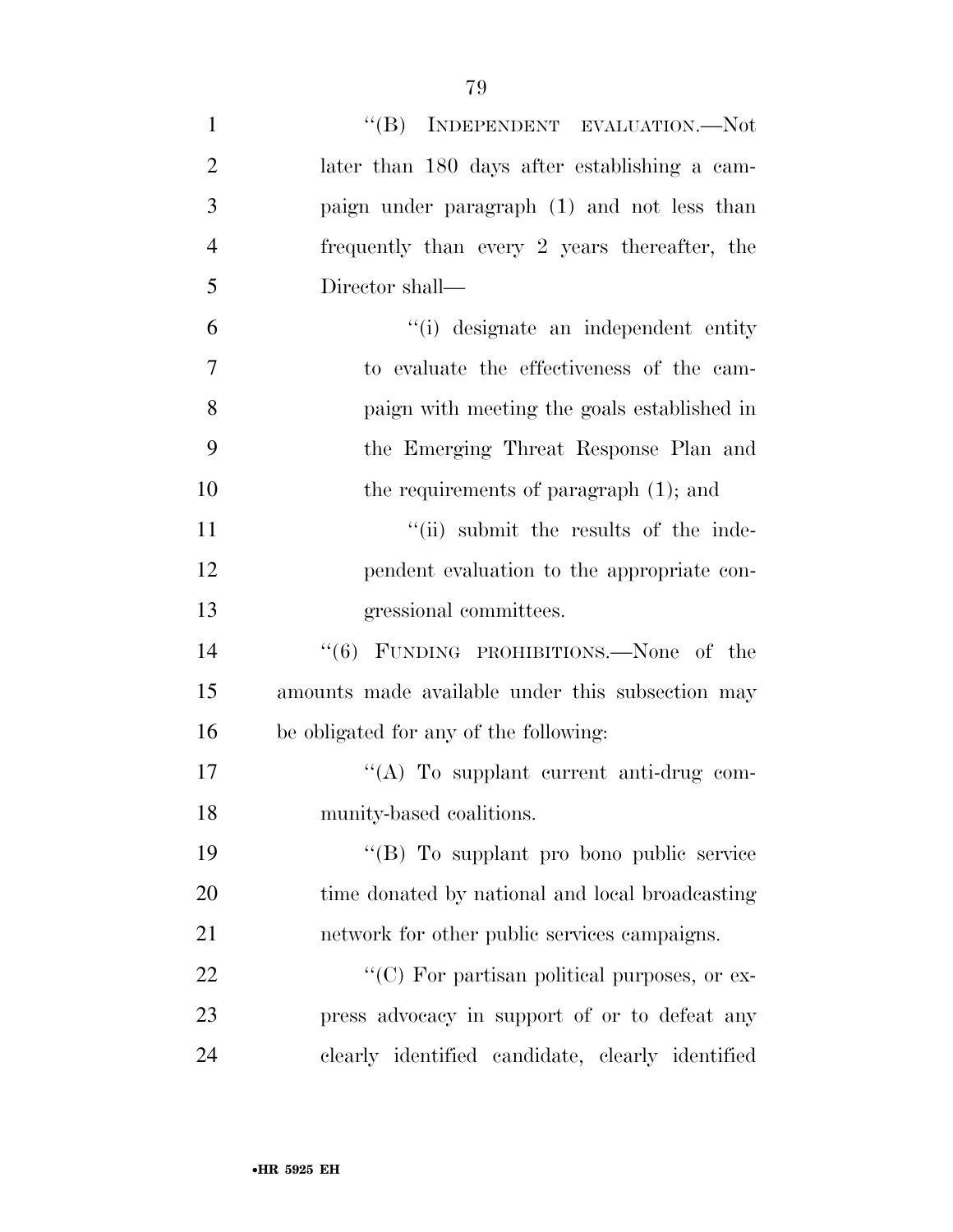| $\mathbf{1}$   | ballot initiative, or clearly identified legislative           |
|----------------|----------------------------------------------------------------|
| $\overline{2}$ | or regulatory proposal.                                        |
| 3              | "(D) For any advocacy in support of any                        |
| $\overline{4}$ | particular company, industry association, or ad-               |
| 5              | vocacy group or the explicit policy positions                  |
| 6              | held by such groups.                                           |
| $\overline{7}$ | " $(E)$ To direct any individuals to a specific                |
| 8              | type of substance use disorder treatment, treat-               |
| 9              | ment facility, medical provider, or form of medi-              |
| 10             | cation assisted treatment.                                     |
| 11             | " $(F)$ To fund any advertising that features"                 |
| 12             | any elected officials, persons seeking elected of-             |
| 13             | fice, cabinet level officials, or other Federal offi-          |
| 14             | cials employed pursuant to section 213 of                      |
| 15             | Schedule C of title 5, Code of Federal Regula-                 |
| 16             | tions.                                                         |
| 17             | "(e) AUTHORIZATION OF APPROPRIATIONS.—There                    |
|                | 18 is authorized to be appropriated to the Office to carry out |
| 19             | this section, $$25$ million for each of fiscal years $2019$    |
| 20             | through 2023.                                                  |
| 21             | "§1010. National and international coordination                |
| 22             | "(a) DISSEMINATION OF RESEARCH AND INFORMA-                    |
| 23             | TION TO STATES.—The Director shall ensure that drug            |
| 24             | control research and information is effectively dissemi-       |
| 25             | nated by National Drug Control Program Agencies to             |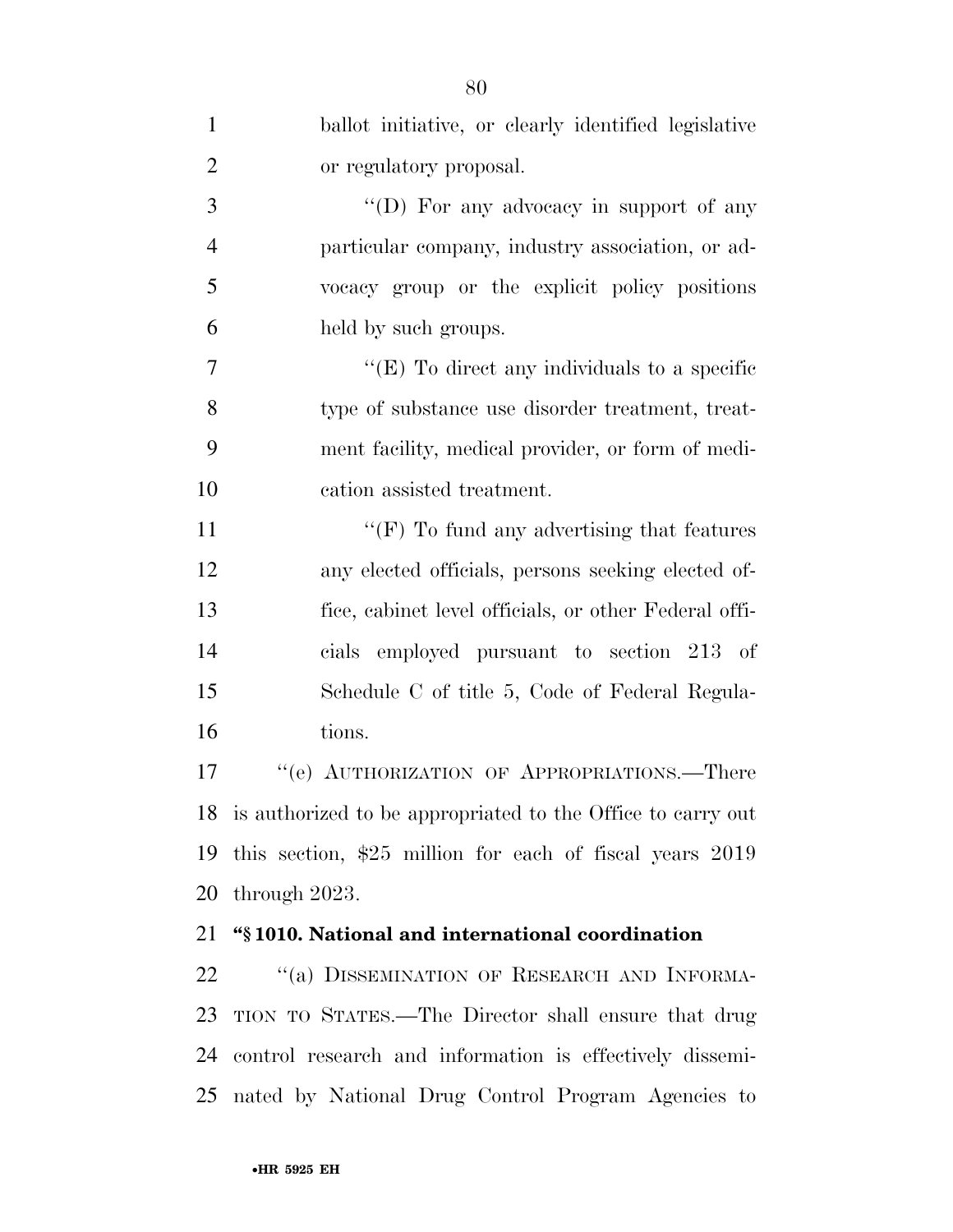State and local governments and nongovernmental entities involved in demand reduction by—

3 "(1) encouraging formal consultation between any such agency that conducts or sponsors research, and any such agency that disseminates information in developing research and information product de-velopment agendas;

 ''(2) encouraging such agencies (as appropriate) to develop and implement dissemination plans that specifically target State and local governments and nongovernmental entities involved in demand reduc-tion; and

 $\frac{13}{2}$   $\frac{13}{2}$  supporting the substance abuse informa- tion clearinghouse administered by the Assistant Secretary for Mental Health and Substance Use and established in section 501(d)(16) of the Public Health Service Act by—

 ''(A) encouraging all National Drug Con- trol Program Agencies to provide all appro-priate and relevant information; and

21 ''(B) supporting the dissemination of infor-mation to all interested entities.

23 "(b) STANDARDS.—

24 "(1) DEVELOPMENT.—The Director shall co-ordinate the development of evidence-based stand-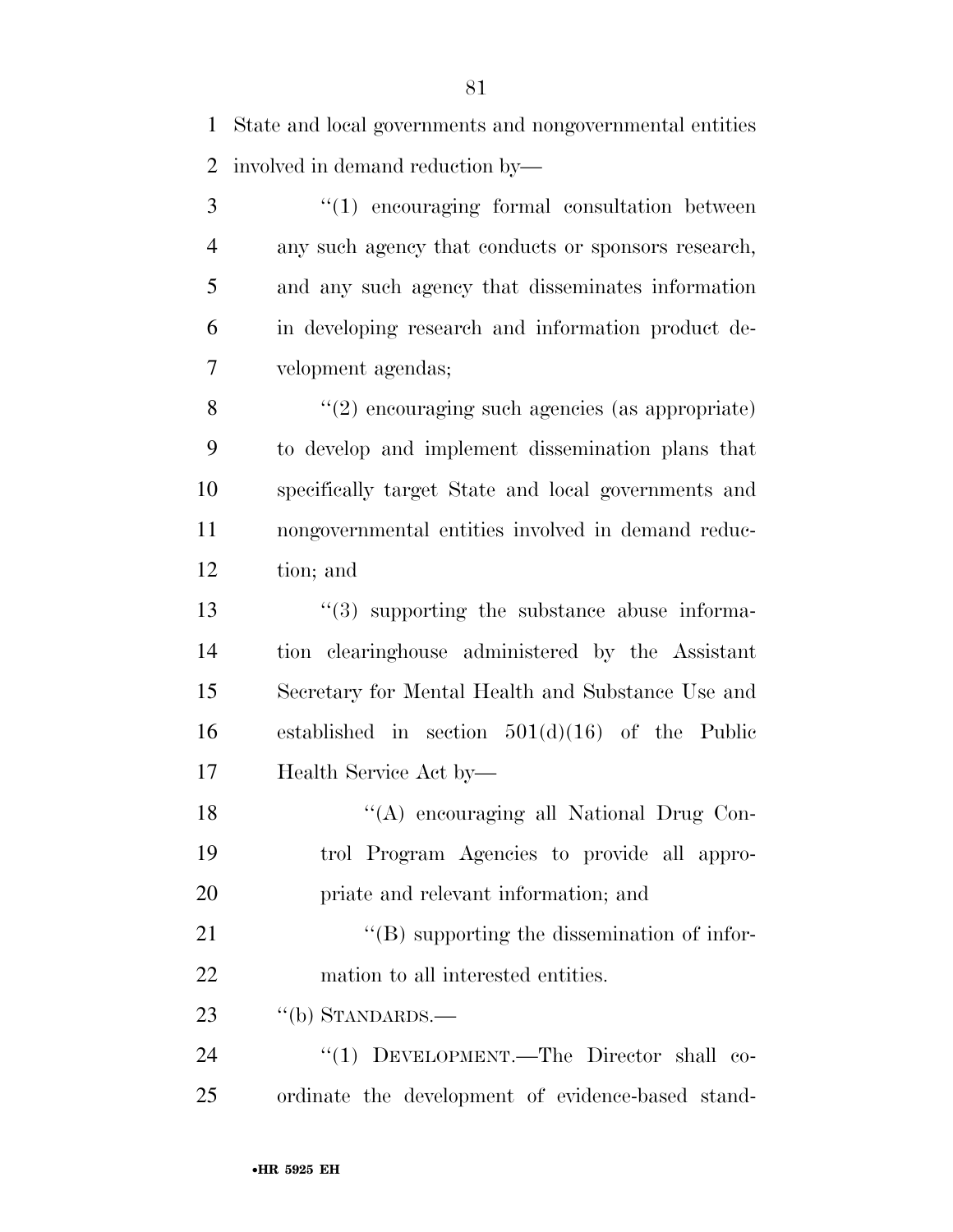| $\mathbf{1}$   | ards developed by National Drug Control Program         |
|----------------|---------------------------------------------------------|
| $\overline{2}$ | Agencies and other relevant agencies and non-Fed-       |
| 3              | eral entities to State, local, and Tribal governments   |
| $\overline{4}$ | and nongovernmental entities related to drug control    |
| 5              | policies, practices, and procedures, such as the inves- |
| 6              | tigation of drug-related deaths, by-                    |
| 7              | $\lq\lq$ encouraging appropriate agencies and           |
| 8              | State, local, and Tribal governments to develop         |
| 9              | data standards for drug control practices and           |
| 10             | procedures and related statistical data;                |
| 11             | "(B) encouraging information sharing be-                |
| 12             | tween appropriate agencies and State, local,            |
| 13             | and Tribal governments of relevant drug control         |
| 14             | information and data;                                   |
| 15             | $\cdot$ (C) establishing a working group of agen-       |
| 16             | cies, State, local, and Tribal governments, and         |
| 17             | other relevant stakeholders to discuss and de-          |
| 18             | velop such standards; and                               |
| 19             | "(D) facilitating collaboration among agen-             |
| 20             | cies, non-Federal entities, States, local, and          |
| 21             | Tribal governments, and nongovernmental                 |
| 22             | agencies.                                               |
| 23             | IMPLEMENTATION.—The Director shall<br>(2)               |
| 24             | promote the implementation of the standards de-         |
| 25             | scribed in paragraph $(1)$ by-                          |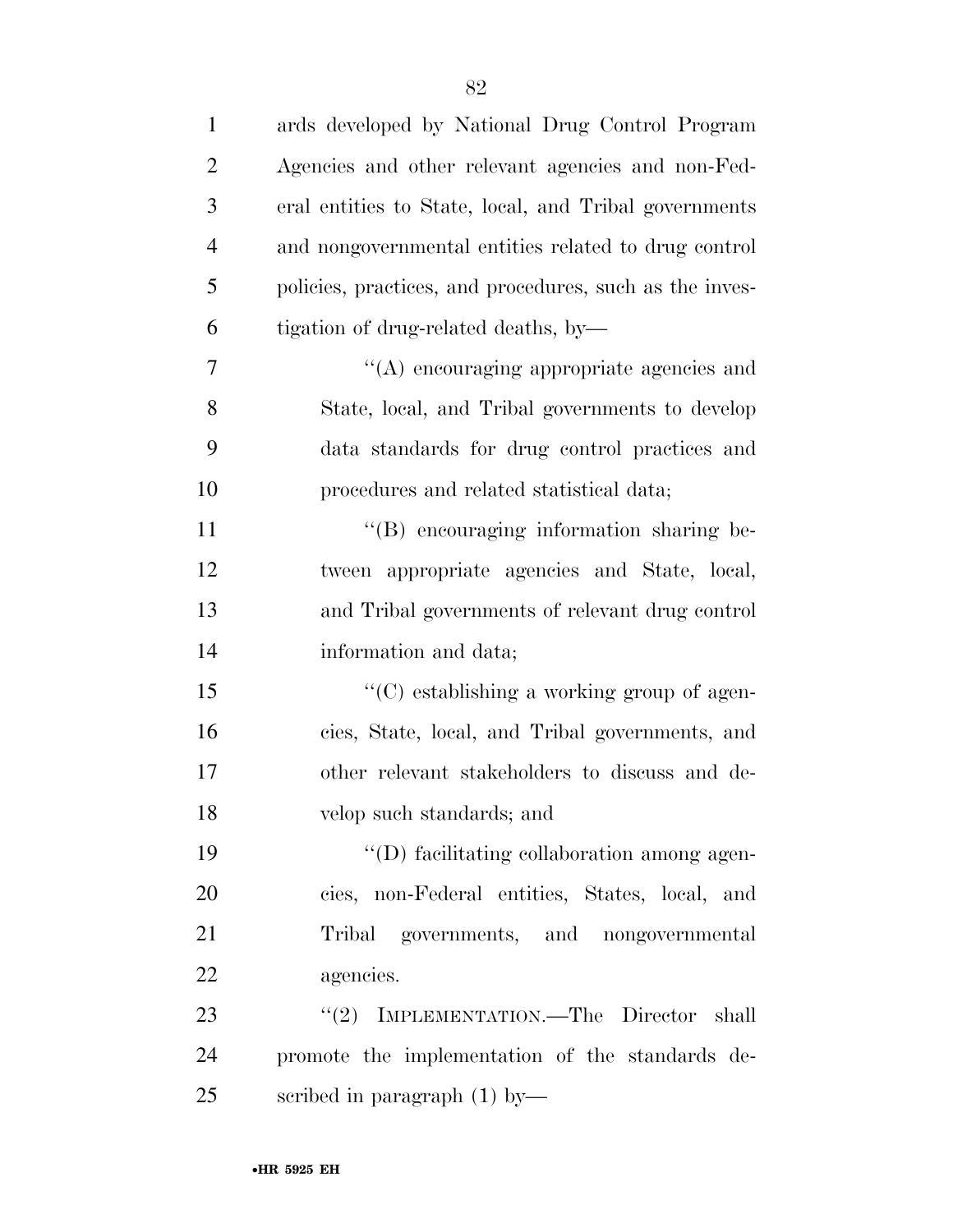| $\mathbf{1}$   | "(A) encouraging adoption by providing                |
|----------------|-------------------------------------------------------|
| $\overline{2}$ | the standards to State and local governments          |
| 3              | through the internet, annual publications or          |
| $\overline{4}$ | periodicals, and other widely-disseminated            |
| 5              | means; and                                            |
| 6              | $\lq\lq$ facilitating the use and dissemination       |
| $\overline{7}$ | of such standards among State and local gov-          |
| 8              | ernments by-                                          |
| 9              | "(i) providing technical assistance to                |
| 10             | State, local, and Tribal governments seek-            |
| 11             | ing to adopt or implement such standards;             |
| 12             | and                                                   |
| 13             | "(ii) coordinating seminars and train-                |
| 14             | ing sessions for State, local, and Tribal             |
| 15             | governments seeking to adopt or imple-                |
| 16             | ment such standards.                                  |
| 17             | $``(c)$ PRIVATE SECTOR.—                              |
| 18             | $\lq(1)$ IN GENERAL.—The Director or the head         |
| 19             | of a National Drug Control Program (as designated     |
| 20             | by the Director) shall coordinate with the private    |
| 21             | sector to promote private research and development    |
| 22             | of medications to treat or prevent addiction, includ- |
| 23             | ing research and development for non-addictive pain   |
| 24             | management medication, abuse deterrent formula-       |
| 25             | tions, medication-assisted treatment, and other ad-   |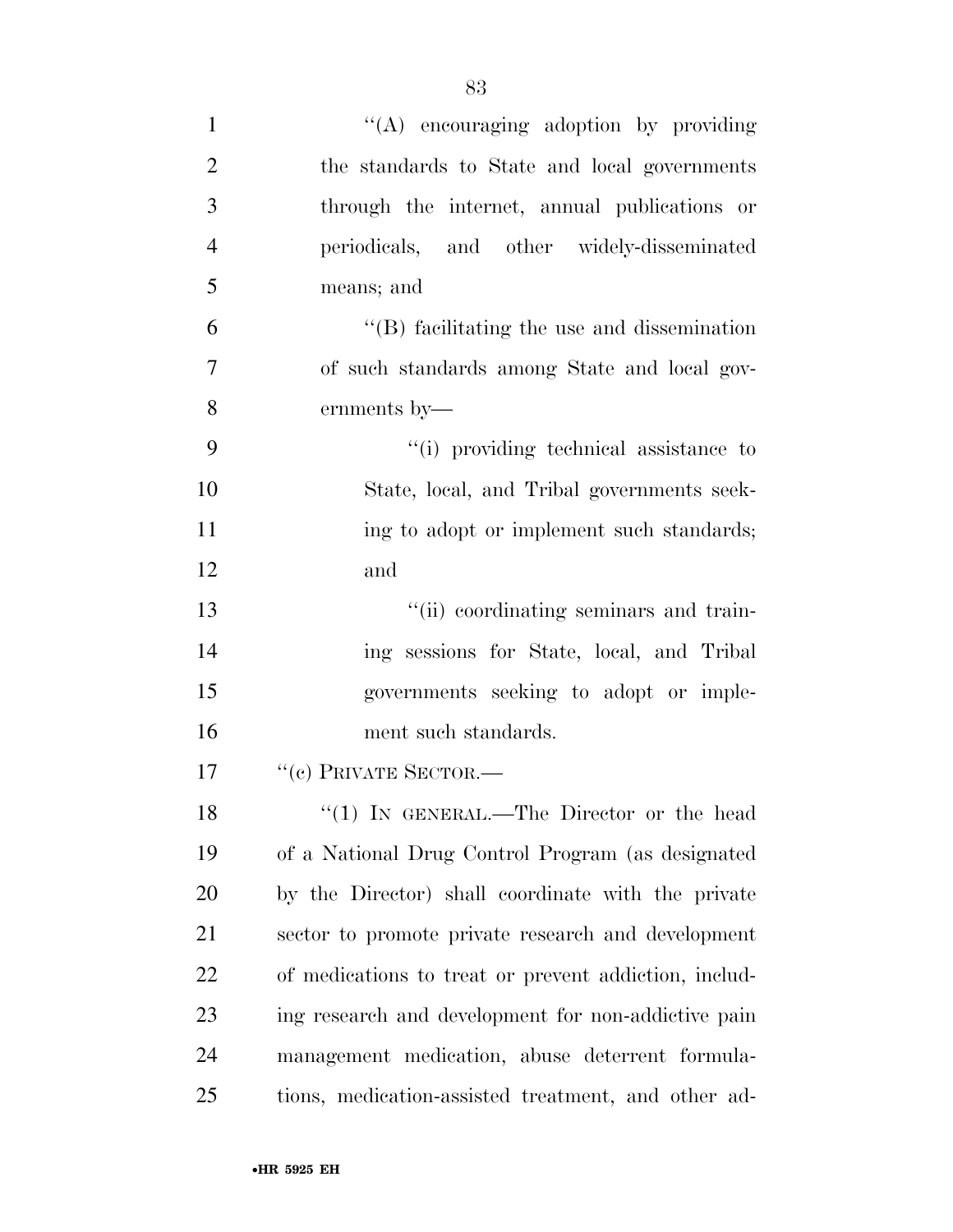| $\mathbf{1}$   | diction research determined to be necessary by the    |
|----------------|-------------------------------------------------------|
| 2              | Director by—                                          |
| 3              | $\lq\lq$ encouraging the sharing of informa-          |
| $\overline{4}$ | tion regarding evidence-based treatment addic-        |
| 5              | tion findings and related data between agencies       |
| 6              | and the private sector, as appropriate;               |
| 7              | "(B) encouraging collaboration between                |
| 8              | appropriate agencies and the private sector; and      |
| 9              | $\lq\lq$ (C) providing private sector entities with   |
| 10             | relevant statistical data and information to en-      |
| 11             | hance research as permissible.                        |
| 12             | "(2) WORKING GROUP.—The Director may es-              |
| 13             | tablish a working group of National Drug Control      |
| 14             | Program Agencies, State, local, and Tribal govern-    |
| 15             | ments, and the private sector stakeholders to discuss |
| 16             | and disseminate best practices, research and devel-   |
| 17             | opment, and other related issues, as appropriate.     |
| 18             | "(d) MODEL ACTS PROGRAM.-                             |
| 19             | "(1) IN GENERAL.—The Director shall provide           |
| 20             | for or shall enter into an agreement with a nonprofit |
| 21             | organization to-                                      |
| 22             | "(A) advise States on establishing laws               |
| 23             | and policies to address illicit drug use issues;      |
| 24             | and                                                   |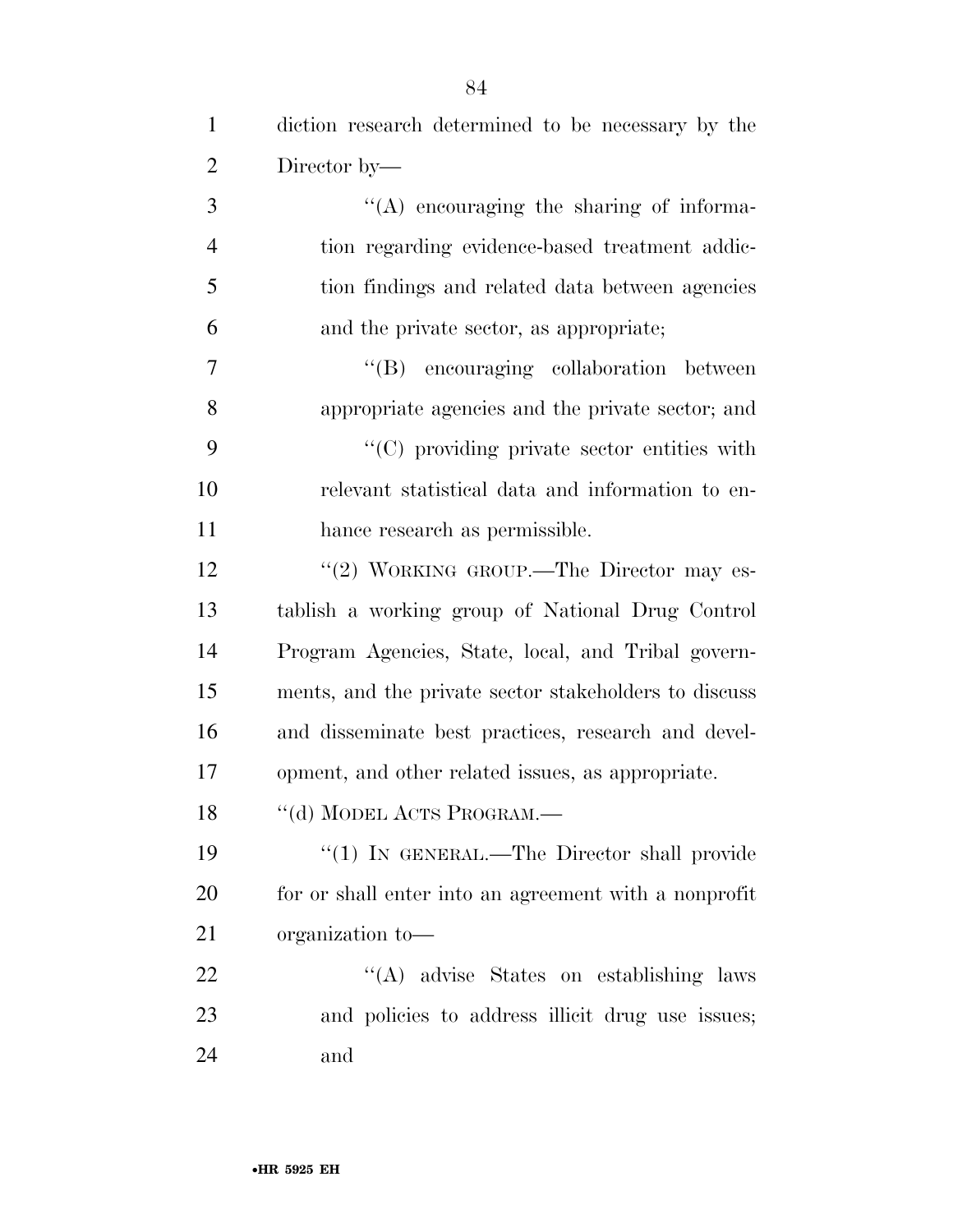1 ''(B) revise such model State drug laws and draft supplementary model State laws to take into consideration changes in illicit drug use issues in the State involved. 5 "(2) AUTHORIZATION OF APPROPRIATIONS.— There is authorized to be appropriated to carry out this subsection \$1.25 million for each of fiscal years 2019 through 2023. 9 "'(e) DRUG COURT TRAINING AND TECHNICAL AS- SISTANCE PROGRAM.— 11 ''(1) GRANTS AUTHORIZED.—The Director may make a grant to a nonprofit organization for the purpose of providing training and technical assist- ance to drug courts. 15 "(2) AUTHORIZATION OF APPROPRIATIONS.— There is authorized to be appropriated to carry out this subsection \$2 million for each of fiscal years 2019 through 2023. ''(f) INTERNATIONAL COORDINATION.—The Director may facilitate international drug control coordination ef- forts. ''(g) STATE, LOCAL, AND TRIBAL AFFAIRS COORDI- NATOR.—The Director shall designate or appoint a United States State, Local, and Tribal Affairs Coordinator to per-form the duties of the Office outlined in this section and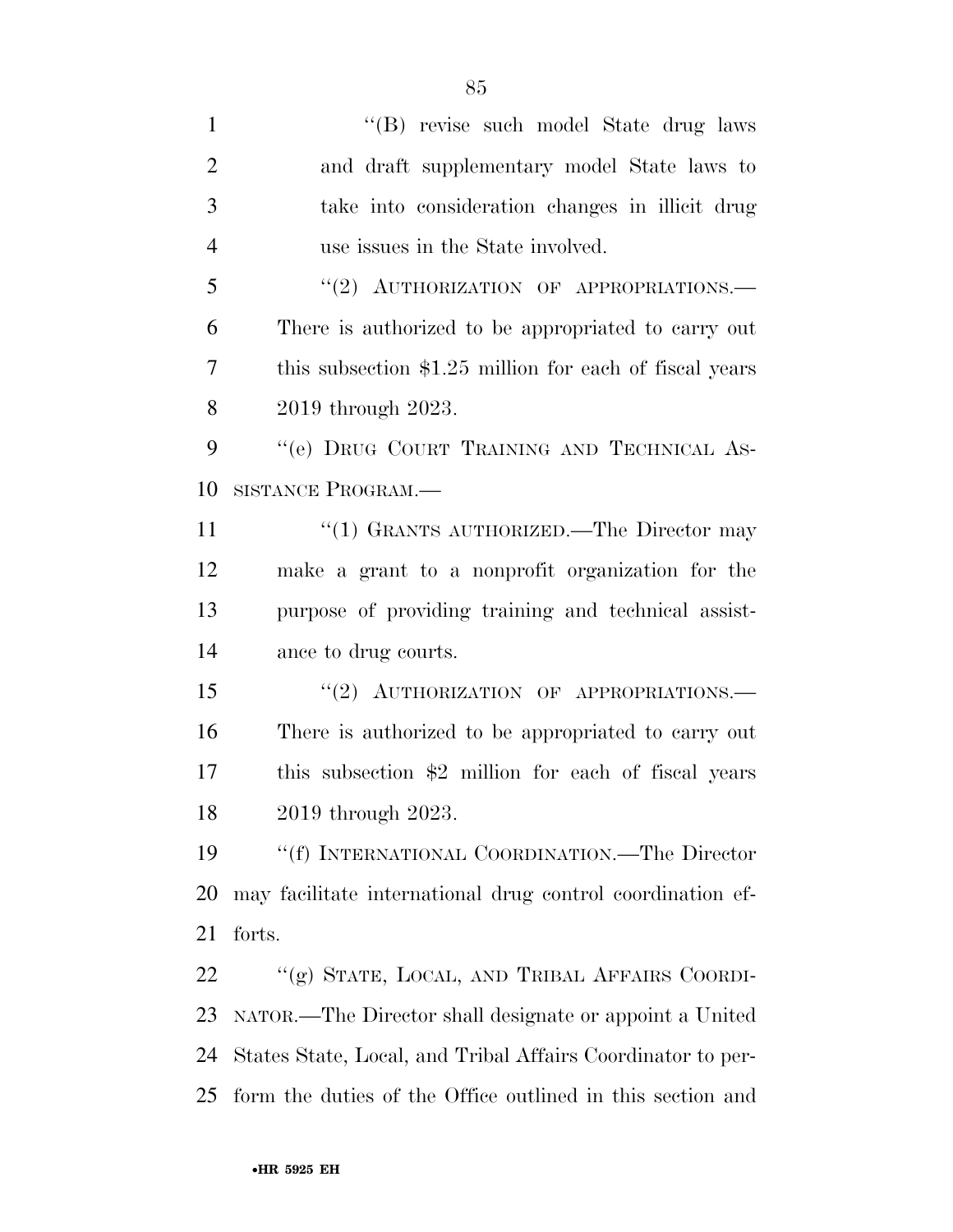section 1005 and such other duties as may be determined by the Director with respect to coordination of drug con- trol efforts between agencies and State, local, and Tribal governments. The Director shall determine whether the coordinator position is a noncareer appointee in the Senior Executive Service or a career appointee at the GS–15 level (or equivalent) or above.

## **''§ 1011. Interdiction**

 ''(a) UNITED STATES INTERDICTION COORDI-NATOR.—

11 "(1) IN GENERAL.—The Director shall des- ignate or appoint a noncareer appointee in the Sen- ior Executive Service or a career appointee at the GS–15 level (or equivalent) or above as the United States Interdiction Coordinator to perform the du- ties of that position described in paragraph (2) and such other duties as may be determined by the Di- rector with respect to coordination of efforts to interdict illicit drugs from entering the United States.

21 "(2) RESPONSIBILITIES.—The United States Interdiction Coordinator shall be responsible to the Director for—

24  $\langle A \rangle$  coordinating the interdiction activities of the National Drug Control Program Agen-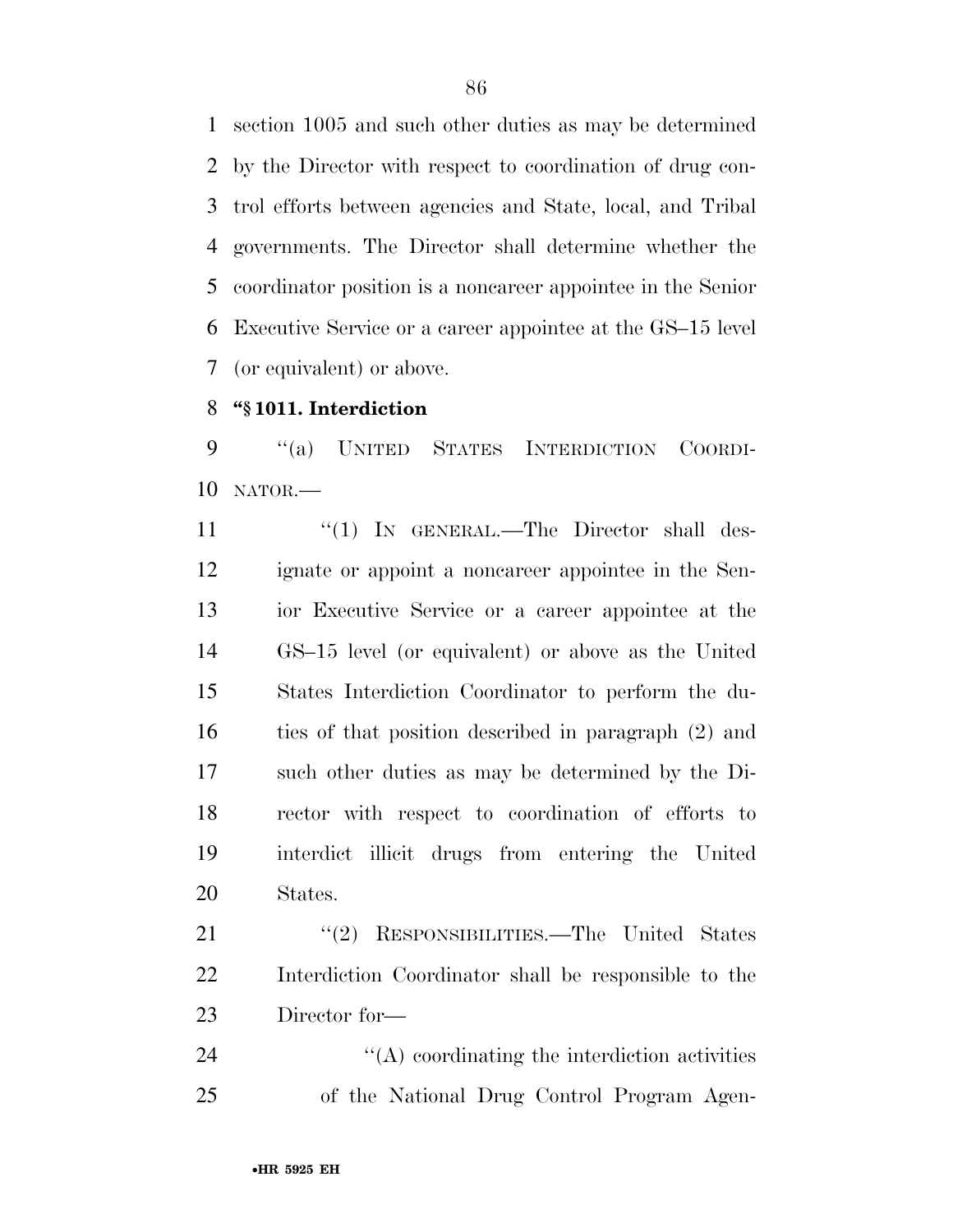| $\mathbf{1}$   | cies to ensure consistency with the National            |
|----------------|---------------------------------------------------------|
| $\overline{2}$ | Drug Control Strategy;                                  |
| 3              | $\lq\lq (B)$ on behalf of the Director, developing      |
| $\overline{4}$ | and issuing, on or before September 1 of each           |
| 5              | year and in accordance with paragraph (4), a            |
| 6              | National Interdiction Command and Control               |
| 7              | Plan to ensure the coordination and consistency         |
| 8              | described in subparagraph $(A)$ ;                       |
| 9              | $\cdot$ (C) assessing the sufficiency of assets         |
| 10             | committed to illicit drug interdiction by the rel-      |
| 11             | evant National Drug Control Program Agen-               |
| 12             | cies; and                                               |
| 13             | $\lq\lq$ advising the Director on the efforts           |
| 14             | of each National Drug Control Program Agency            |
| 15             | to implement the National Interdiction Com-             |
| 16             | mand and Control Plan.                                  |
| 17             | "(3) STAFF.—The Director shall assign such              |
| 18             | permanent staff of the Office as he considers appro-    |
| 19             | priate to assist the United States Interdiction Coor-   |
| 20             | dinator to carry out the responsibilities described in  |
| 21             | paragraph $(2)$ , and may request that appropriate      |
| 22             | National Drug Control Program Agencies detail or        |
| 23             | assign staff to assist in carrying out such activities. |
| 24             | "(4) NATIONAL INTERDICTION COMMAND AND                  |
| 25             | CONTROL PLAN.-                                          |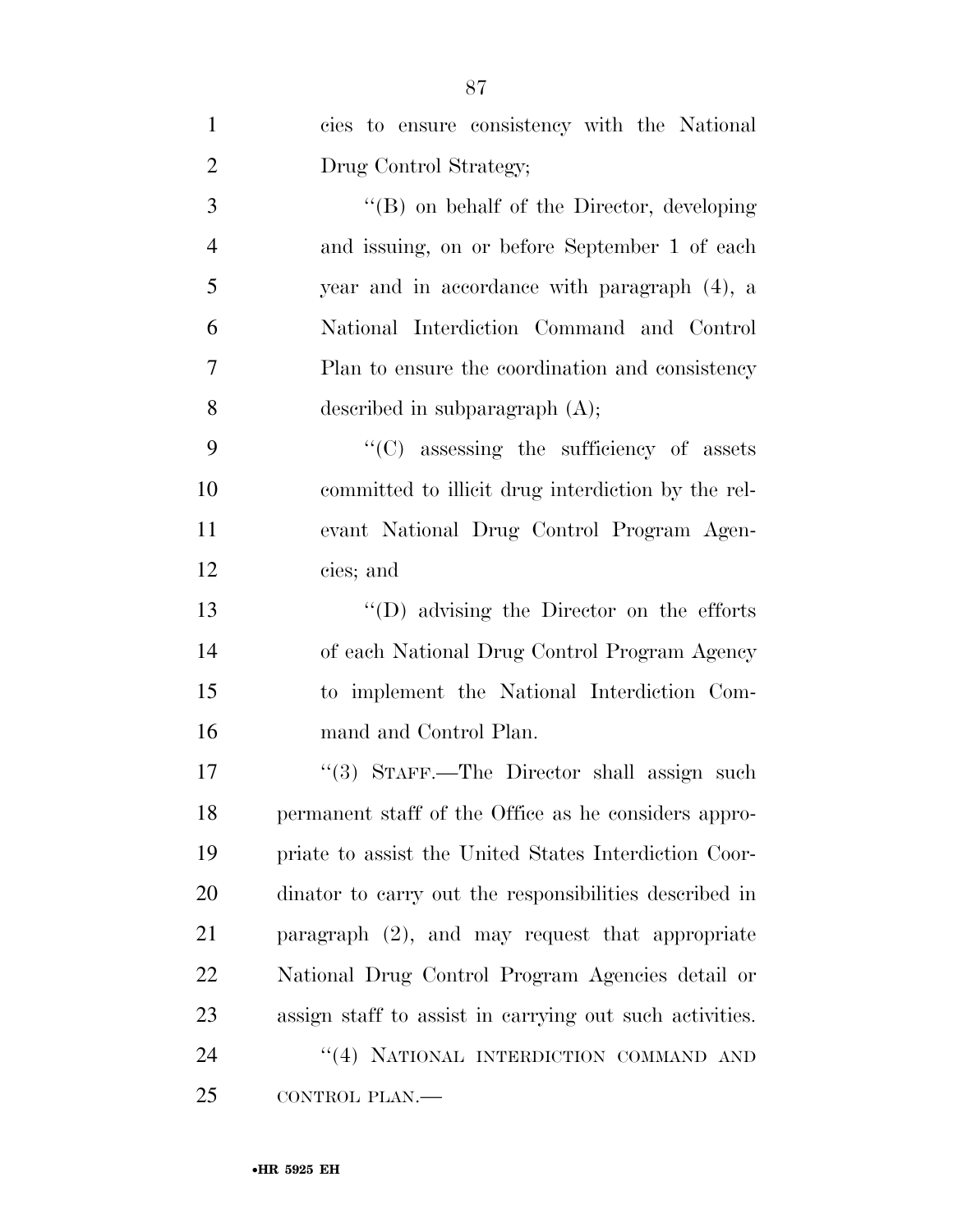| $\mathbf{1}$   | "(A) PURPOSES.—The National Interdic-             |
|----------------|---------------------------------------------------|
| $\overline{2}$ | tion Command and Control Plan—                    |
| 3              | "(i) shall set forth the Government's             |
| $\overline{4}$ | strategy for drug interdiction;                   |
| 5              | "(ii) shall state the specific roles and          |
| 6              | responsibilities of the relevant National         |
| 7              | Drug Control Program Agencies for imple-          |
| 8              | menting that strategy; and                        |
| 9              | "(iii) shall identify the specific re-            |
| 10             | sources required to enable the relevant Na-       |
| 11             | tional Drug Control Program Agencies to           |
| 12             | implement that strategy.                          |
| 13             | "(B) CONSULTATION WITH OTHER AGEN-                |
| 14             | CIES.—Before the submission of the National       |
| 15             | Drug Control Strategy or annual supplement        |
| 16             | required under section $1005(d)$ , as applicable, |
| 17             | the United States Interdiction Coordinator shall  |
| 18             | issue the National Interdiction Command and       |
| 19             | Control Plan, in consultation with the other      |
| 20             | members of the Interdiction Committee de-         |
| 21             | scribed in subsection (b).                        |
| 22             | "(C) REPORT TO CONGRESS. - On or be-              |
| 23             | fore September 1 of each year, the Director,      |
| 24             | through the United States Interdiction Coordi-    |
| 25             | nator, shall provide to the appropriate congres-  |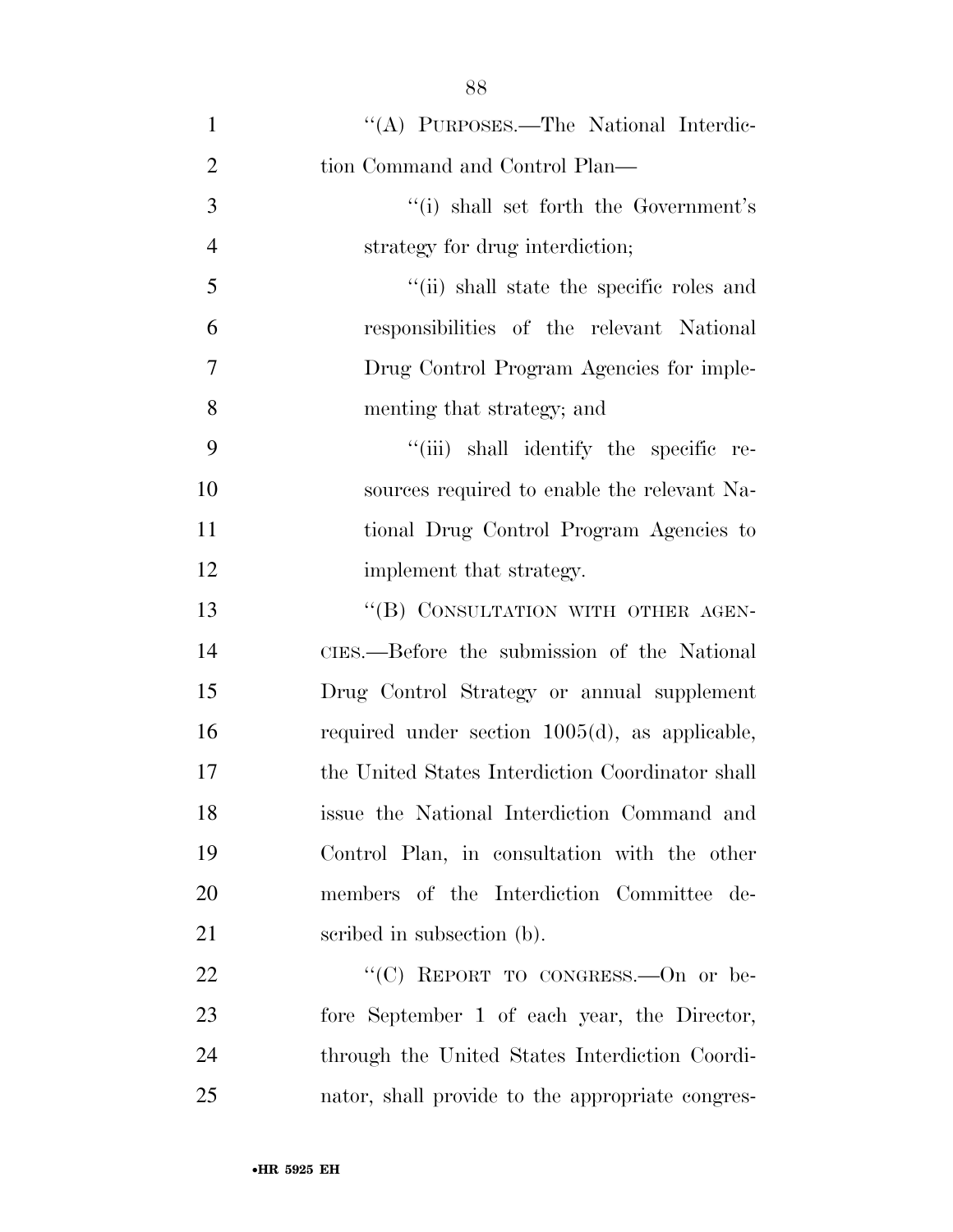| $\mathbf{1}$   | sional committees, to the Committee on Armed     |
|----------------|--------------------------------------------------|
| $\overline{2}$ | Services and the Committee on Homeland Secu-     |
| 3              | rity of the House of Representatives, and to the |
| $\overline{4}$ | Committee on Homeland Security and Govern-       |
| 5              | mental Affairs and the Committee on Armed        |
| 6              | Services of the Senate, a report that—           |
| $\overline{7}$ | $``(i)$ includes—                                |
| 8              | "(I) a copy of that year's Na-                   |
| 9              | Interdiction Command<br>tional<br>and            |
| 10             | Control Plan;                                    |
| 11             | $\lq$ (II) information for the previous          |
| 12             | 10 years regarding the number and                |
| 13             | type of seizures of drugs by each Na-            |
| 14             | tional Drug Control Program Agency               |
| 15             | conducting drug interdiction activities          |
| 16             | and statistical information on the geo-          |
| 17             | graphic areas of such seizures; and              |
| 18             | "(III) information for the pre-                  |
| 19             | vious 10 years regarding the number              |
| 20             | of air and maritime patrol hours un-             |
| 21             | dertaken by each National Drug Con-              |
| 22             | trol Program Agency conducting drug              |
| 23             | interdiction activities and statistical          |
| 24             | information on the geographic areas              |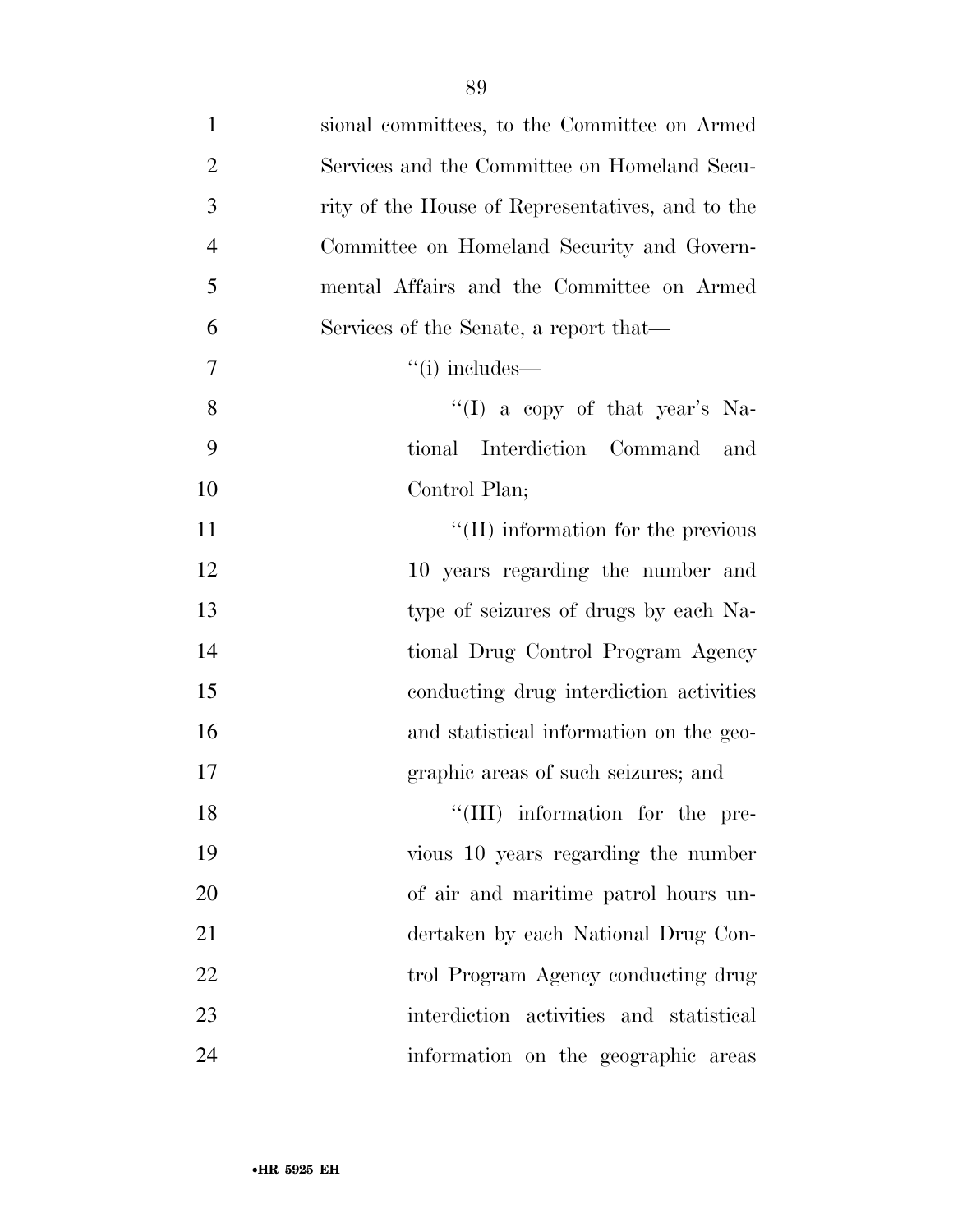| $\mathbf{1}$   | in which such patrol hours took place;            |
|----------------|---------------------------------------------------|
| $\overline{2}$ | and                                               |
| 3              | "(ii) may include recommendations                 |
| $\overline{4}$ | about changes to existing agency authori-         |
| 5              | ties or laws governing interagency relation-      |
| 6              | ships.                                            |
| 7              | "(D) CLASSIFIED ANNEX.—The report                 |
| 8              | submitted pursuant to subparagraph (C) may        |
| 9              | include a classified annex.                       |
| 10             | "(b) INTERDICTION COMMITTEE.-                     |
| 11             | " $(1)$ IN GENERAL.—The Interdiction Com-         |
| 12             | mittee shall meet to—                             |
| 13             | $\cdot$ (A) discuss and resolve issues related to |
| 14             | the coordination, oversight, and integration of   |
| 15             | international, border, and domestic drug inter-   |
| 16             | diction efforts in support of the National Drug   |
| 17             | Control Strategy;                                 |
| 18             | "(B) review the annual National Interdic-         |
| 19             | tion Command and Control Plan, and provide        |
| 20             | advice to the Director and the United States      |
| 21             | Interdiction Coordinator concerning that plan;    |
| 22             | and                                               |
| 23             | "(C) provide such other advice to the Di-         |
| 24             | rector concerning drug interdiction strategy and  |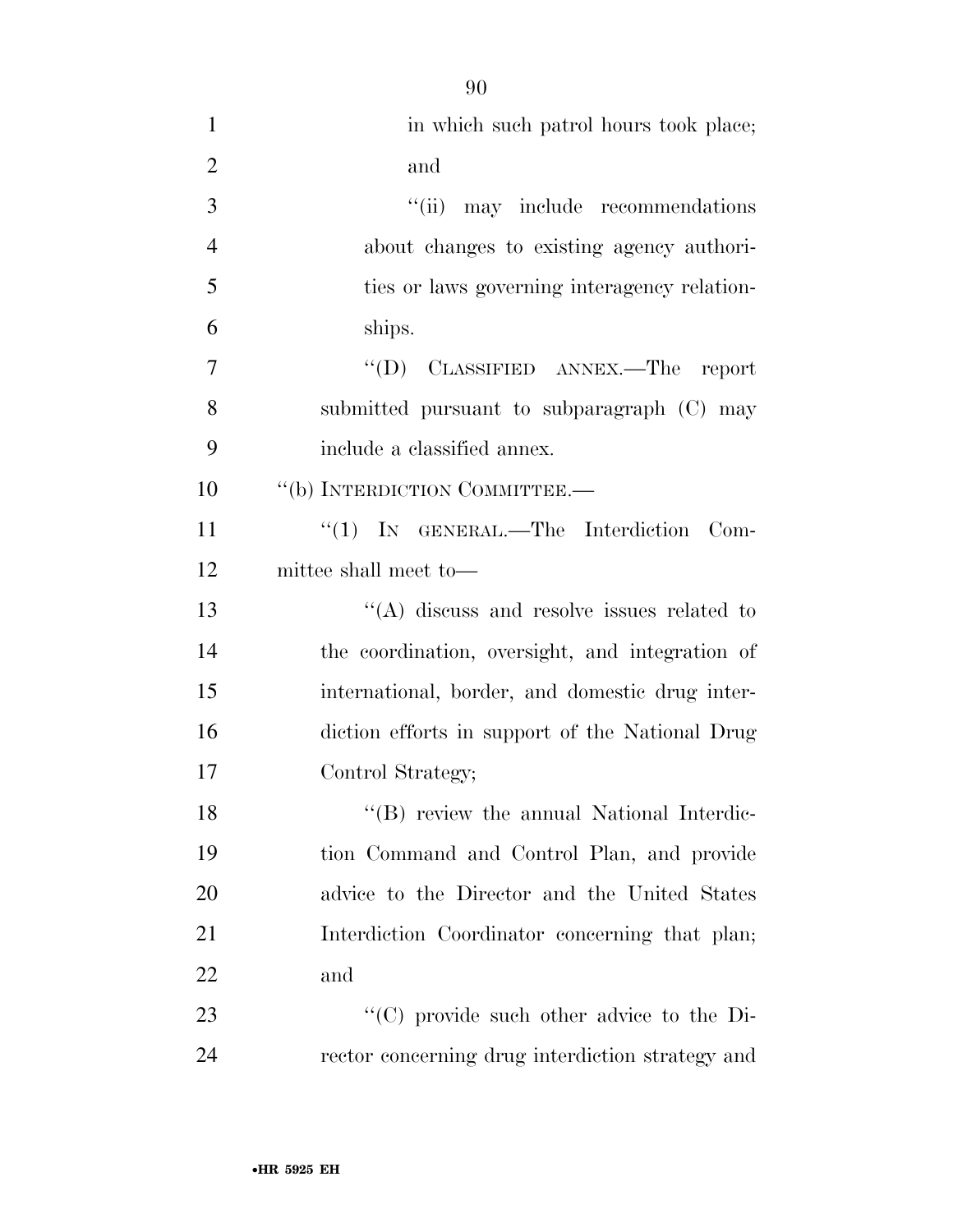policies as the committee determines is appro-priate.

3 "(2) CHAIR.—The Director shall designate one of the members of the Interdiction Committee to serve as Chair.

 ''(3) MEETINGS.—The members of the Interdic- tion Committee shall meet, in person and not through any delegate or representative, at least once per calendar year, before June 1. At the call of the Director or the Chair, the Interdiction Committee may hold additional meetings, which shall be at- tended by the members in person, or through such delegates or representatives as the members may choose.

 ''(4) REPORT.—Not later than September 30 of each year, the Chair of the Interdiction Committee shall submit to the Director and to the appropriate congressional committees a report describing the re- sults of the meetings and any significant findings of the committee during the previous 12 months. Such 21 report may include a classified annex.

## **''§ 1012. Treatment coordinator**

23 "(a) UNITED STATES TREATMENT COORDINATOR.— 24 "(1) IN GENERAL.—The Director shall des-ignate or appoint a noncareer appointee in the Sen-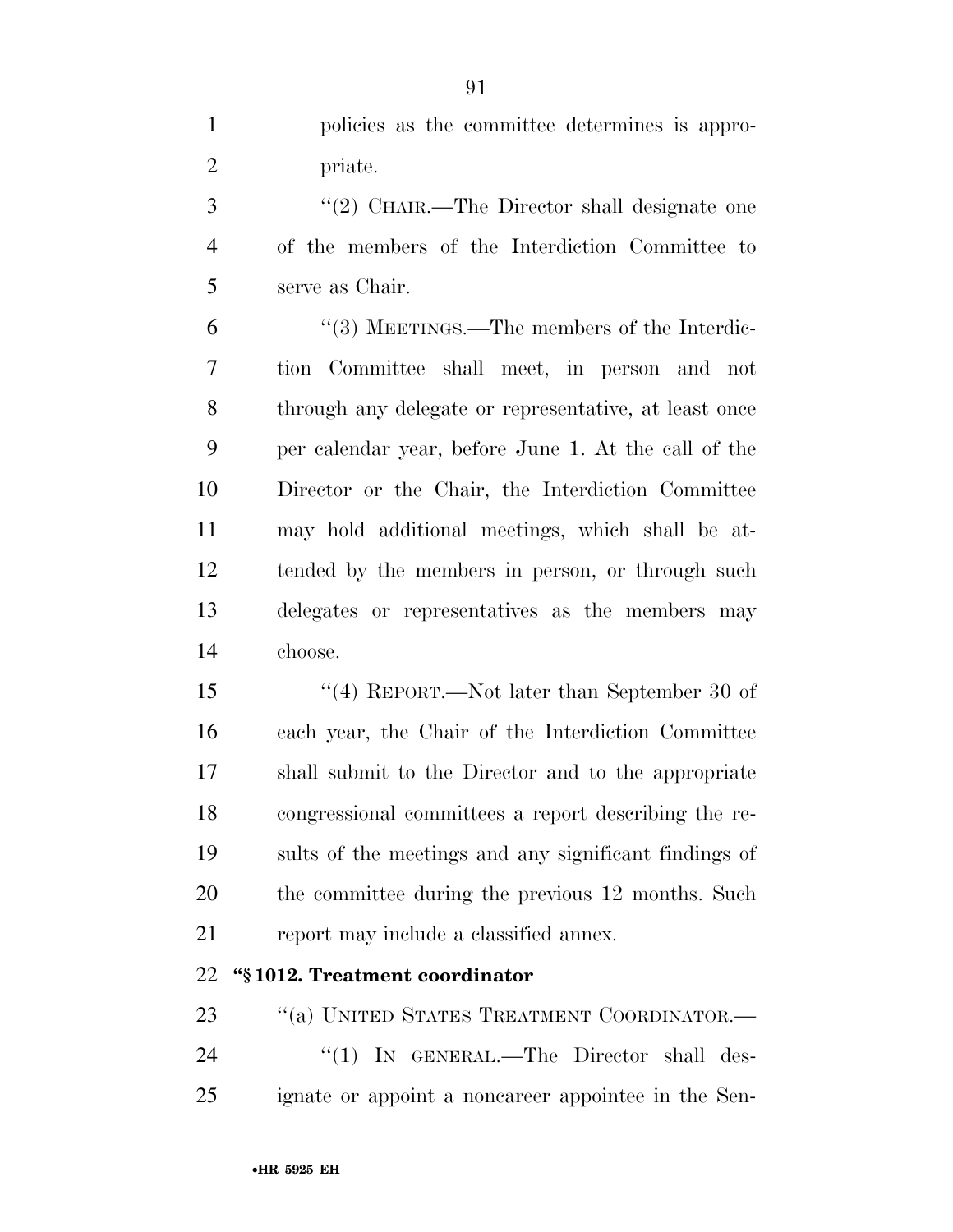| 1              | ior Executive Service or a career appointee at the     |
|----------------|--------------------------------------------------------|
| $\overline{2}$ | GS-15 level (or equivalent) or above as the United     |
| 3              | States Treatment Coordinator to perform the re-        |
| $\overline{4}$ | sponsibilities of that position described in paragraph |
| 5              | (2) and such other duties as may be determined by      |
| 6              | the Director with respect to coordination of efforts   |
| 7              | to expand the availability of substance use disorder   |
| 8              | treatment with the goal of eliminating the unmet       |
| 9              | treatment need.                                        |
| 10             | "(2) RESPONSIBILITIES.—The United States               |
| 11             | Treatment Coordinator shall be responsible to the      |
| 12             | Director for-                                          |
| 13             | $\lq\lq$ coordinating the activities of the Na-        |
| 14             | tional Drug Control Program Agencies under-            |
| 15             | taken to expand the availability of evidence-          |
| 16             | based substance use disorder treatment to en-          |
| 17             | sure consistency with the National Drug Con-           |
| 18             | trol Strategy;                                         |
| 19             | $\lq\lq (B)$ on behalf of the Director, developing     |
| 20             | and issuing, on or before September 1 of each          |
| 21             | year and in accordance with paragraph (4), a           |
| 22             | National Treatment Plan to ensure the coordi-          |
| 23             | nation and consistency described in subpara-           |
| 24             | graph(A);                                              |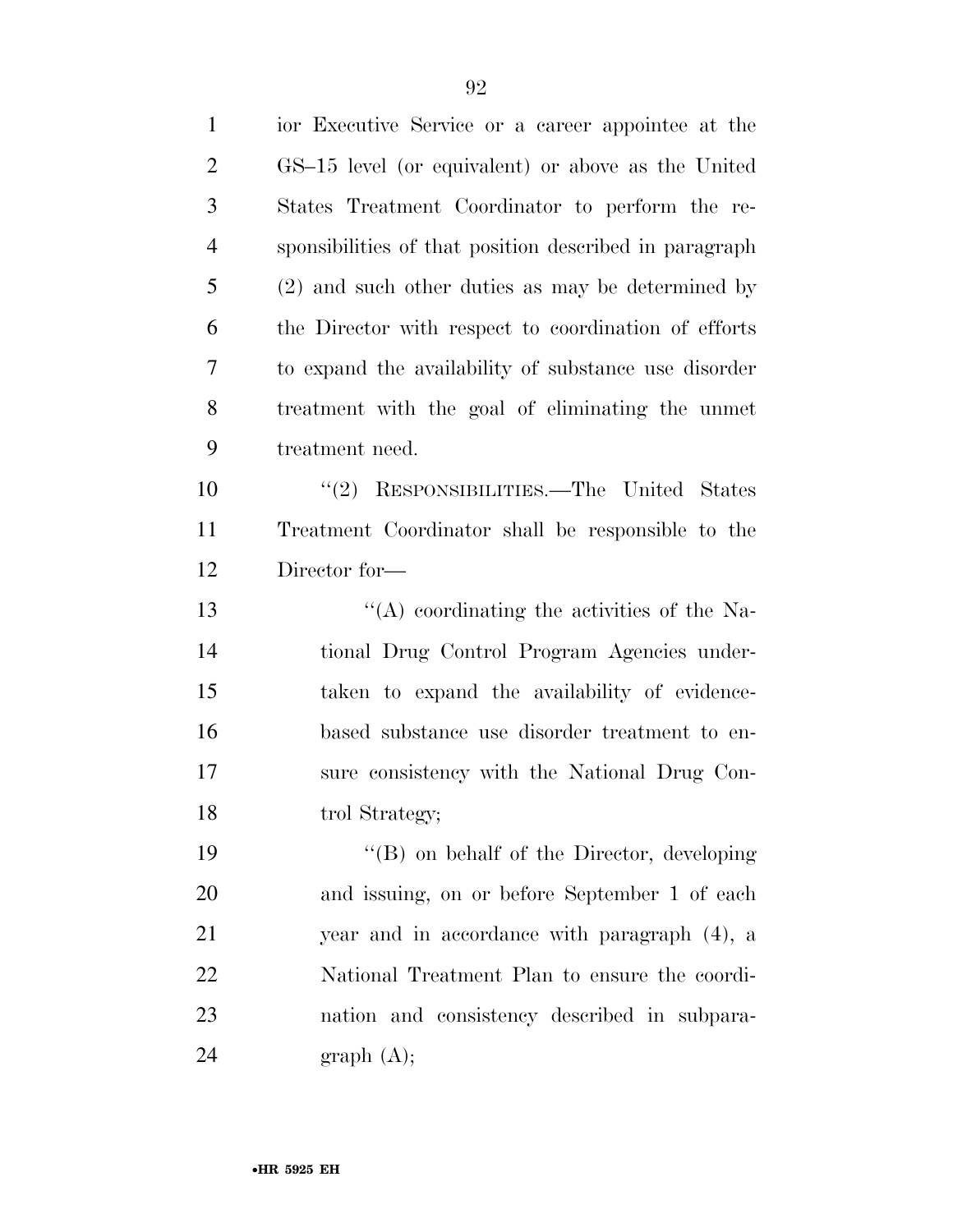| $\mathbf{1}$   | "(C) assessing the sufficiency of Federal             |
|----------------|-------------------------------------------------------|
| $\overline{2}$ | resources directed to substance use disorder          |
| 3              | treatment by the relevant National Drug Con-          |
| $\overline{4}$ | trol Program Agencies;                                |
| 5              | $\lq\lq$ (D) encouraging the adoption by all sub-     |
| 6              | stance use disorder treatment providers of evi-       |
| 7              | dence-based standards to guide all aspects of         |
| 8              | treatment provided; and                               |
| 9              | $\lq\lq(E)$ advising the Director on the efforts      |
| 10             | of each National Drug Control Program Agency          |
| 11             | to implement the National Treatment Plan.             |
| 12             | "(3) STAFF.—The Director shall assign such            |
| 13             | permanent staff of the Office of the United States    |
| 14             | Treatment Coordinator as the Director determines      |
| 15             | to be appropriate to assist the United States Treat-  |
| 16             | ment Coordinator to carry out the responsibilities    |
| 17             | described in paragraph $(2)$ , and may request that   |
| 18             | appropriate National Drug Control Program Agen-       |
| 19             | cies detail or assign staff to assist in carrying out |
| 20             | such responsibilities.                                |
| 21             | "(4) NATIONAL TREATMENT PLAN.—                        |
| 22             | "(A) PURPOSES.—The National Treatment                 |
| 23             | $Plan-$                                               |
| 24             | "(i) shall identify the unmet need for                |
| 25             | treatment for evidence-based substance use            |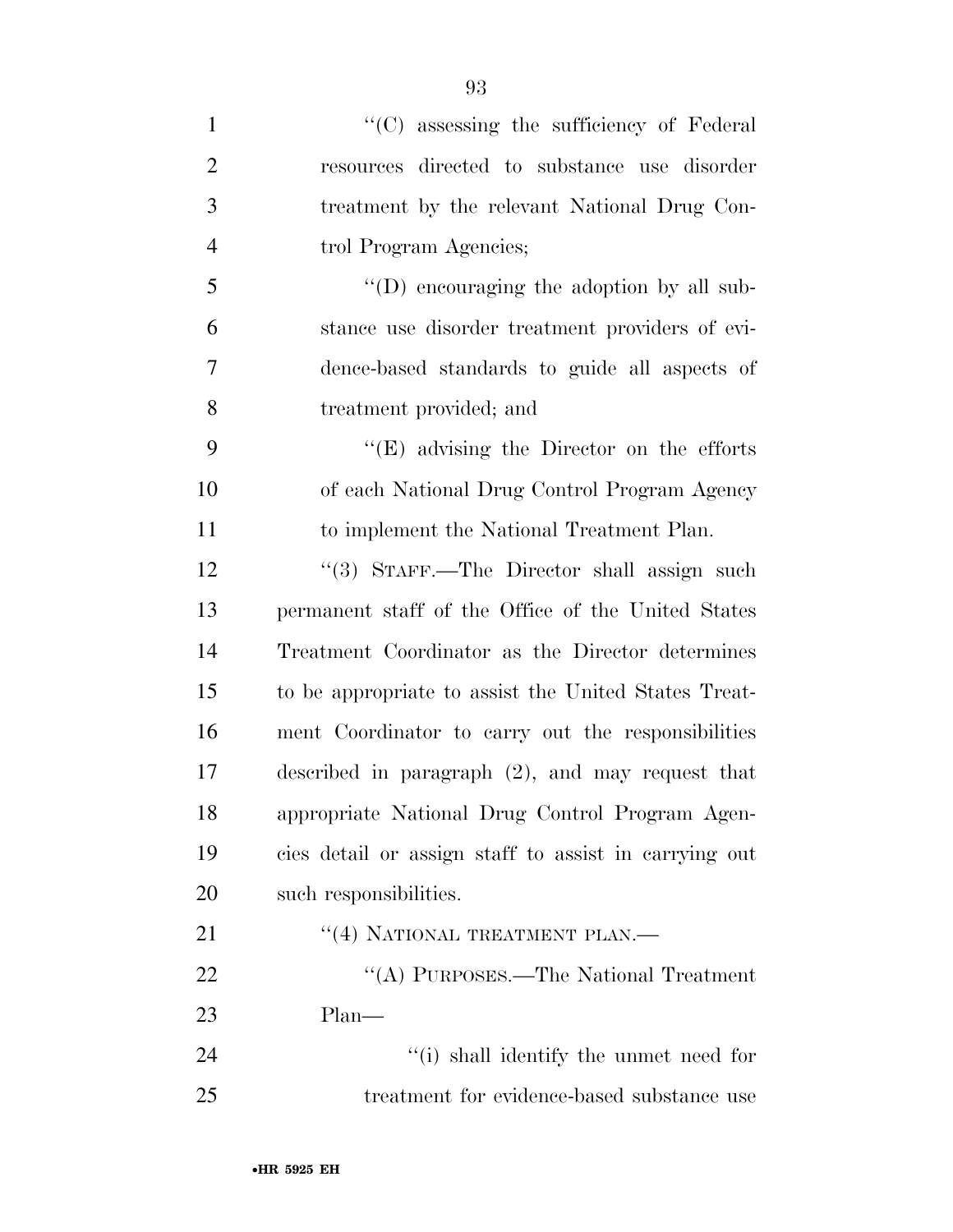| $\mathbf{1}$   | disorders and set forth the Government's            |
|----------------|-----------------------------------------------------|
| $\overline{2}$ | strategy for closing the gap between avail-         |
| 3              | able and needed treatment through all               |
| $\overline{4}$ | sources;                                            |
| 5              | "(ii) shall describe the specific roles             |
| 6              | and responsibilities of the relevant Na-            |
| $\overline{7}$ | tional Drug Control Program Agencies for            |
| 8              | implementing that strategy;                         |
| 9              | "(iii) shall identify the specific re-              |
| 10             | sources required to enable the relevant Na-         |
| 11             | tional Drug Control Program Agencies to             |
| 12             | implement that strategy;                            |
| 13             | "(iv) shall identify the resources, in-             |
| 14             | cluding private sources, required to elimi-         |
| 15             | nate the unmet need for evidence-based              |
| 16             | substance use disorder treatment; and               |
| 17             | $f'(v)$ may include recommendations                 |
| 18             | about changes to existing agency authori-           |
| 19             | ties or laws governing interagency relation-        |
| 20             | ships.                                              |
| 21             | "(B) CONSULTATION WITH OTHER AGEN-                  |
| 22             | CIES.—Before the submission of the National         |
| 23             | Treatment Strategy or annual supplement re-         |
| 24             | quired under section $1005(d)$ , as applicable, the |
| 25             | United States Treatment Coordinator<br>shall        |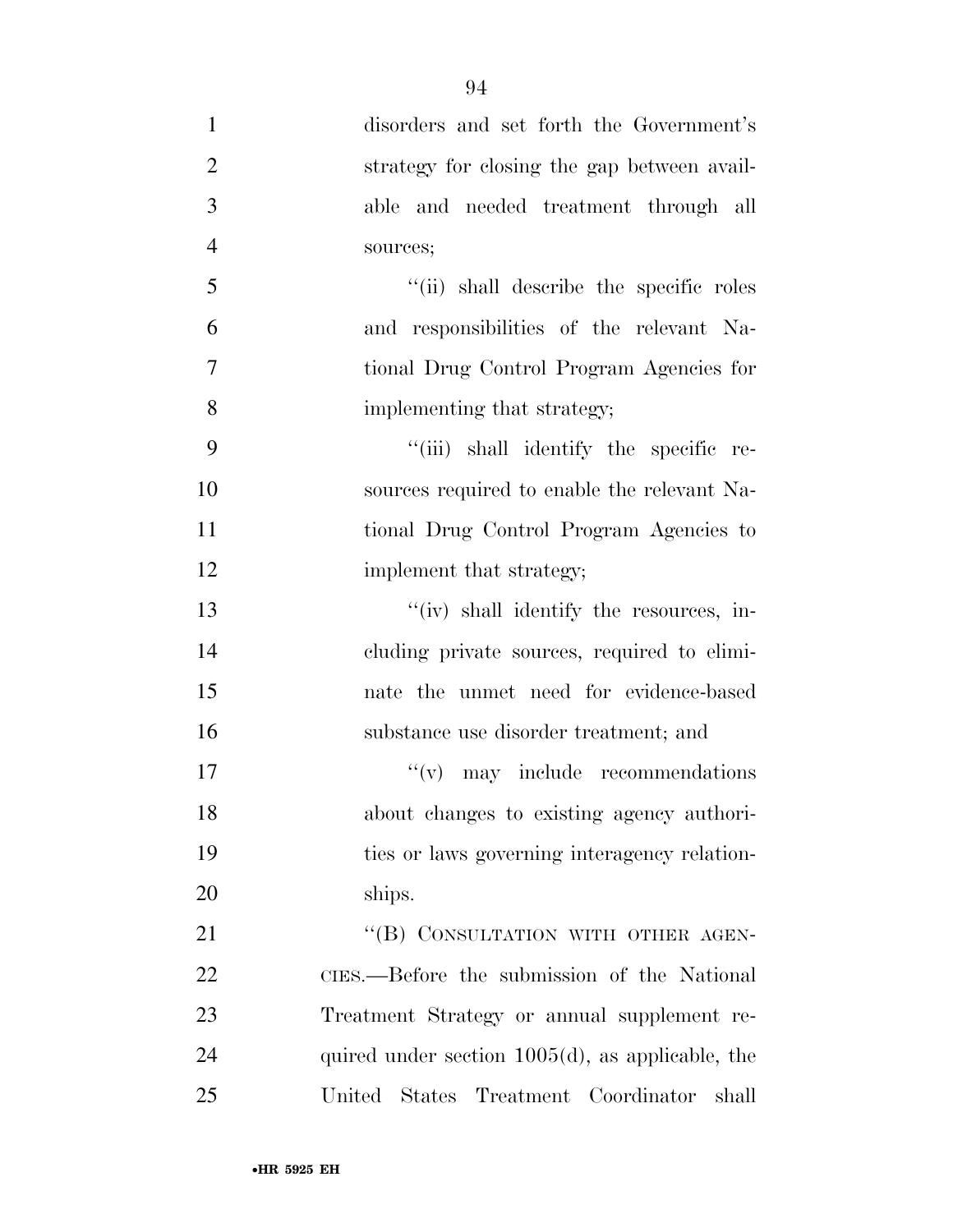| $\mathbf{1}$   | issue the National Treatment Plan, in consulta-  |
|----------------|--------------------------------------------------|
| $\overline{2}$ | tion with the other members of the Treatment     |
| 3              | Committee described in subsection (b).           |
| $\overline{4}$ | "(C) REPORT TO CONGRESS. - On or be-             |
| 5              | fore September 1 of each year, the Director,     |
| 6              | through the United States Treatment Coordi-      |
| 7              | nator, shall provide to the appropriate congres- |
| 8              | sional committees a report that includes a copy  |
| 9              | of that year's National Treatment Plan.          |
| 10             | "(b) TREATMENT COMMITTEE.-                       |
| 11             | "(1) IN GENERAL.—The Treatment Committee         |
| 12             | shall meet to-                                   |
| 13             | $\lq\lq$ review and discuss the adequacy of      |
| 14             | evidence-based substance use disorder treat-     |
| 15             | ment as well as the unmet need for treatment;    |
| 16             | $\lq\lq$ review and discuss the status of the    |
| 17             | implementation of the National Treatment         |
| 18             | Plan; and                                        |
| 19             | "(C) provide such other advice to the Di-        |
| 20             | rector concerning substance use disorder treat-  |
| 21             | ment initiatives as the committee determines is  |
| 22             | appropriate.                                     |
| 23             | "(2) CHAIR.—The Director shall designate one     |
| 24             | of the members of the Treatment Committee to     |
| 25             | serve as Chair.                                  |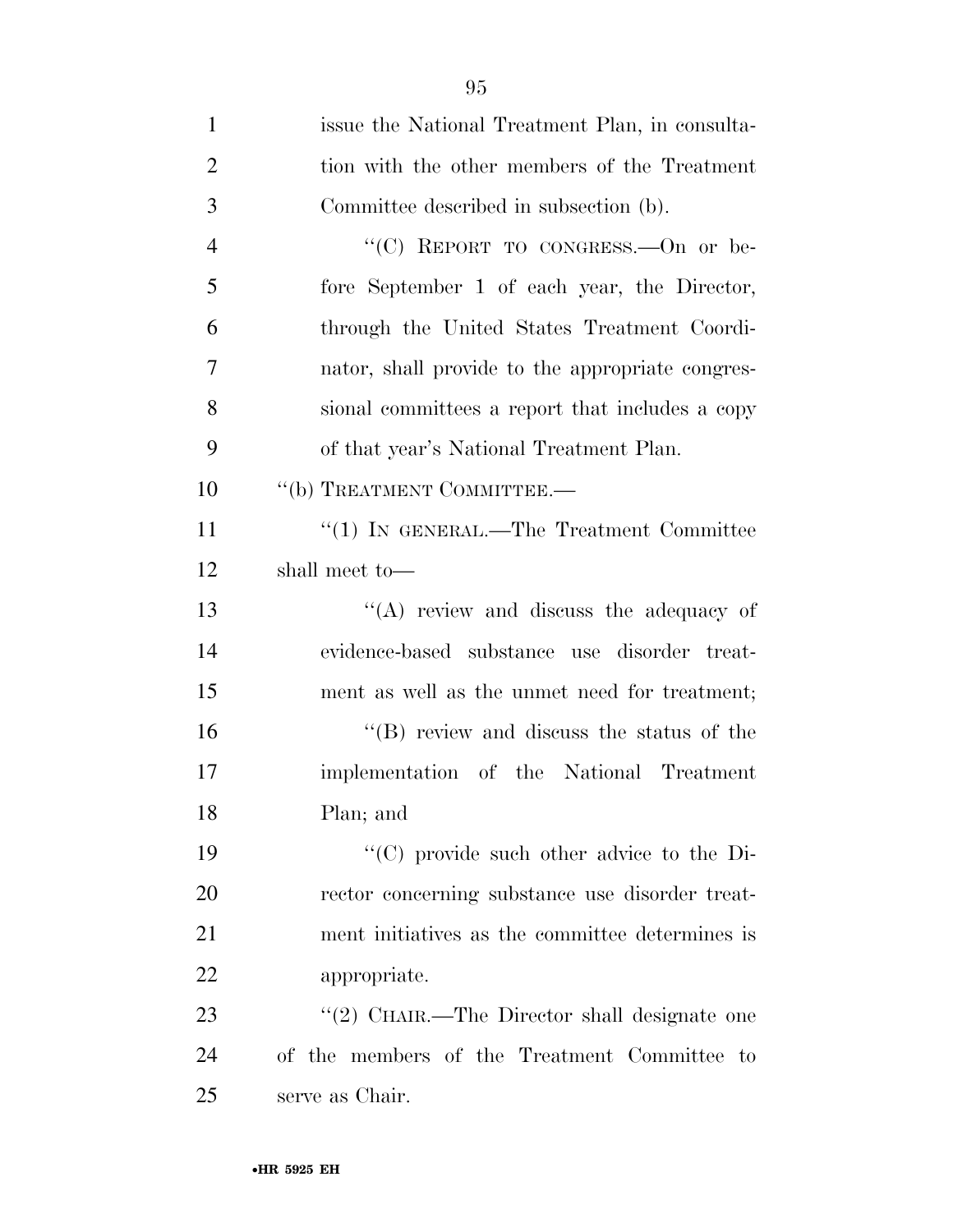1 "(3) MEETINGS.—The members of the Treat- ment Committee shall meet, in person and not through any delegate or representative, at least once per calendar year, before June 1. At the call of the Director or the Chair, the Treatment Committee may hold additional meetings, which shall be at- tended by the members in person, or through such delegates or representatives as the members may choose.

 ''(4) REPORT.—Not later than September 30 of each year, the Chair of the Treatment Committee shall submit to the Director and to the appropriate congressional committees a report describing the re- sults of the meetings and any significant findings of the committee during the previous 12 months. Such report may include a classified annex.

## **''§ 1013. Critical information coordination**

18 "(a) NATIONAL DRUG CONTROL FUSION CENTER.— ''(1) ESTABLISHMENT.—The Director shall, in consultation with the head of each National Drug Control Program Agency, designate an agency to es- tablish a National Drug Control Fusion Center (re- ferred to in this section as the 'Center'). The Center shall operate under the authority of the Director and shall work with the National Drug Control Program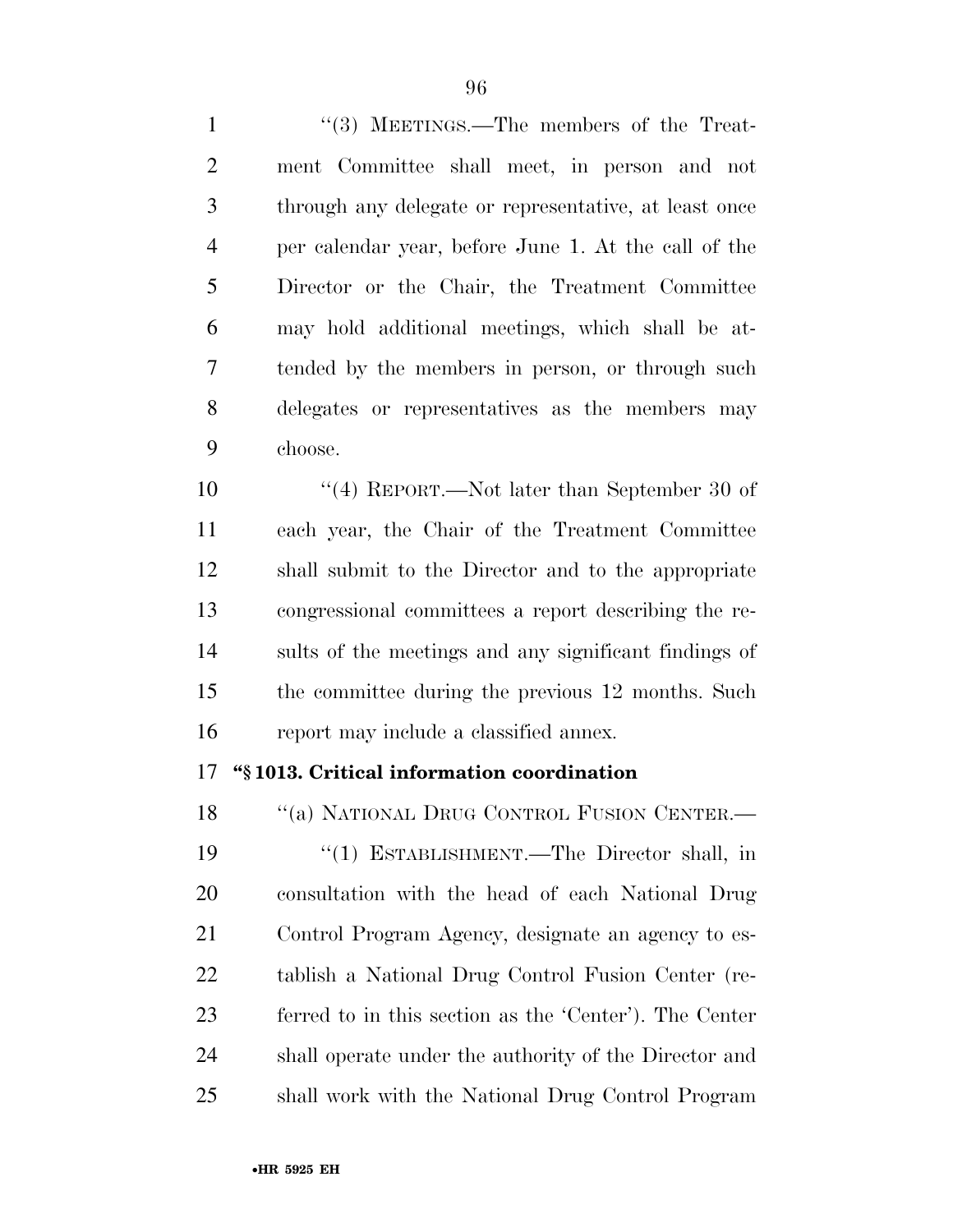Agencies to collect, compile, analyze, and facilitate the sharing of data on the use of illicit drugs, treat- ment for substance use disorder, and interdiction of illicit drugs. The Center shall be considered a 'statis- tical agency or unit', as that term is defined in sec- tion 502 of the Confidential Information Protection and Statistical Efficiency Act of 2002 (44 U.S.C. 3501 note) and shall have the necessary independ- ence to ensure any data or information acquired by an agency under a pledge of confidentiality and for exclusively statistical purposes is used exclusively for statistical purposes. ''(2) CENTER DIRECTOR.—There shall be at the head of the Center a Center Director who shall be appointed by the Director from among individuals qualified and distinguished in data governance and statistical analysis. 18 "(3) DATA COMPILATION.—The Director, act- ing through the Center Director, shall do the fol- lowing: 21 ''(A) Coordinate data collection activities among the National Drug Control Program Agencies.  $\langle (B) \rangle$  Collect information not otherwise col-

lected by National Drug Control Program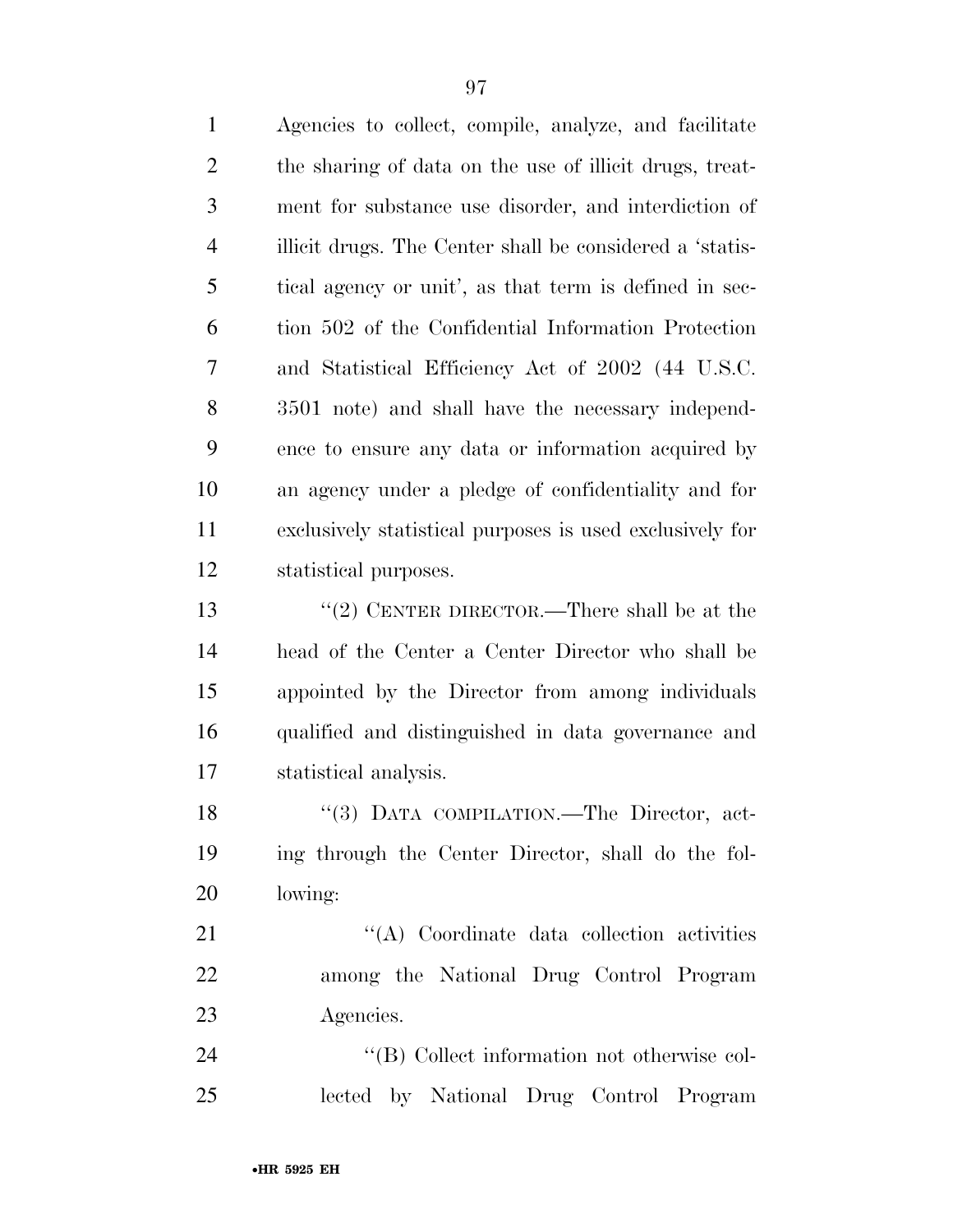| $\mathbf{1}$   | Agencies as necessary to inform the National     |
|----------------|--------------------------------------------------|
| $\overline{2}$ | Drug Control Strategy.                           |
| 3              | "(C) Compile and analyze any data re-            |
| $\overline{4}$ | quired to be collected under this chapter.       |
| 5              | "(D) Disseminate technology, as appro-           |
| 6              | priate, to States and local jurisdictions to en- |
| 7              | able or improve the collection of data on drug   |
| 8              | use, including the recordation of the occurrence |
| 9              | of fatal and non-fatal drug overdoses.           |
| 10             | "(E) Compile information collected by Na-        |
| 11             | tional Drug Control Program Agencies<br>on       |
| 12             | grants issued through any National Drug Con-     |
| 13             | trol Program, including for any grant the fol-   |
| 14             | lowing:                                          |
| 15             | $\lq$ <sup>"</sup> (i) The recipient.            |
| 16             | $``$ (ii) The amount.                            |
| 17             | "(iii) The intended purpose.                     |
| 18             | "(iv) Any evidence of the efficacy of            |
| 19             | the outcomes achieved by the program             |
| 20             | funded through the grant.                        |
| 21             | $f'(v)$ Any assessments of how the               |
| 22             | grant met its intended purpose.                  |
| 23             | $``(4)$ TOXICOLOGY SCREENING.—                   |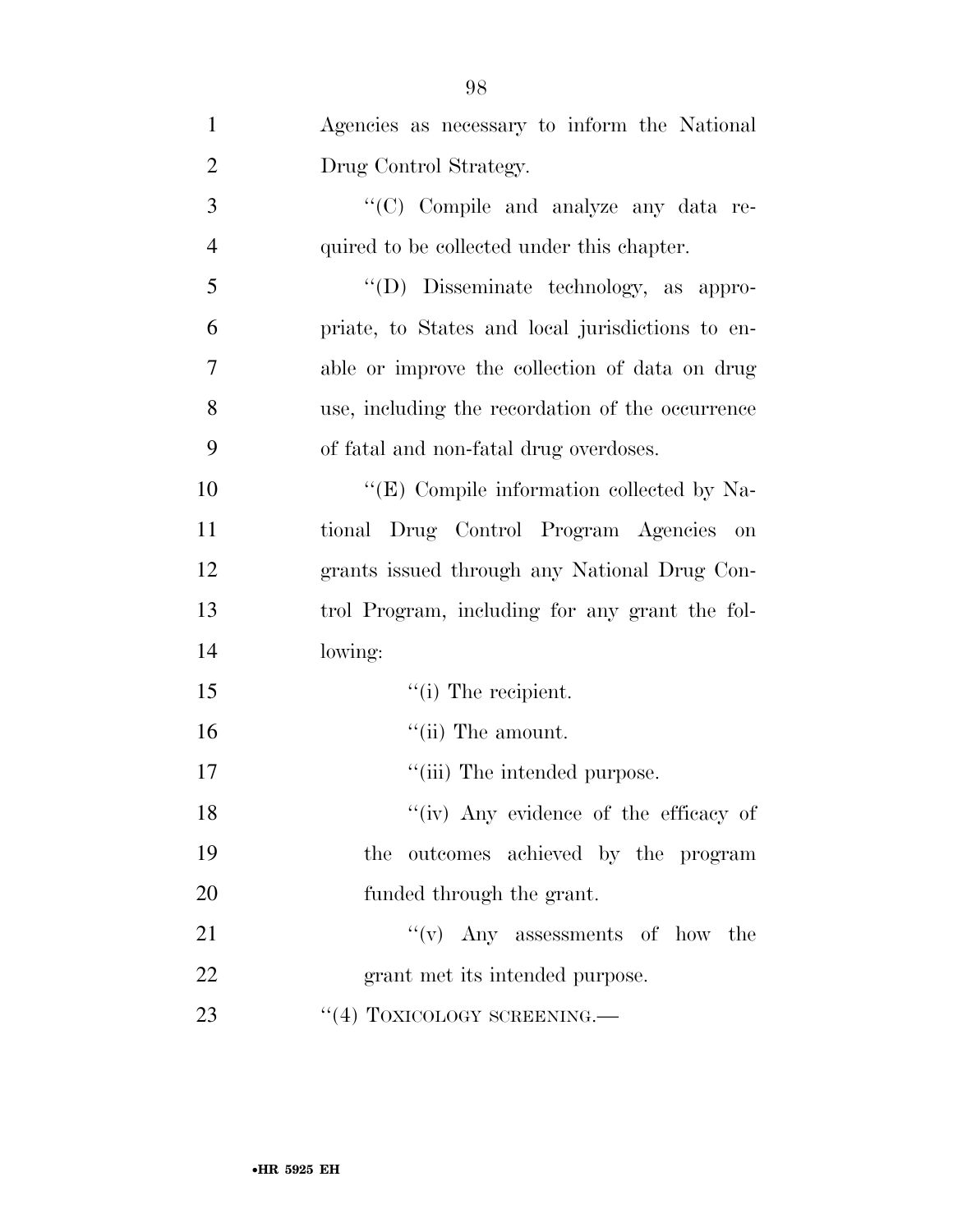''(A) ESTABLISHMENT.—The Center Di- rector may establish a toxicology screening pro- gram that engages in— ''(i) secondary analysis of urine sam- ples that would otherwise be discarded  $6 \qquad \qquad \text{by} \qquad$  $''(I)$  hospitals and substance use disorder treatment programs;  $\frac{1}{2}$  (II) correctional facilities, book-10 ing sites, probation programs, drug courts, and related facilities; and  $\text{``(III)}$  coroners and medical ex- aminers; and  $"$ (ii) analysis of other physical sam- ples, as determined by the Center Director 16 to be valuable for understanding the preva-17 lence of any illicit drug. 18 "(B) DE-IDENTIFICATION OF INFORMA- TION.—The Center Director shall ensure that no samples have any personally identifiable in- formation prior to collection. 22 "'(C) LIMITATION ON USE.—No data ob- tained from analysis conducted under this para- graph may be used as evidence in any pro-25 ceeding.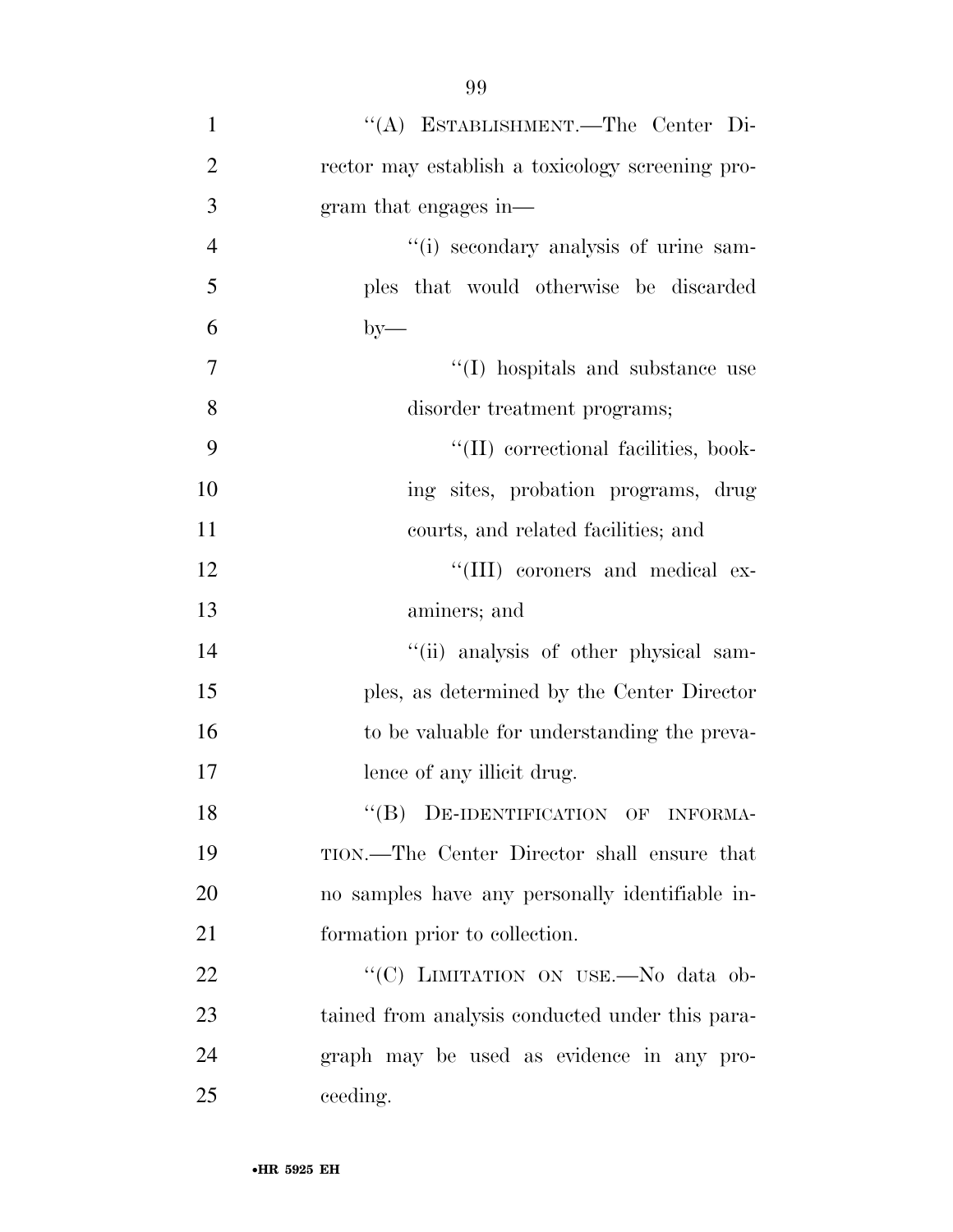''(D) STATE PROGRAM.—The Center Di- rector may establish a program that enables States and local jurisdictions to submit up to 20 urine samples per year for toxicology anal- ysis for the purposes of identifying substances present in individuals who have suffered fatal drug overdoses. 8 "(5) AUTHORITY TO CONTRACT.—The Director may award contracts, enter into interagency agree-

 ments, manage individual projects, and conduct other operational activities under this subsection.

 ''(b) CRITICAL DRUG CONTROL INFORMATION AND EVIDENCE PLAN.—

14 ''(1) In GENERAL.—Not later than the first Monday in February of each year, the Director shall submit to Congress a systematic plan for increasing data collection to enable real-time surveillance of drug control threats, developing analysis and moni- toring capabilities, and identifying and addressing policy questions relevant to the National Drug Con- trol Policy, Strategy, and Program. Such plan shall be made available on the public online portal of the Office, shall cover at least a 4-year period beginning with the first fiscal year following the fiscal year in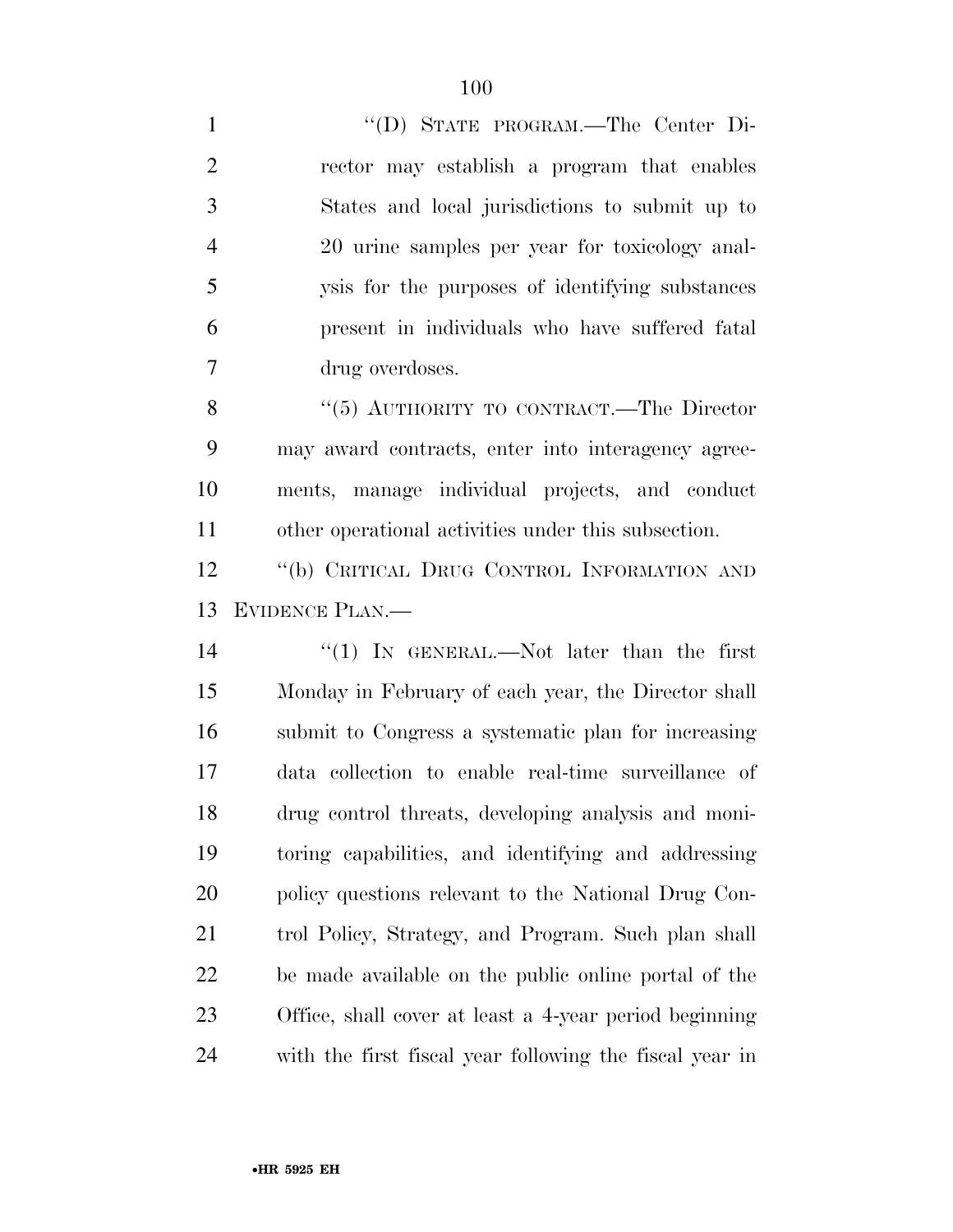| $\mathbf{1}$   | which the plan is submitted and published, and con-  |
|----------------|------------------------------------------------------|
| $\overline{2}$ | tain the following:                                  |
| 3              | "(A) A list of policy-relevant questions for         |
| $\overline{4}$ | which the Director and each National Drug            |
| 5              | Control Program Agency intends to develop evi-       |
| 6              | dence to support the National Drug Control           |
| 7              | Program and Strategy.                                |
| 8              | "(B) A list of data the Director and each            |
| 9              | National Drug Control Program Agency intends         |
| 10             | to collect, use, or acquire to facilitate the use of |
| 11             | evidence in drug control policymaking and mon-       |
| 12             | itoring.                                             |
| 13             | "(C) A list of methods and analytical ap-            |
| 14             | proaches that may be used to develop evidence        |
| 15             | to support the National Drug Control Program         |
| 16             | and Strategy and related policy.                     |
| 17             | "(D) A list of any challenges to developing          |
| 18             | evidence to support policymaking, including any      |
| 19             | barriers to accessing, collecting, or using rel-     |
| 20             | evant data.                                          |
| 21             | " $(E)$ A description of the steps the Direc-        |
| 22             | tor and the head of each National Drug Control       |
| 23             | Program Agency will take to effectuate the           |
| 24             | plan.                                                |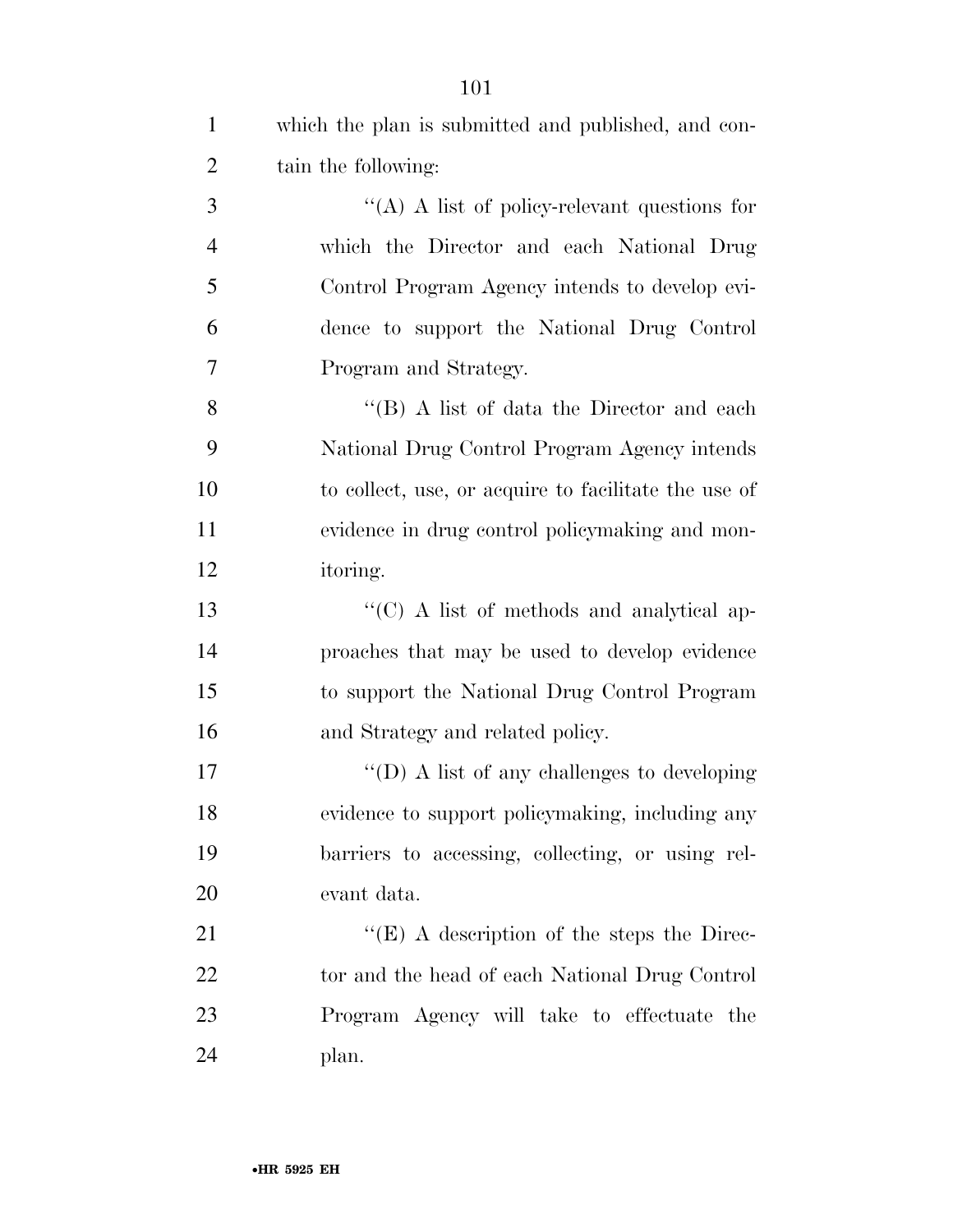| $\mathbf{1}$   | "(F) Any other relevant information as de-              |
|----------------|---------------------------------------------------------|
| $\overline{2}$ | termined by the Director.                               |
| 3              | "(2) CONSULTATION.—In developing the plan               |
| $\overline{4}$ | required under paragraph (1), the Director shall        |
| 5              | consult with the following:                             |
| 6              | $\lq\lq$ (A) The public.                                |
| $\overline{7}$ | "(B) Any evaluation or analysis units and               |
| 8              | personnel of the Office.                                |
| 9              | "(C) Office officials responsible for imple-            |
| 10             | menting privacy policy.                                 |
| 11             | "(D) Office officials responsible for data              |
| 12             | governance.                                             |
| 13             | $\lq\lq$ (E) The appropriate congressional com-         |
| 14             | mittees.                                                |
| 15             | "(F) Any other individual or entity as de-              |
| 16             | termined by the Director.                               |
| 17             | "(c) EVIDENCE-BASED POLICY.—                            |
| 18             | "(1) HARM REDUCTION PROGRAMS.—When de-                  |
| 19             | veloping the national drug control policy, any policy   |
| 20             | of the Director, including policies relating to syringe |
| 21             | exchange programs for intravenous drug users, shall     |
| 22             | be based on the best available medical and scientific   |
| 23             | evidence regarding the effectiveness of such policy in  |
| 24             | promoting individual health, preventing the spread      |
| 25             | of infectious disease and the impact of such policy     |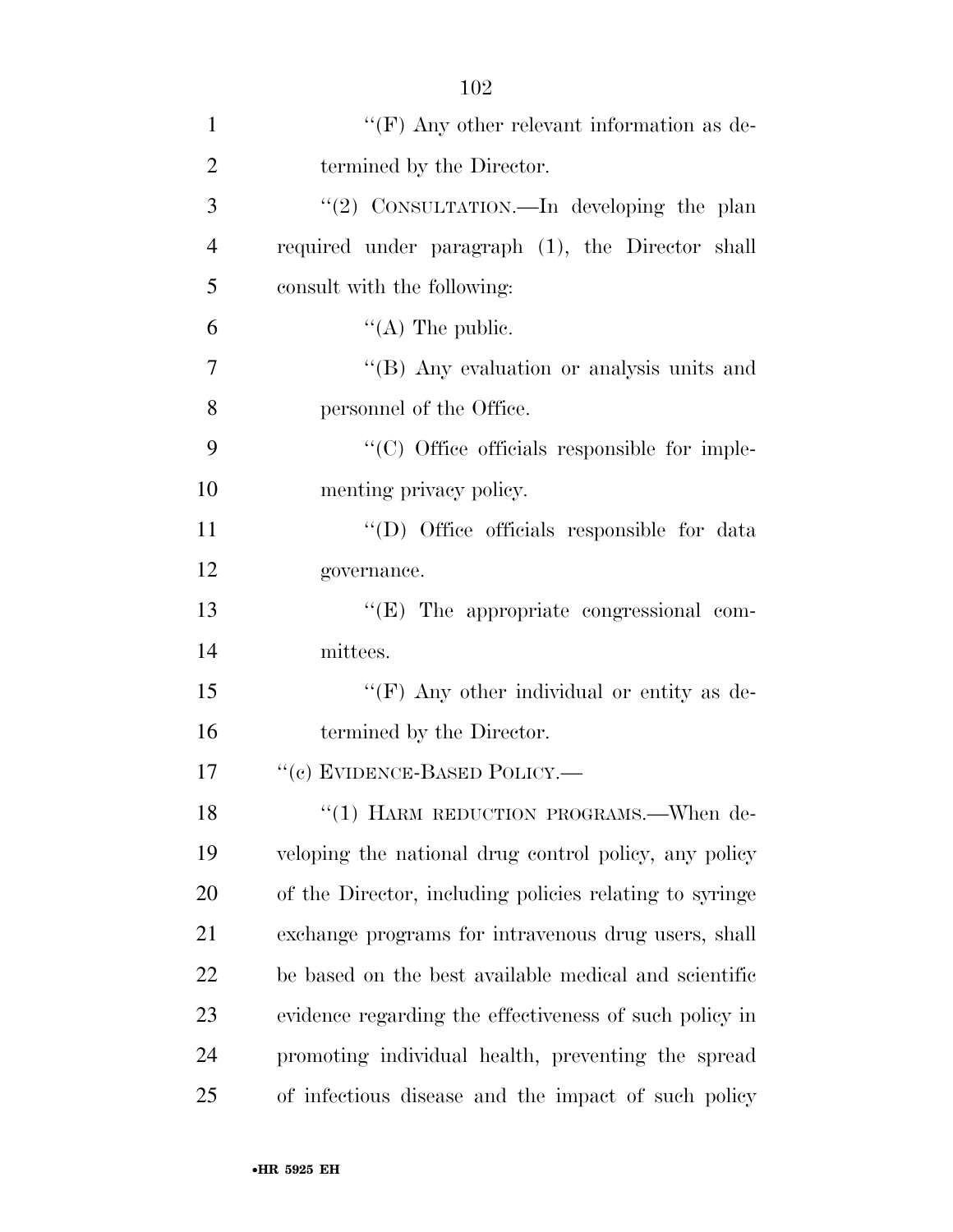on drug addiction and use. In making any policy re- lating to harm reduction programs, the Director shall consult with the National Institutes of Health and the National Academy of Sciences.

5 "(2) FUND RESTRICTION FOR THE LEGALIZA- TION OF CONTROLLED SUBSTANCES.—The Director shall ensure that no Federal funds appropriated to the Office shall be expended for any study or con- tract relating to the legalization (for a medical use or any other use) for which a listing in schedule I is in effect under section 202 of the Controlled Sub-stances Act (21 U.S.C. 812).

13 "(d) DRUG CONTROL DATA DASHBOARD.—

 ''(1) ESTABLISHMENT.—The Director, in con- sultation with the Center Director, shall establish and maintain a data dashboard on the online portal of the Office to be known as the 'Drug Control Data Dashboard'. The Director shall ensure the user interface of the dashboard is constructed with mod- ern design standards. To the extent practicable, the data made available on the dashboard shall be pub- licly available in a machine-readable format and searchable by year, agency, drug, and location.

24 "(2) DATA.—The data included in the Drug Control Data Dashboard shall be updated quarterly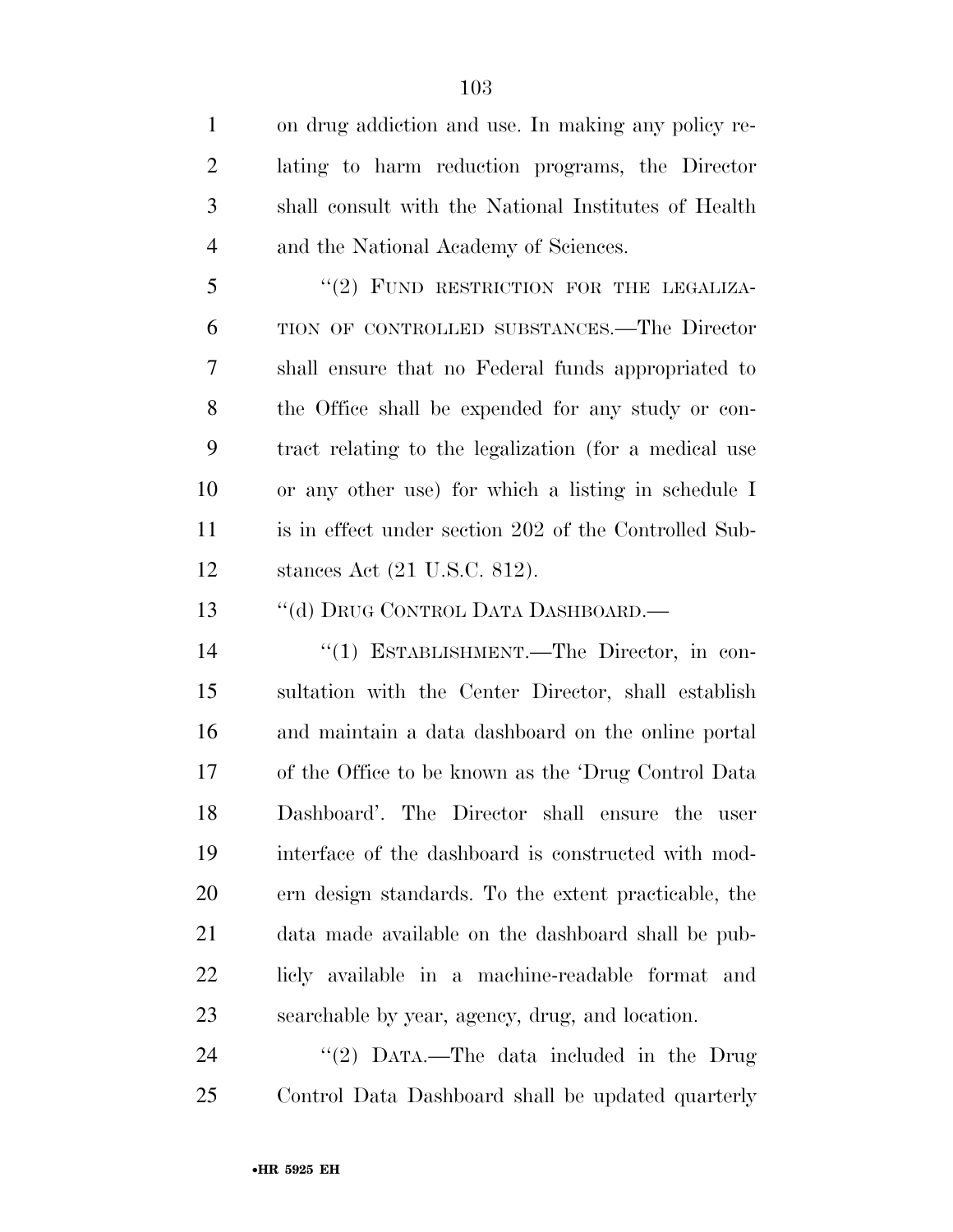| $\mathbf{1}$   | to the extent practicable, but not less frequently |
|----------------|----------------------------------------------------|
| $\overline{2}$ | than annually and shall include, at a minimum, the |
| 3              | following:                                         |
| $\overline{4}$ | "(A) For each substance identified under           |
| 5              | section $1005(c)(1)(A)(i)$ —                       |
| 6              | "(i) the total amount seized and dis-              |
| 7              | rupted in the calendar year and each of            |
| 8              | the previous 3 calendar years, including to        |
| 9              | the extent practicable the amount seized by        |
| 10             | State, local, and Tribal governments;              |
| 11             | "(ii) the known and estimated flows                |
| 12             | into the United States from all sources in         |
| 13             | the calendar year and each of the previous         |
| 14             | 3 calendar years;                                  |
| 15             | "(iii) the total amount of known flows             |
| 16             | that could not be interdicted or disrupted         |
| 17             | in the calendar year and each of the pre-          |
| 18             | vious 3 calendar years;                            |
| 19             | "(iv) the known and estimated levels               |
| 20             | of domestic production in the calendar year        |
| 21             | and each of the previous 3 calendar years,         |
| 22             | including the levels of domestic production        |
| 23             | if the drug is a prescription drug, as deter-      |
| 24             | mined under the Federal Food, Drug, and            |
| 25             | Cosmetic Act, for which a listing is in ef-        |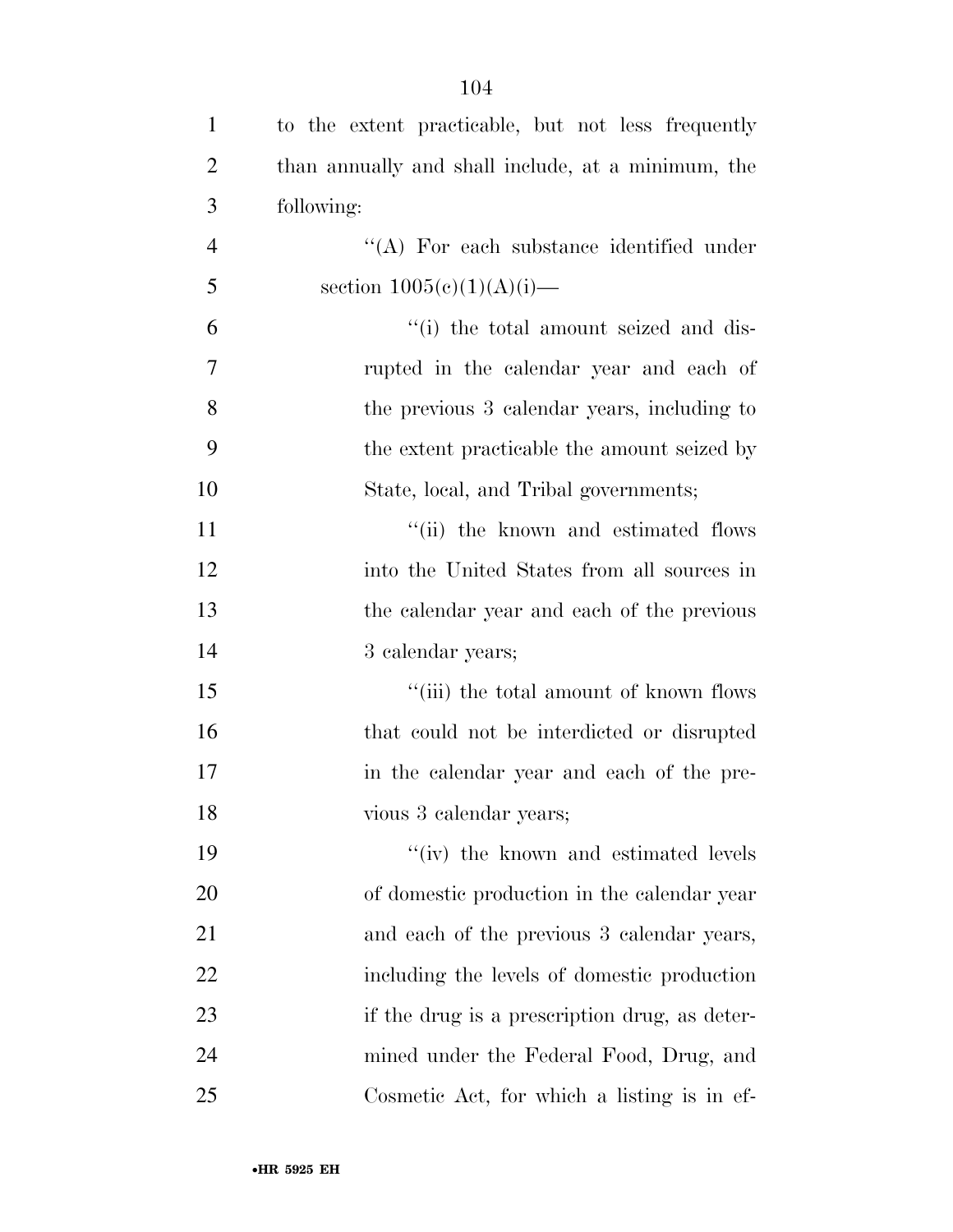| $\mathbf{1}$   | fect under section 202 of the Controlled          |
|----------------|---------------------------------------------------|
| $\overline{2}$ | Substances Act (21 U.S.C. 812);                   |
| 3              | $f'(v)$ the average street price for the          |
| $\overline{4}$ | calendar year and the highest known street        |
| 5              | price during the preceding 10-year period;        |
| 6              | and                                               |
| $\tau$         | $\lq\lq$ (vi) to the extent practicable, related  |
| 8              | prosecutions by State, local, and Tribal          |
| 9              | governments.                                      |
| 10             | "(B) For the calendar year and each of the        |
| 11             | previous 3 years data sufficient to show,         |
| 12             | disaggregated by State and, to the extent fea-    |
| 13             | sible, by region within a State, county, or city, |
| 14             | the following:                                    |
| 15             | "(i) The number of fatal and non-                 |
| 16             | fatal overdoses caused by each drug identi-       |
| 17             | fied under subparagraph $(A)(i)$ .                |
| 18             | "(ii) The prevalence of substance use             |
| 19             | disorders.                                        |
| 20             | "(iii) The number of individuals who              |
| 21             | have received substance use disorder treat-       |
| 22             | ment, including medication assisted treat-        |
| 23             | ment, for a substance use disorder, includ-       |
| 24             | ing treatment provided through publicly-fi-       |
| 25             | nanced health care programs.                      |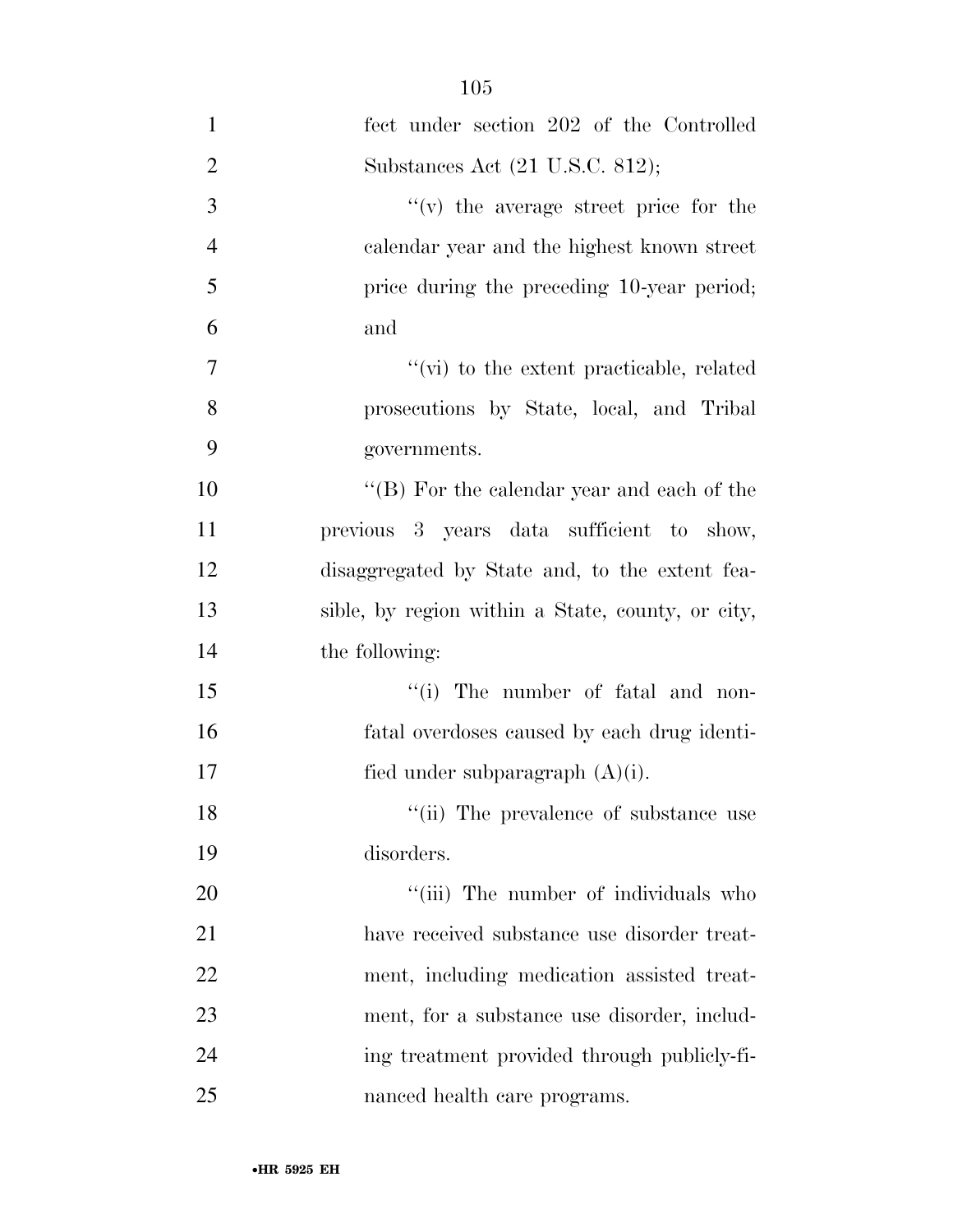| $\mathbf{1}$   | "(iv) The extent of the unmet need                   |
|----------------|------------------------------------------------------|
| $\overline{2}$ | for substance use disorder treatment, in-            |
| 3              | cluding the unmet need for medication-as-            |
| $\overline{4}$ | sisted treatment.                                    |
| 5              | "(C) Data sufficient to show the extent of           |
| 6              | prescription drug diversion, trafficking, and        |
| 7              | misuse in the calendar year and each of the          |
| 8              | previous 3 calendar years.                           |
| 9              | $\lq\lq$ (D) Any quantifiable measures the Direc-    |
| 10             | tor determines to be appropriate to detail           |
| 11             | progress toward the achievement of the goals of      |
| 12             | the National Drug Control Strategy.                  |
| 13             | "(e) ACCESS TO INFORMATION.—                         |
| 14             | "(1) IN GENERAL.—Upon the request of the             |
| 15             | Director, the head of any National Drug Control      |
| 16             | Program Agency shall cooperate with and provide to   |
| 17             | the Director any statistics, studies, reports, and   |
| 18             | other information prepared or collected by the agen- |
| 19             | cy concerning the responsibilities of the agency     |
| 20             | under the National Drug Control Strategy that re-    |
| 21             | late to-                                             |
| 22             | $\lq\lq(A)$ drug control; or                         |
| 23             | $\lq\lq$ the manner in which amounts made            |
| 24             | available to that agency for drug control are        |
| 25             | being used by that agency.                           |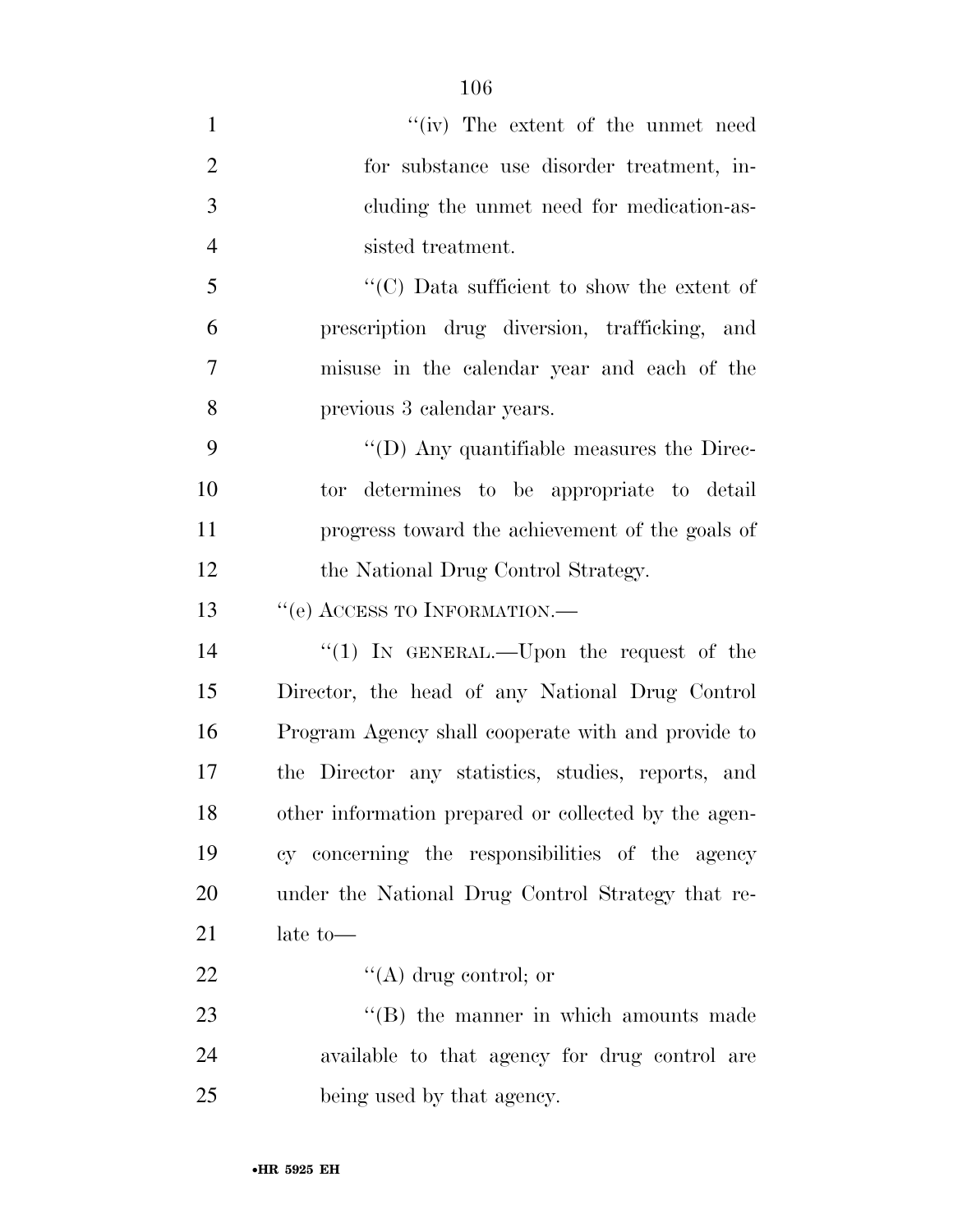3 "(A) In GENERAL.—The authorities con- ferred on the Office and the Director by this chapter shall be exercised in a manner con- sistent with provisions of the National Security Act of 1947 (50 U.S.C. 401 et seq.). The Di- rector of National Intelligence shall prescribe such regulations as may be necessary to protect information provided pursuant to this chapter regarding intelligence sources and methods.

12 "(B) DUTIES OF DIRECTOR.—The Director of National Intelligence and the Director of the Central Intelligence Agency shall, to the max- imum extent practicable in accordance with subparagraph (A), render full assistance and support to the Office and the Director.

18 "(3) REQUIRED REPORTS FROM NATIONAL DRUG CONTROL PROGRAM AGENCIES.—The head of each National Drug Control Program Agency shall submit to the Director such information and reports as requested from such National Drug Control Pro- gram Agency by the Director, which shall include from the appropriate National Drug Control Pro-gram Agencies: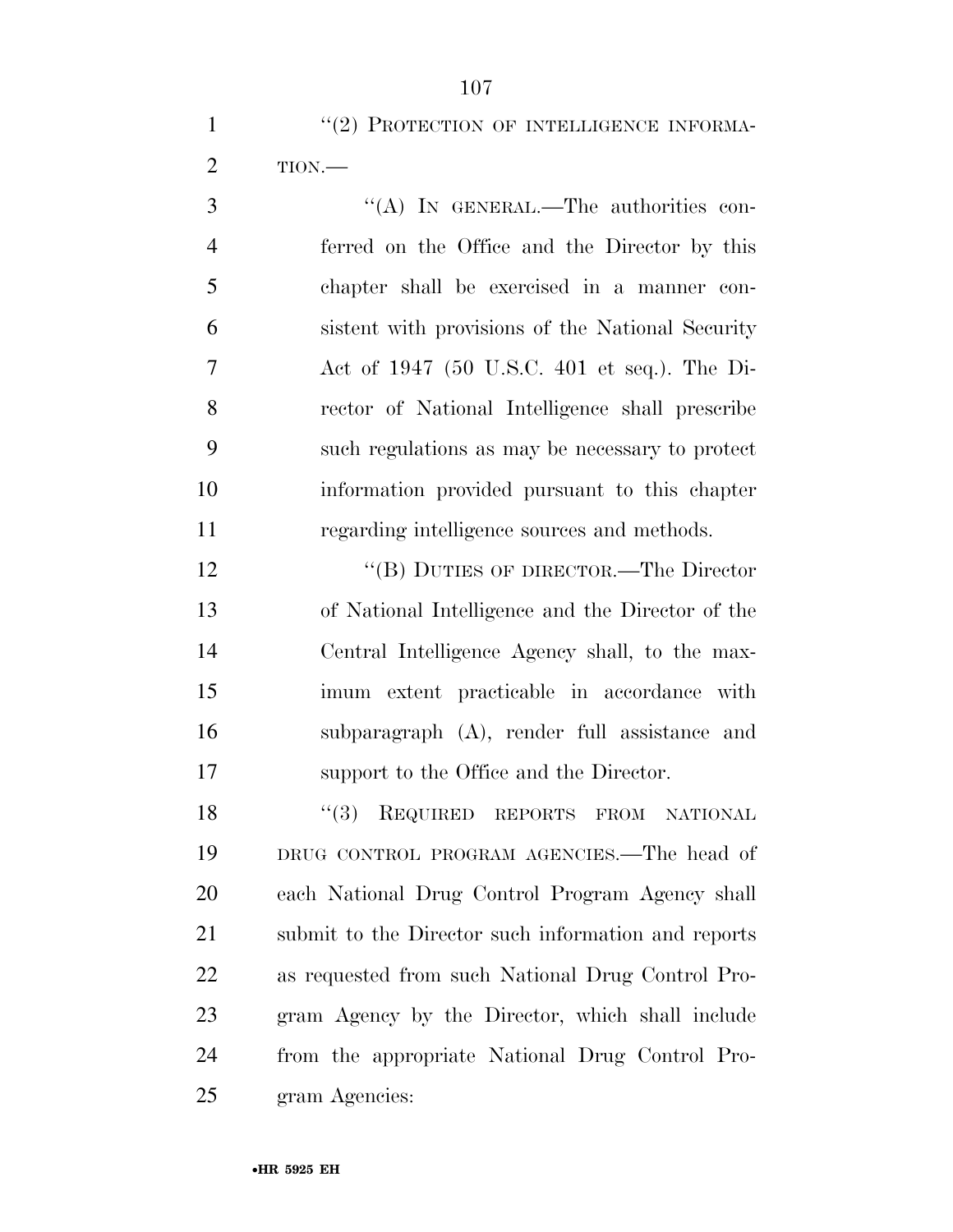| $\mathbf{1}$   | "(A) Not later than July 1 of each year,           |
|----------------|----------------------------------------------------|
| $\overline{2}$ | the head of a National Drug Control Program        |
| 3              | Agency designated by the Director shall submit     |
| $\overline{4}$ | to the Director and the appropriate congres-       |
| 5              | sional committees an assessment of the quantity    |
| 6              | of illegal drug cultivation and manufacturing in   |
| 7              | the United States on lands owned or under the      |
| 8              | jurisdiction of their respective agencies that was |
| 9              | seized or eradicated by their personnel during     |
| 10             | the preceding calendar year.                       |
| 11             | "(B) Not later than July 1 of each year,           |
| 12             | the head of a designated National Drug Control     |
| 13             | Program Agency shall submit to the Director        |
| 14             | and the appropriate congressional committees       |
| 15             | information for the preceding year regarding—      |
| 16             | "(i) the number and type of seizures               |
| 17             | of drugs by each component of the agency           |
| 18             | seizing drugs, as well as statistical infor-       |
| 19             | mation on the geographic areas of such             |
| 20             | seizures; and                                      |
| 21             | "(ii) the number of air and maritime               |
| 22             | patrol hours primarily dedicated to drug           |
| 23             | supply reduction missions undertaken by            |
| 24             | each component of the agency.                      |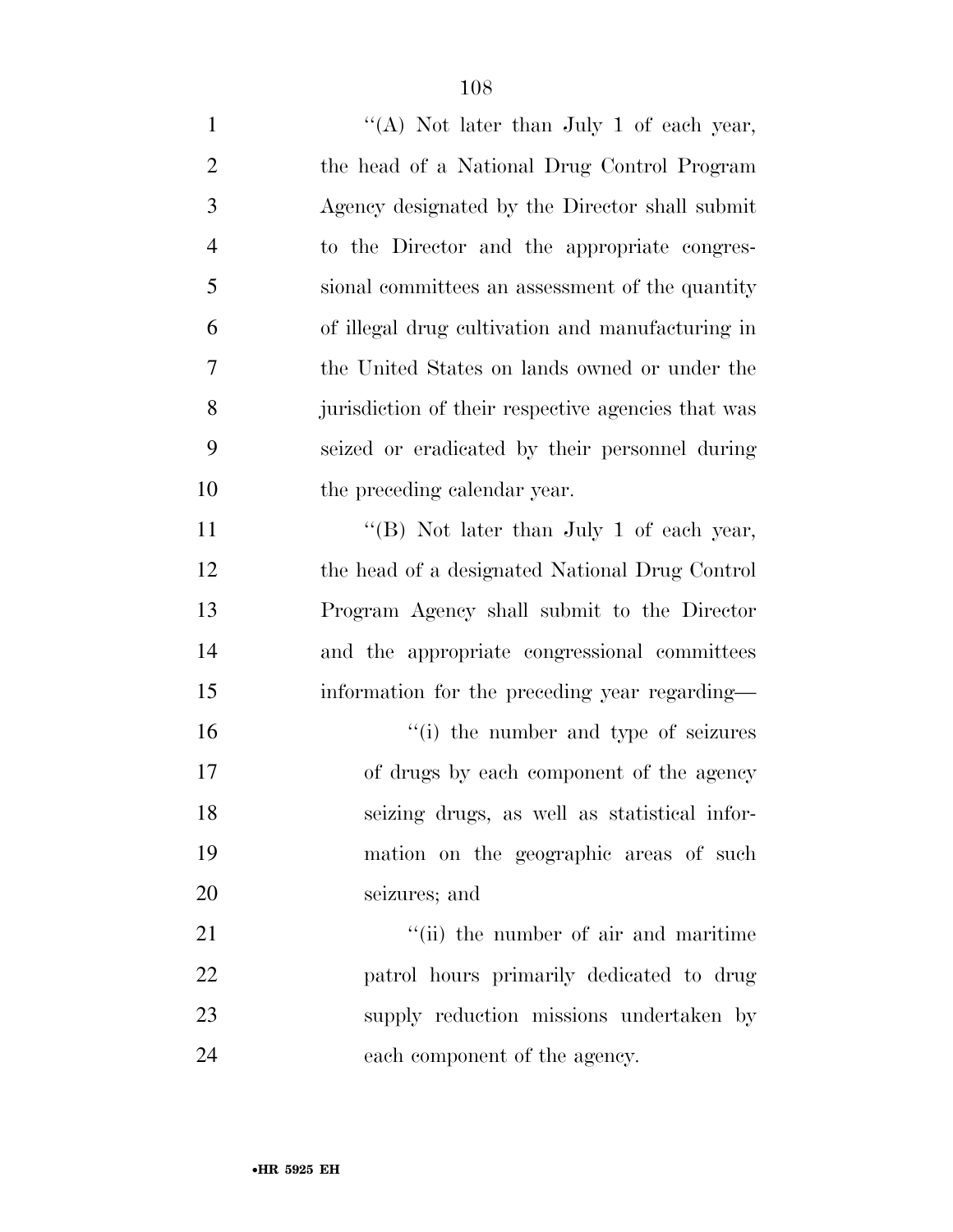1 ''(C) Not later than July 1 of each year, the head of a designated National Drug Control Program Agency shall submit to the Director and the appropriate congressional committees information for the preceding year regarding the number of air and maritime patrol hours primarily dedicated to drug supply reduction missions undertaken by each component of the agency. 10 "'(D) Not later than July 1 of each year,

 the head of a designated National Drug Control Program Agency shall submit to the Director and the appropriate congressional committees information for the preceding year regarding 15 the number and type of—

 $\frac{1}{10}$  arrests for drug violations;  $"$ (ii) prosecutions by United States Attorneys for drug violations; and  $"$ (iii) seizures of drugs by each com-ponent of the Department of Justice seiz-

 ing drugs, as well as statistical information on the geographic areas of such seizures.

 ''(f) DATA EXCHANGE STANDARDS FOR IMPROVED INTEROPERABILITY.—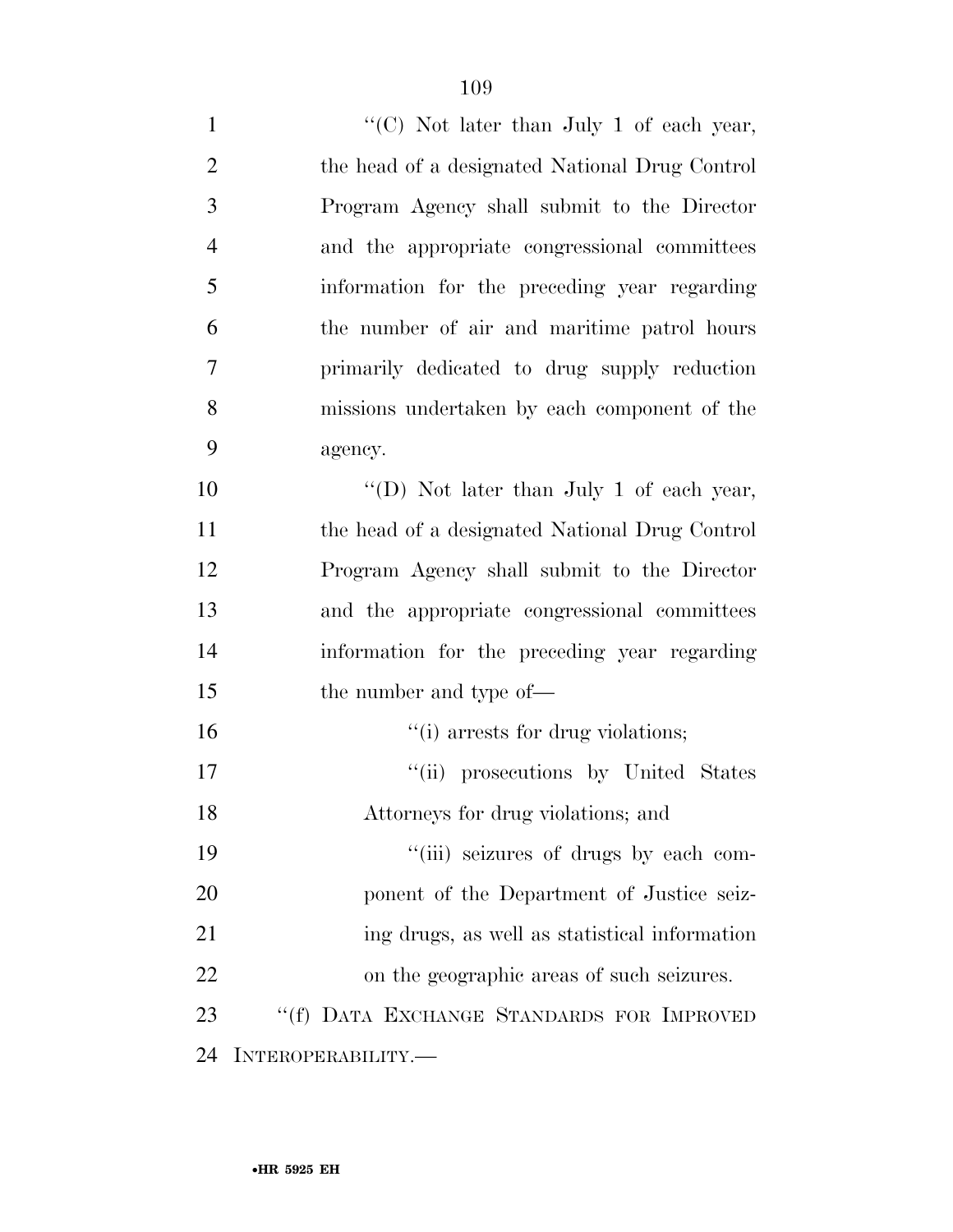1 "(1) INTERAGENCY AND INTERGOVERNMENTAL DESIGNATION AND USE OF DATA EXCHANGE STAND- ARDS WORKING GROUP.—The Director shall estab- lish a working group of National Drug Control Pro- gram Agencies, State, local and Tribal government health and law enforcement agencies, and data gov- ernance experts to develop consensus data exchange standards for necessary categories of information that allow effective electronic exchange of informa- tion between States, between State agencies, be- tween States and National Drug Control Program Agencies, and any other drug control relevant data exchange.

14 ''(2) DATA EXCHANGE STANDARDS MUST BE NONPROPRIETARY AND INTEROPERABLE.—The data exchange standards developed under paragraph (1) shall, to the extent practicable, be nonproprietary and interoperable.

 ''(3) OTHER REQUIREMENTS.—In developing data exchange standards under this subsection, the working group shall, to the extent practicable, incor-porate—

23 ''(A) interoperable standards developed and maintained by an international voluntary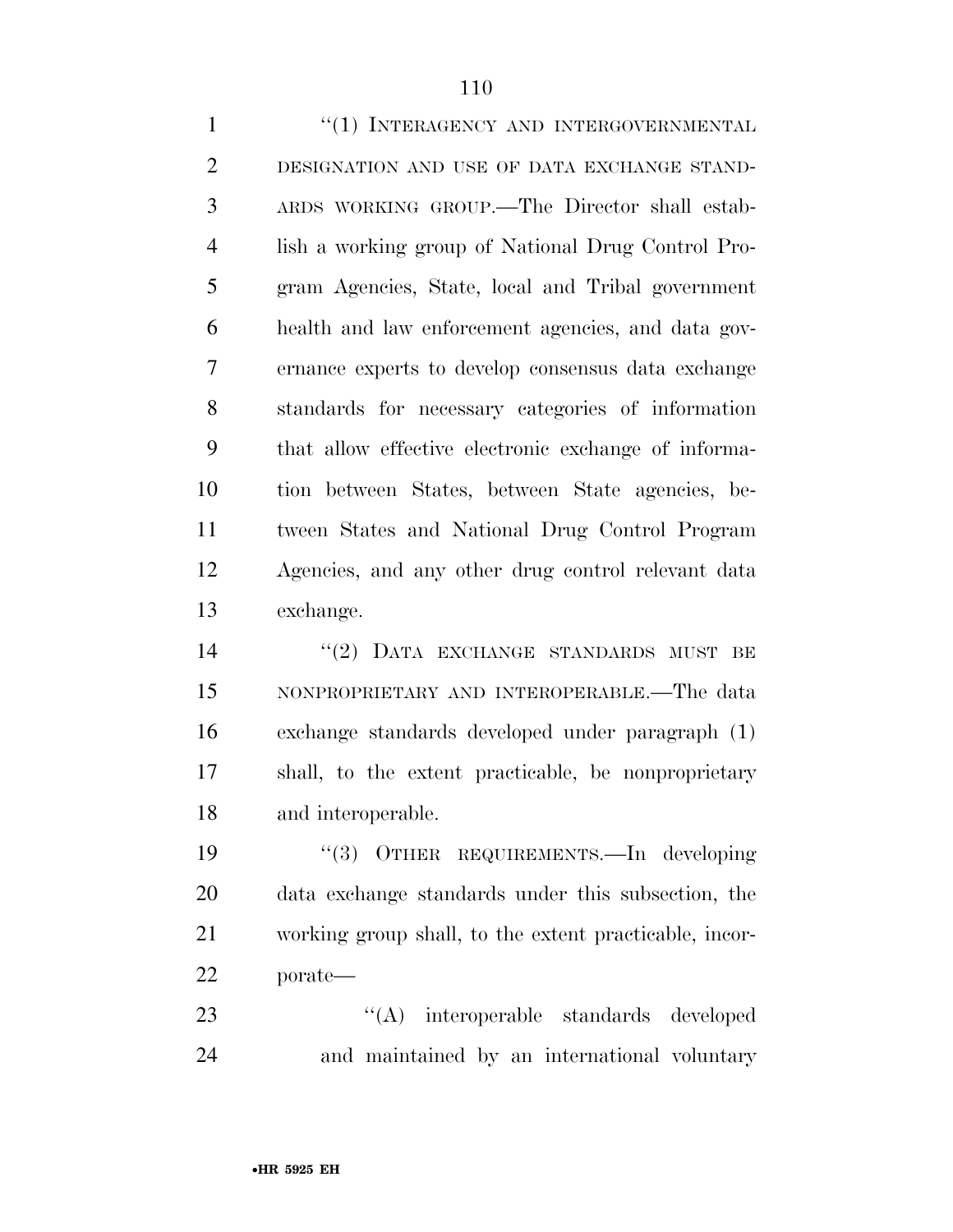| $\mathbf{1}$   | consensus standards body, as defined by the Of- |
|----------------|-------------------------------------------------|
| $\overline{2}$ | fice of Management and Budget;                  |
| 3              | "(B) interoperable standards developed          |
| $\overline{4}$ | and maintained by intergovernmental partner-    |
| 5              | ships; and                                      |
| 6              | "(C) interoperable standards developed          |
| 7              | and maintained by Federal entities with author- |
| 8              | ity over contracting and financial assistance.  |
| 9              | "(4) DATA EXCHANGE STANDARDS FOR FED-           |
| 10             | ERAL REPORTING.                                 |
| 11             | "(A) DESIGNATION.—The Director may, in          |
| 12             | consultation with the working group established |
| 13             | under this subsection, National Drug Control    |
| 14             | Program Agencies, and State, local, and Tribal  |
| 15             | governments, designate data exchange stand-     |
| 16             | ards to govern Federal reporting and exchange   |
| 17             | requirements for National Drug Control Pro-     |
| 18             | grams, as appropriate.                          |
| 19             | $\lq\lq (B)$ REQUIREMENTS.—The data exchange    |
| 20             | reporting standards designated under subpara-   |
| 21             | $graph(A)$ shall, to the extent practicable—    |
| 22             | "(i) incorporate a widely accepted,             |
| 23             | nonproprietary, searchable, machine-read-       |
| 24             | able format;                                    |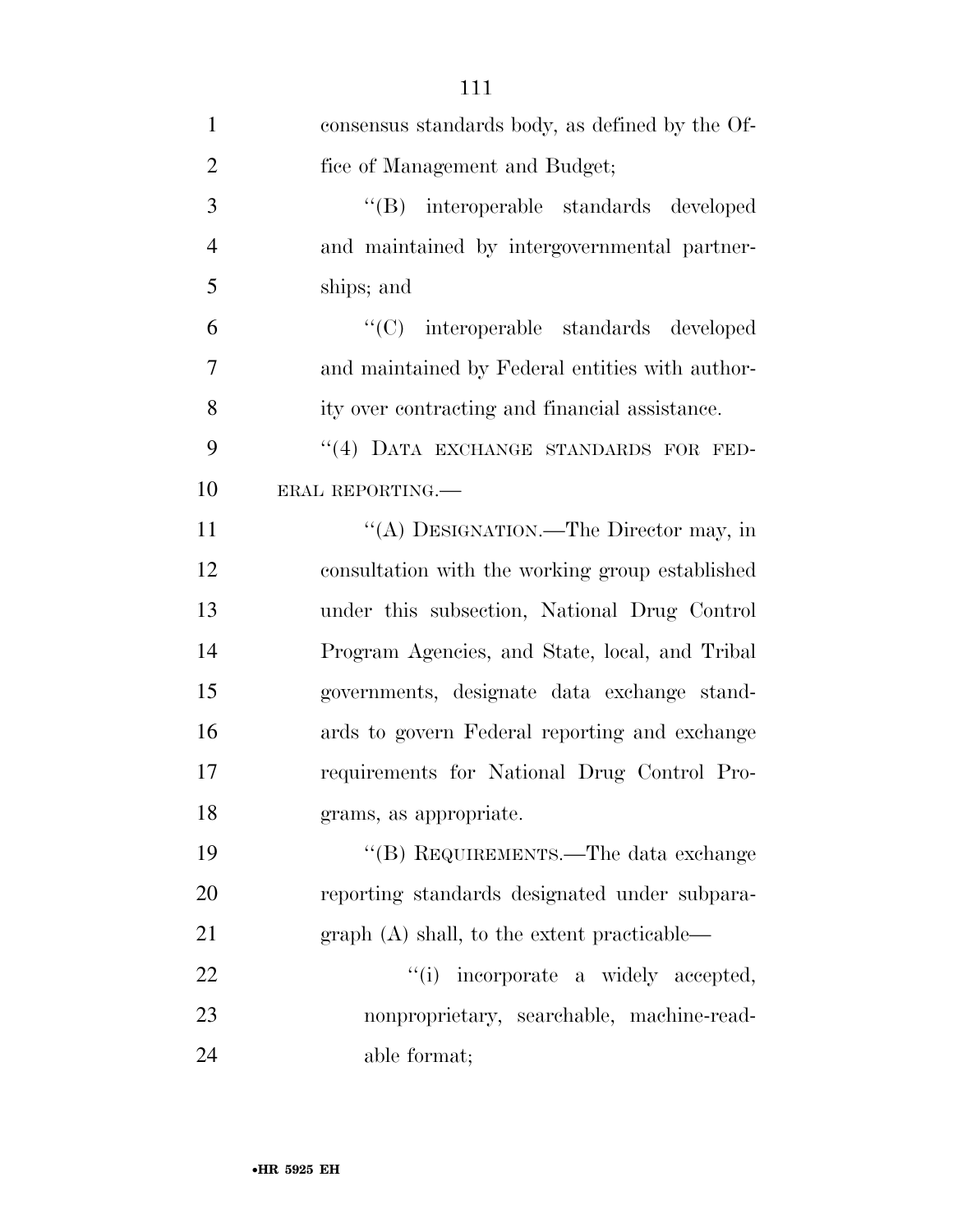$''(ii)$  be consistent with and implement 2 applicable accounting principles; 3 ''(iii) be implemented in a manner that is cost-effective and improves program efficiency and effectiveness; and ''(iv) be capable of being continually upgraded as necessary. 8 "(C) INCORPORATION OF NONPROPRI- ETARY STANDARDS.—In designating data ex- change standards under this paragraph, the Di- rector shall, to the extent practicable, incor- porate existing nonproprietary standards. 13 "(D) RULE OF CONSTRUCTION.—Nothing in this paragraph shall be construed to require a change to existing data exchange standards for Federal reporting about a program referred to in this section, if the head of the agency re- sponsible for administering the program finds the standards to be effective and efficient. 20 "(5) TERMINATION.—The working group estab-21 lished under paragraph (1) shall terminate not ear-22 lier than 60 days after the public notification of ter-mination by the Director.

 ''(g) ANNUAL DATA COLLECTION AND DISSEMINA-TION REQUIREMENTS.—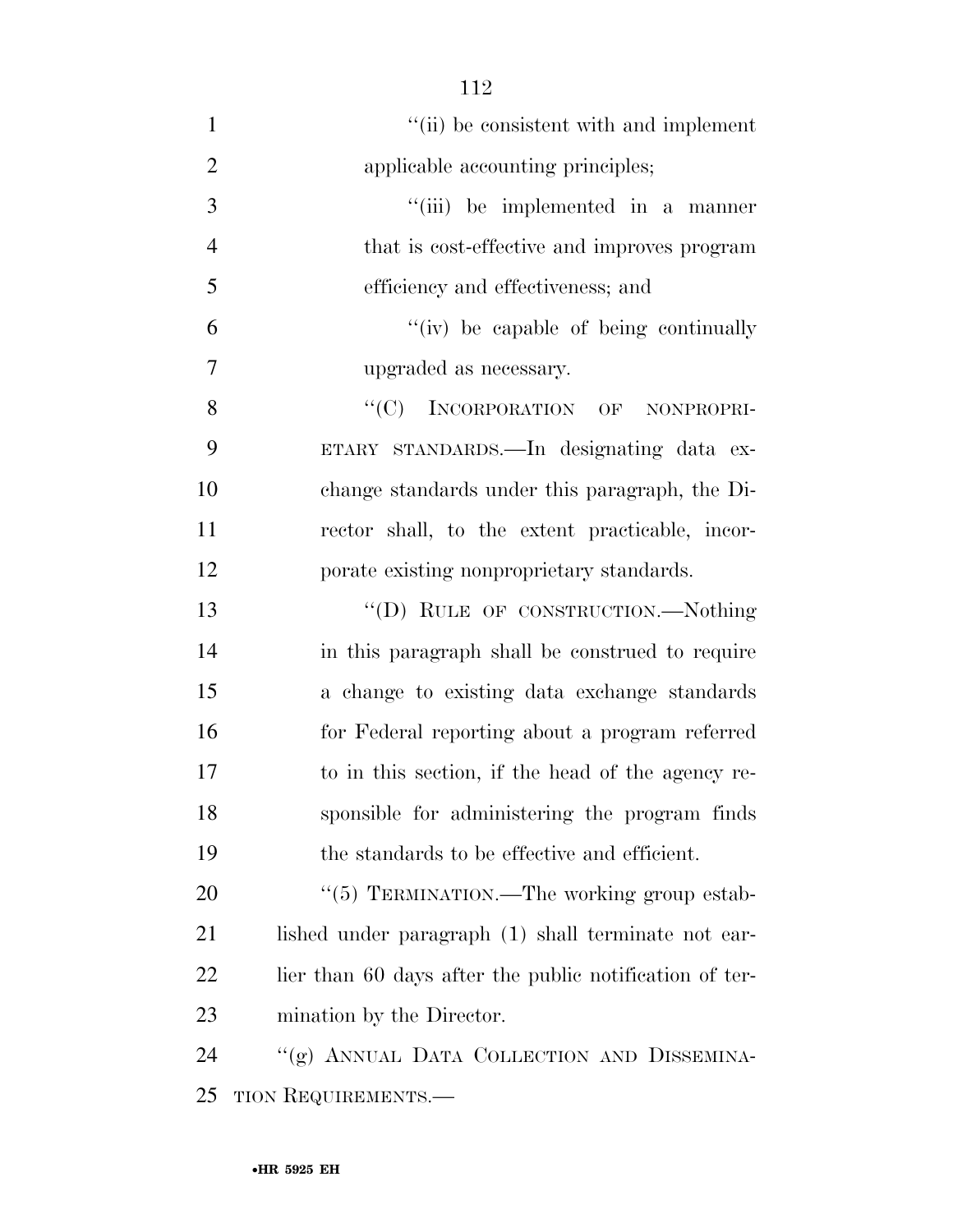| $\mathbf{1}$   | "(1) IN GENERAL.—The Director shall collect           |
|----------------|-------------------------------------------------------|
| $\overline{2}$ | and disseminate, as appropriate, such information as  |
| 3              | the Director determines is appropriate, but not less  |
| $\overline{4}$ | than the information described in this subsection. To |
| 5              | the extent practicable, the data shall be publicly    |
| 6              | available in a machine-readable format on the Drug    |
| 7              | Control Data Dashboard, be searchable by year,        |
| 8              | agency, drug, and location, and cover not less than   |
| 9              | the previous 10-year period.                          |
| 10             | "(2) PREPARATION AND DISSEMINATION OF IN-             |
| 11             | FORMATION.—The Director shall prepare and dis-        |
| 12             | seminate the following:                               |
| 13             | $\lq\lq$ An assessment of current illicit drug        |
| 14             | use (including inhalants and steroids) and avail-     |
| 15             | ability, impact of illicit drug use, and treatment    |
| 16             | availability, which assessment shall include—         |
| 17             | "(i) estimates of drug prevalence and                 |
| 18             | frequency of use as measured by national,             |
| 19             | State, and local surveys of illicit drug use          |
| 20             | and by other special studies of non-                  |
| 21             | dependent and dependent illicit drug use;             |
| 22             | "(ii) illicit drug use in the workplace               |
| 23             | and the productivity lost by such use; and            |
| 24             | "(iii) illicit drug use by arrestees, pro-            |
| 25             | bationers, and parolees.                              |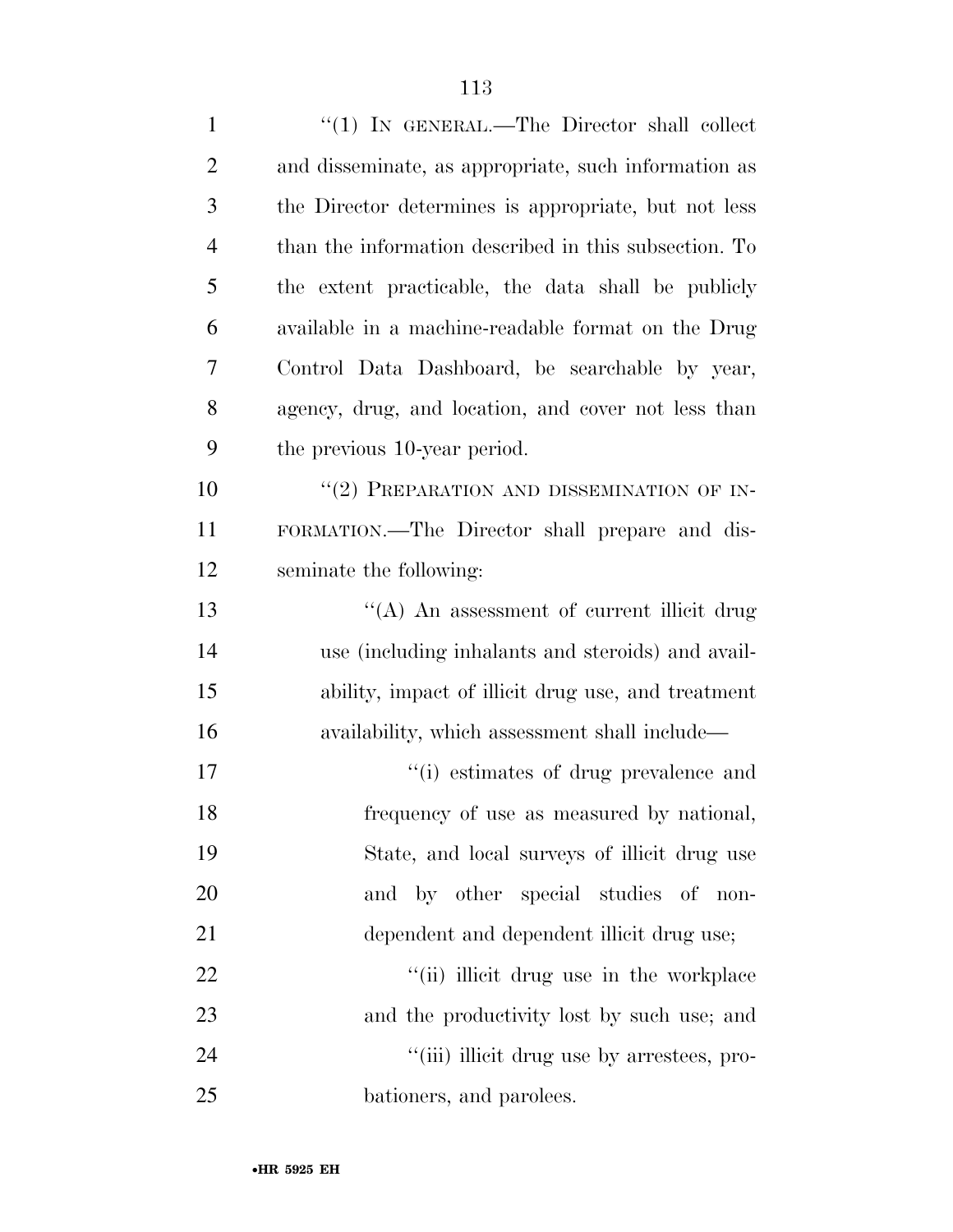1 ''(B) An assessment of the reduction of il- licit drug availability, for each drug identified 3 under section  $1005(c)(1)(A)(i)$ , as measured  $4 \text{ by}$ — ''(i) the quantities of such drug avail- able for consumption in the United States;  $''(ii)$  the amount of such drug enter- ing the United States; 9 ''(iii) the number of illicit drug manu- facturing laboratories seized and destroyed of each such drug and the number of hec- tares cultivated and destroyed domestically 13 and in other countries of such drug; 14 ''(iv) the number of metric tons of such drug seized; and ''(v) changes in the price and purity of such drug. 18 ''(C) An assessment of the reduction of the consequences of illicit drug use and availability, which shall include—  $\frac{1}{2}$  (i) the cost of treating substance use disorder in the United States, such as the quantity of illicit drug-related services pro-vided;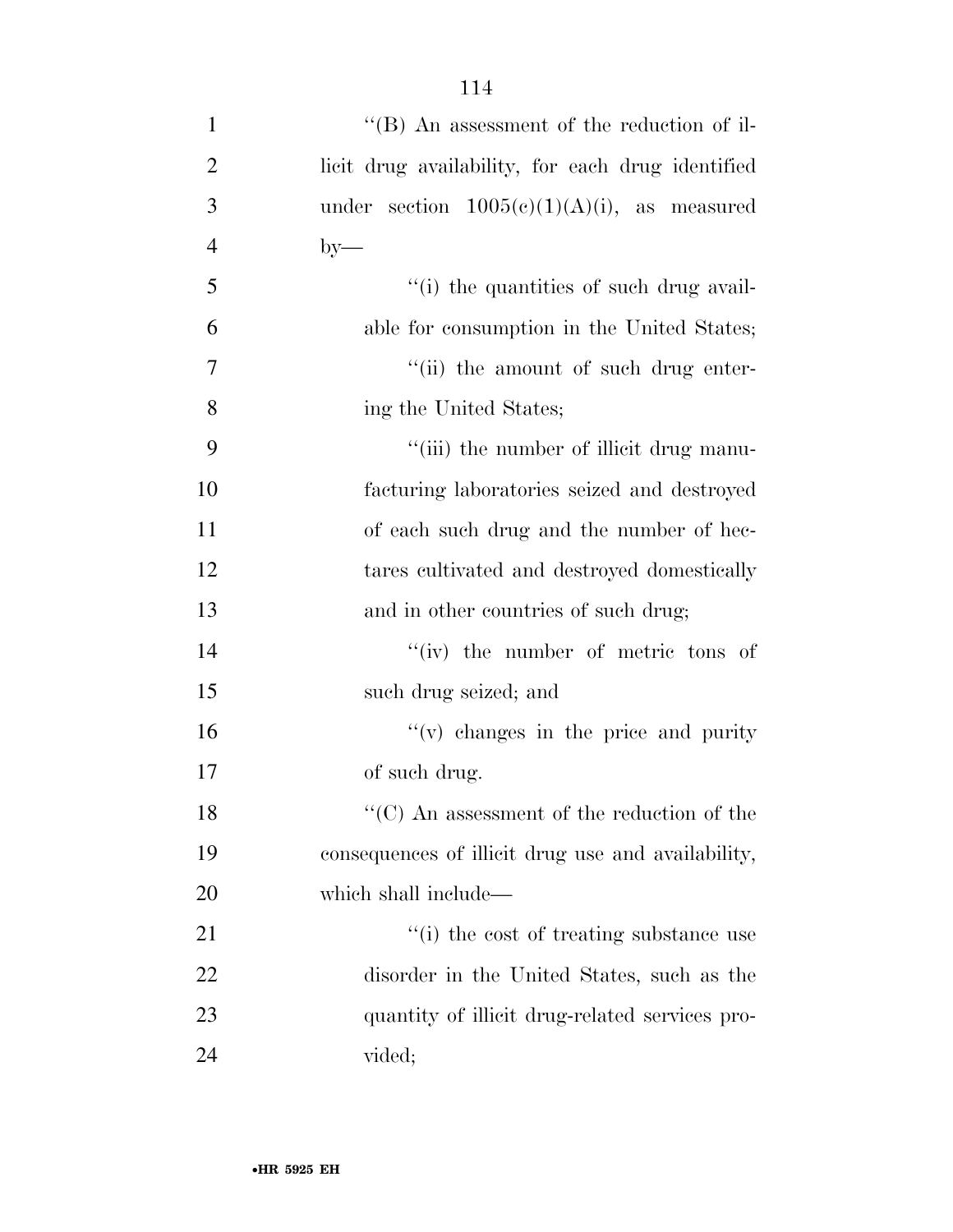1 ''(ii) the annual national health care cost of illicit drug use; and  $\frac{1}{1}$  the extent of illicit drug-related crime and criminal activity. ''(D) A determination of the status of sub- stance use disorder treatment in the United States, by assessing— ''(i) public and private treatment utili- zation; and  $"$ (ii) the number of illicit drug users the Director estimates meet diagnostic cri-12 teria for treatment. **''§ 1014. Authorization of appropriations**  ''There are authorized to be appropriated to carry out this chapter, except as otherwise specified, to remain avail- able until expended, \$18.4 million for each of fiscal years 2019 through 2023. ''SUBCHAPTER II—DRUG-FREE COMMUNITIES SUPPORT PROGRAM **''§ 1021. Establishment of drug-free communities sup- port program**  ''(a) ESTABLISHMENT.—The Director shall establish a program to support communities in the development and

implementation of comprehensive, long-term plans and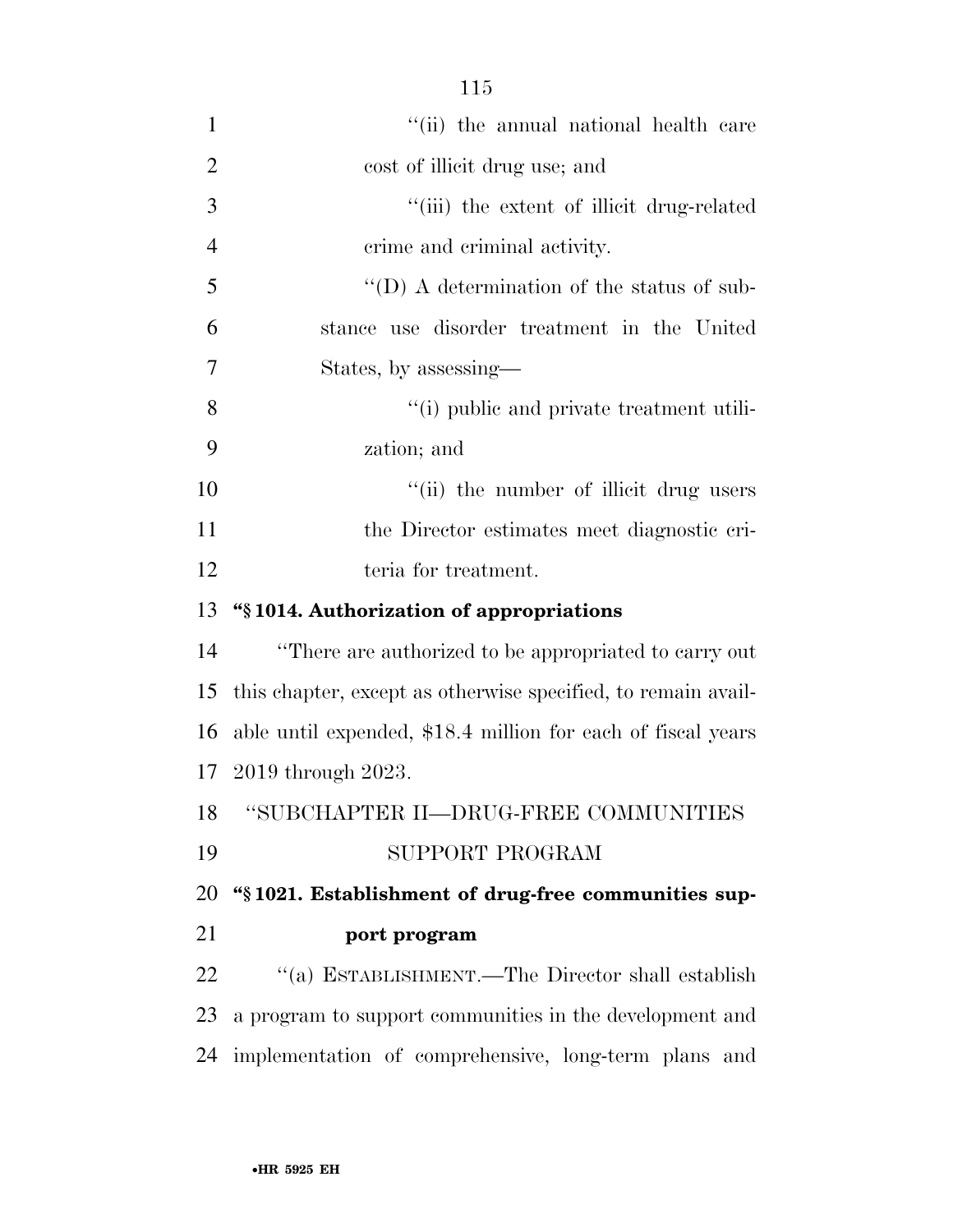programs to prevent and treat substance use and misuse among youth.

 ''(b) PROGRAM.—In carrying out the Program, the Director shall—

5 "(1) make and track grants to grant recipients;  $(2)$  provide for technical assistance and train- ing, data collection, and dissemination of informa- tion on state-of-the-art practices that the Director determines to be effective in reducing substance use; and

11 ''(3) provide for the general administration of the Program.

 ''(c) ADMINISTRATION.—The Director shall appoint an Administrator to carry out the Program.

 ''(d) CONTRACTING.—The Director may employ any necessary staff and may enter into contracts or agree- ments with National Drug Control Program Agencies, in- cluding interagency agreements, to delegate authority for the execution of grants and for such other activities nec-essary to carry out this chapter.

## **''§ 1022. Program authorization**

 ''(a) GRANT ELIGIBILITY.—To be eligible to receive an initial grant or a renewal grant under this subchapter, a coalition shall meet each of the following criteria: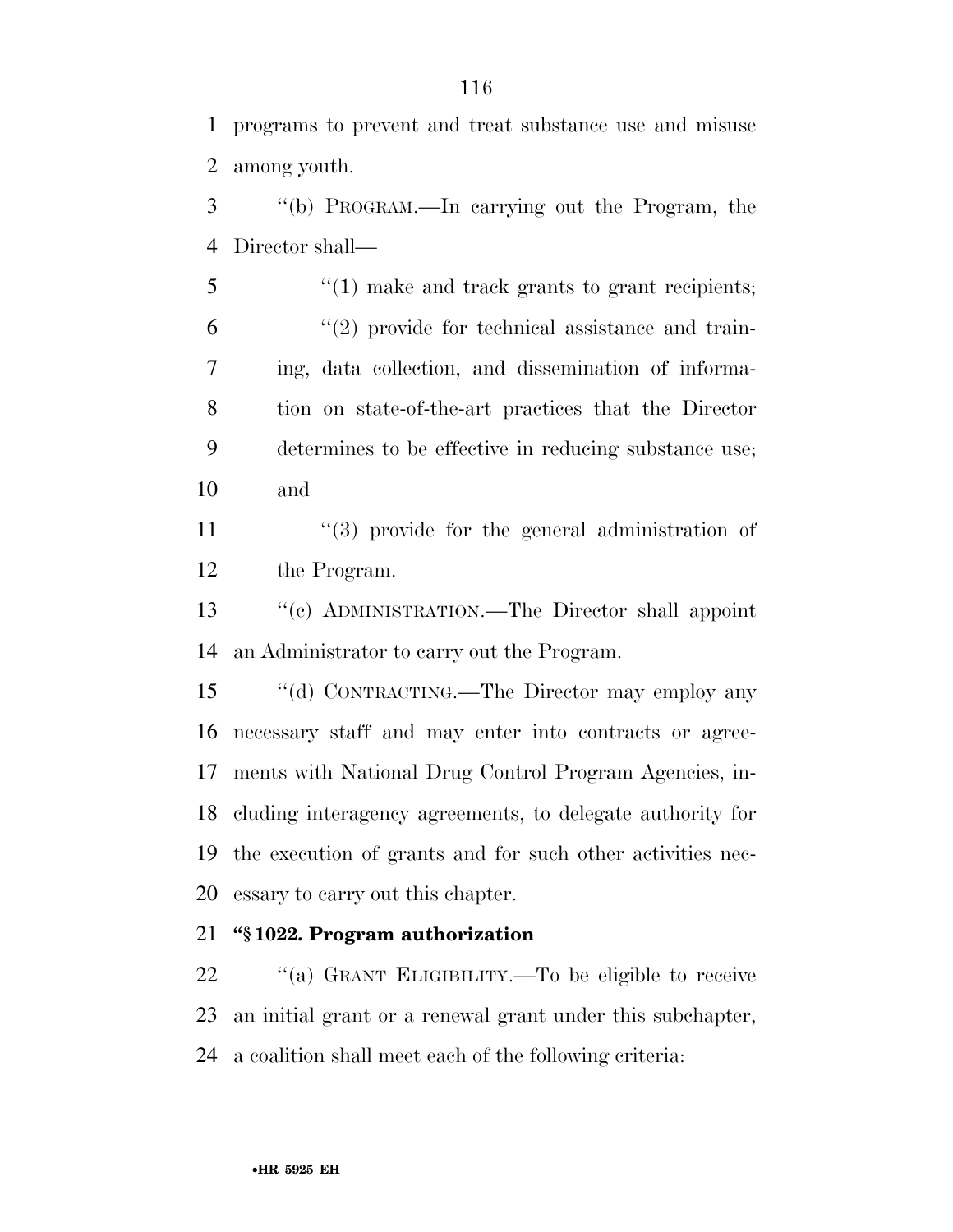| $\mathbf{1}$   | "(1) APPLICATION.—The coalition shall submit      |
|----------------|---------------------------------------------------|
| $\overline{2}$ | an application to the Administrator in accordance |
| 3              | with section $1023(a)(2)$ .                       |
| $\overline{4}$ | $``(2)$ MAJOR SECTOR INVOLVEMENT.                 |
| 5              | "(A) IN GENERAL.—The coalition shall              |
| 6              | consist of one or more representatives of each    |
| 7              | of the following categories:                      |
| 8              | $\lq$ <sup>"</sup> (i) Youth.                     |
| 9              | $``$ (ii) Parents.                                |
| 10             | "(iii) Businesses.                                |
| 11             | " $(iv)$ The media.                               |
| 12             | $\lq\lq$ (v) Schools.                             |
| 13             | "(vi) Organizations serving youth.                |
| 14             | "(vii) Law enforcement.                           |
| 15             | "(viii) Religious or fraternal organiza-          |
| 16             | tions.                                            |
| 17             | "(ix) Civic and volunteer groups.                 |
| 18             | "(x) Health care professionals.                   |
| 19             | "(xi) State, local, or Tribal govern-             |
| 20             | mental agencies with expertise in the field       |
| 21             | of substance use prevention or substance          |
| 22             | use disorders (including, if applicable, the      |
| 23             | State authority with primary authority for        |
| 24             | substance use and misuse).                        |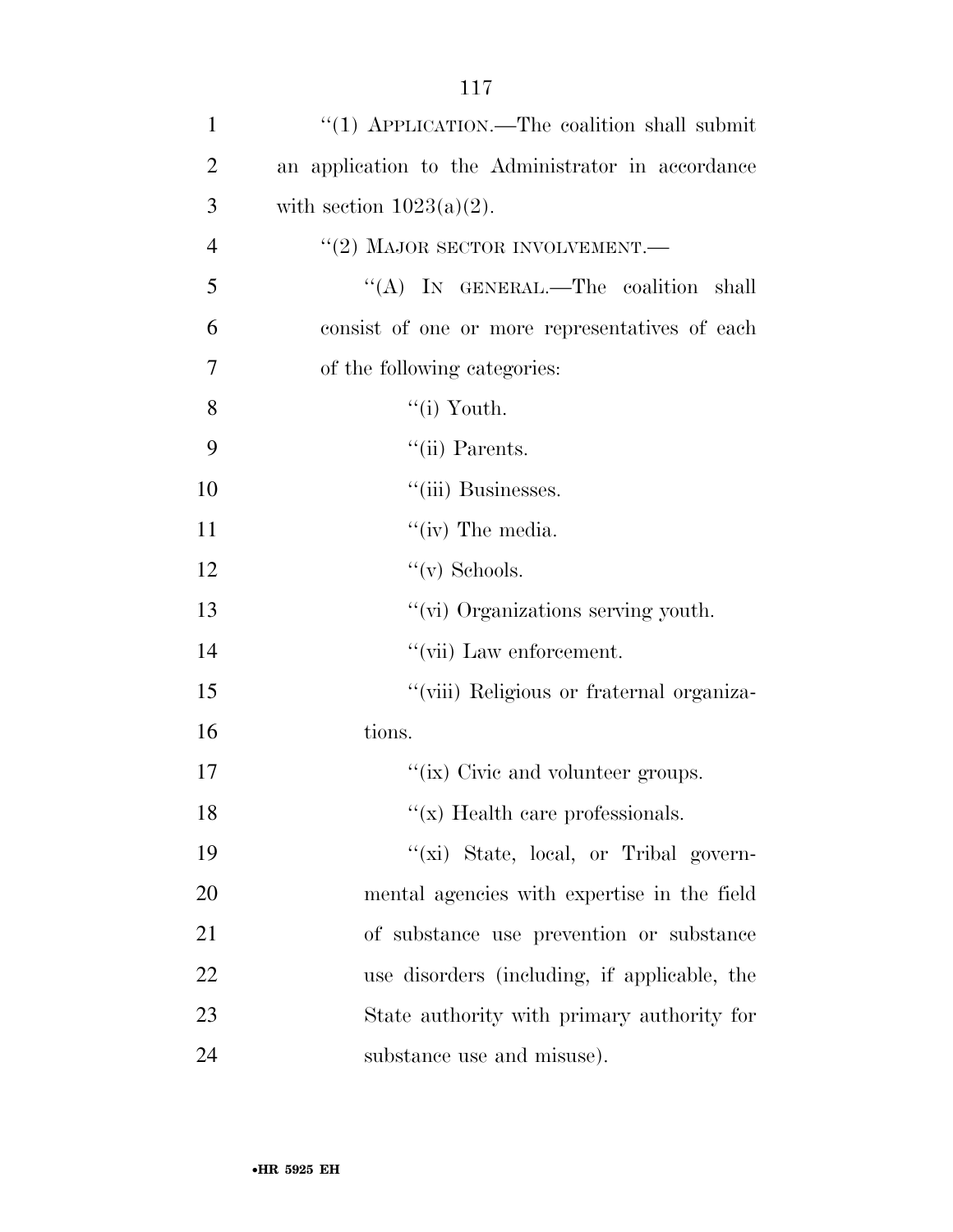- 1  $''(\n\chiii)$  Other organizations involved in 2 reducing the prevalence of substance use and misuse or substance use disorders. ''(B) ELECTED OFFICIALS.—If feasible, in addition to representatives from the categories listed in subparagraph (A), the coalition shall have an elected official (or a representative of an elected official) from— 9 ''(i) the Federal Government; and 10  $"$ (ii) the government of the appro-**priate State and political subdivision there-** of or the governing body or an Indian tribe (as that term is defined in section 4(e) of the Indian Self-Determination Act (25 15 U.S.C. 5304)). ''(C) REPRESENTATION.—An individual who is a member of the coalition may serve on
- the coalition as a representative of not more than one category listed under subparagraph (A). 21 "(3) COMMITMENT.—The coalition shall dem-

 onstrate, to the satisfaction of the Administrator—  $\langle (A)$  that the representatives of the coali- tion have worked together on substance use and misuse reduction initiatives, which, at a min-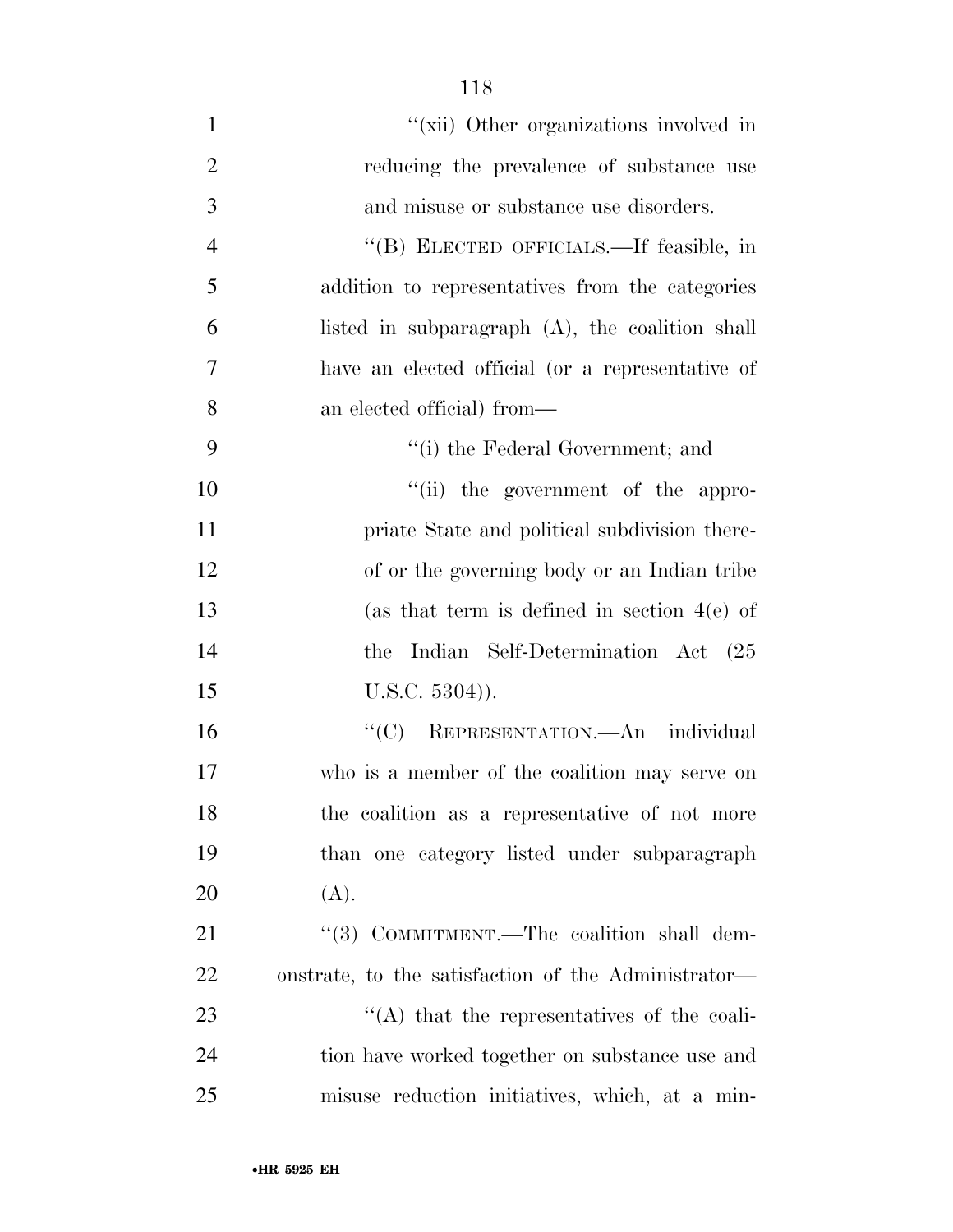| $\mathbf{1}$   | imum, includes initiatives that target drugs de-   |
|----------------|----------------------------------------------------|
| $\overline{2}$ | scribed in section $1027(6)(A)$ , for a period of  |
| 3              | not less than 6 months, acting through entities    |
| $\overline{4}$ | such as task forces, subcommittees, or commu-      |
| 5              | nity boards; and                                   |
| 6              | "(B) substantial participation from volun-         |
| 7              | teer leaders in the community involved (espe-      |
| 8              | cially in cooperation with individuals involved    |
| 9              | with youth such as parents, teachers, coaches,     |
| 10             | youth workers, and members of the clergy).         |
| 11             | "(4) MISSION AND STRATEGIES.—The coalition         |
| 12             | shall, with respect to the community involved—     |
| 13             | $\lq\lq$ have as its principal mission the re-     |
| 14             | duction of illegal drug use, which, at a min-      |
| 15             | imum, includes the use of illegal drugs de-        |
| 16             | scribed in section $1027(6)(A)$ , in a comprehen-  |
| 17             | sive and long-term manner, with a primary          |
| 18             | focus on youth in the community;                   |
| 19             | "(B) describe and document the nature              |
| 20             | and extent of the substance use and misuse         |
| 21             | problem, which, at a minimum, includes the use     |
| 22             | and misuse of drugs described in section           |
| 23             | $1027(6)(A)$ , in the community;                   |
| 24             | $\lq\lq$ (C)(i) provide a description of substance |
| 25             | use and misuse prevention and treatment pro-       |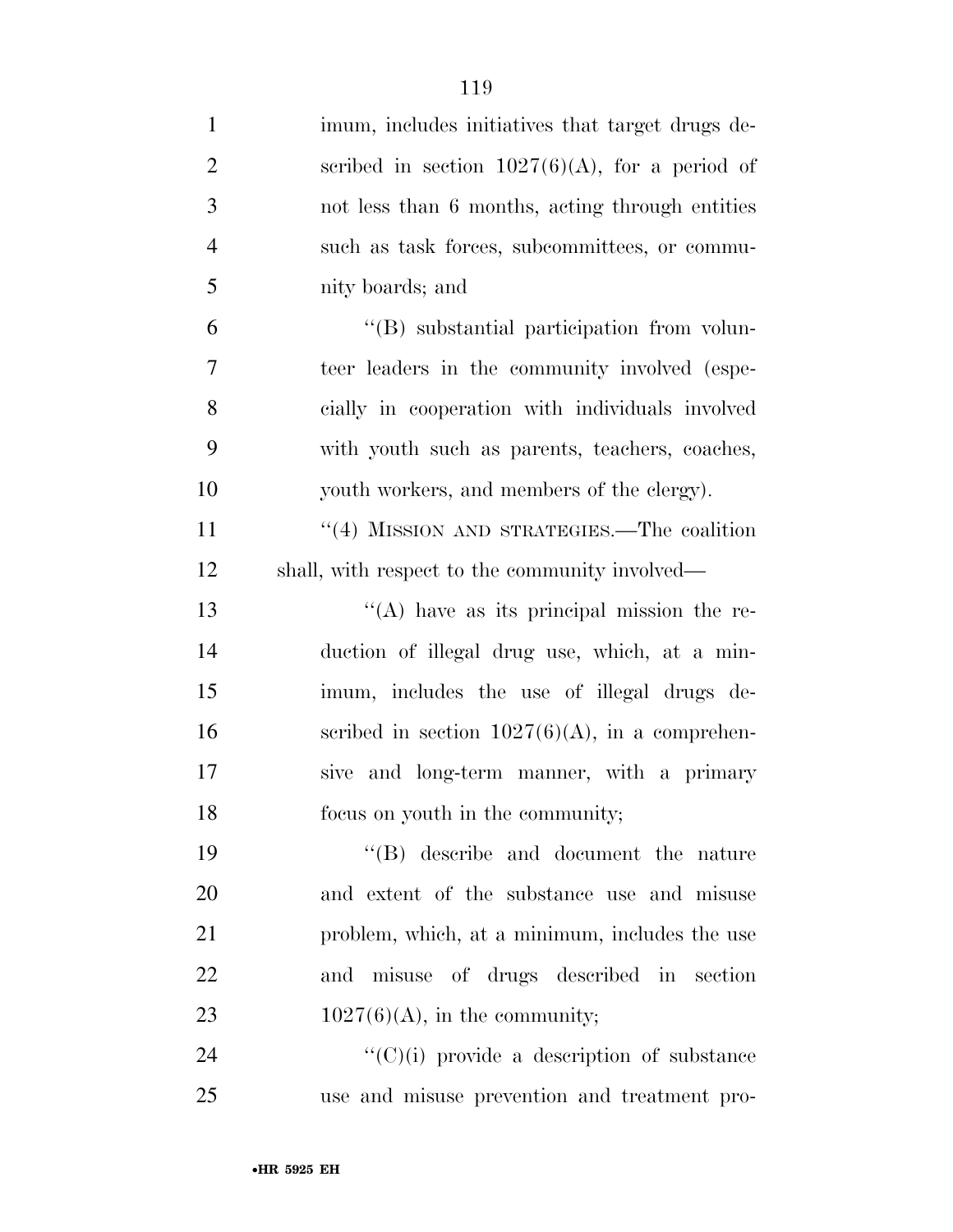| $\mathbf{1}$   | grams and activities, which, at a minimum, in-       |
|----------------|------------------------------------------------------|
| $\overline{2}$ | cludes programs and activities relating to the       |
| 3              | use and misuse of drugs described in section         |
| $\overline{4}$ | $1027(6)(A)$ , in existence at the time of the       |
| 5              | grant application; and                               |
| 6              | "(ii) identify substance use and misuse              |
| $\overline{7}$ | programs and service gaps, which, at a min-          |
| 8              | imum, includes programs and gaps relating to         |
| 9              | the use and misuse of drugs described in sec-        |
| 10             | tion $1027(6)(A)$ , in the community;                |
| 11             | $\lq\lq$ (D) develop a strategic plan to reduce      |
| 12             | substance use and misuse among youth, which,         |
| 13             | at a minimum, includes the use and misuse of         |
| 14             | drugs described in section $1027(6)(A)$ , in a       |
| 15             | comprehensive and long-term fashion; and             |
| 16             | " $(E)$ work to develop a consensus regard-          |
| 17             | ing the priorities of the community to combat        |
| 18             | substance use and misuse among youth, which,         |
| 19             | at a minimum, includes the use and misuse of         |
| 20             | drugs described in section $1027(6)(A)$ .            |
| 21             | "(5) SUSTAINABILITY.—The coalition<br>shall          |
| 22             | demonstrate that the coalition is an ongoing concern |
| 23             | by demonstrating that the coalition—                 |
| 24             | "(A) is—                                             |
| 25             | $\lq\lq(i)(I)$ a nonprofit organization; or          |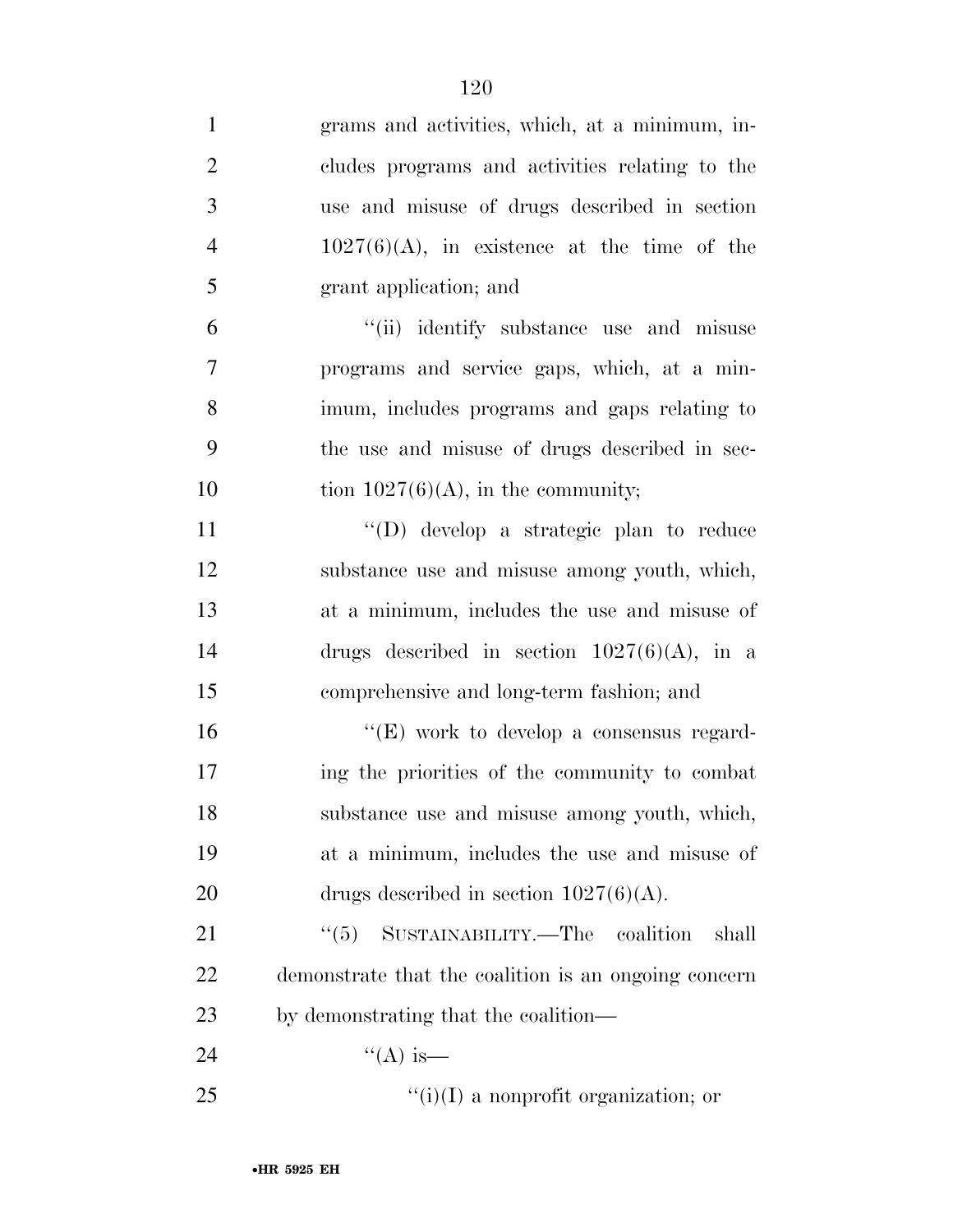| $\mathbf{1}$   | $\lq\lq$ (II) an entity that the Administrator                      |
|----------------|---------------------------------------------------------------------|
| $\overline{2}$ | determines to be appropriate; or                                    |
| 3              | "(ii) part of, or is associated with, an                            |
| $\overline{4}$ | established legal entity;                                           |
| 5              | "(B) receives financial support (including,                         |
| 6              | in the discretion of the Administrator, in-kind                     |
| 7              | contributions) from non-Federal sources; and                        |
| 8              | $\lq\lq$ <sup>"</sup> (C) has a strategy to solicit substantial fi- |
| 9              | nancial support from non-Federal sources to en-                     |
| 10             | sure that the coalition and the programs oper-                      |
| 11             | ated by the coalition are self-sustaining.                          |
| 12             | "(6) ACCOUNTABILITY.—The coalition shall—                           |
| 13             | $\lq\lq$ establish a system to measure and re-                      |
| 14             | port outcomes-                                                      |
| 15             | "(i) consistent with common indica-                                 |
| 16             | tors and evaluation protocols established                           |
| 17             | by the Administrator; and                                           |
| 18             | "(ii) approved by the Administrator;                                |
| 19             | $\lq\lq (B)$ conduct—                                               |
| 20             | "(i) for an initial grant under this                                |
| 21             | subchapter, an initial benchmark survey of                          |
| 22             | drug use among youth (or use local sur-                             |
| 23             | veys or performance measures available or                           |
| 24             | accessible in the community at the time of                          |
| 25             | the grant application); and                                         |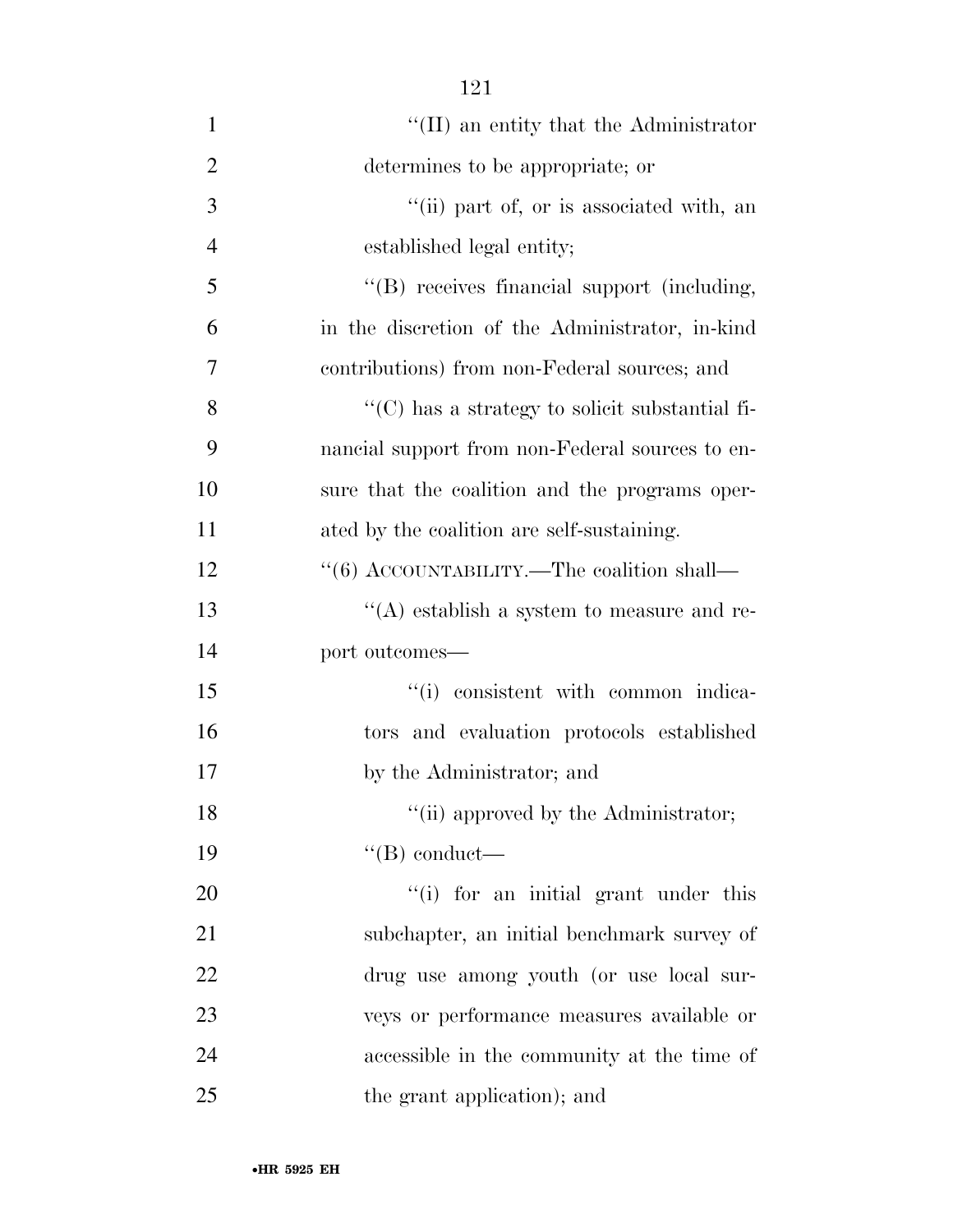| $\mathbf{1}$   | "(ii) biennial surveys (or incorporate                  |
|----------------|---------------------------------------------------------|
| $\overline{2}$ | local surveys in existence at the time of the           |
| 3              | evaluation) to measure the progress and                 |
| $\overline{4}$ | effectiveness of the coalition; and                     |
| 5              | "(C) provide assurances that the entity                 |
| 6              | conducting an evaluation under this paragraph,          |
| 7              | or from which the coalition receives informa-           |
| 8              | tion, has experience—                                   |
| 9              | "(i) in gathering data related to sub-                  |
| 10             | stance use and misuse among youth; or                   |
| 11             | "(ii) in evaluating the effectiveness of                |
| 12             | community anti-drug coalitions.                         |
| 13             | "(7) ADDITIONAL CRITERIA.—The Director                  |
| 14             | shall not impose any eligibility criteria on new appli- |
| 15             | cants or renewal grantees not provided in this chap-    |
| 16             | ter.                                                    |
| 17             | "(b) GRANT AMOUNTS.—                                    |
| 18             | $``(1)$ IN GENERAL.—                                    |
| 19             | $\lq\lq$ (A) GRANTS.                                    |
| 20             | "(i) IN GENERAL.—Subject to clause                      |
| 21             | (iv), for a fiscal year, the Administrator              |
| 22             | may grant to an eligible coalition under                |
| 23             | this paragraph, an amount not to exceed                 |
| 24             | the amount of non-Federal funds raised by               |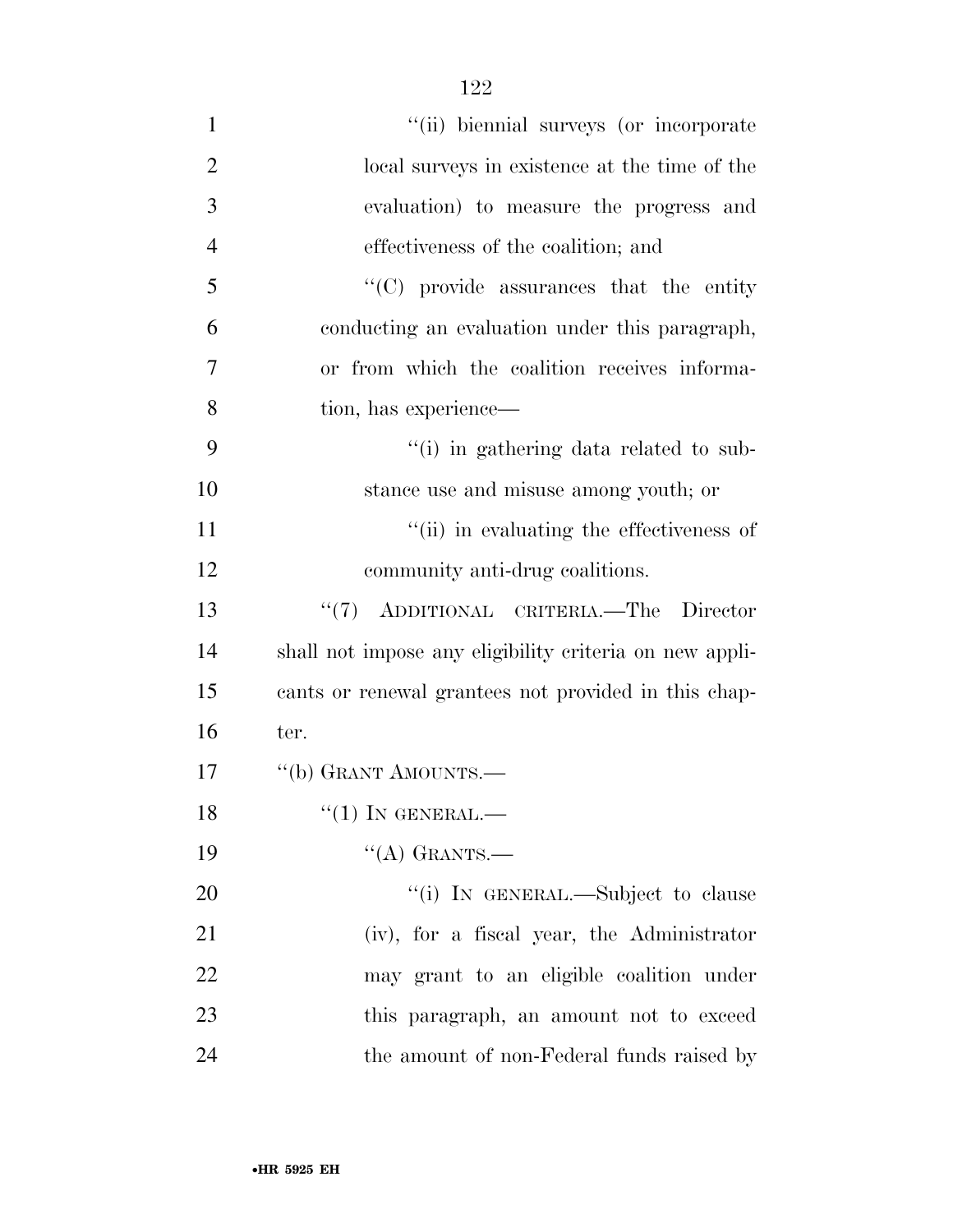the coalition, including in-kind contribu-2 tions, for that fiscal year. 3 "(ii) SUSPENSION OF GRANTS.—If such grant recipient fails to continue to meet the criteria specified in subsection (a), the Administrator may suspend the grant, after providing written notice to the grant recipient and an opportunity to ap- peal. 10 "(iii) RENEWAL GRANTS.—Subject to clause (iv), the Administrator may award a renewal grant to a grant recipient under this subparagraph for each fiscal year fol- lowing the fiscal year for which an initial grant is awarded, in an amount not to ex- ceed the amount of non-Federal funds raised by the coalition, including in-kind contributions, for that fiscal year, during the 4-year period following the period of 20 the initial grant. 21 ""(iv) LIMITATION.—The amount of a grant award under this subparagraph may 23 not exceed \$125,000 for a fiscal year.

24 "(B) COALITION AWARDS.—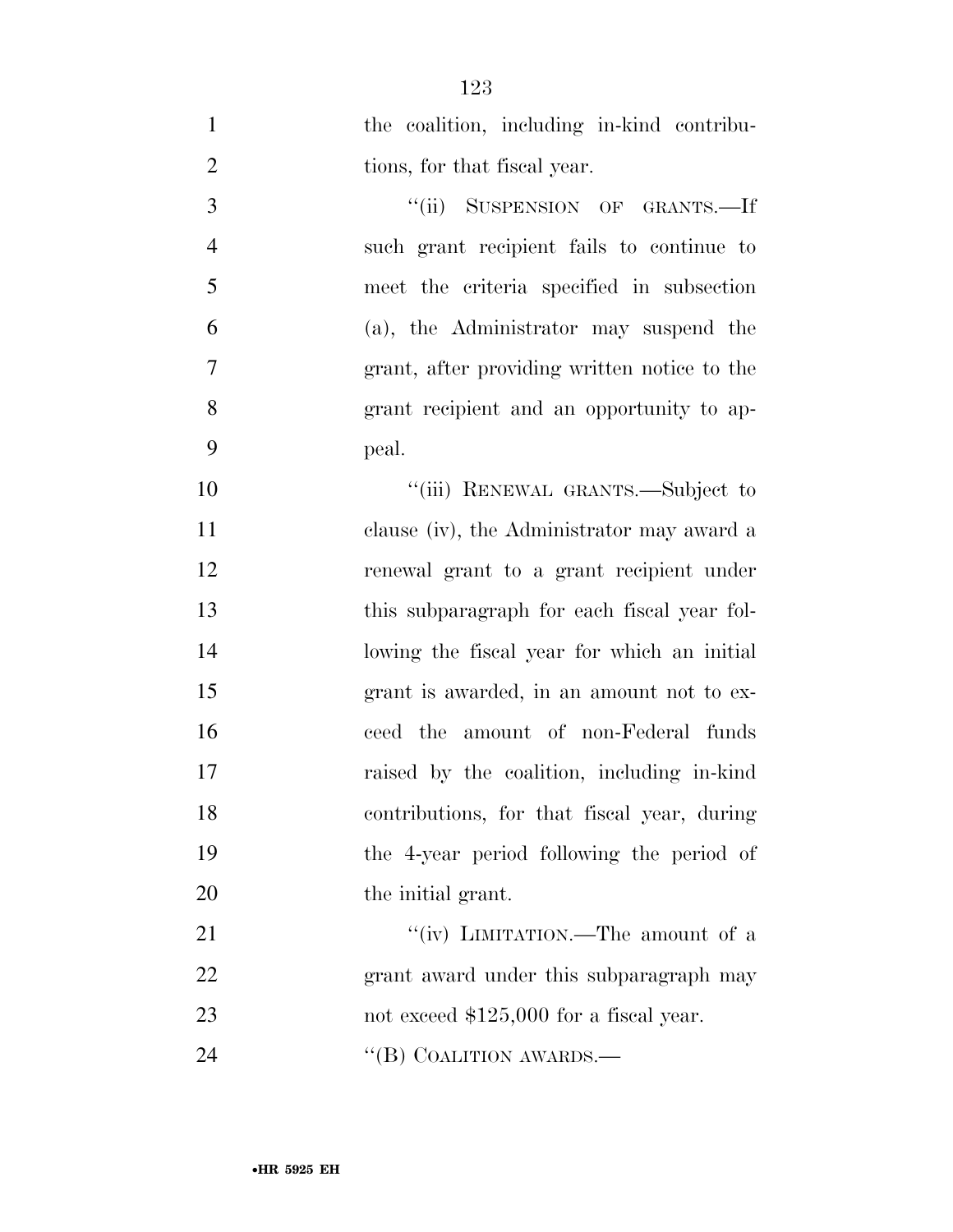| $\mathbf{1}$   | "(i) IN GENERAL.—Except as pro-              |
|----------------|----------------------------------------------|
| $\overline{2}$ | vided in clause (ii), the Administrator may, |
| 3              | with respect to a community, make a grant    |
| $\overline{4}$ | to one eligible coalition that represents    |
| 5              | that community.                              |
| 6              | "(ii) EXCEPTION.—The Administrator           |
| 7              | may make a grant to more than one eligi-     |
| 8              | ble coalition that represents a community    |
| 9              | $if$ —                                       |
| 10             | $\lq\lq$ the eligible coalitions dem-        |
| 11             | onstrate that the coalitions are col-        |
| 12             | laborating with one another; and             |
| 13             | "(II) each of the coalitions has             |
| 14             | independently met the requirements           |
| 15             | set forth in subsection (a).                 |
| 16             | $``(2)$ RURAL COALITION GRANTS.—             |
| 17             | $\lq\lq (A)$ In GENERAL.—                    |
| 18             | "(i) IN GENERAL.—In addition<br>$\mathbf{t}$ |
| 19             | awarding grants under paragraph (1), to      |
| 20             | stimulate the development of coalitions in   |
| 21             | sparsely populated and rural areas, the      |
| 22             | Administrator may award a grant in ac-       |
| 23             | cordance with this section to a coalition    |
| 24             | that represents a county with a population   |
| 25             | that does not exceed 30,000 individuals. In  |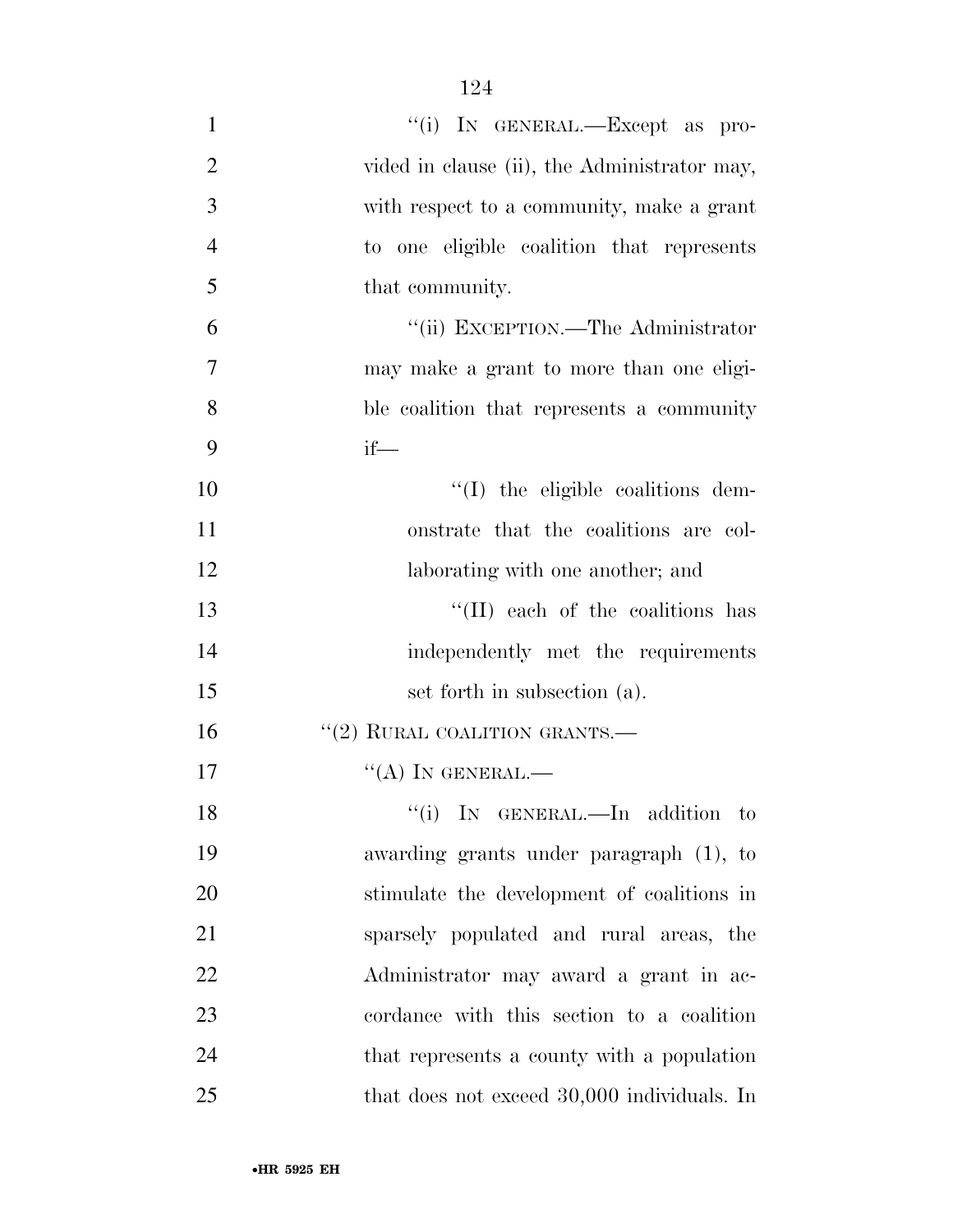| $\mathbf{1}$   | awarding a grant under this paragraph,            |
|----------------|---------------------------------------------------|
| $\overline{2}$ | the Administrator may waive any require-          |
| 3              | ment under subsection (a) if the Adminis-         |
| $\overline{4}$ | trator considers that waiver to be appro-         |
| 5              | priate.                                           |
| 6              | "(ii) MATCHING REQUIREMENT.—                      |
| 7              | Subject to subparagraph $(C)$ , for a fiscal      |
| 8              | year, the Administrator may grant to an           |
| 9              | eligible coalition under this paragraph, an       |
| 10             | amount not to exceed the amount of non-           |
| 11             | Federal funds raised by the coalition, in-        |
| 12             | eluding in-kind contributions, for that fis-      |
| 13             | cal year.                                         |
| 14             | "(iii) SUSPENSION OF GRANTS.—If                   |
| 15             | such grant recipient fails to continue to         |
| 16             | meet any criteria specified in subsection         |
| 17             | (a) that has not been waived by the Ad-           |
| 18             | ministrator pursuant to clause (i), the Ad-       |
| 19             | ministrator may suspend the grant, after          |
| 20             | providing written notice to the grant re-         |
| 21             | cipient and an opportunity to appeal.             |
| 22             | RENEWAL GRANTS.-The Adminis-<br>``(B)             |
| 23             | trator may award a renewal grant to an eligible   |
| 24             | coalition that is a grant recipient under this    |
| 25             | paragraph for each fiscal year following the fis- |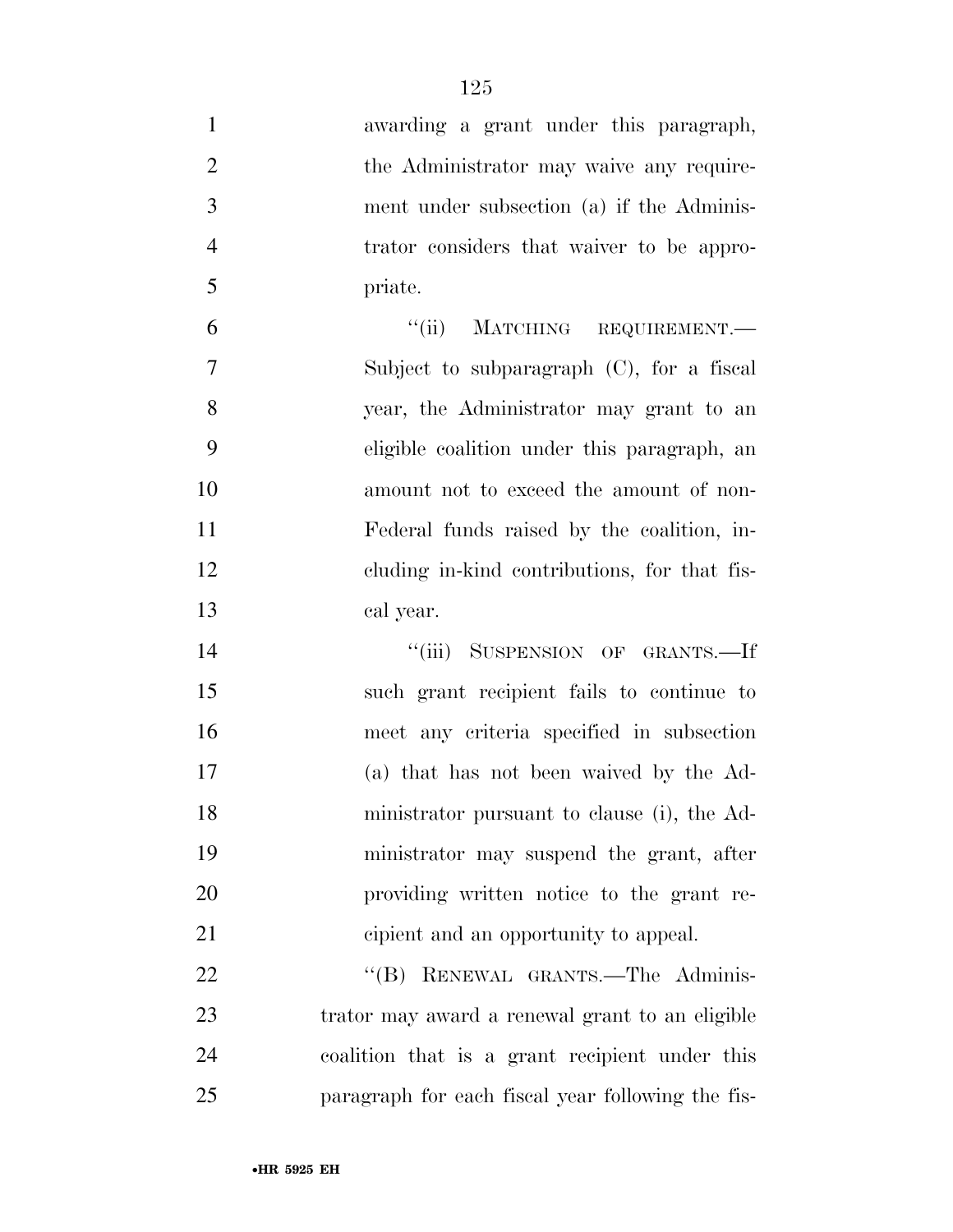| $\mathbf{1}$   | cal year for which an initial grant is awarded,        |
|----------------|--------------------------------------------------------|
| $\overline{2}$ | in an amount not to exceed the amount of non-          |
| 3              | Federal funds raised by the coalition, including       |
| $\overline{4}$ | in-kind contributions, during the 4-year period        |
| 5              | following the period of the initial grant.             |
| 6              | $``(C)$ LIMITATIONS.—                                  |
| 7              | "(i) AMOUNT.—The amount of a                           |
| 8              | grant award under this paragraph shall                 |
| 9              | not exceed $$125,000$ for a fiscal year.               |
| 10             | "(ii) AWARDS.—With respect to a                        |
| 11             | county referred to in subparagraph $(A)$ ,             |
| 12             | the Administrator may award a grant                    |
| 13             | under this section to not more than one el-            |
| 14             | igible coalition that represents the county.           |
| 15             | $``(3)$ ADDITIONAL GRANTS.—                            |
| 16             | "(A) IN GENERAL.—Subject to subpara-                   |
| 17             | $graph$ (F), the Administrator may award an ad-        |
| 18             | ditional grant under this paragraph to an eligi-       |
| 19             | ble coalition awarded a grant under paragraph          |
| 20             | $(1)$ or $(2)$ for any first fiscal year after the end |
| 21             | of the 4-year period following the period of the       |
| 22             | initial grant under paragraph $(1)$ or $(2)$ , as the  |
| 23             | case may be.                                           |
| 24             | "(B) SCOPE OF GRANTS.—A coalition                      |
| 25             | awarded a grant under paragraph $(1)$ or $(2)$ ,       |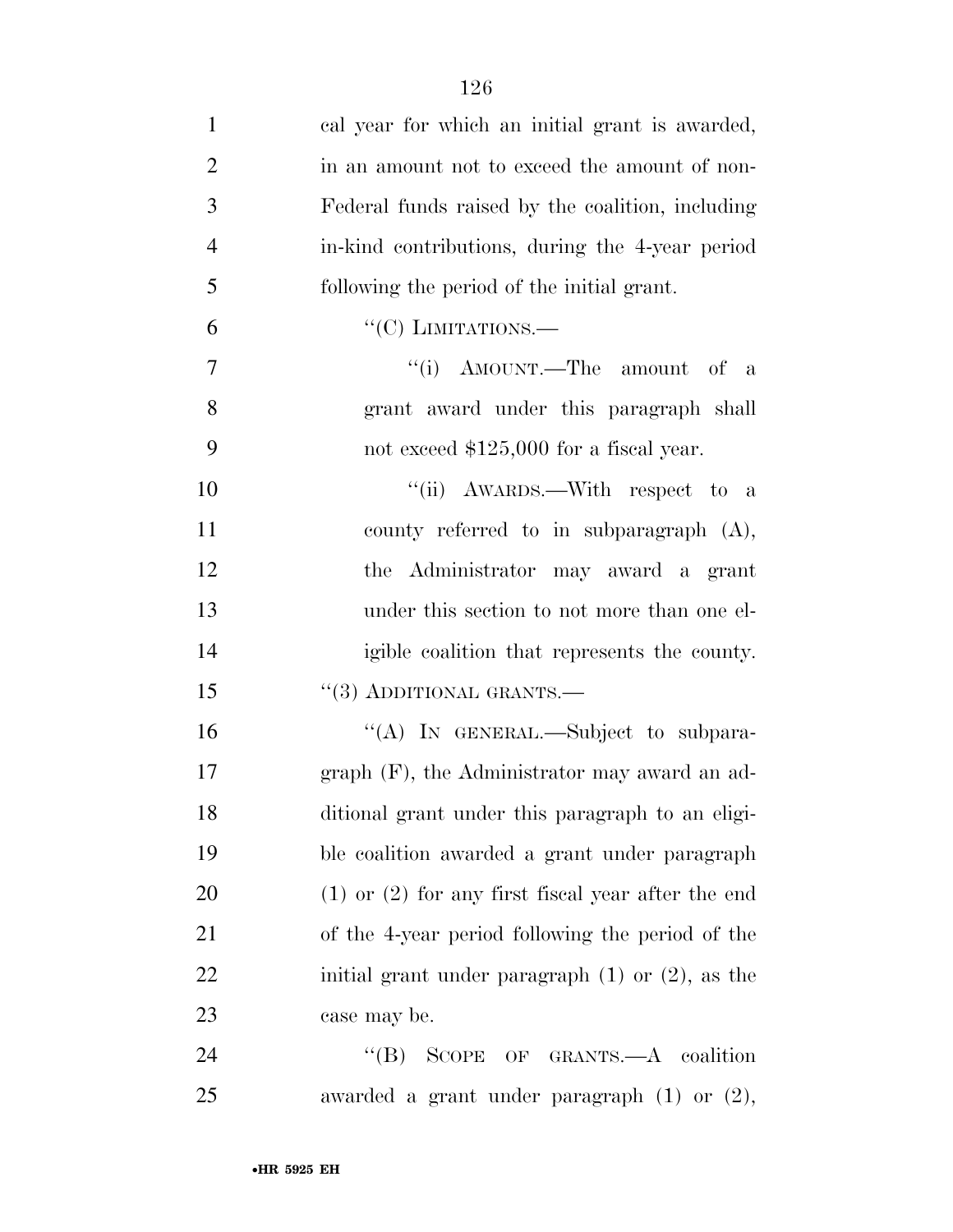| $\mathbf{1}$ | including a renewal grant under such para-        |
|--------------|---------------------------------------------------|
| 2            | graph, may not be awarded another grant           |
| 3            | under such paragraph, and is eligible for an ad-  |
| 4            | ditional grant under this section only under this |
| 5            | paragraph.                                        |

6 "(C) NO PRIORITY FOR APPLICATIONS. The Administrator may not afford a higher pri- ority in the award of an additional grant under this paragraph than the Administrator would afford the applicant for the grant if the appli- cant were submitting an application for an ini- tial grant under paragraph (1) or (2) rather than an application for a grant under this para-graph.

15 "(D) RENEWAL GRANTS.—Subject to sub- paragraph (F), the Administrator may award a renewal grant to a grant recipient under this paragraph for each of the fiscal years of the 4- fiscal-year period following the fiscal year for which the initial additional grant under sub- paragraph (A) is awarded in an amount not to exceed amounts as follows:

23 ''(i) For the first and second fiscal years of that 4-fiscal-year period, the amount of the non-Federal funds, includ-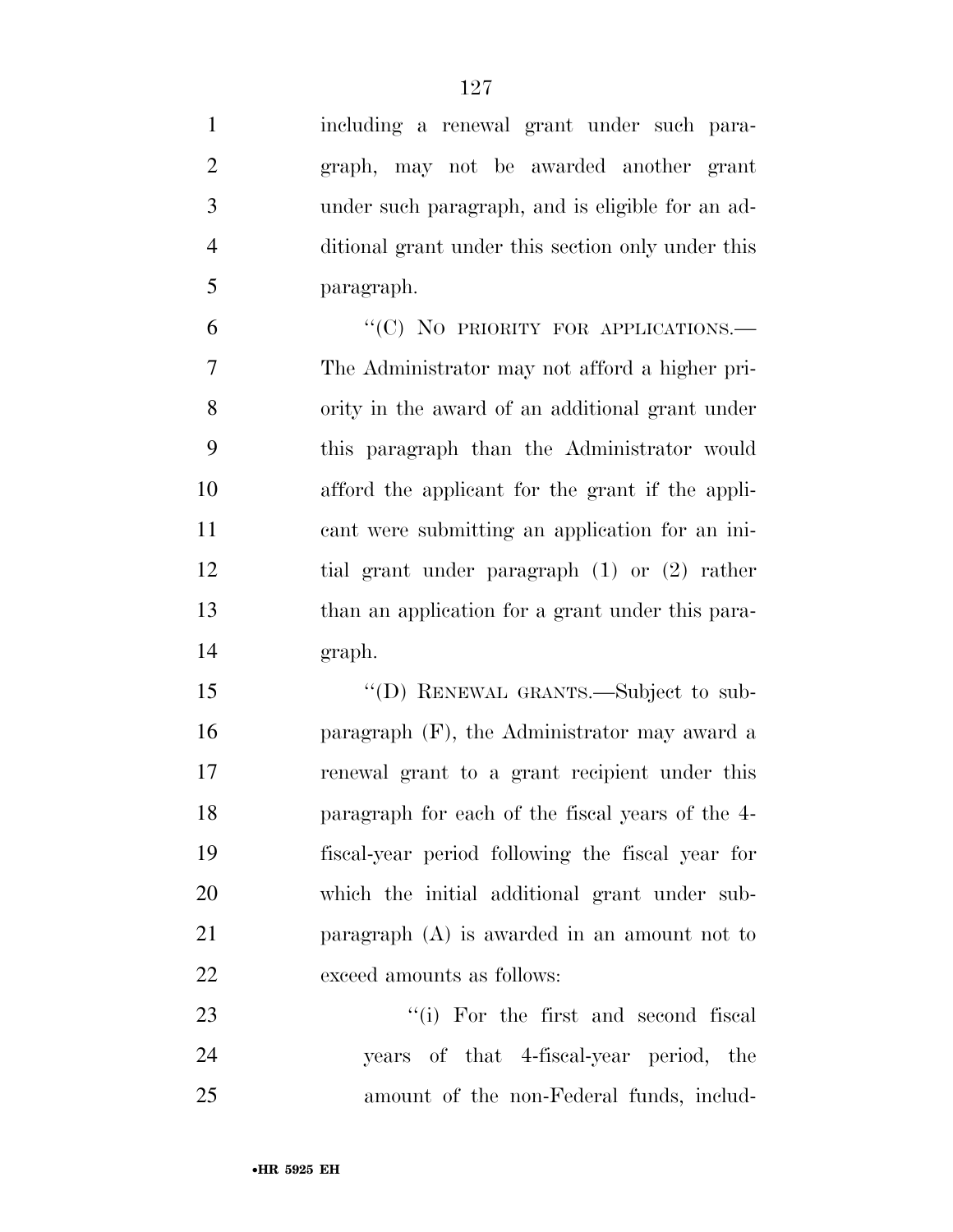| $\mathbf{1}$   | ing in-kind contributions, raised by the co-                 |
|----------------|--------------------------------------------------------------|
| $\overline{2}$ | alition for the applicable fiscal year is not                |
| 3              | than 125 percent of the amount<br><i>less</i>                |
| $\overline{4}$ | awarded.                                                     |
| 5              | "(ii) For the third and fourth fiscal                        |
| 6              | years of that 4-fiscal-year period, the                      |
| 7              | amount of the non-Federal funds, includ-                     |
| 8              | ing in-kind contributions, raised by the co-                 |
| 9              | alition for the applicable fiscal year is not                |
| 10             | than 150 percent of the amount<br><i>less</i>                |
| 11             | awarded.                                                     |
| 12             | "(E) SUSPENSION.—If a grant recipient                        |
| 13             | under this paragraph fails to continue to meet               |
| 14             | the criteria specified in subsection (a), the Ad-            |
| 15             | ministrator may suspend the grant, after pro-                |
| 16             | viding written notice to the grant recipient and             |
| 17             | an opportunity to appeal.                                    |
| 18             | "(F) LIMITATION.—The amount of a grant                       |
| 19             | award under this paragraph may not exceed                    |
| 20             | $$125,000$ for a fiscal year.                                |
| 21             | $\lq(4)$ PROCESS FOR SUSPENSION.—A grantee                   |
| 22             | shall not be suspended or terminated under para-             |
| 23             | graph $(1)(A)(ii)$ , $(2)(A)(iii)$ , or $(3)(E)$ unless that |
| 24             | grantee is afforded a fair, timely, and independent          |
| 25             | appeal prior to such suspension or termination.              |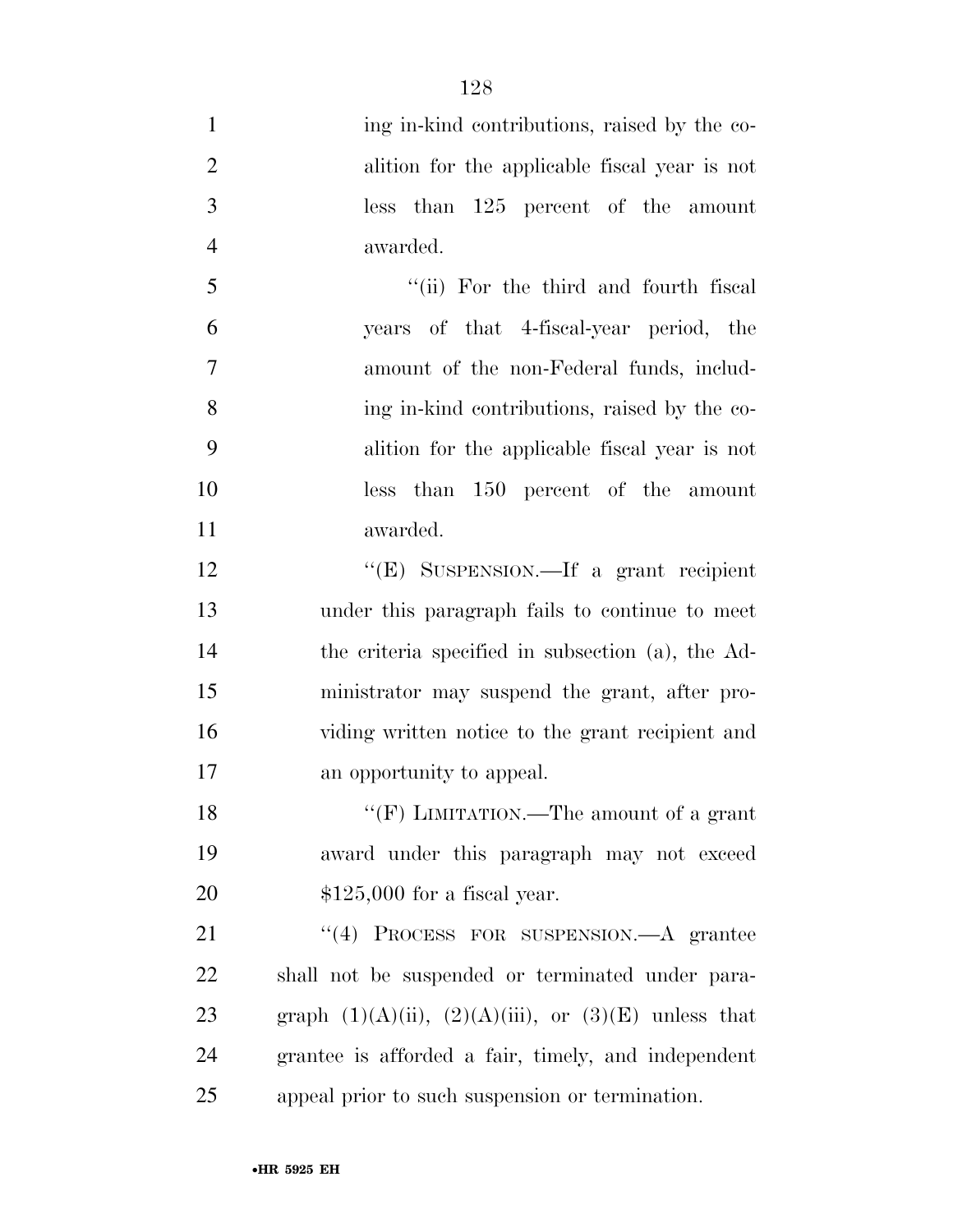1 "(c) TREATMENT OF FUNDS FOR COALITIONS REP- RESENTING CERTAIN ORGANIZATIONS.—Funds appro- priated for the substance use and misuse activities of a coalition that includes a representative of the Bureau of Indian Affairs, the Indian Health Service, or a Tribal gov- ernment agency with expertise in the field of substance use prevention may be counted as non-Federal funds raised by the coalition for purposes of this section.

 ''(d) PRIORITY IN AWARDING GRANTS.—In awarding 10 grants under subsection  $(b)(1)(A)(i)$ , priority shall be given to a coalition serving economically disadvantaged areas.

# **''§ 1023. Information collection and dissemination with respect to grant recipients**

15 "(a) COALITION INFORMATION.—

16 "(1) GENERAL AUDITING AUTHORITY.—For the purpose of audit and examination, the Adminis-trator—

 $"$ (A) shall have access to any books, docu- ments, papers, and records that are pertinent to any grant or grant renewal request under this subchapter; and

23 "'(B) may periodically request information from a grant recipient to ensure that the grant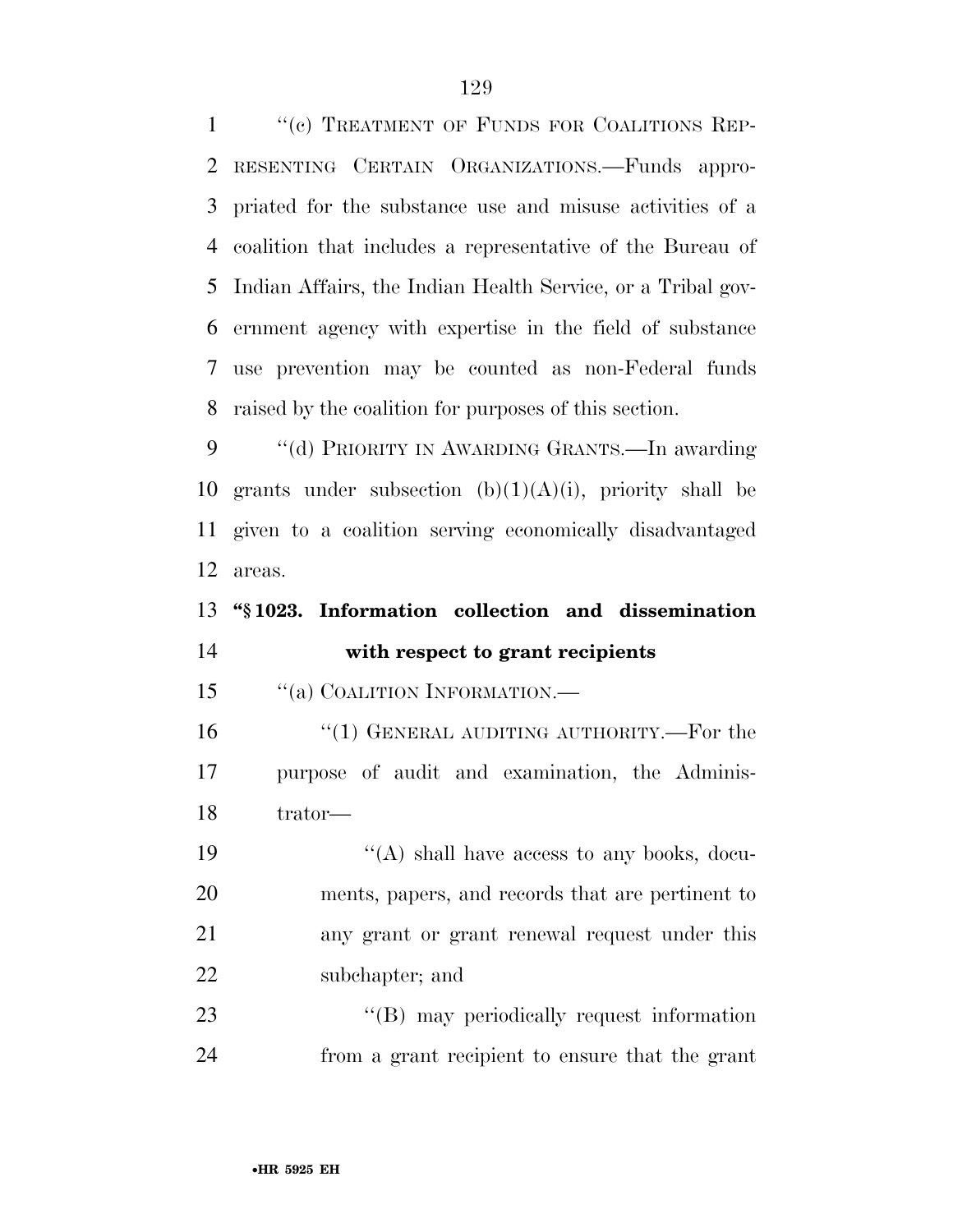recipient meets the applicable criteria under 2 section  $1022(a)$ .

3 "(2) APPLICATION PROCESS.—The Adminis- trator shall issue a request for proposal regarding, with respect to the grants awarded under section 1022, the application process, grant renewal, and suspension or withholding of renewal grants. Each application under this paragraph shall be in writing and shall be subject to review by the Administrator.

 ''(3) REPORTING.—The Administrator shall, to the maximum extent practicable and in a manner consistent with applicable law, minimize reporting requirements by a grant recipient and expedite any application for a renewal grant made under this sub-chapter.

''(b) DATA COLLECTION AND DISSEMINATION.—

17 "(1) IN GENERAL.—The Administrator may collect data from—

 $((A)$  national substance use and misuse or- ganizations that work with eligible coalitions, community anti-drug coalitions, departments or agencies of the Federal Government, or State or local governments and the governing bodies of Indian Tribes; and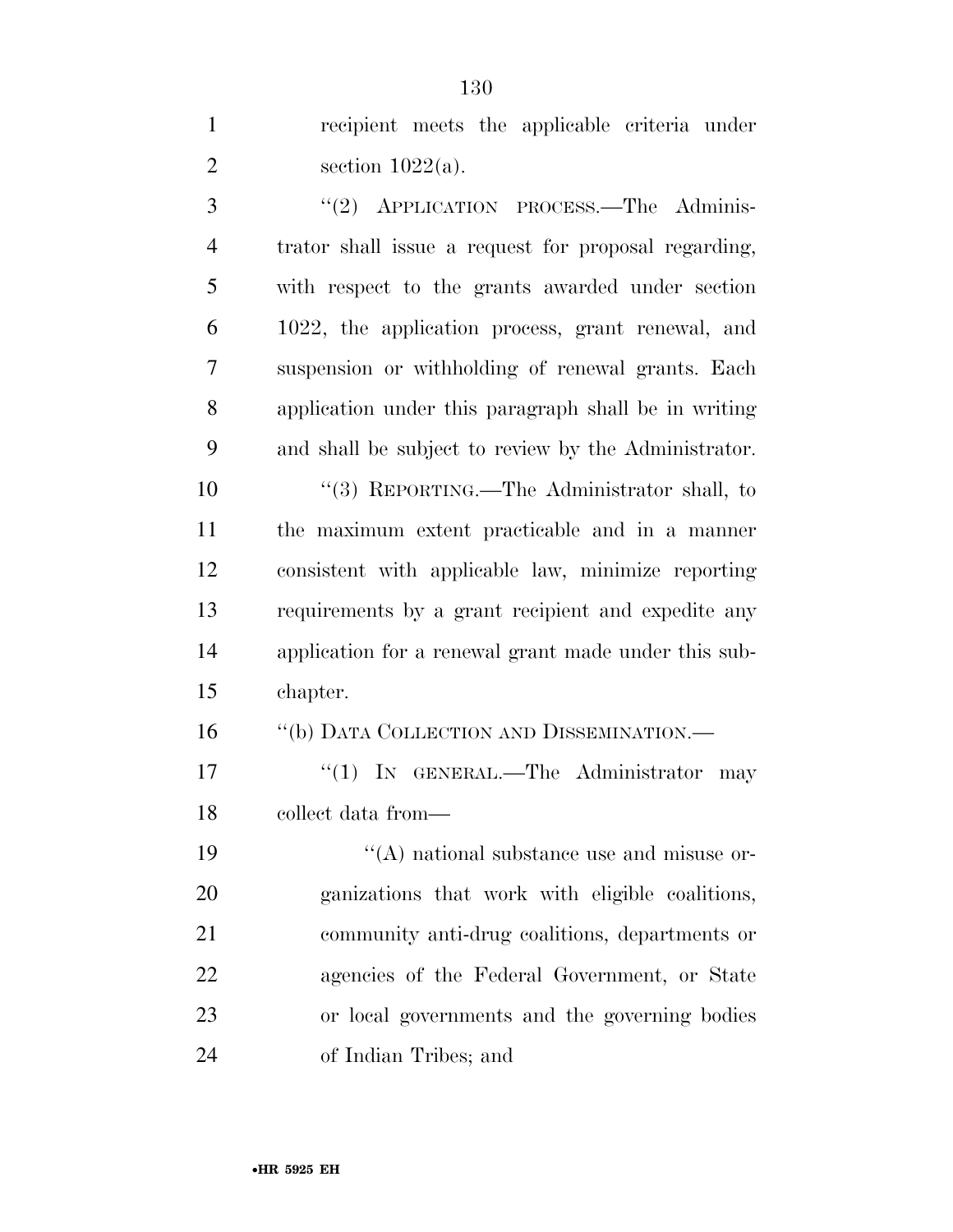| $\mathbf{1}$   | $\lq\lq (B)$ any other entity or organization that      |
|----------------|---------------------------------------------------------|
| $\overline{2}$ | carries out activities that relate to the purposes      |
| 3              | of the Program.                                         |
| $\overline{4}$ | $\cdot\cdot$ (2) ACTIVITIES OF ADMINISTRATOR.—The Ad-   |
| 5              | ministrator may—                                        |
| 6              | $\lq\lq$ evaluate the utility of specific initia-       |
| $\overline{7}$ | tives relating to the purposes of the Program;          |
| 8              | "(B) conduct an evaluation of the Pro-                  |
| 9              | gram; and                                               |
| 10             | "(C) disseminate information described in               |
| 11             | this subsection to—                                     |
| 12             | "(i) eligible coalitions and other sub-                 |
| 13             | stance use prevention organizations; and                |
| 14             | "(ii) the general public.                               |
| 15             | "(3) CONSULTATION.—The Administrator shall              |
| 16             | carry out activities under this subsection in consulta- |
| 17             | tion with the National Community Antidrug Coali-        |
| 18             | tion Institute.                                         |
| 19             | "(4) LIMITATION ON USE OF CERTAIN FUNDS                 |
| 20             | FOR EVALUATION OF PROGRAM.—Amounts for ac-              |
| 21             | tivities under paragraph $(2)(B)$ may not be derived    |
| 22             | from amounts under section $1028(a)$ except for         |
| 23             | amounts that are available under section 1028(b) for    |
| 24             | administrative costs.                                   |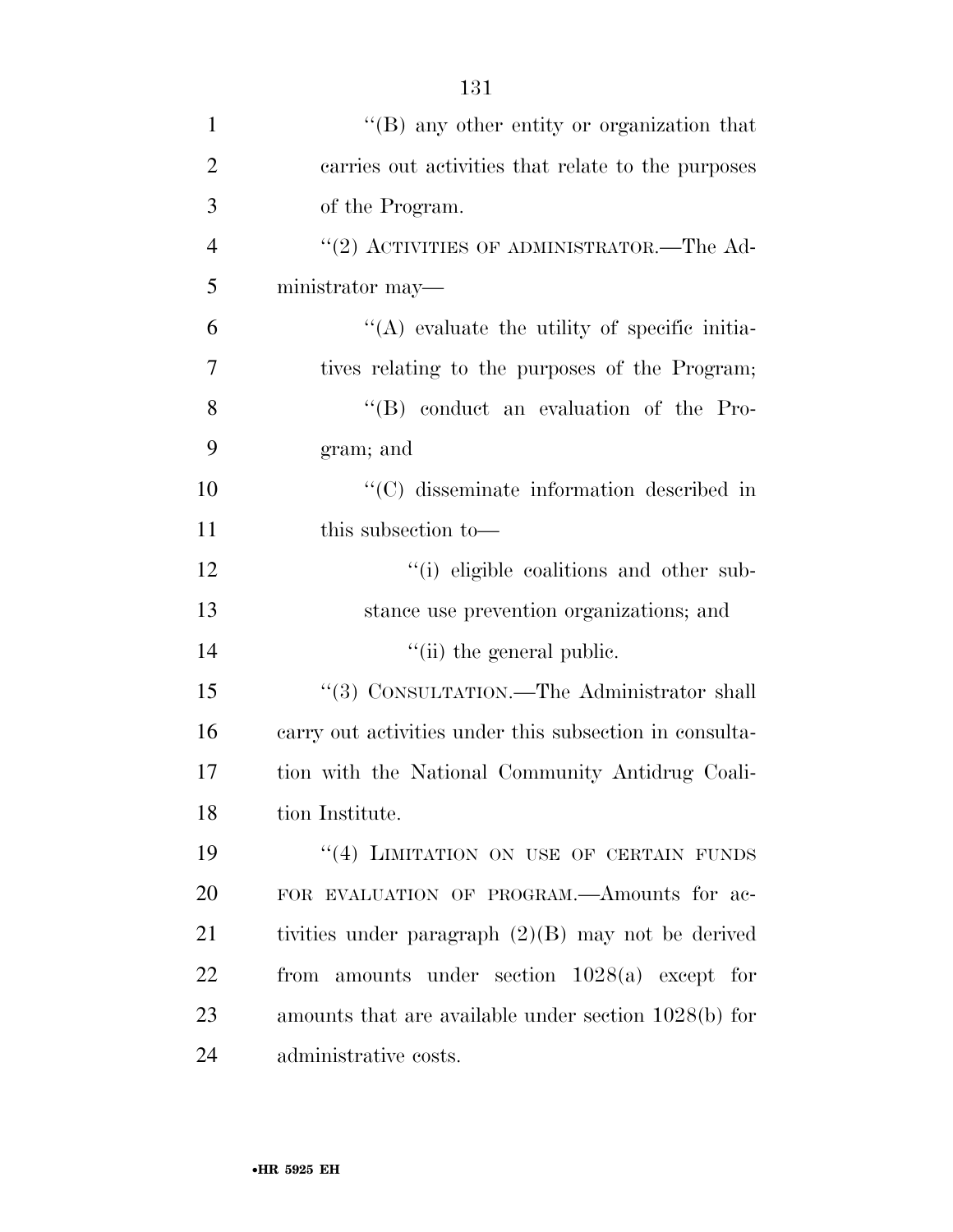| $\mathbf{1}$   | "§1024. Technical assistance and training                |
|----------------|----------------------------------------------------------|
| $\overline{2}$ | $``(a)$ In GENERAL.—                                     |
| 3              | "(1) TECHNICAL ASSISTANCE AND AGREE-                     |
| $\overline{4}$ | MENTS.—With respect to any grant recipient or            |
| 5              | other organization, the Administrator may—               |
| 6              | $\lq\lq$ offer technical assistance and train-           |
| $\overline{7}$ | ing; and                                                 |
| 8              | $\lq\lq (B)$ enter into contracts and cooperative        |
| 9              | agreements.                                              |
| 10             | "(2) COORDINATION OF PROGRAMS.—The Ad-                   |
| 11             | ministrator may facilitate the coordination of pro-      |
| 12             | grams between a grant recipient and other organiza-      |
| 13             | tions and entities.                                      |
| 14             | "(b) TRAINING.—The Administrator may provide             |
| 15             | training to any representative designated by a grant re- |
| 16             | cipient in—                                              |
| 17             | $\lq(1)$ coalition building;                             |
| 18             | $\lq(2)$ task force development;                         |
| 19             | "(3) mediation and facilitation, direct service,         |
| 20             | assessment and evaluation; or                            |
| 21             | $\cdot$ (4) any other activity related to the purposes   |
| 22             | of the Program.                                          |
| 23             | "\\$1025. Supplemental grants for coalition mentoring    |
| 24             | activities                                               |
| 25             | "(a) AUTHORITY TO MAKE GRANTS.—As part of the            |
| 26             | Program, the Director may award an initial grant under   |
|                | •HR 5925 EH                                              |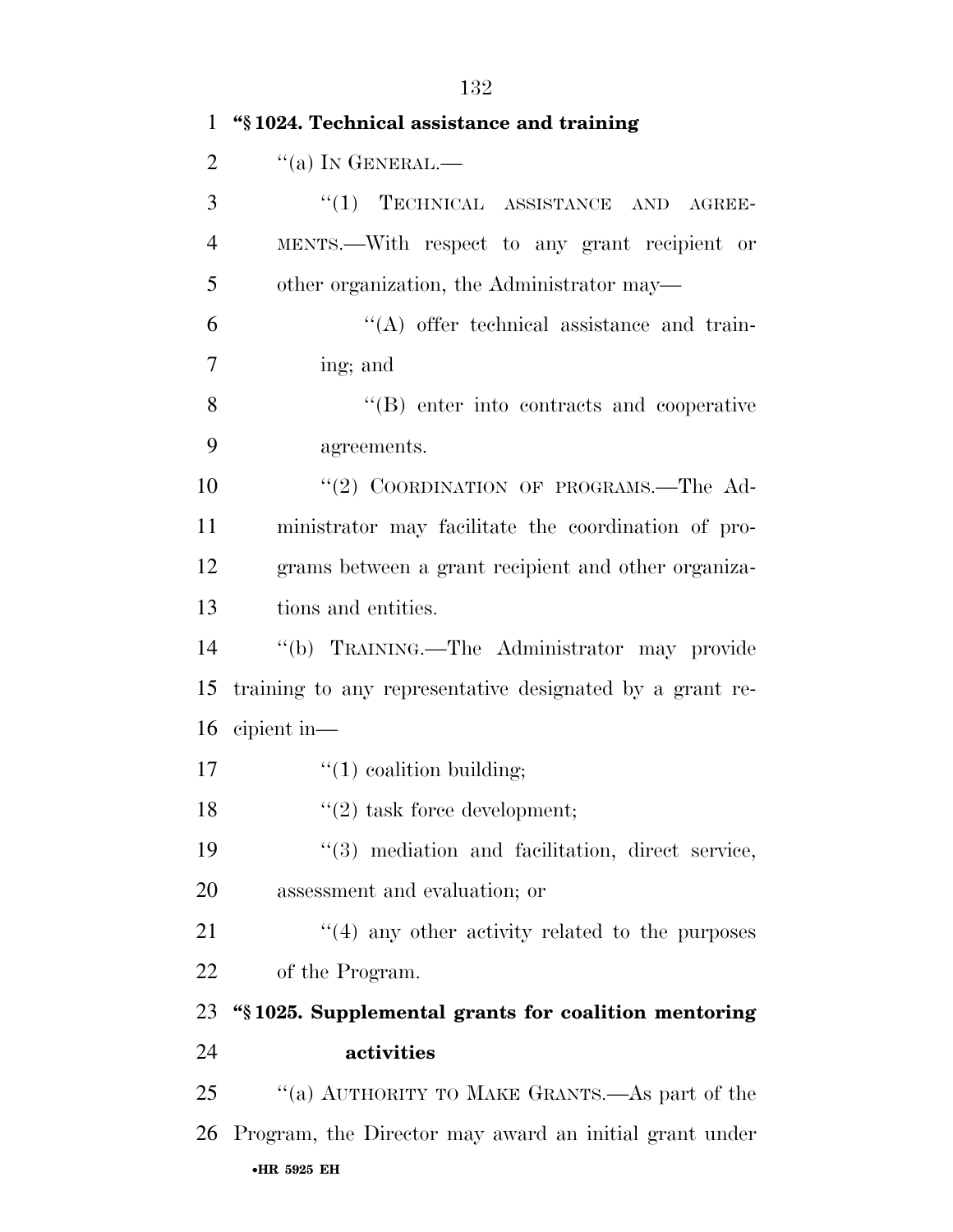this subsection, and renewal grants under subsection (f), to any coalition awarded a grant under section 1022 that meets the criteria specified in subsection (d) in order to fund coalition mentoring activities by such coalition in support of the program.

## ''(b) TREATMENT WITH OTHER GRANTS.—

7 "(1) SUPPLEMENT.—A grant awarded to a coa- lition under this section is in addition to any grant awarded to the coalition under section 1022.

10 "(2) REQUIREMENT FOR BASIC GRANT.—A coa-11 lition may not be awarded a grant under this section for a fiscal year unless the coalition was awarded a grant or renewal grant under section 1022(b) for that fiscal year.

 ''(c) APPLICATION.—A coalition seeking a grant under this section shall submit to the Administrator an application for the grant in such form and manner as the Administrator may require.

 ''(d) CRITERIA.—A coalition meets the criteria speci-fied in this subsection if the coalition—

 $\frac{1}{2}$  (1) has been in existence for at least 5 years; "(2) has achieved, by or through its own ef- forts, measurable results in the prevention and treat-ment of substance use and misuse among youth;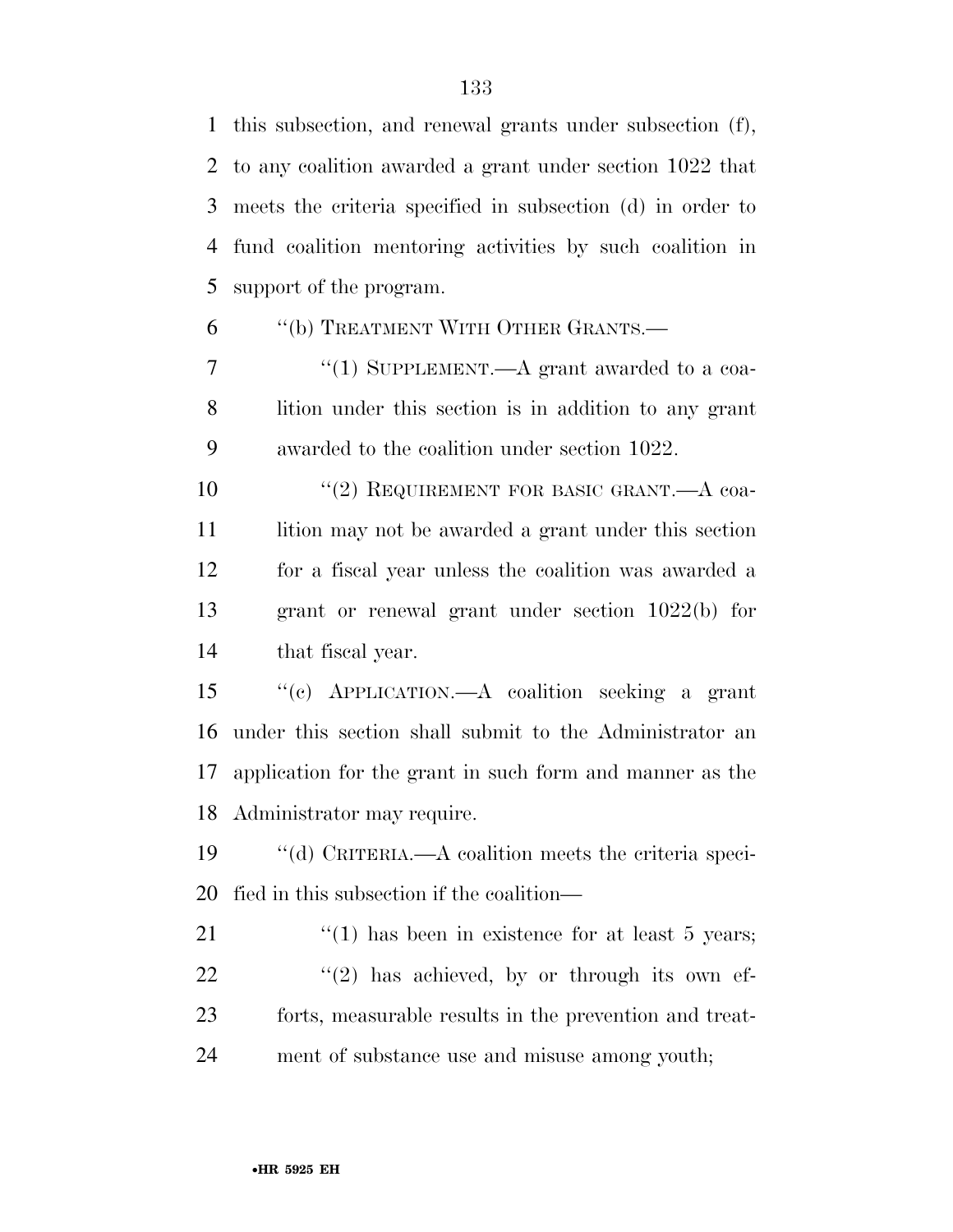1 ''(3) has staff or members willing to serve as mentors for persons seeking to start or expand the activities of other coalitions in the prevention and treatment of substance use and misuse; 5 "(4) has demonstrable support from some mem- bers of the community in which the coalition men- toring activities to be supported by the grant under this section are to be carried out; and ''(5) submits to the Administrator a detailed plan for the coalition mentoring activities to be sup- ported by the grant under this section. 12 "(e) USE OF GRANT FUNDS.—A coalition awarded a grant under this section shall use the grant amount for mentoring activities to support and encourage the develop- ment of new, self-supporting community coalitions that are focused on the prevention and treatment of substance use and misuse in such new coalitions' communities. The mentoring coalition shall encourage such development in accordance with the plan submitted by the mentoring coa-20 lition under subsection  $(d)(5)$ . 21 "(f) RENEWAL GRANTS.—The Administrator may

 make a renewal grant to any coalition awarded a grant under subsection (a), or a previous renewal grant under this subsection, if the coalition, at the time of application for such renewal grant—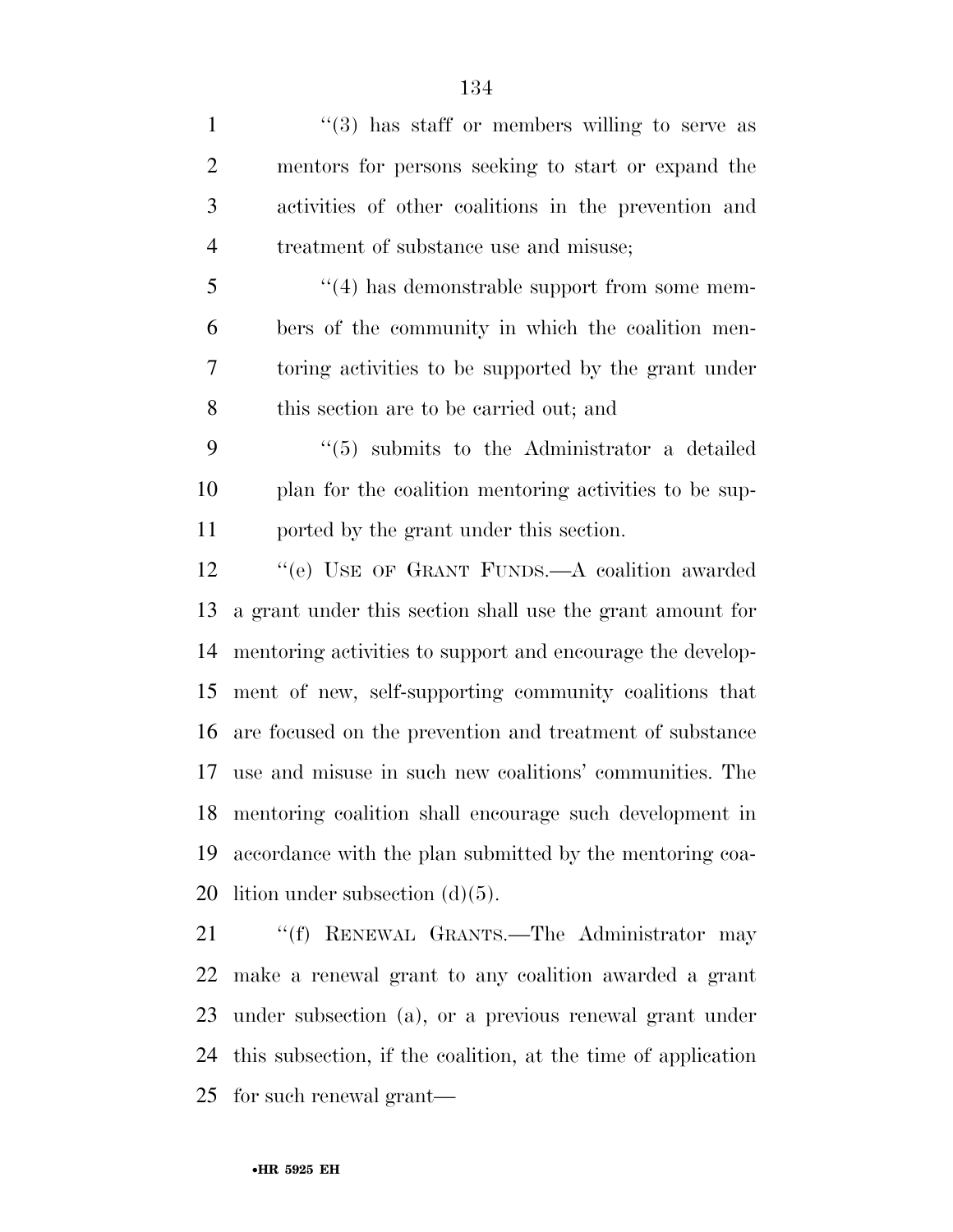| $\mathbf{1}$   | $\lq(1)$ continues to meet the criteria specified in    |
|----------------|---------------------------------------------------------|
| $\overline{2}$ | subsection (d); and                                     |
| 3              | $\lq(2)$ has made demonstrable progress in the de-      |
| $\overline{4}$ | velopment of one or more new, self-supporting com-      |
| 5              | munity coalitions that are focused on the prevention    |
| 6              | and treatment of substance use and misuse.              |
| 7              | "(g) GRANT AMOUNTS.-                                    |
| 8              | "(1) IN GENERAL.—Subject to paragraphs $(2)$            |
| 9              | and $(3)$ , the total amount of grants awarded to a co- |
| 10             | alition under this section for a fiscal year may not    |
| 11             | exceed the amount of non-Federal funds raised by        |
| 12             | the coalition, including in-kind contributions, for     |
| 13             | that fiscal year. Funds appropriated for the sub-       |
| 14             | stance use and misuse activities of a coalition that    |
| 15             | includes a representative of the Bureau of Indian       |
| 16             | Affairs, the Indian Health Service, or a Tribal gov-    |
| 17             | ernment agency with expertise in the field of sub-      |
| 18             | stance use prevention may be counted as non-Fed-        |
| 19             | eral funds raised by the coalition.                     |
| 20             | "(2) INITIAL GRANTS.—The amount of the ini-             |
| 21             | tial grant awarded to a coalition under subsection      |
| 22             | (a) may not exceed $$75,000$ .                          |
|                |                                                         |

23 ''(3) RENEWAL GRANTS.—The total amount of renewal grants awarded to a coalition under sub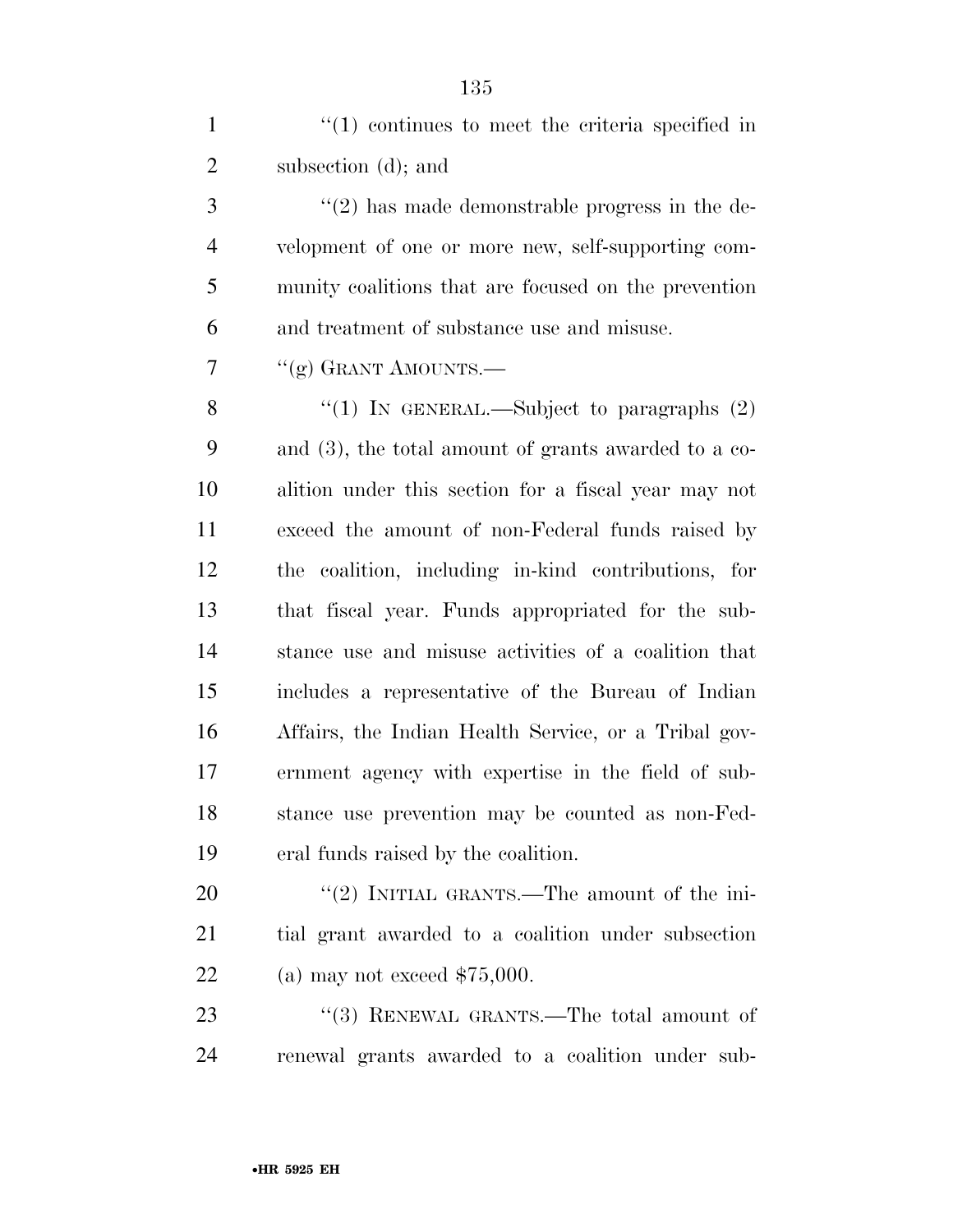section (f) for any fiscal year may not exceed \$75,000.

 ''(h) FISCAL YEAR LIMITATION ON AMOUNT AVAIL- ABLE FOR GRANTS.—The total amount available for grants under this section, including renewal grants under subsection (f), in any fiscal year may not exceed the amount equal to 5 percent of the amount authorized to be appropriated by section 1028 for that fiscal year.

 ''(i) PRIORITY IN AWARDING INITIAL GRANTS.—In awarding initial grants under this section, priority shall be given to a coalition that expressly proposes to provide mentorship to a coalition or aspiring coalition serving eco-nomically disadvantaged areas.

#### **''§ 1026. Authorization for National Community Anti-**

### **drug Coalition Institute**

 ''(a) IN GENERAL.—The Director shall, using amounts authorized to be appropriated by subsection (d), make a competitive grant to provide for the continuation of the National Community Anti-drug Coalition Institute. ''(b) ELIGIBLE ORGANIZATIONS.—An organization eligible for the grant under subsection (a) is any national nonprofit organization that represents, provides technical assistance and training to, and has special expertise and broad, national-level experience in community antidrug coalitions under this subchapter.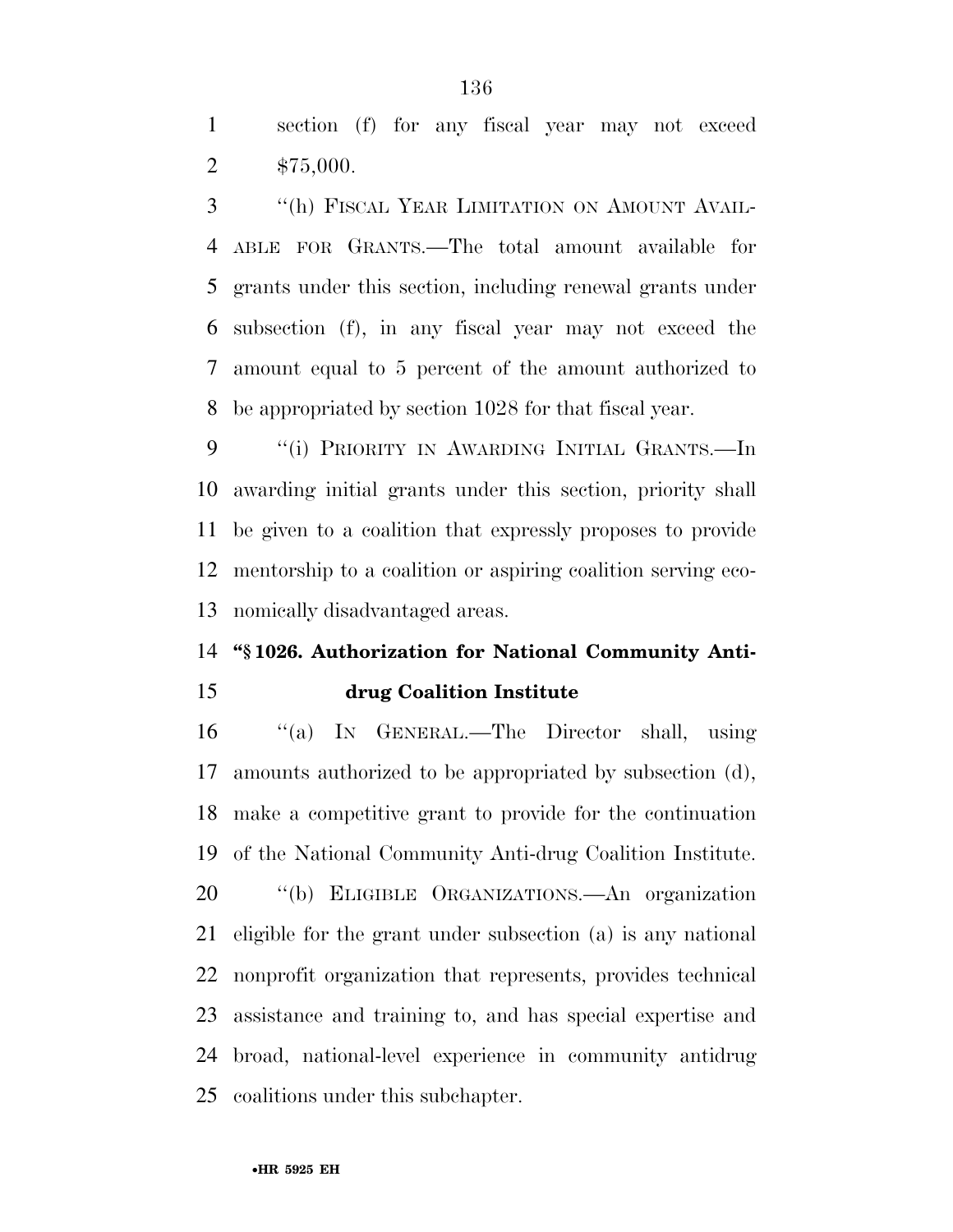''(c) USE OF GRANT AMOUNT.—The organization that receives the grant under subsection (a) shall continue a National Community Anti-Drug Coalition Institute to—  $\frac{4}{1}$  provide education, training, and technical assistance for coalition leaders and community teams, with emphasis on the development of coali- tions serving economically disadvantaged areas; 8 "(2) develop and disseminate evaluation tools, mechanisms, and measures to better assess and doc- ument coalition performance measures and out- comes; and 12 ''(3) bridge the gap between research and prac- tice by translating knowledge from research into practical information. ''(d) AUTHORIZATION OF APPROPRIATIONS.—The Director shall, using amounts authorized to be appro- priated by section 1028, make a grant of \$2 million under subsection (a), for each of the fiscal years 2019 through 2023. **''§ 1027. Definitions**  21 <sup>'</sup>In this subchapter: 22 "(1) ADMINISTRATOR.—The term 'Adminis-

 trator' means the Administrator appointed by the Director under section 1021(c).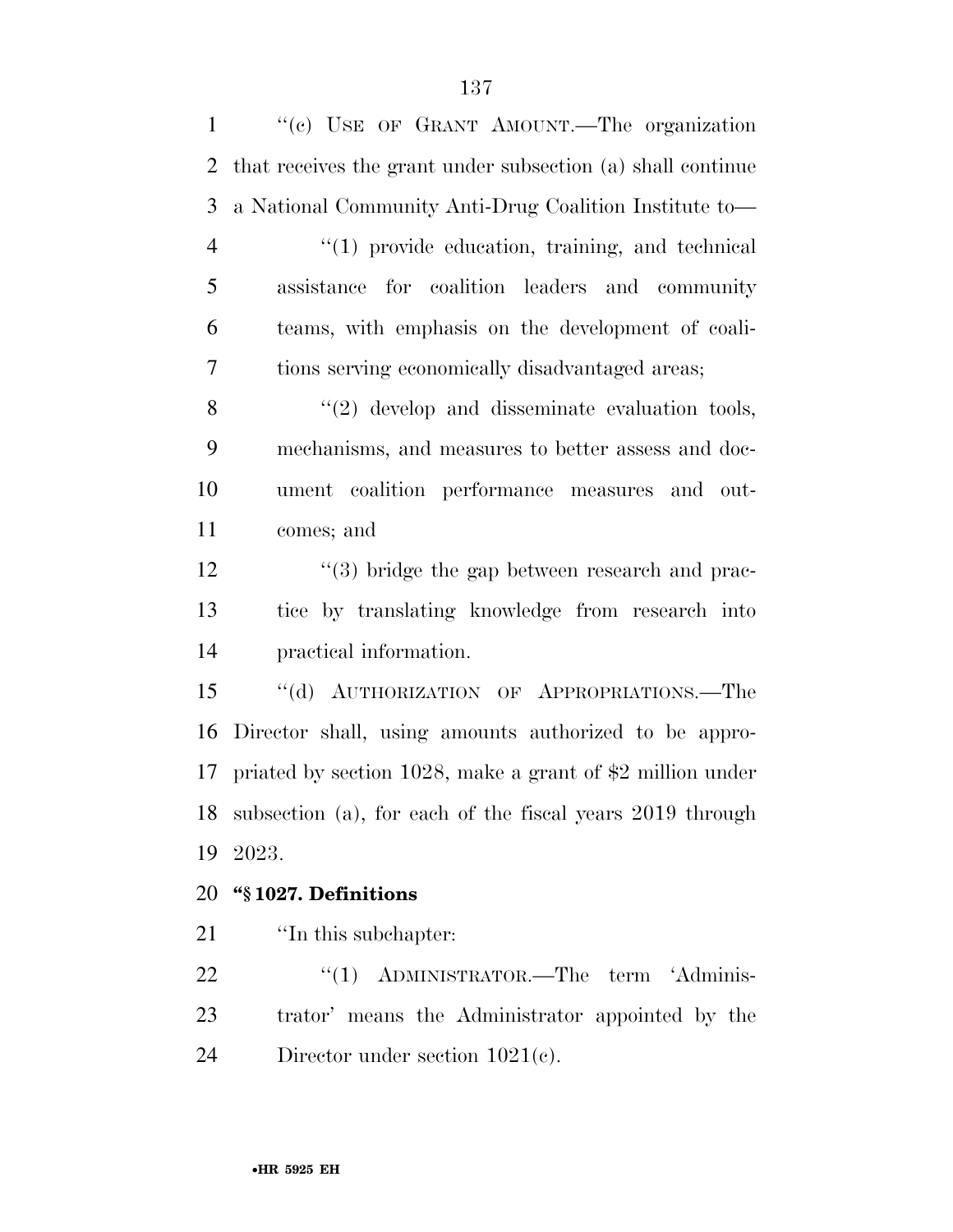| $\mathbf{1}$   | "(2) COMMUNITY.—The term 'community' shall             |
|----------------|--------------------------------------------------------|
| $\overline{2}$ | have the meaning provided that term by the Admin-      |
| 3              | istrator.                                              |
| $\overline{4}$ | "(3) ELIGIBLE COALITION.—The term 'eligible            |
| 5              | coalition' means a coalition that meets the applicable |
| 6              | criteria under section $1022(a)$ .                     |
| $\overline{7}$ | "(4) GRANT RECIPIENT.—The term 'grant re-              |
| 8              | cipient' means the recipient of a grant award under    |
| 9              | section 1022.                                          |
| 10             | "(5) PROGRAM.—The term 'Program' means                 |
| 11             | the program established under section $1021(a)$ .      |
| 12             | $(6)$ SUBSTANCE USE AND MISUSE.—The term               |
| 13             | 'substance use and misuse' means—                      |
| 14             | "(A) the illegal use or misuse of drugs, in-           |
| 15             | cluding substances for which a listing is in ef-       |
| 16             | fect under any of schedules I through V under          |
| 17             | section 202 of the Controlled Substances Act           |
| 18             | $(21 \text{ U.S.C. } 812);$                            |
| 19             | $\lq\lq$ the misuse of inhalants or over the           |
| 20             | counter drugs; or                                      |
| 21             | $\lq\lq$ (C) the use of alcohol, tobacco, or other     |
| 22             | related product as such use is prohibited by           |
| 23             | State or local law.                                    |
| 24             | "(7) YOUTH.—The term 'youth' shall have the            |

25 meaning provided that term by the Administrator.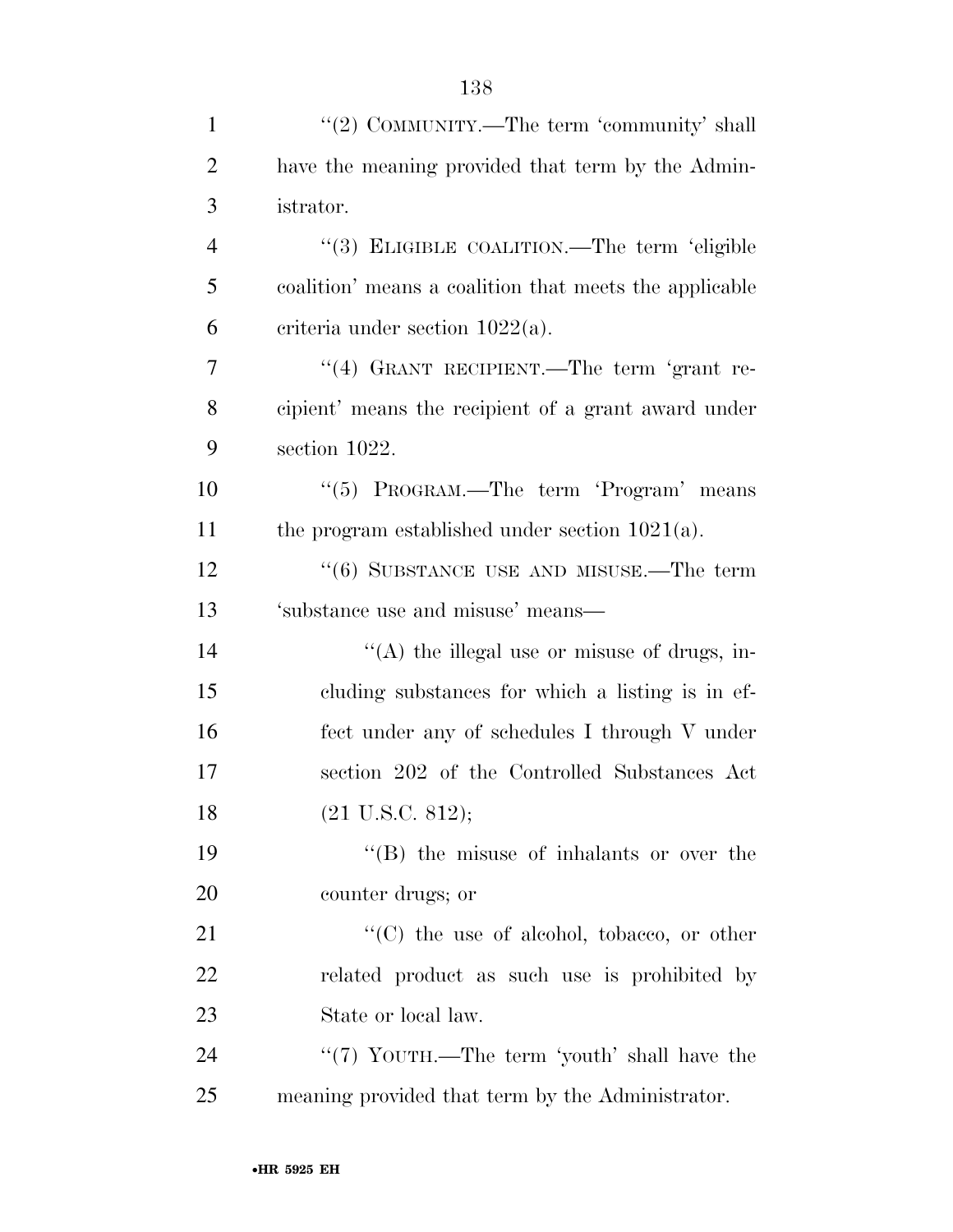#### **''§ 1028. Drug–free communities reauthorization**

2 "(a) AUTHORIZATION OF APPROPRIATIONS.—There are authorized to be appropriated to the Office to carry out this subchapter \$99 million for each of the fiscal years 2019 through 2023.

 ''(b) ADMINISTRATIVE COSTS.—Not more than 8 percent of the funds appropriated for this subchapter may be used by the Office or, in the discretion of the Director, an agency delegated to carry out the program under sec- tion 1021(d) to pay for administrative costs associated with carrying out the program.''.

12 (d) TECHNICAL AND CONFORMING AMENDMENT. The table of chapters for subtitle I of title 31, United States Code, is amended by adding at the end the fol-lowing new item:

''10. Office of National Drug Control ...................................................... 1001''.

#### **SEC. 3. HIGH INTENSITY DRUG TRAFFICKING AREAS PRO-**

- **GRAM.**
- (a) ESTABLISHMENT.—

 (1) IN GENERAL.—There is established in the Office a program to be known as the High Intensity Drug Trafficking Areas Program (in this section re-ferred to as the ''Program'').

 (2) PURPOSE.—The purpose of the Program is to reduce drug trafficking and drug production in the United States by—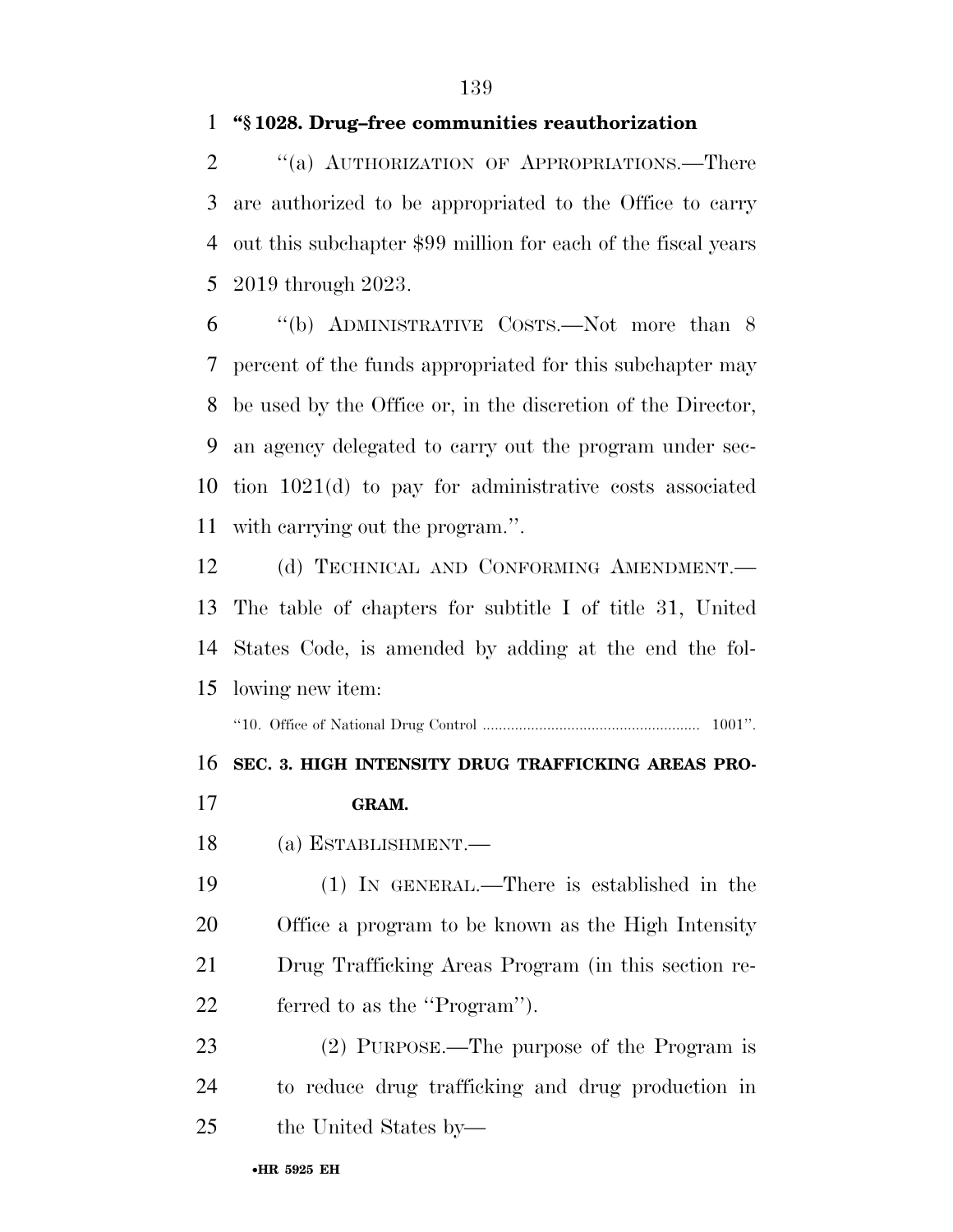| $\mathbf{1}$   | (A) facilitating cooperation among Federal,          |
|----------------|------------------------------------------------------|
| $\overline{2}$ | State, local, and Tribal law enforcement agen-       |
| 3              | cies to share information and implement coordi-      |
| $\overline{4}$ | nated enforcement activities;                        |
| 5              | (B) enhancing law enforcement intelligence           |
| 6              | sharing among Federal, State, local, and Tribal      |
| 7              | law enforcement agencies;                            |
| 8              | (C) providing reliable law enforcement in-           |
| 9              | telligence to law enforcement agencies needed to     |
| 10             | design effective enforcement strategies and op-      |
| 11             | erations; and                                        |
| 12             | (D) supporting coordinated law enforce-              |
| 13             | ment strategies which maximize use of available      |
| 14             | resources to reduce the supply of illegal drugs      |
| 15             | in designated areas and in the United States as      |
| 16             | a whole.                                             |
| 17             | (b) DESIGNATION.—                                    |
| 18             | (1) IN GENERAL.—The Director, in consulta-           |
| 19             | tion with the Attorney General, the Secretary of the |
| 20             | Treasury, the Secretary of Homeland Security, the    |
| 21             | head of each National Drug Control Program Agen-     |
| 22             | cy, and the Governor of each applicable State, may   |
| 23             | designate any specified area of the United States as |
| 24             | a high intensity drug trafficking area.              |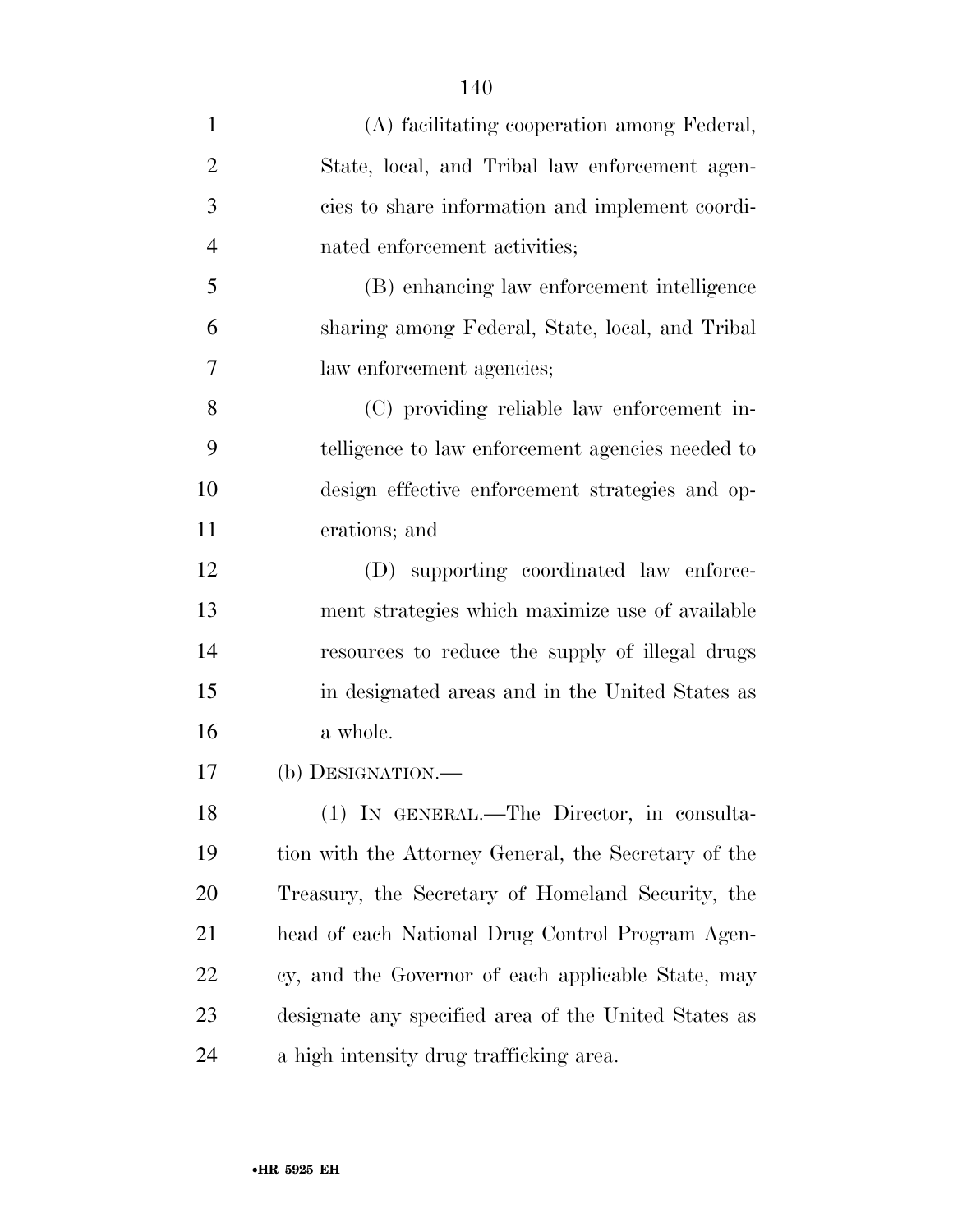| $\mathbf{1}$   | (2) ACTIVITIES.—After making a designation                 |
|----------------|------------------------------------------------------------|
| $\overline{2}$ | under paragraph (1) and in order to provide Federal        |
| 3              | assistance to the area so designated, the Director         |
| $\overline{4}$ | $may$ —                                                    |
| 5              | (A) obligate such sums as are appropriated                 |
| 6              | for the Program;                                           |
| $\overline{7}$ | (B) direct the temporary reassignment of                   |
| 8              | Federal personnel to such area, subject to the             |
| 9              | approval of the head of the agency that employs            |
| 10             | such personnel;                                            |
| 11             | (C) take any other action authorized under                 |
| 12             | this section or chapter 10 of title 31, United             |
| 13             | States Code, as added by section $2(e)$ , to pro-          |
| 14             | increased Federal assistance to those<br>vide              |
| 15             | areas; and                                                 |
| 16             | (D) coordinate activities under this section               |
| 17             | (specifically administrative, record keeping, and          |
| 18             | funds management activities) with State, local,            |
| 19             | and Tribal officials.                                      |
| 20             | (c) PETITIONS FOR DESIGNATION.—The Director                |
| 21             | shall establish and maintain regulations under which a co- |
| 22             | alition of interested law enforcement agencies from an     |
| 23             | area may petition for designation as a high intensity drug |
| 24             | trafficking area (in this section referred to as the       |
|                | 25 "HIDTA"). Such regulations shall provide for a regular  |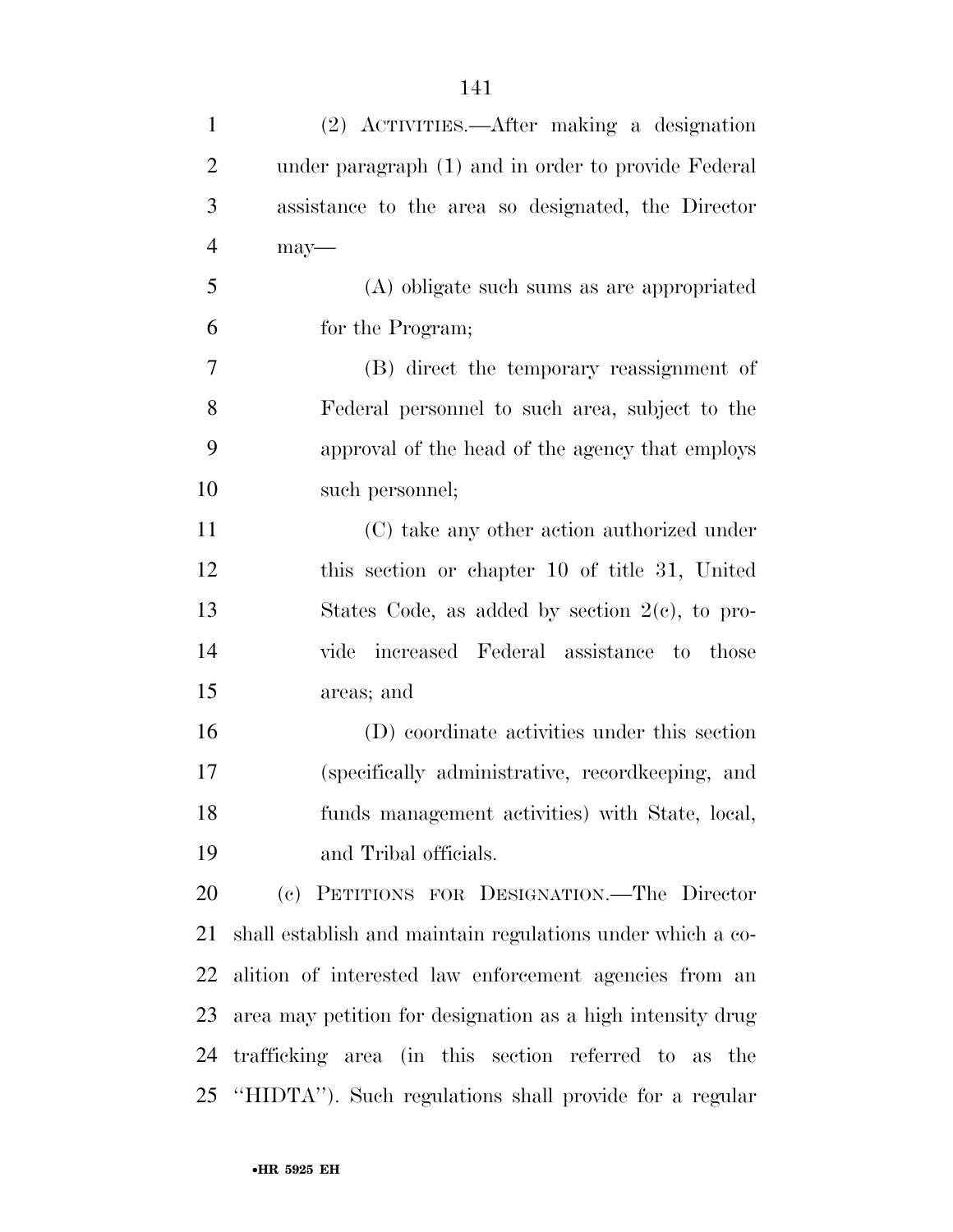review by the Director of the petition, including a rec- ommendation regarding the merit of the petition to the Director by a panel of qualified, independent experts.

 (d) FACTORS FOR CONSIDERATION.—In considering whether to designate an area under this section as a high intensity drug trafficking area, the Director shall consider, in addition to such other criteria as the Director considers to be appropriate, the extent to which—

 (1) the area is a significant center of illegal drug production, manufacturing, importation, or dis-11 tribution;

 (2) State, local, and Tribal law enforcement agencies have committed resources to respond to the drug trafficking problem in the area, thereby indi- cating a determination to respond aggressively to the problem;

 (3) drug-related activities in the area are hav- ing a significant harmful impact in the area, and in other areas of the country; and

 (4) a significant increase in allocation of Fed- eral resources is necessary to respond adequately to drug-related activities in the area.

 (e) ORGANIZATION OF HIGH INTENSITY DRUG TRAF-FICKING AREAS.—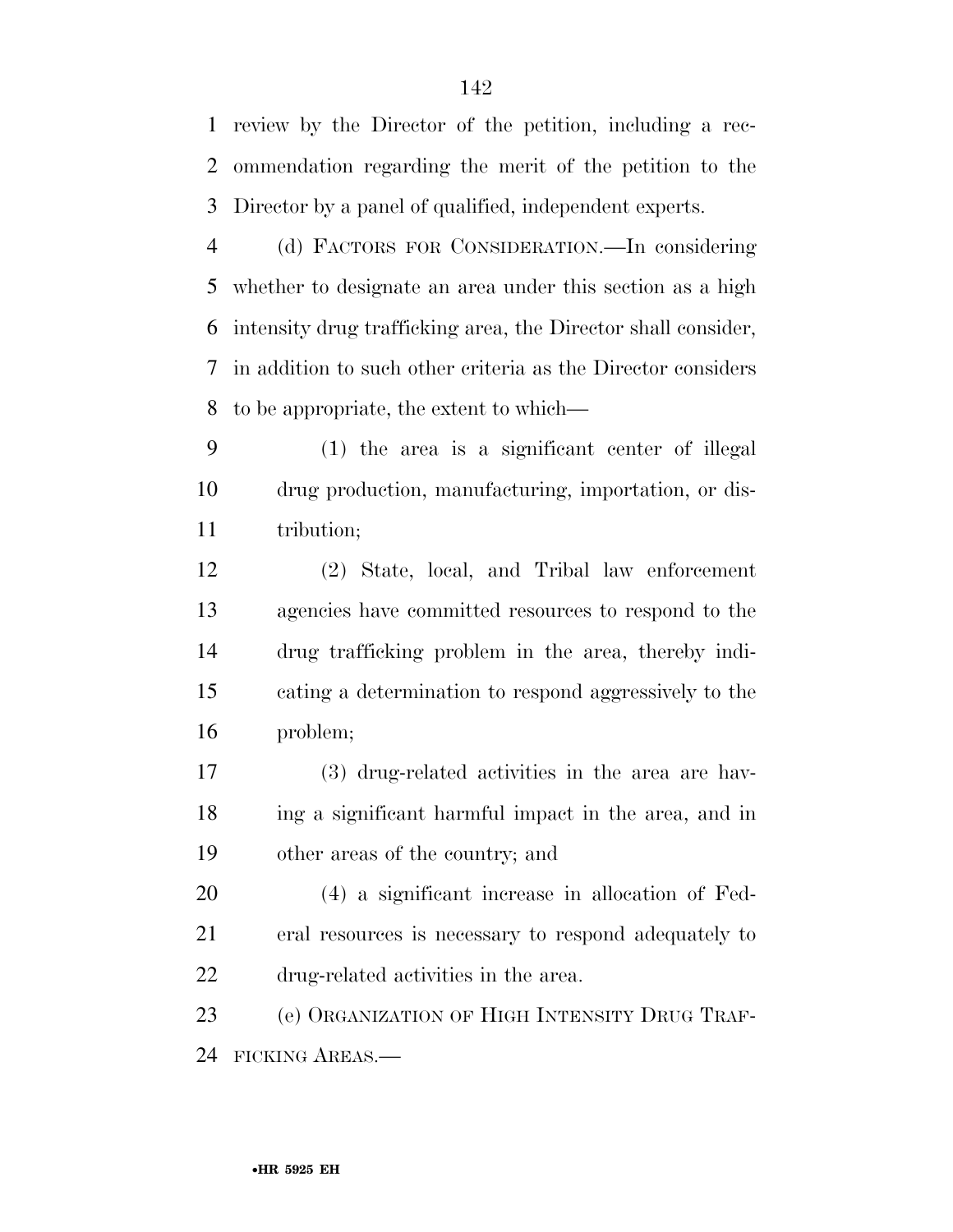| $\mathbf{1}$   | (1) EXECUTIVE BOARD AND OFFICERS.—To be                |
|----------------|--------------------------------------------------------|
| $\overline{2}$ | eligible for funds appropriated under this section,    |
| 3              | each high intensity drug trafficking area shall be     |
| 4              | governed by an Executive Board. The Executive          |
| 5              | Board shall designate a chairman, vice chairman,       |
| 6              | and any other officers to the Executive Board that     |
| 7              | it determines are necessary.                           |
| 8              | (2) RESPONSIBILITIES.—The Executive Board              |
| 9              | of a high intensity drug trafficking area shall be re- |
| 10             | sponsible for-                                         |
| 11             | (A) providing direction and oversight in es-           |
| 12             | tablishing and achieving the goals of the high         |
| 13             | intensity drug trafficking area;                       |
| 14             | (B) managing the funds of the high inten-              |
| 15             | sity drug trafficking area;                            |
| 16             | (C) reviewing and approving all funding                |
| 17             | proposals consistent with the overall objective of     |
| 18             | the high intensity drug trafficking area; and          |
| 19             | (D) reviewing and approving all reports to             |
| 20             | the Director on the activities of the high inten-      |
| 21             | sity drug trafficking area.                            |
| 22             | (3) BOARD REPRESENTATION.—None of the                  |
| 23             | funds appropriated under this section may be ex-       |
| 24             | pended for any high intensity drug trafficking area,   |
| 25             | or for a partnership or region of a high intensity     |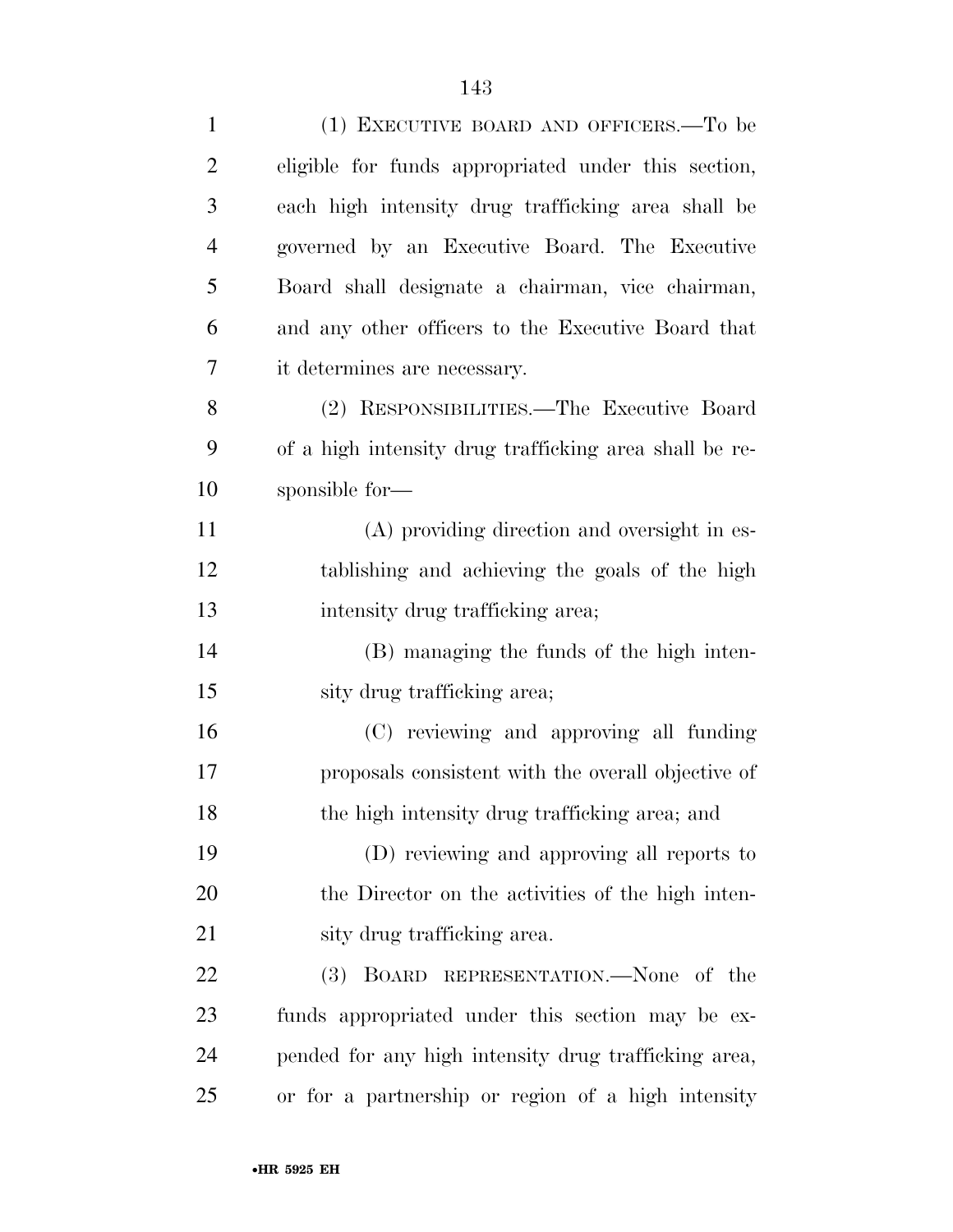drug trafficking area, if the Executive Board for such area, region, or partnership, does not apportion an equal number of votes between representatives of participating agencies and representatives of partici- pating State, local, and Tribal agencies. Where it is impractical for an equal number of representatives of agencies and State, local, and Tribal agencies to attend a meeting of an Executive Board in person, the Executive Board may use a system of proxy votes or weighted votes to achieve the voting balance required by this paragraph.

 (4) NO AGENCY RELATIONSHIP.—The eligibility requirements of this section are intended to ensure the responsible use of Federal funds. Nothing in this section is intended to create an agency relationship between individual high intensity drug trafficking areas and the Federal Government.

 (f) USE OF FUNDS.—The Director shall ensure that not more than 5 percent of Federal funds appropriated for the Program are expended for substance use disorder treatment programs and not more than 5 percent of the Federal funds appropriated for the Program are expended for drug prevention programs.

24 (g) COUNTERTERRORISM ACTIVITIES.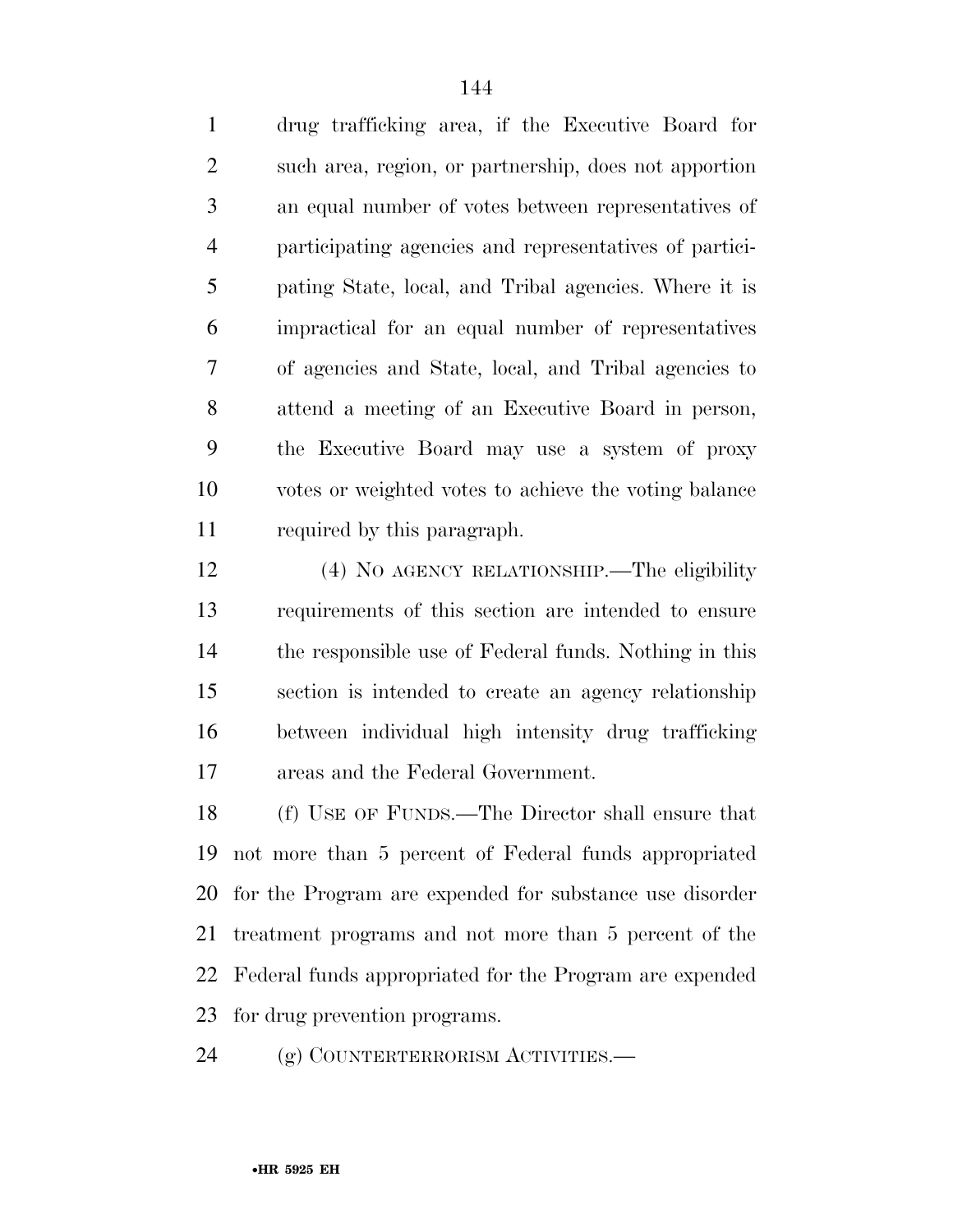| $\mathbf{1}$   | (1) ASSISTANCE AUTHORIZED.—The Director                    |
|----------------|------------------------------------------------------------|
| $\overline{2}$ | may authorize use of resources available for the Pro-      |
| 3              | gram to assist Federal, State, local, and Tribal law       |
| $\overline{4}$ | enforcement agencies in investigations and activities      |
| 5              | related to terrorism and prevention of terrorism, es-      |
| 6              | pecially but not exclusively with respect to such in-      |
| $\tau$         | vestigations and activities that are also related to       |
| 8              | drug trafficking.                                          |
| 9              | (2) LIMITATION.—The Director shall ensure—                 |
| 10             | (A) that assistance provided under para-                   |
| 11             | graph (1) remains incidental to the purpose of             |
| 12             | the Program to reduce drug availability and                |
| 13             | carry out drug-related law enforcement activi-             |
| 14             | ties; and                                                  |
| 15             | (B) that significant resources of the Pro-                 |
| 16             | gram are not redirected to activities exclusively          |
| 17             | related to terrorism, except on a temporary                |
| 18             | basis under extraordinary circumstances, as de-            |
| 19             | termined by the Director.                                  |
| 20             | (h) ROLE OF DRUG ENFORCEMENT ADMINISTRA-                   |
| 21             | TION.—The Director, in consultation with the Attorney      |
| 22             | General, shall ensure that a representative of the Drug    |
| 23             | Enforcement Administration is included in the Intelligence |
| 24             | Support Center for each high intensity drug trafficking    |
| 25             | area.                                                      |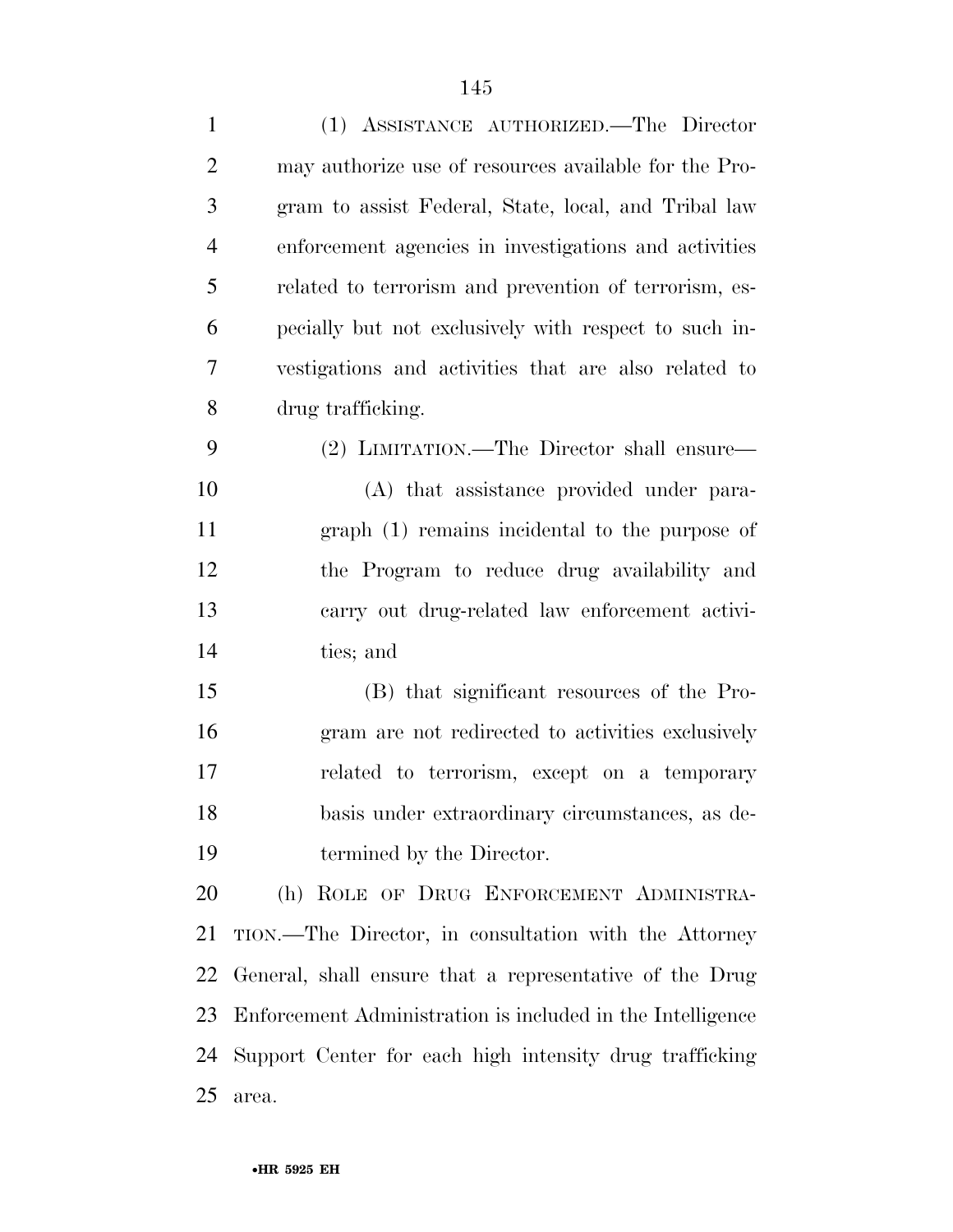| $\mathbf{1}$   | (i) EMERGING THREAT RESPONSE FUND.—                   |
|----------------|-------------------------------------------------------|
| $\overline{2}$ | (1) IN GENERAL.—Subject to the availability of        |
| 3              | appropriations, the Director may expend up to 10      |
| $\overline{4}$ | percent of the amounts appropriated under this sec-   |
| 5              | tion on a discretionary basis, in accordance with the |
| 6              | criteria established under paragraph $(2)$ —          |
| 7              | $(A)$ to respond to any emerging drug traf-           |
| 8              | ficking threat in an existing high intensity drug     |
| 9              | trafficking area;                                     |
| 10             | (B) to establish a new high intensity drug            |
| 11             | trafficking area; or                                  |
| 12             | (C) to expand an existing high intensity              |
| 13             | drug trafficking area.                                |
| 14             | (2) CONSIDERATION OF IMPACT.—In allocating            |
| 15             | funds under this subsection, the Director shall con-  |
| 16             | sider-                                                |
| 17             | (A) the impact of activities funded on re-            |
| 18             | ducing overall drug traffic in the United States,     |
| 19             | or minimizing the probability that an emerging        |
| 20             | drug trafficking threat will spread to other          |
| 21             | areas of the United States; and                       |
| 22             | (B) such other criteria as the Director con-          |
| 23             | siders appropriate.                                   |
| 24             | (j) ANNUAL HIDTA PROGRAM BUDGET SUBMIS-               |
| 25             | stons.—As part of the documentation that supports the |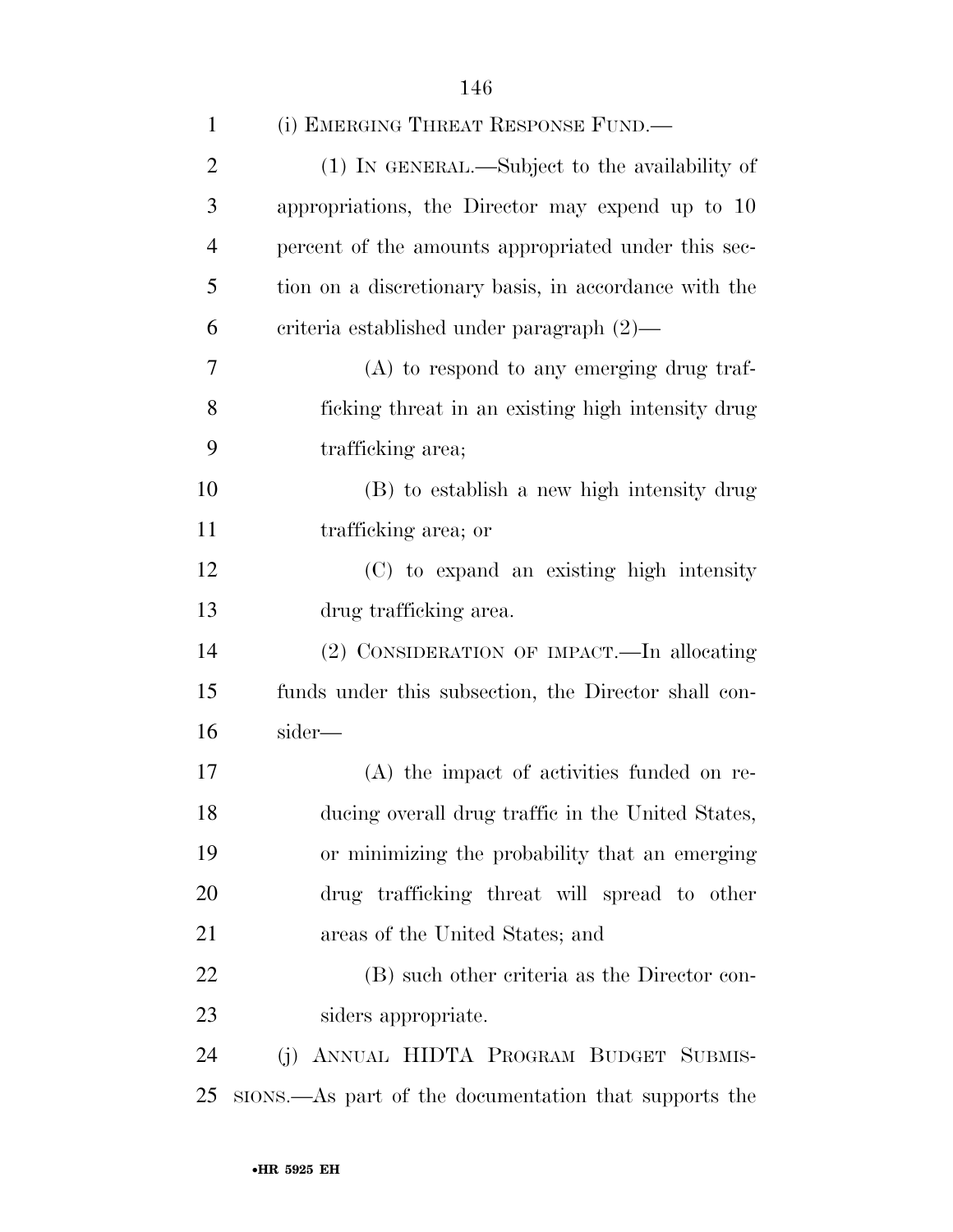| $\mathbf{1}$   | President's annual budget request for the Office, the Di-   |
|----------------|-------------------------------------------------------------|
| $\overline{2}$ | rector shall submit to Congress a budget justification that |
| 3              | includes—                                                   |
| $\overline{4}$ | $(1)$ the amount proposed for each HIDTA, con-              |
| 5              | ditional upon a review by the Office of the request         |
| 6              | submitted by such HIDTA and the performance of              |
| 7              | such HIDTA, with supporting narrative descriptions          |
| 8              | and rationale for each request;                             |
| 9              | $(2)$ a detailed justification that explains—               |
| 10             | $(A)$ the reasons for the proposed funding                  |
| 11             | level and how such funding level was deter-                 |
| 12             | mined based on a current assessment of the                  |
| 13             | drug trafficking threat in each high intensity              |
| 14             | drug trafficking area;                                      |
| 15             | (B) how such funding will ensure that the                   |
| 16             | goals and objectives of each such area will be              |
| 17             | achieved; and                                               |
| 18             | (C) how such funding supports the Na-                       |
| 19             | tional Drug Control Strategy; and                           |
| 20             | (3) the amount of HIDTA funds used to inves-                |
| 21             | tigate and prosecute organizations and individuals          |
| 22             | trafficking in each major illicit drug, as identified by    |
| 23             | the Director, in the prior calendar year, and a de-         |
| 24             | scription of how those funds were used.                     |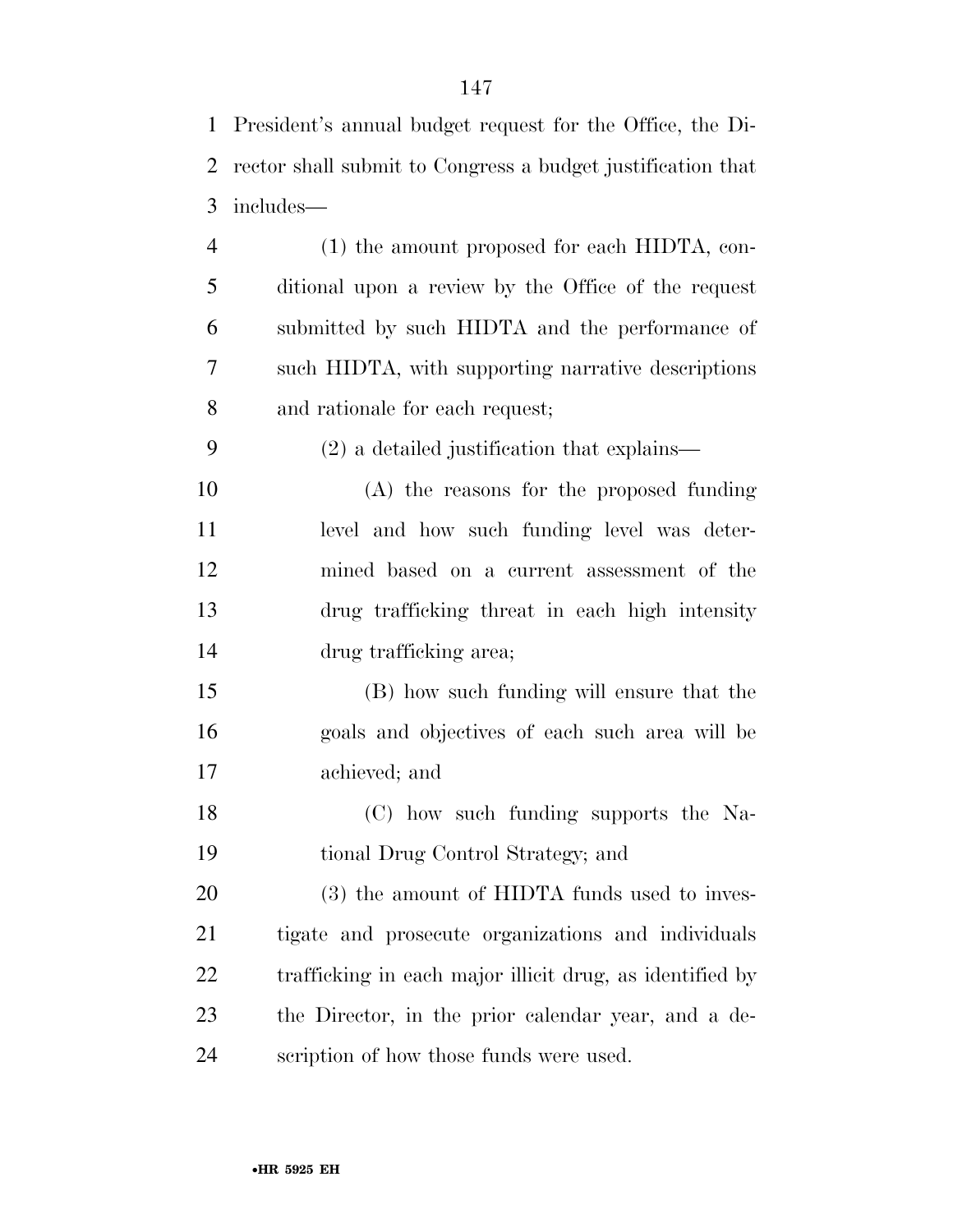| $\mathbf{1}$   | (k) HIDTA ANNUAL EVALUATION REPORT.-As                        |
|----------------|---------------------------------------------------------------|
| $\overline{2}$ | part of each report submitted pursuant to section $1006(a)$   |
| 3              | of title 31, United States Code, as added by section $2(e)$ , |
| 4              | the Director shall include, for each designated high inten-   |
| 5              | sity drug trafficking area, a report that—                    |
| 6              | $(1)$ describes—                                              |
| 7              | $(A)$ the specific purposes for the high in-                  |
| 8              | tensity drug trafficking area; and                            |
| 9              | (B) the specific long-term and short-term                     |
| 10             | goals and objectives for the high intensity drug              |
| 11             | trafficking area;                                             |
| 12             | $(2)$ includes an evaluation of the performance of            |
| 13             | the high intensity drug trafficking area in accom-            |
| 14             | plishing the specific long-term and short-term goals          |
| 15             | and objectives identified under subparagraph $(1)(B)$ ;       |
| 16             | (3) assesses the number and operation of all                  |
| 17             | federally funded drug enforcement task forces within          |
| 18             | such high intensity drug trafficking area;                    |
| 19             | $(4)$ describes—                                              |
| 20             | (A) each Federal, State, local, and Tribal                    |
| 21             | drug enforcement task force operating in such                 |
| 22             | high intensity drug trafficking area;                         |
| 23             | (B) how such task forces coordinate with                      |
| 24             | each other, with any high intensity drug traf-                |
| 25             | ficking area task force, and with investigations              |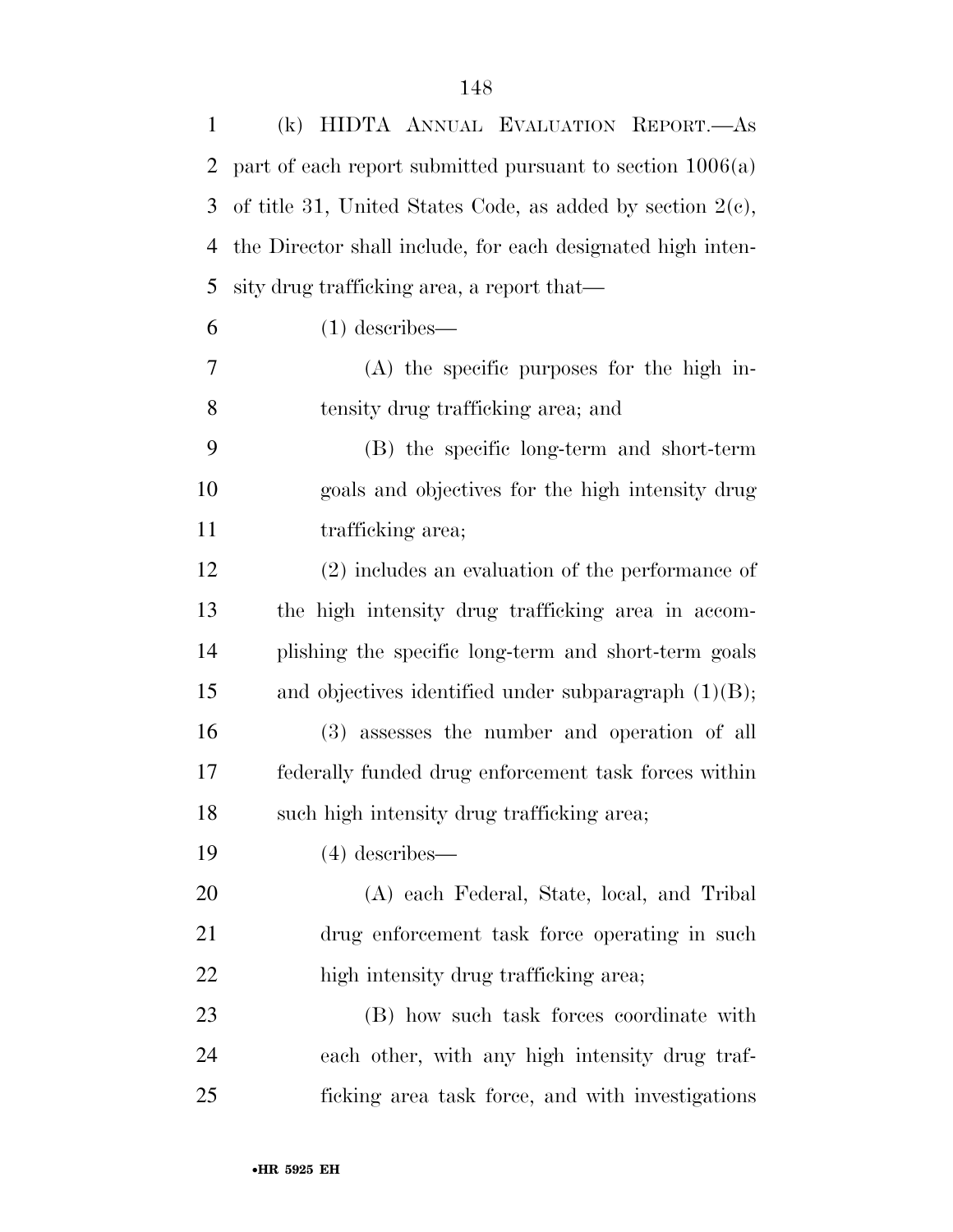| $\mathbf{1}$   | receiving funds from the Organized Crime and        |
|----------------|-----------------------------------------------------|
| $\overline{2}$ | Drug Enforcement Task Force;                        |
| 3              | (C) what steps, if any, each such task              |
| $\overline{4}$ | force takes to share information regarding drug     |
| 5              | trafficking and drug production with other fed-     |
| 6              | erally funded drug enforcement task forces in       |
| $\overline{7}$ | the high intensity drug trafficking area;           |
| 8              | (D) the role of the high intensity drug             |
| 9              | trafficking area in coordinating the sharing of     |
| 10             | such information among task forces;                 |
| 11             | (E) the nature and extent of cooperation            |
| 12             | by each Federal, State, local, and Tribal partic-   |
| 13             | ipant in ensuring that such information is          |
| 14             | shared among law enforcement agencies and           |
| 15             | with the high intensity drug trafficking area;      |
| 16             | (F) the nature and extent to which infor-           |
| 17             | mation sharing and enforcement activities are       |
| 18             | coordinated with joint terrorism task forces in     |
| 19             | the high intensity drug trafficking area; and       |
| 20             | any recommendations for measures<br>(G)             |
| 21             | needed to ensure that task force resources are      |
| 22             | utilized efficiently and effectively to reduce the  |
| 23             | availability of illegal drugs in the high intensity |
| 24             | drug trafficking areas; and                         |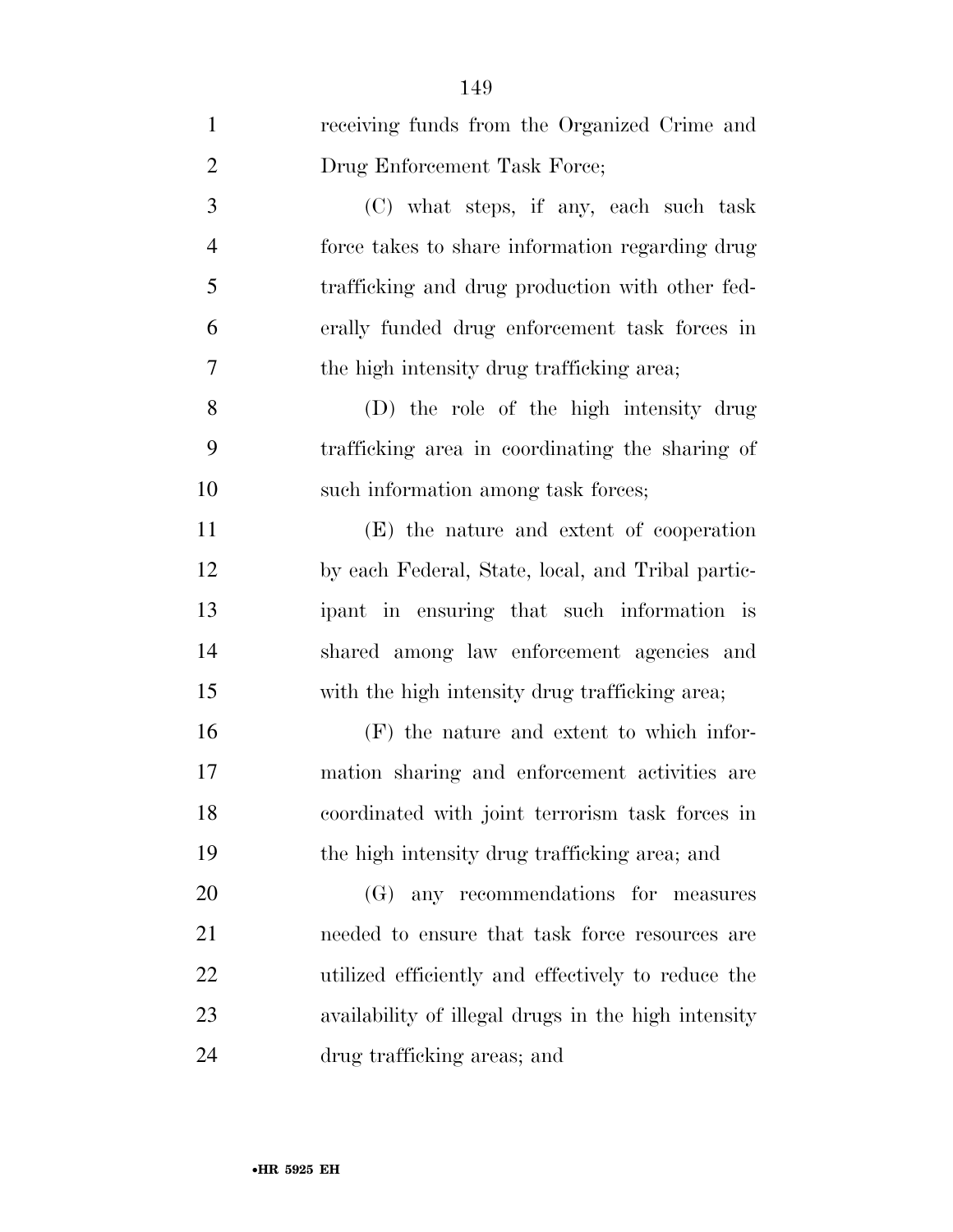(5) in consultation with the Director of Na-tional Intelligence—

 (A) evaluates existing and planned law en- forcement intelligence systems supported by such high intensity drug trafficking area, or utilized by task forces receiving any funding under the Program, including the extent to which such systems ensure access and avail- ability of law enforcement intelligence to Fed- eral, State, local, and Tribal law enforcement agencies within the high intensity drug traf-ficking area and outside of such area;

 (B) evaluates the extent to which Federal, State, local, and Tribal law enforcement agen- cies participating in each high intensity drug trafficking area are sharing law enforcement in- telligence information to assess current drug trafficking threats and design appropriate en-forcement strategies; and

 (C) identifies the measures needed to im- prove effective sharing of information and law enforcement intelligence regarding drug traf- ficking and drug production among Federal, State, local, and Tribal law enforcement partici-pating in a high intensity drug trafficking area,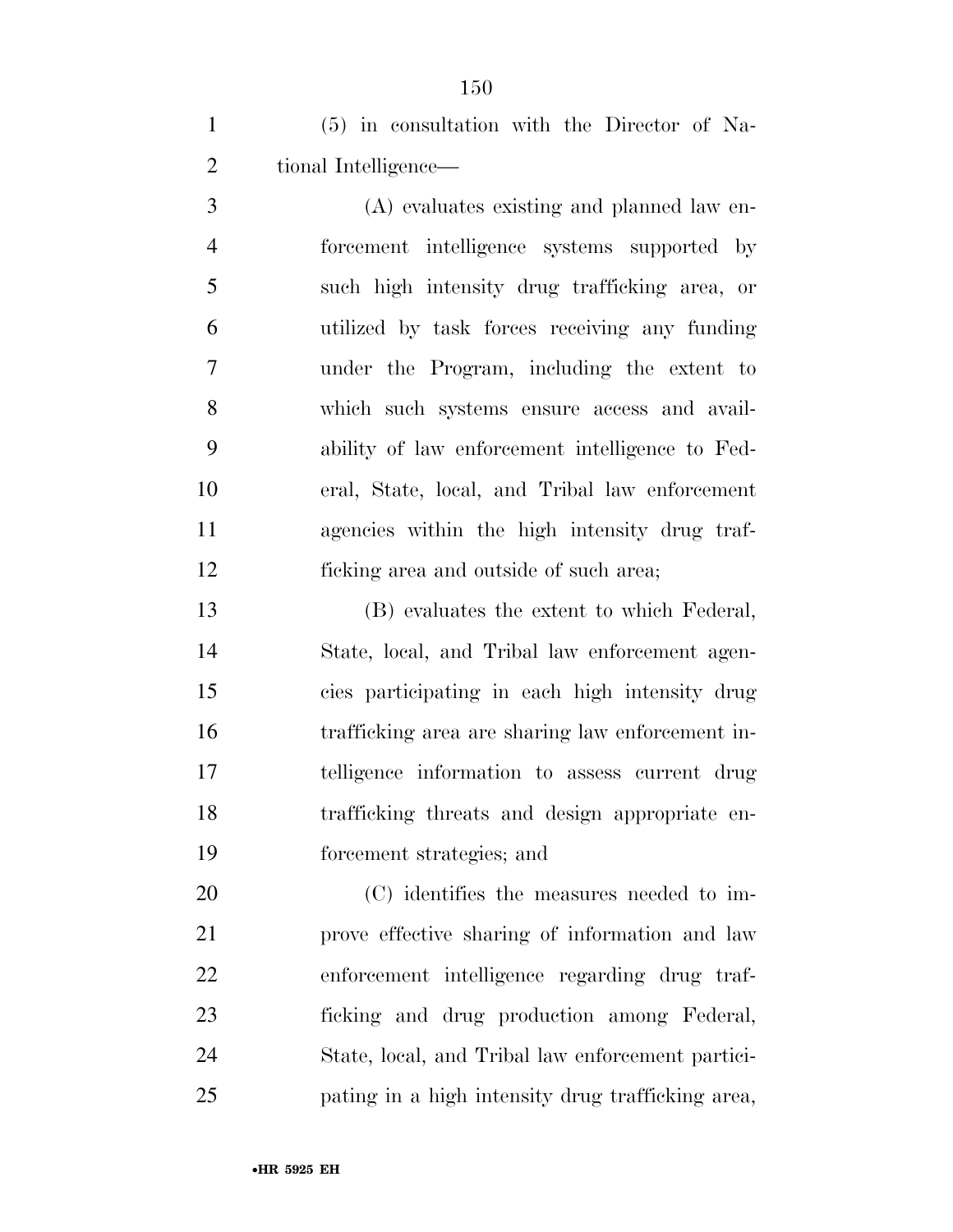and between such agencies and similar agencies outside the high intensity drug trafficking area. (l) COORDINATION OF LAW ENFORCEMENT INTEL- LIGENCE SHARING WITH ORGANIZED CRIME DRUG EN-FORCEMENT TASK FORCE PROGRAM.—

 (1) DRUG ENFORCEMENT INTELLIGENCE SHAR- ING.—The Director, in consultation with the Attor- ney General, shall ensure that any drug enforcement intelligence obtained by the Intelligence Support Center for each high intensity drug trafficking area is shared, on a timely basis, with the drug intel- ligence fusion center operated by the Organized Crime Drug Enforcement Task Force of the Depart-ment of Justice.

 (2) CERTIFICATION.—Before the Director awards any funds to a high intensity drug traf- ficking area, the Director shall certify that the law enforcement entities participating in that HIDTA are providing laboratory seizure data to the national clandestine laboratory database at the El Paso Intel-21 ligence Center.

22 (m) AUTHORIZATION OF APPROPRIATIONS.—There is authorized to be appropriated to the Office to carry out this section \$280 million for each fiscal years 2019 through 2023.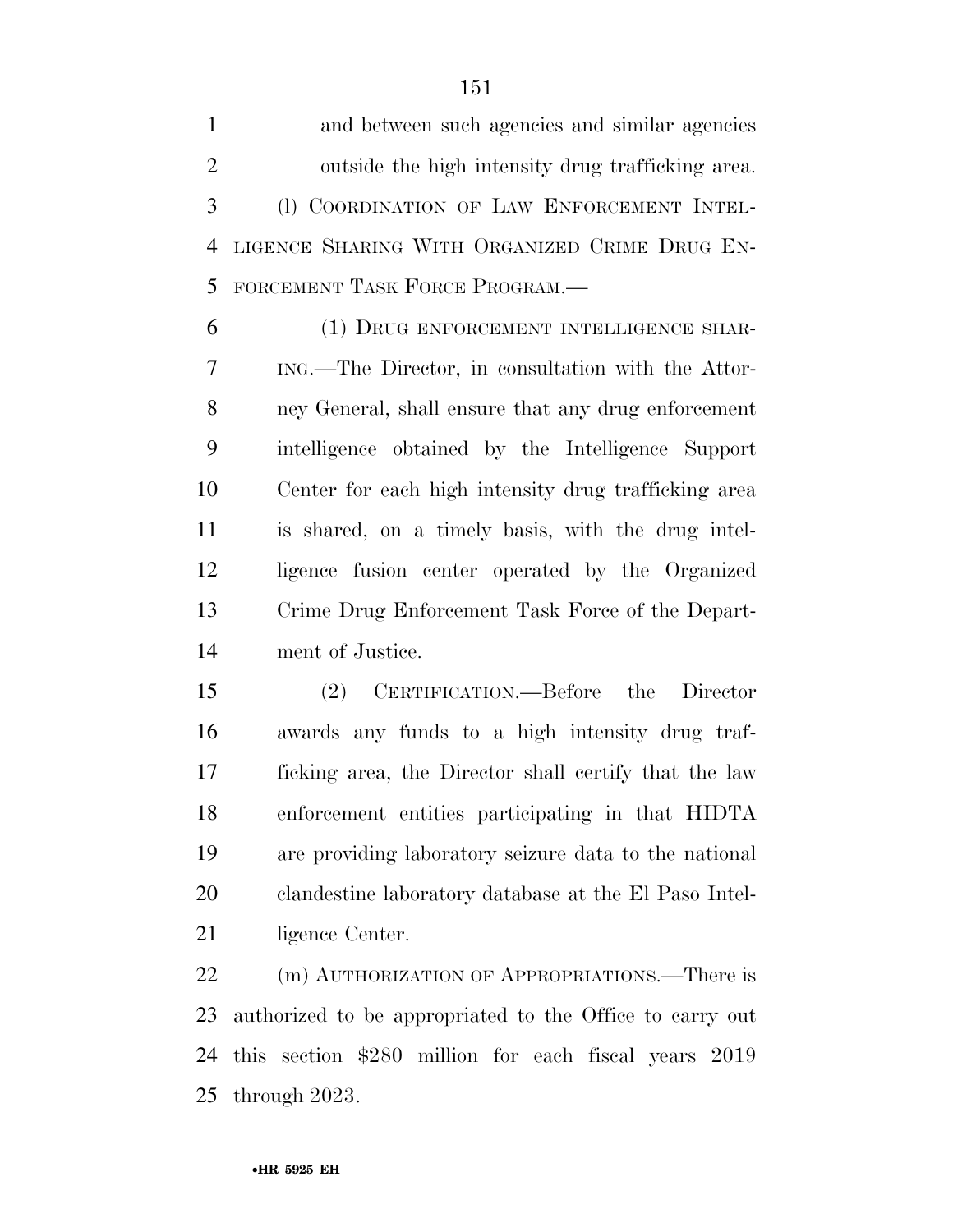(n) SPECIFIC PURPOSES.—

 (1) IN GENERAL.—The Director shall ensure that, of the amounts appropriated for a fiscal year for the Program, at least 2.5 percent is used in high intensity drug trafficking areas with severe neigh- borhood safety and illegal drug distribution prob-lems.

 (2) REQUIRED USES.—The funds used under paragraph (1) shall be used to ensure the safety of neighborhoods and the protection of communities, including the prevention of the intimidation of wit- nesses of illegal drug distribution and related activi- ties and the establishment of or support for pro- grams that provide protection or assistance to wit-nesses in court proceedings.

 (3) BEST PRACTICE MODELS.—The Director shall work with the HIDTAs to develop and main- tain best practice models to assist State, local, and Tribal governments in addressing witness safety, re- location, financial and housing assistance, or any other services related to witness protection or assist- ance in cases of illegal drug distribution and related activities. The Director shall ensure dissemination of the best practice models to each HIDTA.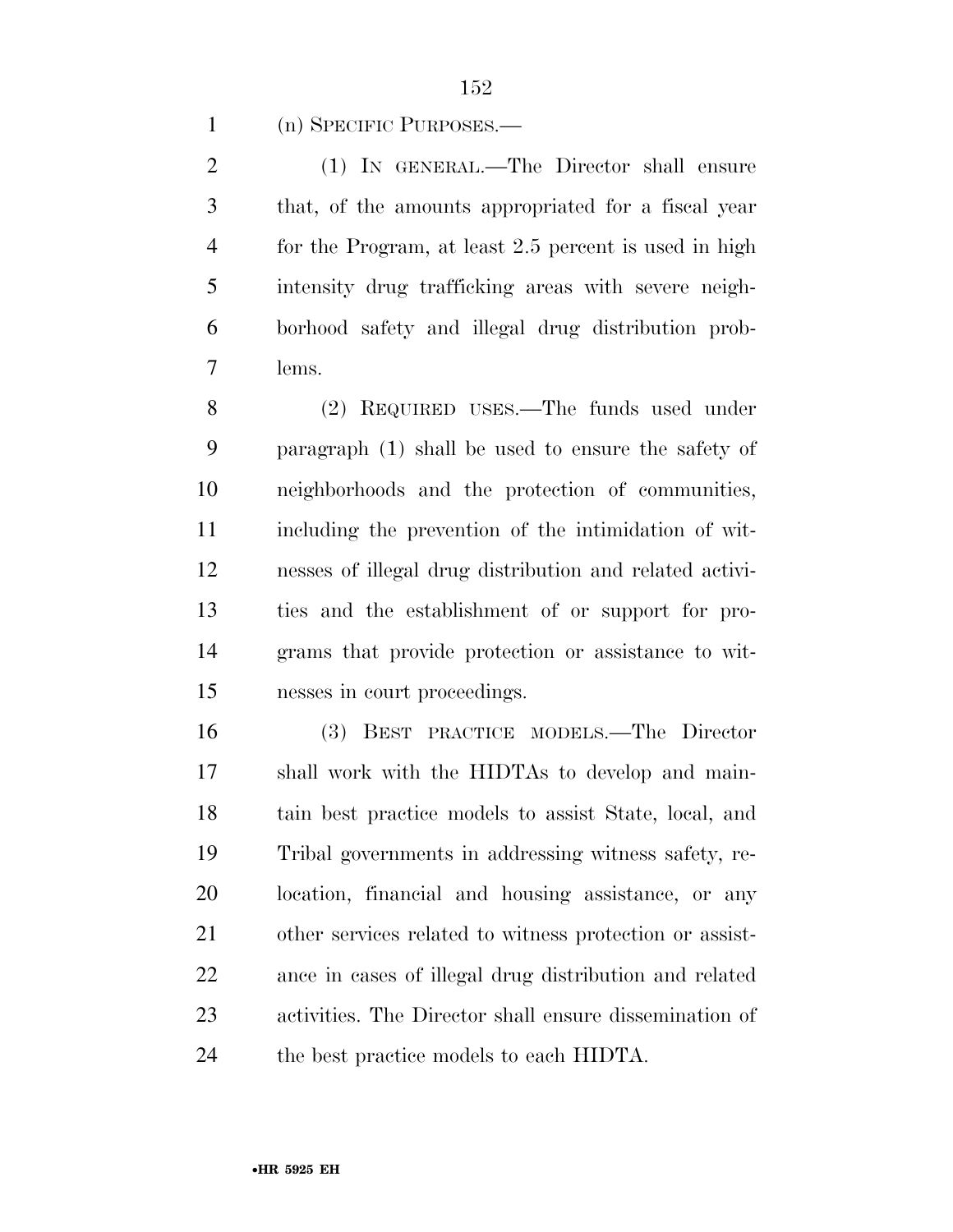### **SEC. 4. OPIOID CRISIS RESPONSE.**

 (a) EMERGING THREAT DESIGNATION.—The Direc- tor shall designate opioids and opioid analogues as emerg- ing drug threats, in accordance with section 1009 of title 31, United States Code, as added by section 2(c).

(b) OPIOID RESPONSE PLAN.—

 (1) ISSUANCE.—Not later than 60 days after the date of the enactment of this Act, the Director shall publish, make publicly available, and notify the President and the appropriate congressional commit- tees of, the plan required under section 1009 of title 31, United States Code, as added by section 2(c), to be designated as the ''National Opioid Crisis Re-sponse Plan''.

 (2) CONTENTS.—The Director shall ensure the plan establishes measurable goals, including reduc- ing fatal and non-fatal overdoses, and includes the following:

 (A) An initiative to ensure the United States mail is effectively screened to prevent il-21 licit drugs from entering the United States, in-cluding—

 (i) designating the United States Postal Service as a National Drug Control 25 Program Agency;

####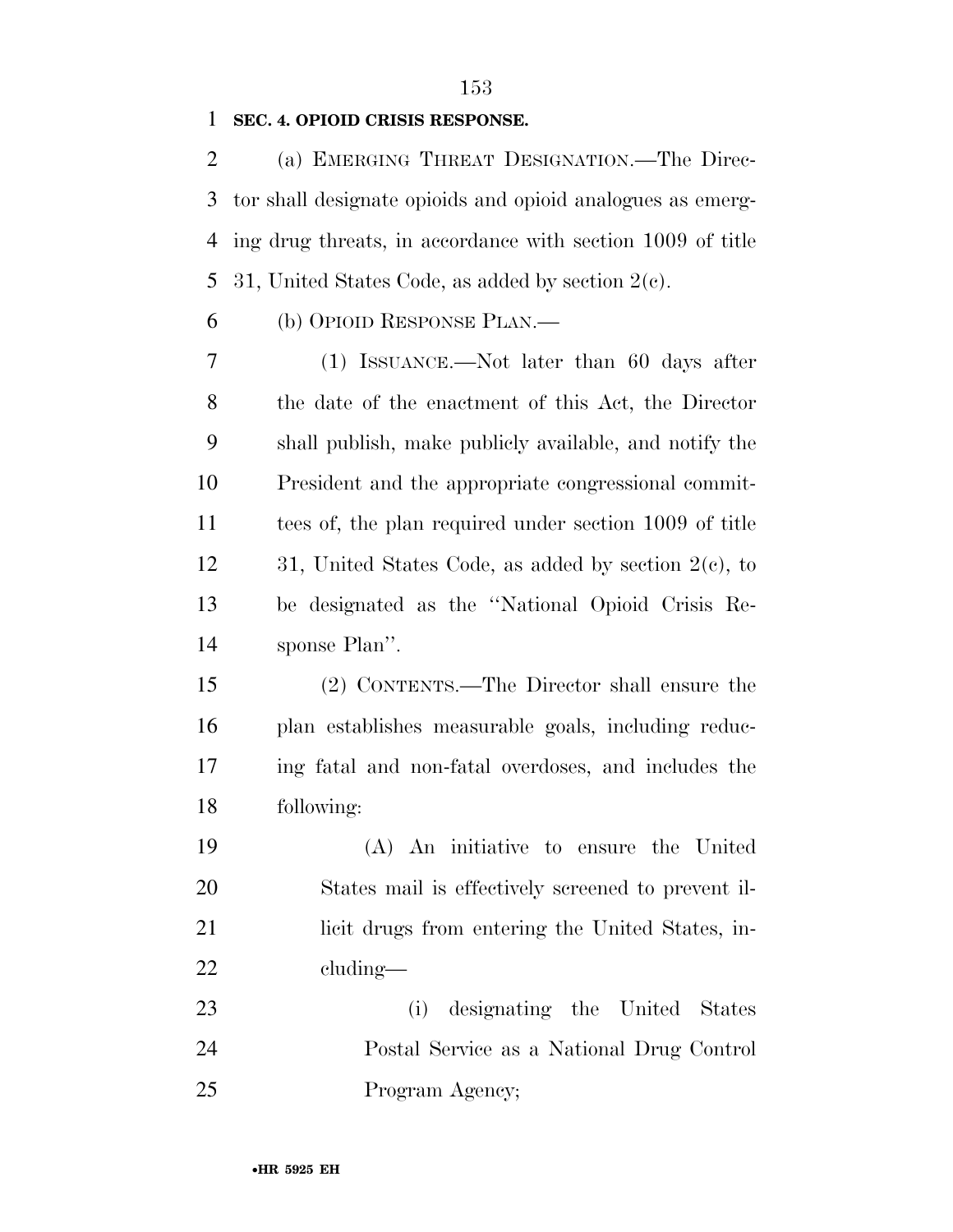| $\mathbf{1}$   | (ii) directing the United States Postal         |
|----------------|-------------------------------------------------|
| $\overline{2}$ | Service and any other related National          |
| 3              | Drug Control Program Agency to take any         |
| $\overline{4}$ | appropriate actions necessary to reduce the     |
| 5              | amount of illicit drugs entering the coun-      |
| 6              | try; and                                        |
| $\tau$         | (iii) developing an international co-           |
| 8              | ordination plan, in consultation with the       |
| 9              | National Drug Control Program Agencies          |
| 10             | and in accordance with section 1010 of          |
| 11             | such title 31, United States Code, as           |
| 12             | added by section $2(e)$ , to include efforts to |
| 13             | address international drug control initia-      |
| 14             | tives and strengthen bilateral and multilat-    |
| 15             | eral strategies to reduce illicit drugs and     |
| 16             | precursor chemicals from entering the           |
| 17             | United States through international mail        |
| 18             | or across land borders or ports of entry.       |
| 19             | (B) Support for universal adoption of evi-      |
| 20             | dence-based prescribing guidelines, including—  |
| 21             | (i) establishing a task force to supple-        |
| 22             | ment existing prescribing guidelines with       |
| 23             | evidence-based standards and to facilitate,     |
| 24             | coordinate, and, as appropriate, conduct        |
| 25             | research to inform such guidelines;             |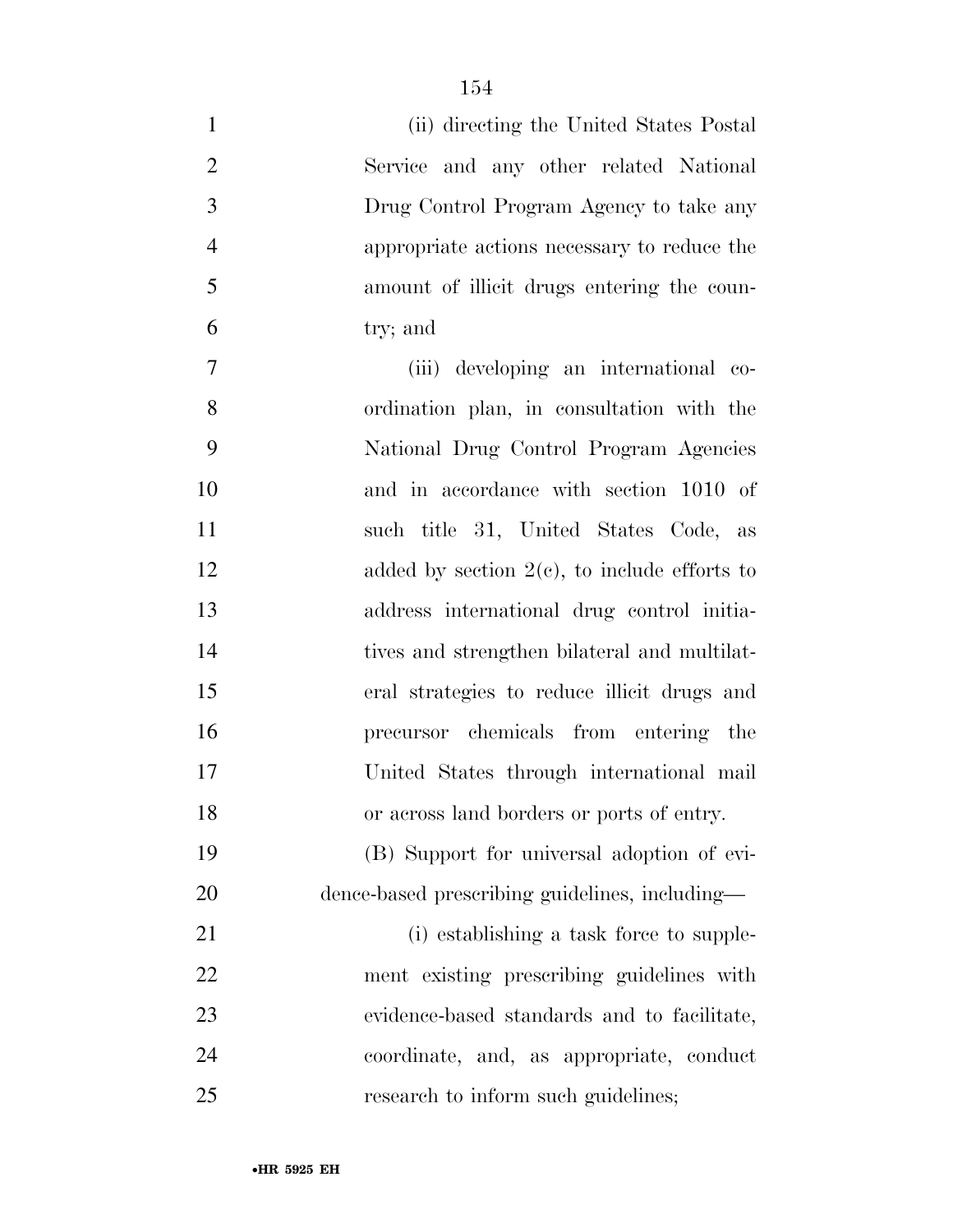| $\mathbf{1}$   | (ii) encouraging the adoption of evi-            |
|----------------|--------------------------------------------------|
| $\overline{2}$ | dence-based prescribing guidelines by each       |
| 3              | relevant agency, State and local govern-         |
| $\overline{4}$ | ments, and private sector organizations;         |
| 5              | issuing guidance to National<br>(iii)            |
| 6              | Drug Control Program Agencies to, as ap-         |
| 7              | propriate, revise regulations to ensure pro-     |
| 8              | fessionals have effective continuing edu-        |
| 9              | cation requirements; and                         |
| 10             | (iv) disseminating and encouraging               |
| 11             | the adoption of best practices and evi-          |
| 12             | dence-based guidelines for effective pre-        |
| 13             | scribing practices.                              |
| 14             | (C) A program to monitor the prescription        |
| 15             | drug market and illicit drug market for changes  |
| 16             | in trends relevant to reducing the supply or de- |
| 17             | mand of such drugs.                              |
| 18             | (D) An initiative to facilitate and coordi-      |
| 19             | nate Federal, State and local government initia- |
| 20             | tives, studies, and pilot or demonstration pro-  |
| 21             | grams designed to evaluate the benefits of drug  |
| 22             | courts and related programs that reduce sub-     |
| 23             | stance use prevalence.                           |
| 24             | (E) A program, developed in coordination         |
| 25             | with the private sector, to-                     |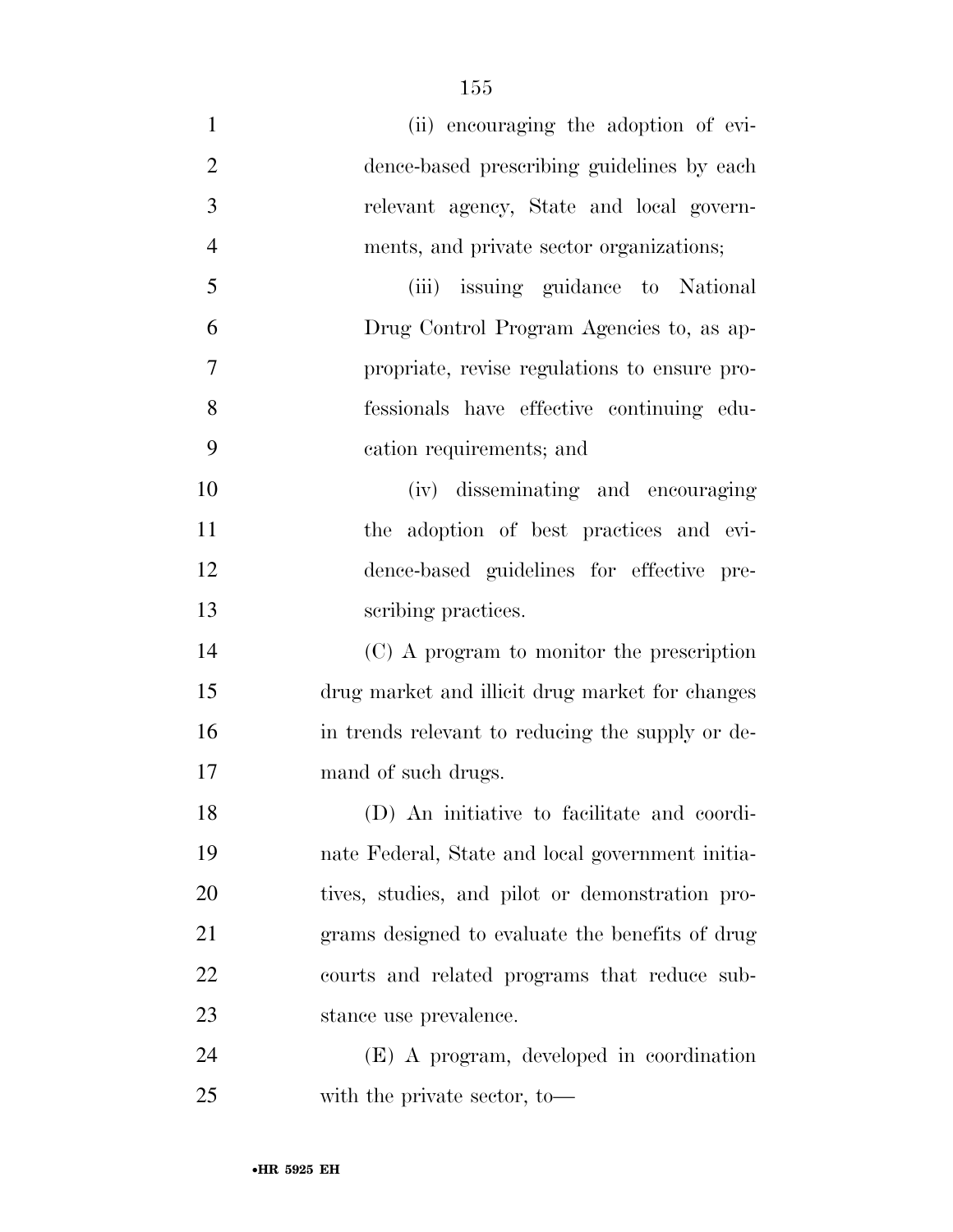| $\mathbf{1}$   | (i) facilitate the development of treat-        |
|----------------|-------------------------------------------------|
| $\overline{2}$ | ment and abuse-deterrent products, in ac-       |
| 3              | cordance with section $1010(c)$ of title 31,    |
| $\overline{4}$ | United States Code, as added by section         |
| 5              | $2(e)$ ; and                                    |
| 6              | (ii) encourage the expansion of medi-           |
| 7              | cation disposal programs and technology.        |
| 8              | $(F)$ Initiatives to-                           |
| 9              | (i) encourage the National Drug Con-            |
| 10             | trol Program Agencies and the program           |
| 11             | established under section $1010(d)$ of title    |
| 12             | 31, United States Code, as added by sec-        |
| 13             | tion $2(c)$ , to prioritize the development of  |
| 14             | sentencing standards or model codes for         |
| 15             | trafficking opioids and opioid analogues;       |
| 16             | and                                             |
| 17             | (ii) to advise States on establishing           |
| 18             | laws and policies to address opioid issues      |
| 19             | based on the recommendations developed          |
| 20             | and set forth by the President's Commis-        |
| 21             | sion on Combating Drug Addiction and the        |
| 22             | Opioid Crisis.                                  |
| 23             | (G) A program to identify successful col-       |
| 24             | lege recovery programs, including sober housing |
| 25             | programs that provide a shared living residence |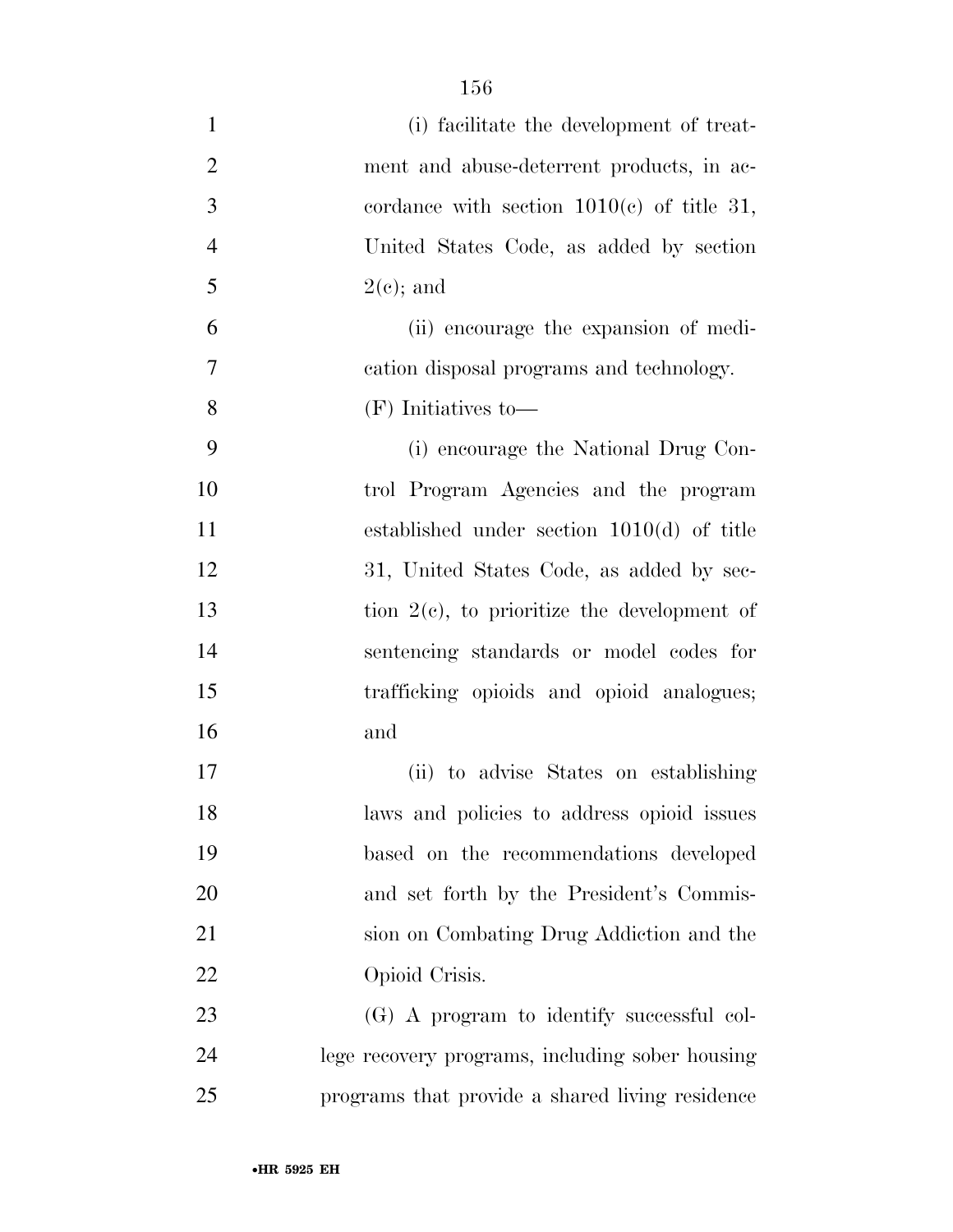| $\mathbf{1}$   | free of alcohol or illicit drug use for individuals |
|----------------|-----------------------------------------------------|
| $\overline{2}$ | recovering from drug or alcohol addiction and       |
| 3              | substance use disorders, on college campuses        |
| $\overline{4}$ | and disseminate best practices to Colleges and      |
| 5              | Universities to increase the number and capac-      |
| 6              | ity of such programs.                               |
| 7              | (H) Convening working groups, consisting            |
| 8              | of the appropriate National Drug Control Pro-       |
| 9              | gram Agencies, State, local and Tribal govern-      |
| 10             | ments, and other appropriate stakeholders, es-      |
| 11             | tablished in accordance with section 1010 of        |
| 12             | title 31, United States Code, as added by sec-      |
| 13             | tion $2(e)$ —                                       |
| 14             | (i) to support Prescription Drug Mon-               |
| 15             | itoring Programs by—                                |
| 16             | (I) facilitating the sharing and                    |
| 17             | interoperability of program data                    |
| 18             | among States and Federal prescrip-                  |
| 19             | tion drug monitoring programs;                      |
| 20             | (II) assisting States in increasing                 |
| 21             | utilization of such programs;                       |
| 22             | (III) facilitating efforts to incor-                |
| 23             | available<br>overdose<br>porate<br>and              |
| 24             | naloxone deployment data into such                  |
| 25             | programs;                                           |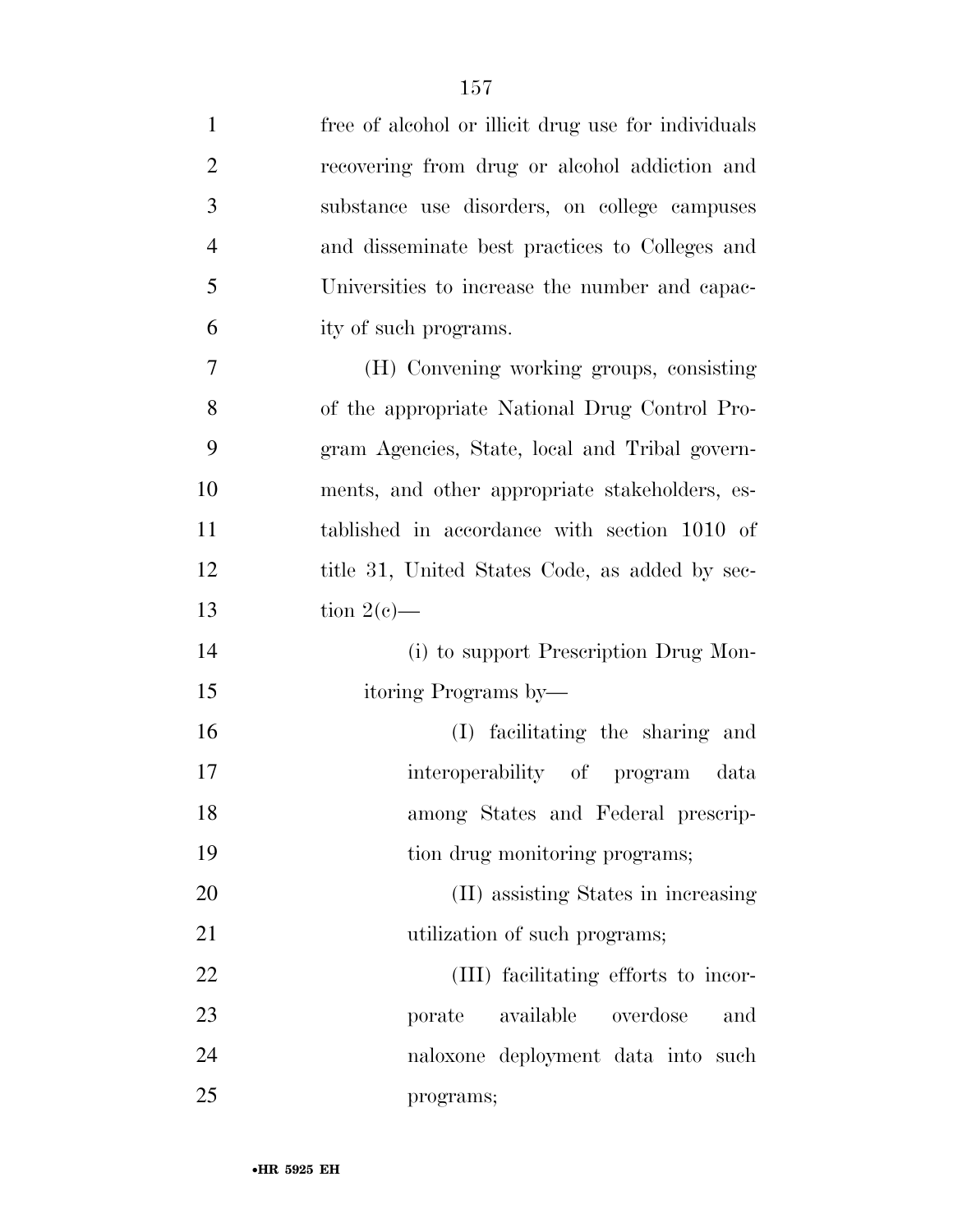| $\mathbf{1}$   | (IV) evaluating barriers to inte-              |
|----------------|------------------------------------------------|
| $\overline{2}$ | grating program data with electronic           |
| 3              | health records; and                            |
| $\overline{4}$ | (V) offering recommendations to                |
| 5              | address identified barriers; and               |
| 6              | (ii) to develop standards, and encour-         |
| 7              | age the use of such standards, for the col-    |
| 8              | lection of data necessary to understand        |
| 9              | and monitor the opioid crisis, including—      |
| 10             | State medical examiner re-<br>(I)              |
| 11             | ports on deaths caused by overdoses            |
| 12             | and related statistical data; and              |
| 13             | (II) first responder opioid intoxi-            |
| 14             | cation incidents.                              |
| 15             | (I) Research initiatives, to be initiated not  |
| 16             | later than 30 days after the issuance of the   |
| 17             | plan, to evaluate the uses and barriers to use |
| 18             | of and the effects of improving the following  |
| 19             | programs:                                      |
| 20             | (i) Medication Assisted Treatment.             |
| 21             | (ii) Data collection systems used to           |
| 22             | confirm opioid use by individuals who have     |
| 23             | been arrested or hospitalized.                 |
| 24             | (J) A requirement for an Advisory Com-         |
| 25             | mittee on Substance Use Disorder Treatment     |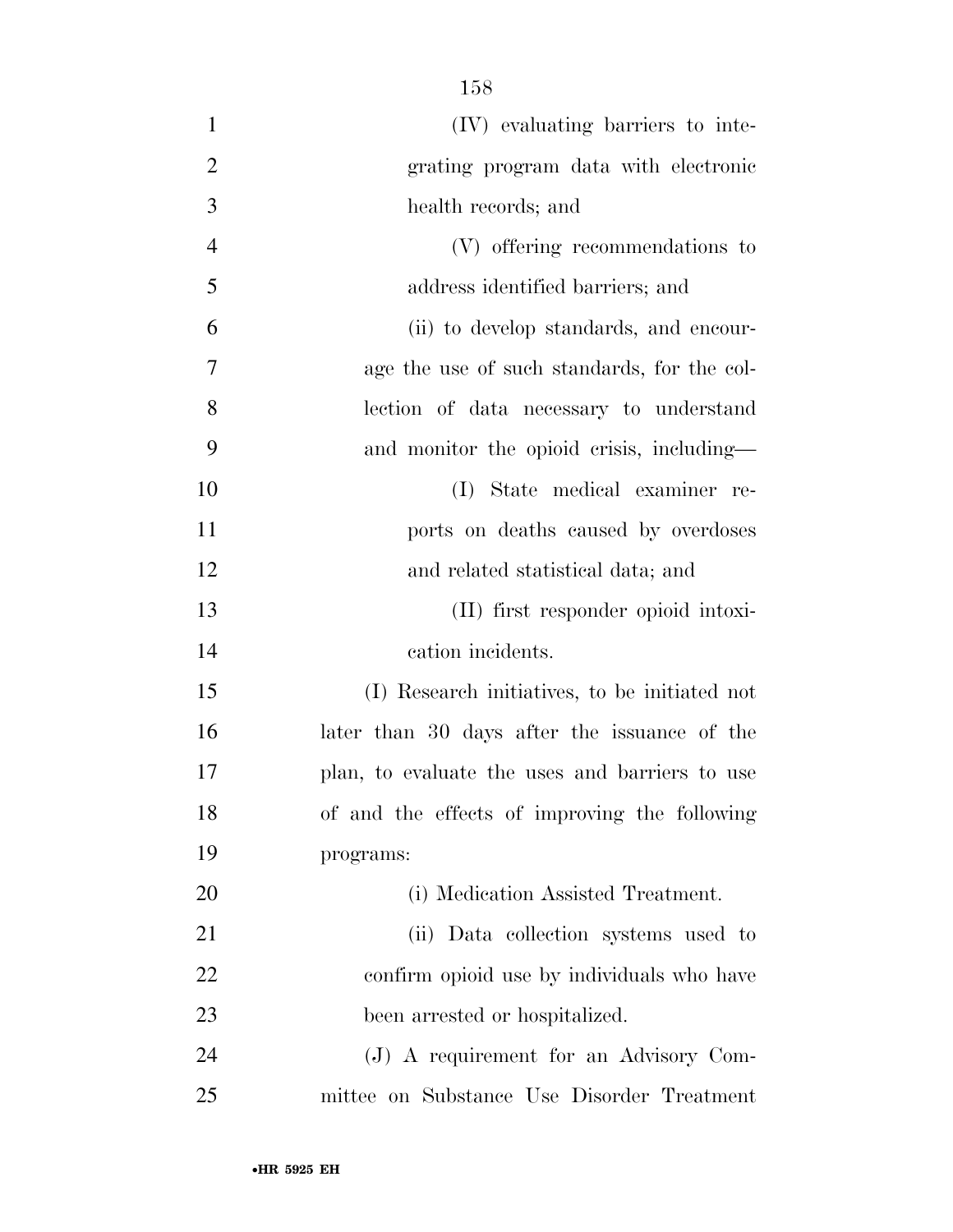| $\mathbf{1}$   | Standards, to be established not later than 120             |
|----------------|-------------------------------------------------------------|
| $\overline{2}$ | days after the issuance of the plan, to promul-             |
| 3              | gate model evidence-based standards for sub-                |
| $\overline{4}$ | stance use disorder treatment and recovery fa-              |
| 5              | cilities which-                                             |
| 6              | (i) shall be chaired by the Director;                       |
| 7              | (ii) shall include as members of the                        |
| 8              | advisory committee representatives of the                   |
| 9              | relevant National Drug Control Program                      |
| 10             | Agencies;                                                   |
| 11             | (iii) may include as members of the                         |
| 12             | advisory committee government regulators,                   |
| 13             | State representatives, consumer represent-                  |
| 14             | atives, substance use disorder treatment                    |
| 15             | providers, recovery residence owners and                    |
| 16             | operators, and purchasers of substance use                  |
| 17             | disorder treatments; and                                    |
| 18             | (iv) shall ensure such model standards                      |
| 19             | are promulgated no later than 2 years                       |
| 20             | after the date of the issuance of the plan.                 |
| 21             | (c) RECOMMENDATIONS.—Not later than 1 year after            |
| 22             | the date of the enactment of this Act, the Director shall   |
| 23             | submit to the appropriate congressional committees a re-    |
| 24             | port on the results of the initiatives conducted under sub- |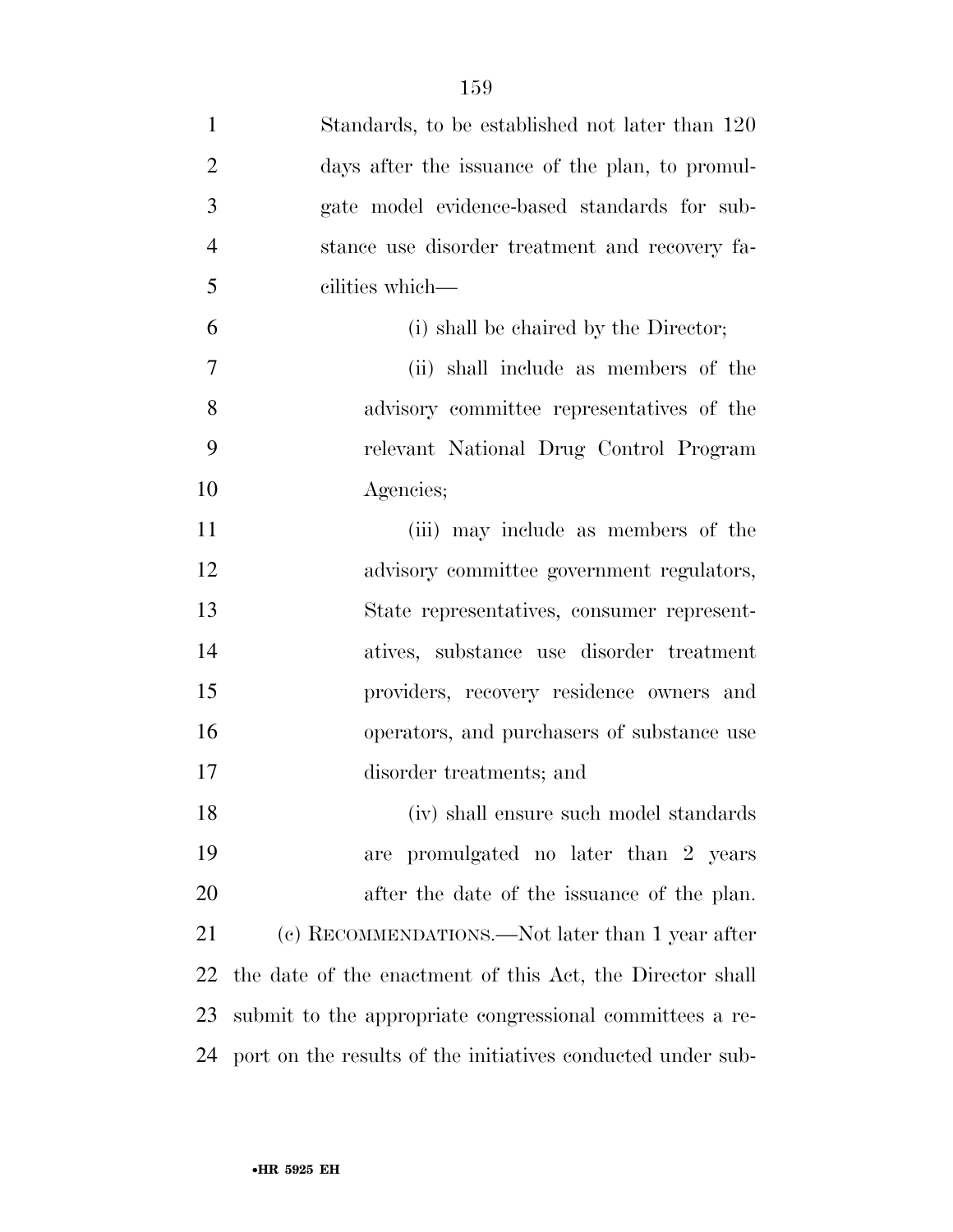section (b)(2)(I) and may include recommendations based on such results.

 (d) GRANT REPORT TO CONGRESS.—Not later than 1 year after the date of the enactment of this Act, the Director shall submit to the appropriate congressional committees an assessment on the feasibility of block grants of Federal funding to States.

#### **SEC. 5. EXCEPTIONS AND RULES OF CONSTRUCTION.**

 (a) INAPPLICABILITY TO CERTAIN PROGRAMS.—This Act, and the amendments made by this Act, shall not apply to the National Intelligence Program and the Mili- tary Intelligence Program, unless such program or an ele- ment of such program is designated as a National Drug Control Program—

(1) by the President; or

- $16 \qquad (2)$  jointly by—
- (A) in the case of the National Intelligence Program, the Director and the Director of Na-tional Intelligence; or
- (B) in the case of the Military Intelligence Program, the Director, the Director of National Intelligence, and the Secretary of Defense.

 (b) CLASSIFIED INFORMATION.—Any contents of any report required under this Act, or the amendments made by this Act, that involve information properly classified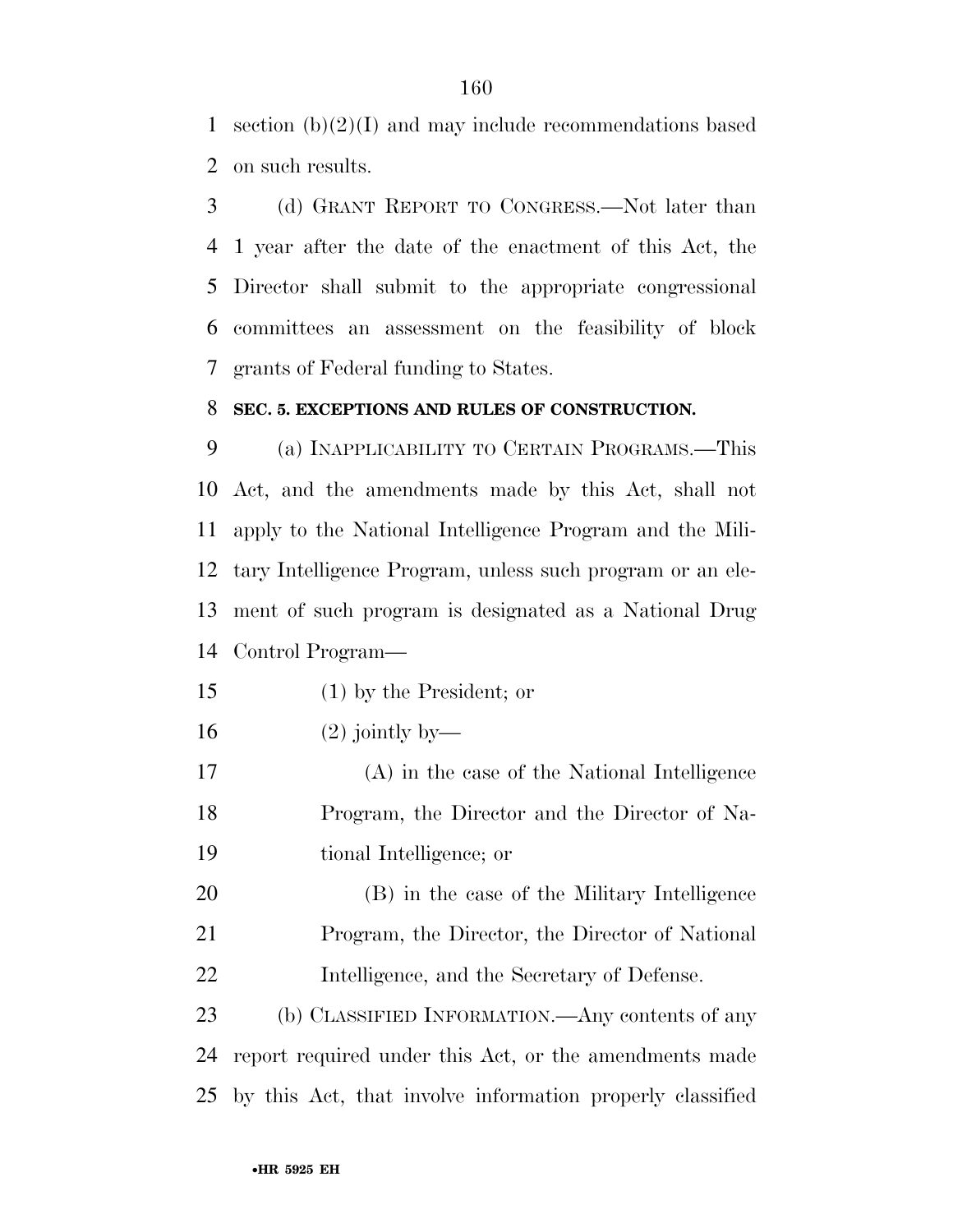under criteria established by an Executive order shall be presented to Congress separately from the rest of such re-port.

 (c) USE OF EXISTING RESOURCES.—To the extent practicable, the Director and the head of each agency shall use existing procedures and systems to carry out agency requirements under this Act, and the amendments made by this Act.

## **SEC. 6. GAO AUDIT AND REPORTS.**

 Not later than 3 and 6 years after the date of the enactment of this Act, the Comptroller General shall—

 (1) conduct an audit relating to the programs and operations of—

(A) the Office; and

 (B) certain programs within the Office, in-cluding—

 (i) the High Intensity Drug Traf- ficking Areas Program; (ii) the Drug-Free Communities Pro-

gram; and

21 (iii) the campaign under section 1009(d) of title 31, as added by section 23  $2(e)$ ; and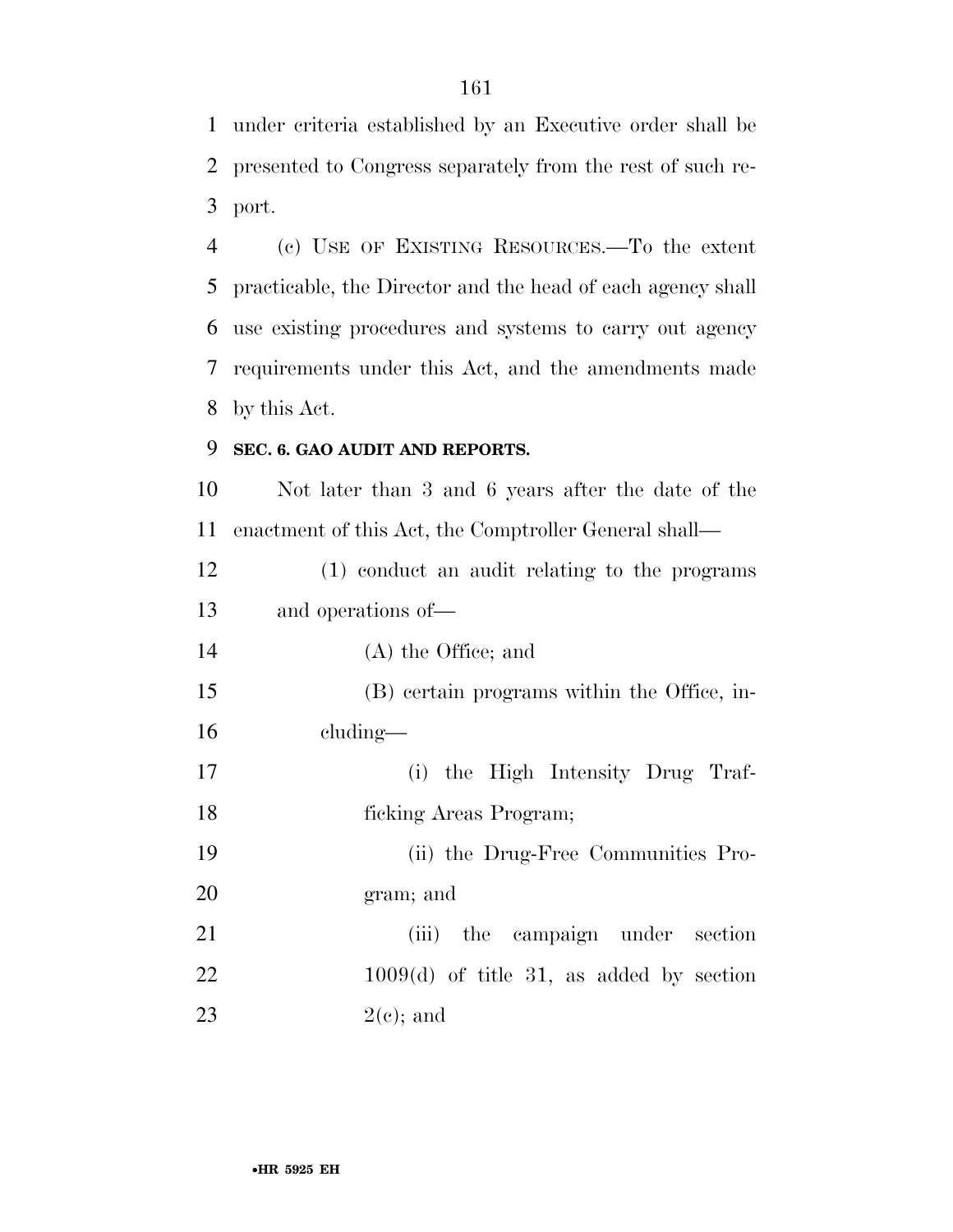| $\mathbf{1}$   | (2) submit to the Director and the appropriate         |
|----------------|--------------------------------------------------------|
| $\overline{2}$ | congressional committees a report containing an        |
| 3              | evaluation of and recommendations on the—              |
| $\overline{4}$ | (A) policies and activities of the programs            |
| 5              | and operations subject to the audit;                   |
| 6              | (B) economy, efficiency, and effectiveness             |
| 7              | in the administration of the reviewed programs         |
| 8              | and operations; and                                    |
| 9              | (C) policy or management changes needed                |
| 10             | to prevent and detect fraud and abuse in such          |
| 11             | programs and operations.                               |
| 12             | SEC. 7. REPEALS.                                       |
| 13             | (a) REPEALS TO THE LAW.—The following provisions       |
| 14             | are repealed:                                          |
| 15             | (1) The Office of National Drug Control Policy         |
| 16             | Reauthorization Act of 1998 (Public Law 105–277;       |
| 17             | 21 U.S.C. 1701 et seq.).                               |
| 18             | (2) Chapter 2 of the National Narcotics Lead-          |
| 19             | ership Act of $1988$ (Public Law $100-690$ ; 21 U.S.C. |
| 20             | $1501$ et seq.).                                       |
| 21             | (3) Section 203 of the Office of National Drug         |
| 22             | Control Policy Reauthorization Act of 2006 (Public     |
| 23             | Law 109-469; 21 U.S.C. 1708a).                         |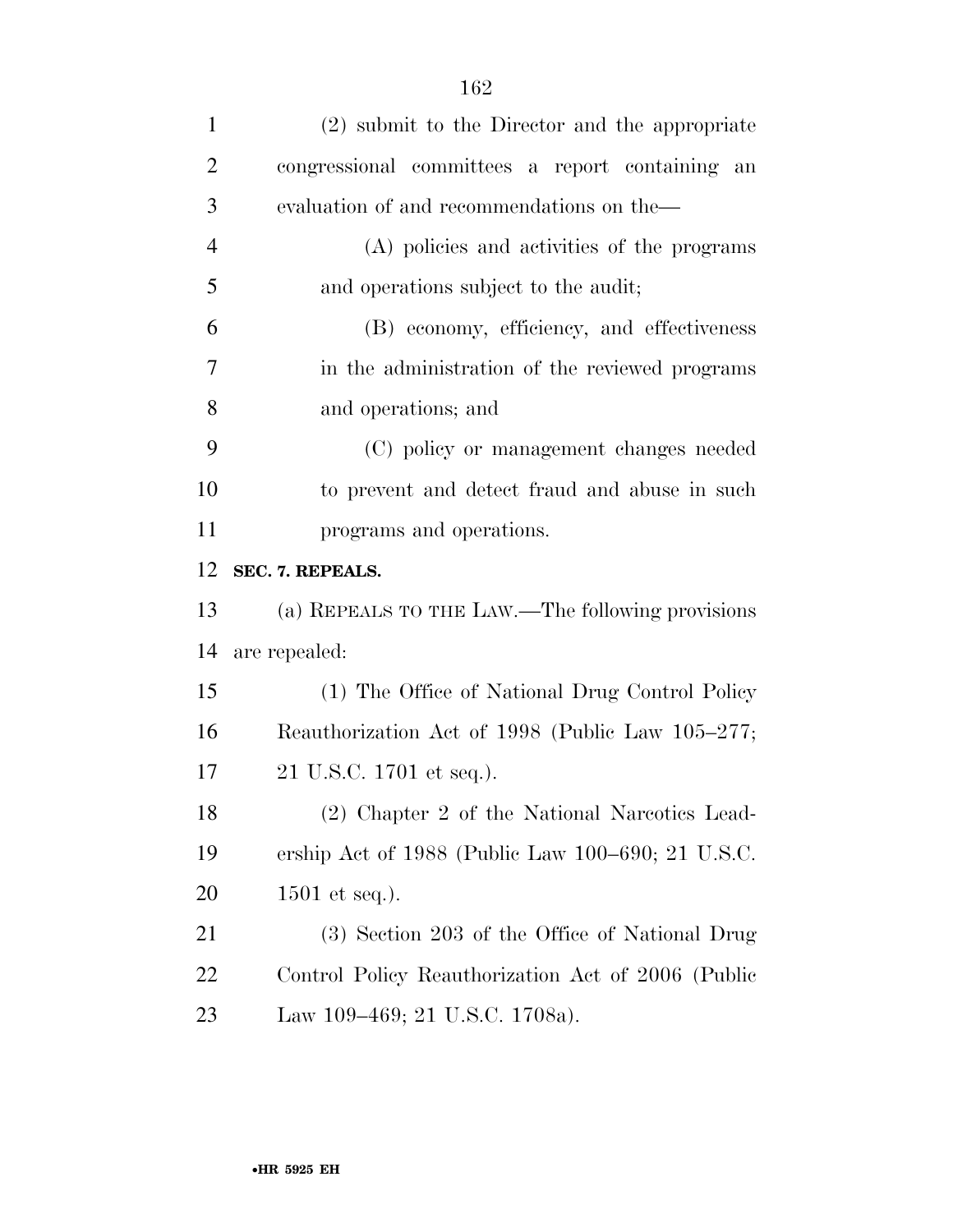| $\mathbf{1}$   | (4) Section 1105 of the Office of National Drug            |
|----------------|------------------------------------------------------------|
| $\overline{2}$ | Control Policy Reauthorization Act of 2006 (Public         |
| 3              | Law 109–469; 21 U.S.C. 1701 note).                         |
| $\overline{4}$ | (5) Section 1110 of Office of National Drug                |
| 5              | Control Policy Reauthorization Act of 2006 (Public         |
| 6              | Law 109–469; 21 U.S.C. 1705 note).                         |
| 7              | (6) Section 1110A of the Office of National                |
| 8              | Drug Control Policy Reauthorization Act of 2006            |
| 9              | (Public Law 109–469; 21 U.S.C. 1705 note).                 |
| 10             | $(7)$ Section 4 of Public Law 107–82 (21 U.S.C.            |
| 11             | $1521$ note).                                              |
| 12             | (b) EFFECT ON THE CODE.—The Law Revision                   |
| 13             | Counsel shall ensure that the website and any other publi- |
| 14             | cation issued after the date of the enactment of this Act  |
| 15             | for the Office of the Law Revision Counsel shows that the  |
| 16             | laws reflected in subchapter II of chapter 20 and chapter  |
| 17             | 22 of nonpositive law title 21 of the United States Code   |
| 18             |                                                            |

# **SEC. 8. DEFINITIONS.**

 In this Act, the terms ''agency'', ''appropriate con- gressional committees'', ''Director'', ''drug'', ''emerging drug threat'', ''illicit drug use'', ''illicit drugs'', ''National Drug Control Program Agencies'', and ''Office'' have the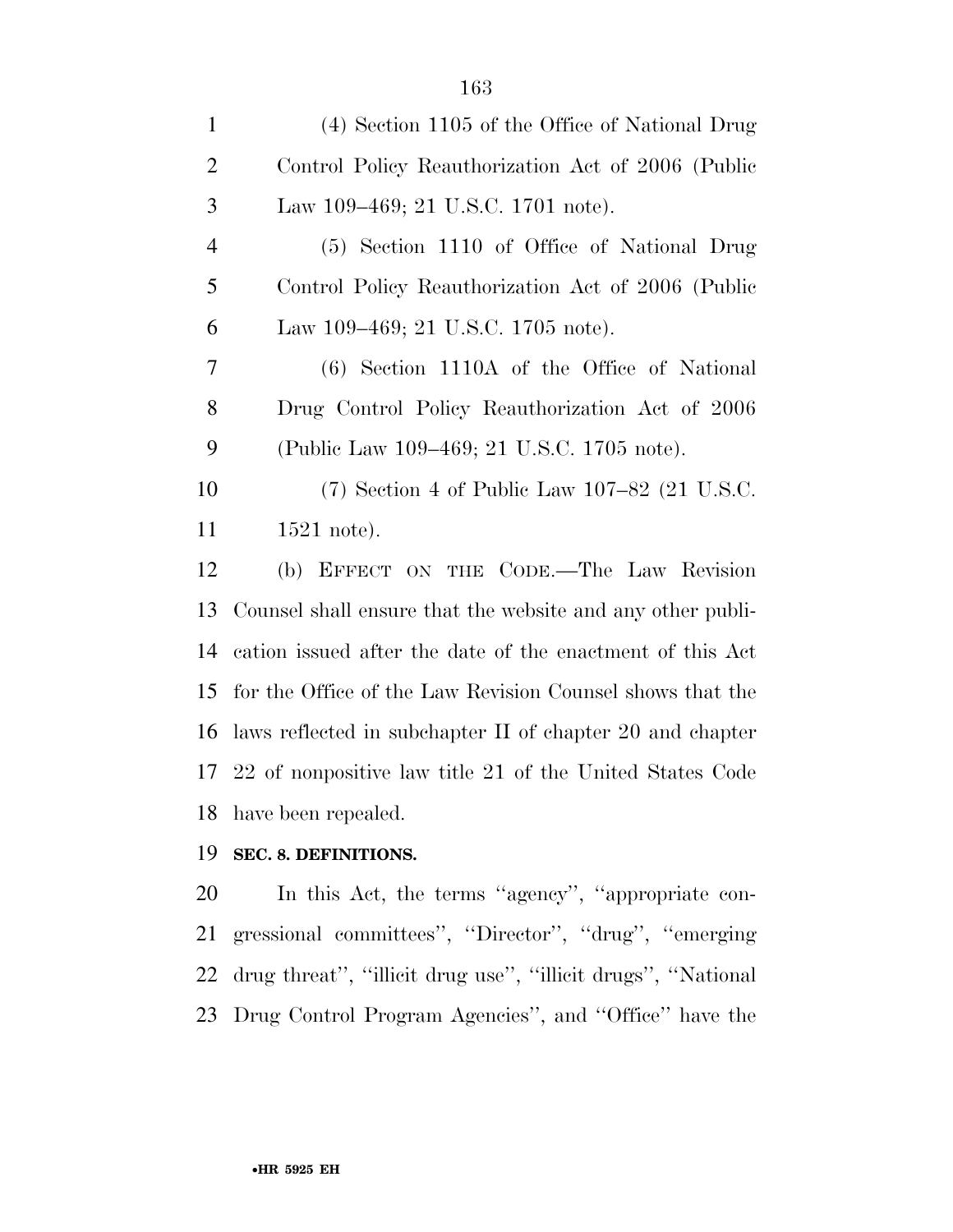- 1 meaning given those terms in section 1001 of title 31,
- 2 United States Code, as added by section 2(c).

Passed the House of Representatives June 20, 2018. Attest:

*Clerk.*